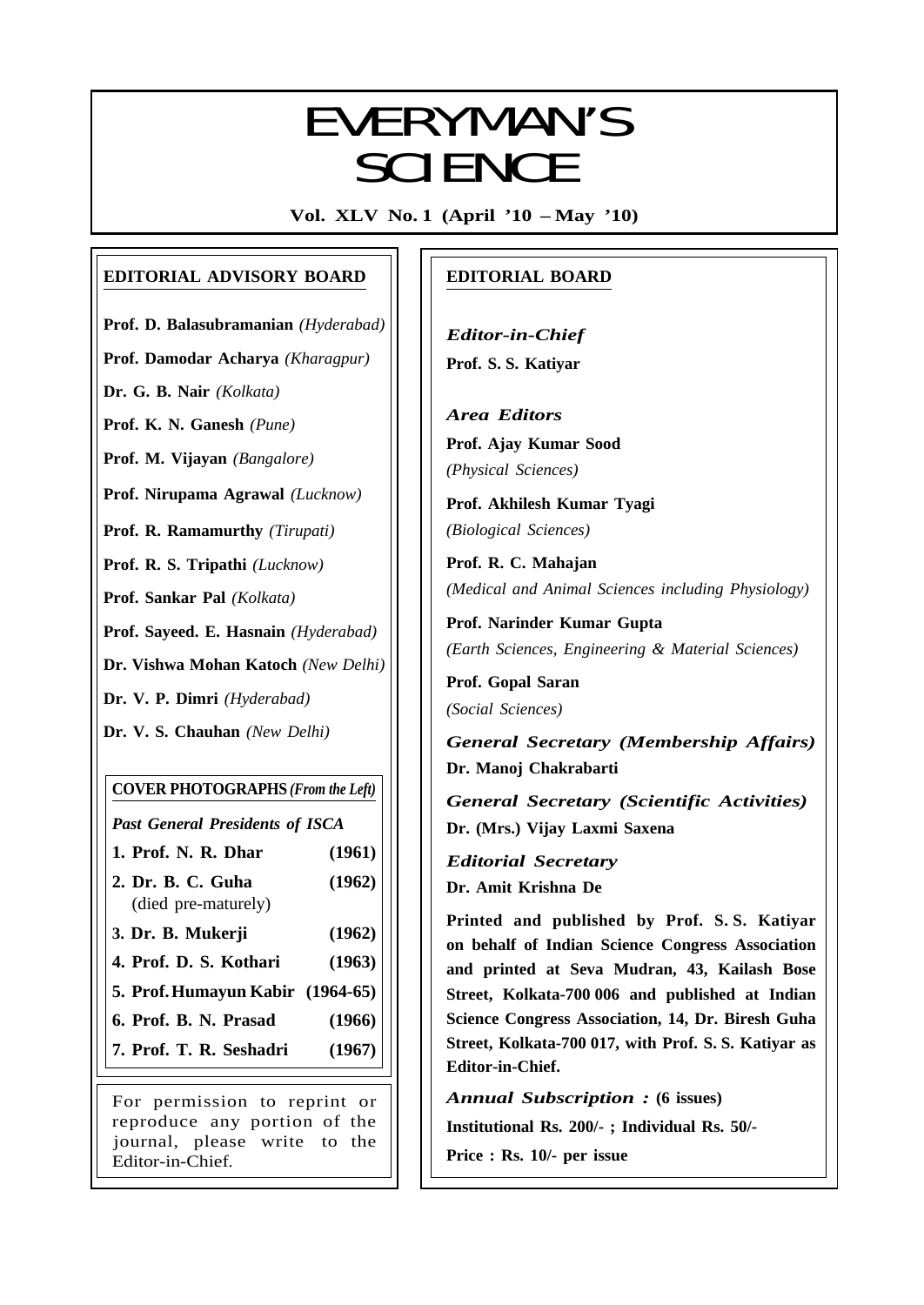# CONTENTS

**Everyman's Science VOL. XLV NO. 1, April '10 — May '10**

| <b>EDITORIAL:</b>                                                                            | 3  |
|----------------------------------------------------------------------------------------------|----|
| <b>ARTICLES:</b>                                                                             |    |
| <b>Presidential Address: Nitrogen Problem</b>                                                |    |
| N. R. Dhar                                                                                   | 5  |
| Tea : A Miracle of Tea Cup                                                                   |    |
| Jyoti, D. Vora and Prerna, K. Chawla                                                         | 33 |
| <b>Corporate Social Responsibility Towards Environment Protection</b><br>in India Economy    |    |
| A. G. Matani and Vishwas N. Ahuja                                                            | 37 |
| From Living to Nonliving : Barcoding Life                                                    |    |
| Veena Sharma and Khushbu Goel                                                                | 41 |
| E-Waste in India : A New Threat to the Environment                                           |    |
| T. Samanta                                                                                   | 44 |
| <b>SHORT COMMUNICATION</b>                                                                   |    |
| Antarctic Treaty: Fifty Years of the First International Treaty Towards<br><b>Earth-Care</b> |    |
| Bhupati Chakrabarti                                                                          | 50 |
| KNOW THY INSTITUTIONS                                                                        | 53 |
| <b>Central Fuel Research Institute, Dhanbad</b>                                              |    |
| <b>CONFERENCES / MEETINGS / SYMPOSIA / SEMINARS</b>                                          | 58 |
| <b>S &amp; T ACCROSS THE WORLD</b>                                                           | 59 |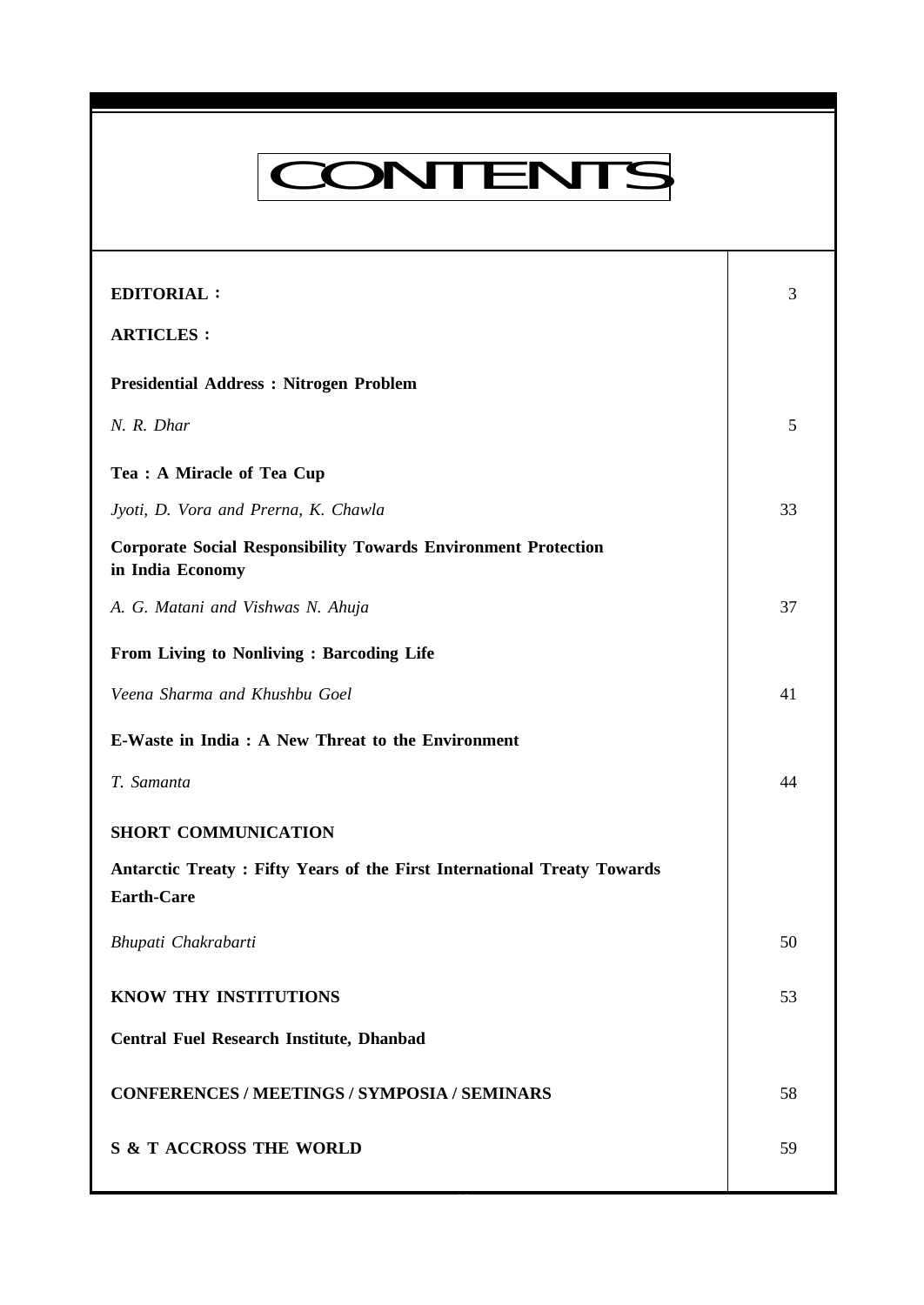## **EDITORIAL**

#### **CHALLENGES OF GLOBAL WARMING**

Global warming is one of the most formidable challenges facing the mankind. This term refers to earth's climate change occurring as a result of external forces such as atmospheric greenhouse gas concentrations, volcanic eruptions and variations in the orbit of earth around the sun. In simple terms 'Global warming' is defined as the increase in the average temperature of the Earth's near-surface air and oceans in recent decades and its projected continuation. It is estimated that during last hundred years ending in 2005, the average air temperature of the globe near the earth's surface rose  $0.74 + 0.18$  C  $(1.33 + 0.32)$ F). The UN agency, the Intergovernmental Panel on Climate Change (IPCC) has concluded "most of the observed increase in globally averaged temperatures since mid-twentieth century is very likely due to the observed increase in the anthropogenic greenhouse gas concentrations" through greenhouse effect. The contribution due to the solar variation and volcanic eruptions is small.

The greenhouse effect was discovered in 1824 by Joseph Fourier and studied quantitatively by Arrhenius in 1896. In this process the planet's lower atmosphere and surface is warmed up due to the absorption and emission of infrared radiation by atmospheric gases. On earth greenhouse gases are water vapor, carbon dioxide, methane, nitrous oxide and ozone. The greenhouse effect produced by them is water vapor 36-70%, carbon dioxide 9-26%, methane 4-9%, ozone 3-7%. If compared quantitatively at the molecular level, then methane is a more effective greenhouse gas than carbon

dioxide, but due to its smaller concentration its effect is only about one fourth of that of carbon dioxide. Since the beginning of industrial revolution in the mid-1700 the atmospheric concentration of carbon dioxide and methane have increased by 31% and 149% respectively. These levels are much higher than at any time during the last 650,000 years, the period for which reliable data has been extracted from ice cores. Fossil fuel burning has been responsible for about three quarters of the increase in carbon dioxide from human activity over the past 20 years.

Although it is difficult to correlate specific weather phenomena to global warming, an increase in temperature may in turn cause broader climate change events such as more hurricanes, cyclones, snowstorms, heat waves, tornados, droughts, and storms fed on warm weather. Some records indicate that glaciers have been retreating since early 1800's. Though measurements began in 1950 which allowed the glacial mass balance. Increase in warm weather will result in melting of glaciers and ice caps which in turn will raise the ocean levels to cause flooding in coastal areas putting some cities in danger. Sea level flooding of coastal areas will increase salinity and the crops will suffer. It is estimated that  $1^{\circ}$ C rise in temperature of bottom of sea level at North (Arctic ocean) and South pole (Antarctic ocean) will attract king crabs and sharks who will be a danger to the food chain of polar bears, penguins and walrus and will put their existence in peril. Warmth in other rivers will promote breeding grounds for more insects and bacteria harmful to health.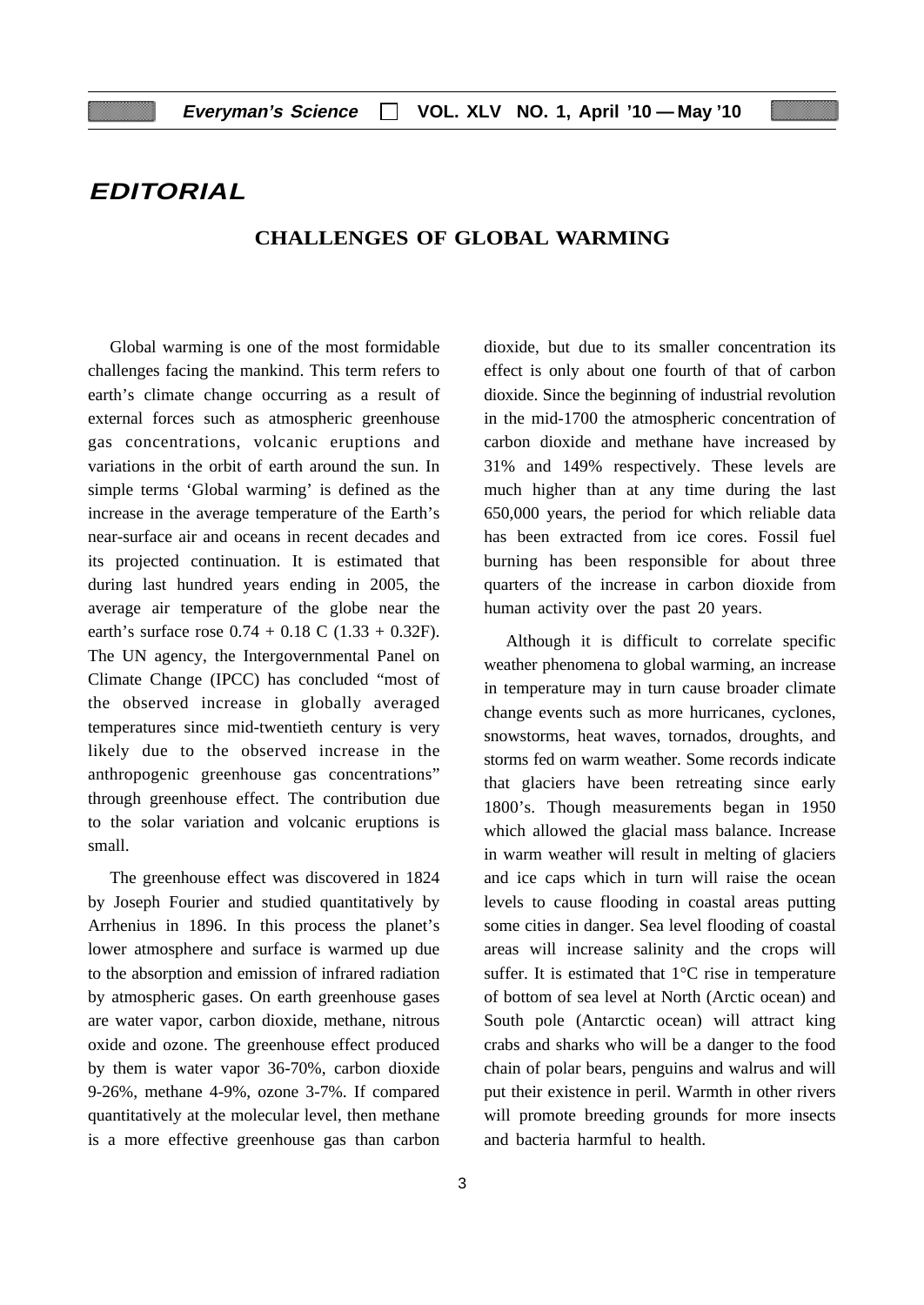### **Everyman's Science VOL. XLV NO. 1, April '10 — May '10**

In a recent World Development Report—2008, the World Bank said that climate change would haev far reaching consequences for agriculture, which would disproportionately affect the poor. Greater risk of crop failures and livestock deaths have begun causing ecomic losses and undermining food security and the impact would become more severe as global warming continues. In tropical countries a rise in temperature by 1°C could prove fatal for wheat and maize and a 2°C can lower rice productivity. However, the crop productivity in the temperature zone in many developed countries would increase. But if the temperature increases by 3°C the loss of yield would be widespread. In parts of Africa, Asia, and Central America yields of wheat and maize would decrease by 20% to 40%.

The concept that bio-fuels will decrease the consumption of fossil fuels thus resulting in the reduction in greenhouse gases requires careful consideration. Current share of bio-fuels is around 1% which is proposed to be increased up to 5% by the year 2020. The World Bank has admitted

the competition between food and fuel crops for land and water and has asked the national governments to carefully assess economic, environmental and social benefits. The maize required to fill in the tank of a sports utility vehicle with ethanol (240 Kg of maize for 100 litre of ethanol) is sufficient to feed one person for a year. Thus the competition for land and water between food and fuel is real.

Global warming as a phenomenon affects all the nations and touches the whole humanity. The dangers of rising temperature, melting polar ice, deteriorating drought conditions and floods and intensifying heat waves have created keen interest among the nations of the world for finding some solution of the problem. Without taking an alarmist view, it is important for the U. S., big developing countries and European Union to come forward to find an quitable solution. It is also desirable that the public awareness and compulsory education is taken as a mission for the mitigation of the effects of global warming.

*Sarvagya S. Katiyar*

*All of science is nothing more than the refinement of everyday thinking*

*— Einstein*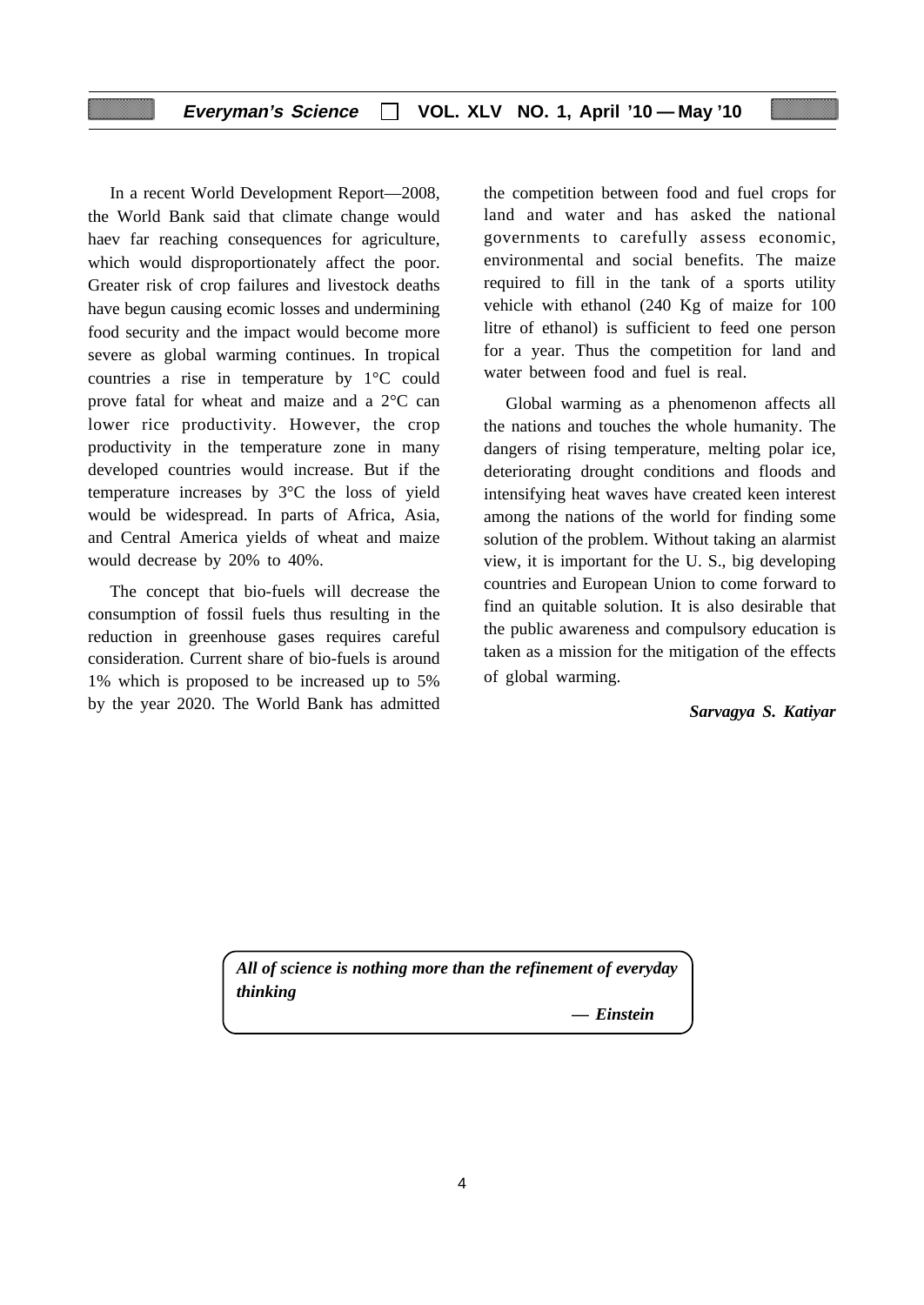## **PRESIDENTIAL ADDRESS**

## **NITROGEN PROBLEM**

N.R. DHAR,

D.SC. (LONDON), DR. ES SCIENCES (PARIS), F.R.I.C. (LONDON), F.N.I. F.N.A.S.C

## **INTRODUCTION**

 I n the Sixth International Soil Science Congress held in Paris in 1956 where representatives of 51 nations considered the problems of soil fertility improvement, Dr. P. Bruin, Director of the Soil Fertility Institute at Gröningen, Holland, moved that experiments by applying heavy doses of nitrogenous fertilizers should be undertaken on an international scale in temperate climates. On opening the discussion I stated at follows : "I think that the resolution of Dr. Bruin is inconsistent because he wants international cooperation but restricts it to nations living in temperate countries. In this resolution the words "temperate countries" should be omitted. Asia, Africa and South America where the majority of human beings of the world subsist, require the application of Science for crop production much more than Northwest Europe and North America. Hence all nations should be invited in this international cooperation. The plan should not be restricted to the temperate country soils. Moreover, as all soils contain organic matter, the proposed scheme should include investigations on a mixture or organic matter with inorganic fertilizers". Also Dr. V. Ignatieff, Soil Specialist of the F.A.O., who followed me made the following statement : "Dr. Dhar of India has raised the question of international cooperation in field

experimentation on soil fertility outside the temperate climate. He underlined the need for this cooperation in the tropical countries especially in regions where the greater part of the population resides. I would like to bring to the attention of the meeting the work of the International Rice Commission organised by the F.A.O." After some discussion Dr. Bruin withdrew his resolution.

As I sincerely believe that the sound progress of our nation depends essentially on Science and its applications and I have preached this gospel for over 40 years, I am extremely keen on seeing Indian scientists taking up this matter of national regeneration through Science with hard labour, great fortitude, devotion and sacrifice. I am here at your service as President of the Indian Science Congress and happy to join your ranks and grateful to you for inviting me.

In the elementary state nitrogen is a colourless, odourless and almost inert gas which forms 80% of the air we breathe. Over each acre of land the air contains a supply of 35000 tons of nitrogen.

Very appropriately nitrogen has been designated at the "growth element" in plant and animal nutrition. It is present in chlorophyll, proteins and many other compounds essential to plant and animal life. An adequate supply of nitrogen is absolutely essential for growth and reproduction in both plants and animals. Along with carbon, hydrogen, oxygen

General President, Forty-eight Indian Science Congress held during January, 1961 at Roorkee.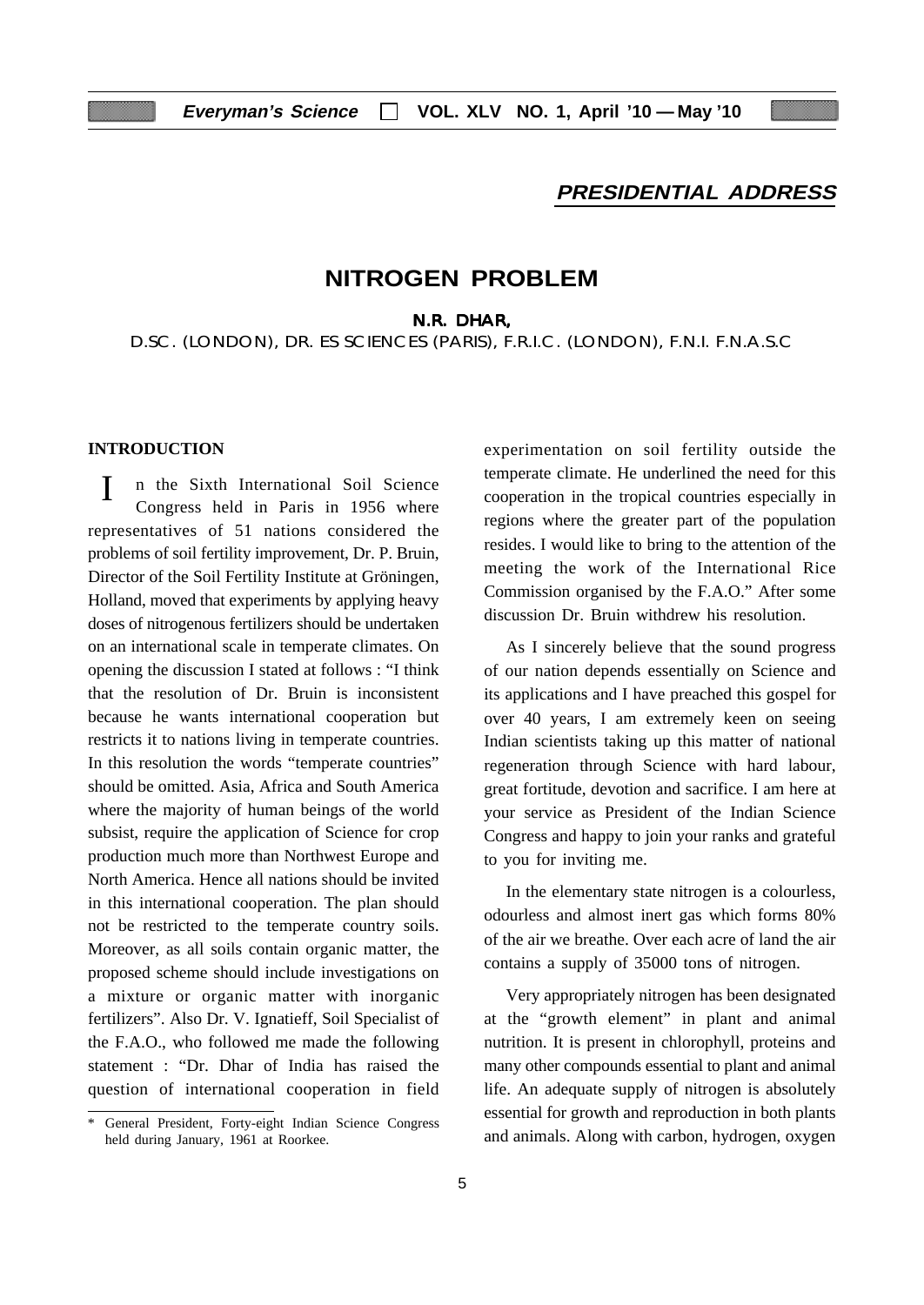## **Everyman's Science VOL. XLV NO. 1, April '10 — May '10**

and frequently with phosphorus and sulphur, nitrogen forms a vital component of every living cell and a necessary part of plant and animal tissues. Without nitrogen life is an impossibility.

Except for leguminous plants like clover, lucerne, pulses, *sann hemp*, etc., free nitrogen is no plant food. Nitrogen must be combined with other elements, that is, it has to be fixed before it can serve as a fertilizer or a nitrating agent in the manufacture of dyes, drugs and explosives. Because of the great value of nitrogenous compounds in agriculture and industry, the nitrogen fixation industry in many countries is as important as the coal or steel industry.

It is generally believed that cultivation of food crops was begun by man 10,000 to 12,000 years ago. The value of animal manures was discovered when nomadic man with his animals first settled down and began agriculture and used the dung of his animals for fertilizing land. Man has utilized and frequently wasted the fertility of land created by the leaves of forest trees and by growing grasses. Legumes seem to have been used in land fertility improvement from ancient times. In the Greco-Roman period, the legume lupin was frequently grown for improvement in crop production.

It is of interest to record that from ancient times two viewpoints have been advanced regarding the materials useful in plant nutrition. Bernard Palissy(1510–1589), Bacon (1561–1626), Glauber (1604–1668), Boyle (1627–1691) and especially Liebig (1803–1873) were supporters of the theory, first emphasised by Paracelsus (1493–1541) that salts were the true nutrients of plants. On the other hand, there were several distinguished scientists, notably Home (1719–1813), Wallerius (1709– 1785), Thaer (1752–1828), N. T. de Saussure (1767–1845), Davy (1778–1829), De Candolle (1778–1841), Berzelius (1779–1848), Mulder (1802–1884) and others, who were advocates of the Aristotlean doctrine of plant nutrition by soil organic matter.

A. Lavoisier (1743–1794), the founder of Chemistry and Physiology, was impressed by the value of growing grass in improving the fertility of land. He also studied the operation for nitre beds of soils rich in organic matter undergoing decomposition.

It has been stated that Sir Kenelm Digby reported in 1665 that he had obtained increased crop yield by using saltpetre, but the Science of crop fertilizing began when in 1804 N. T. de Saussure analysed plant ashes and reported that the chemicals present in the ashes were derived from the soil. This work of de Saussure was quantitatively verified and extended by J.B.D. Boussingault (1802–1887) in his experimental farm in Alsace i 1830. Baron Justus von Lielbig's great credit is his marked emphasis on the necessary of providing plants with phosphates and potash, but he failed to grasp the essential value of nitrogenous compounds in crop production and this was proved in Rothamsted by Lawes, Gilbert and Pugh in 1857.

Bones are known to have been used for fertilizing in England in the 17th century to the extent of even 1 ton per acre. In this connection Liebig wrote as follows. "England is robbing all other countries of the condition of their fertility. Already in her eagerness for bones she has turned up the battle fields of Leipzig, of Waterloo and of the Crimea; already from the Catacombs of Sicily she has carried away the skeletons of many successive generations".

Guano, the excrement of sea fowl, turtle and seal are found in many parts of the world and the largest deposits occur in Peru. It has been stated that guano was used in Europe in cultivation since the 12th centruy. Bones and guano are rich in calcium phosphates and nitrogenous compounds.

Deposits of the nitrates of aluminium, ammonium, barium, calcium, copper, iron, magnesium, potassium and sodium exist in various localities but those of sodium and potassium are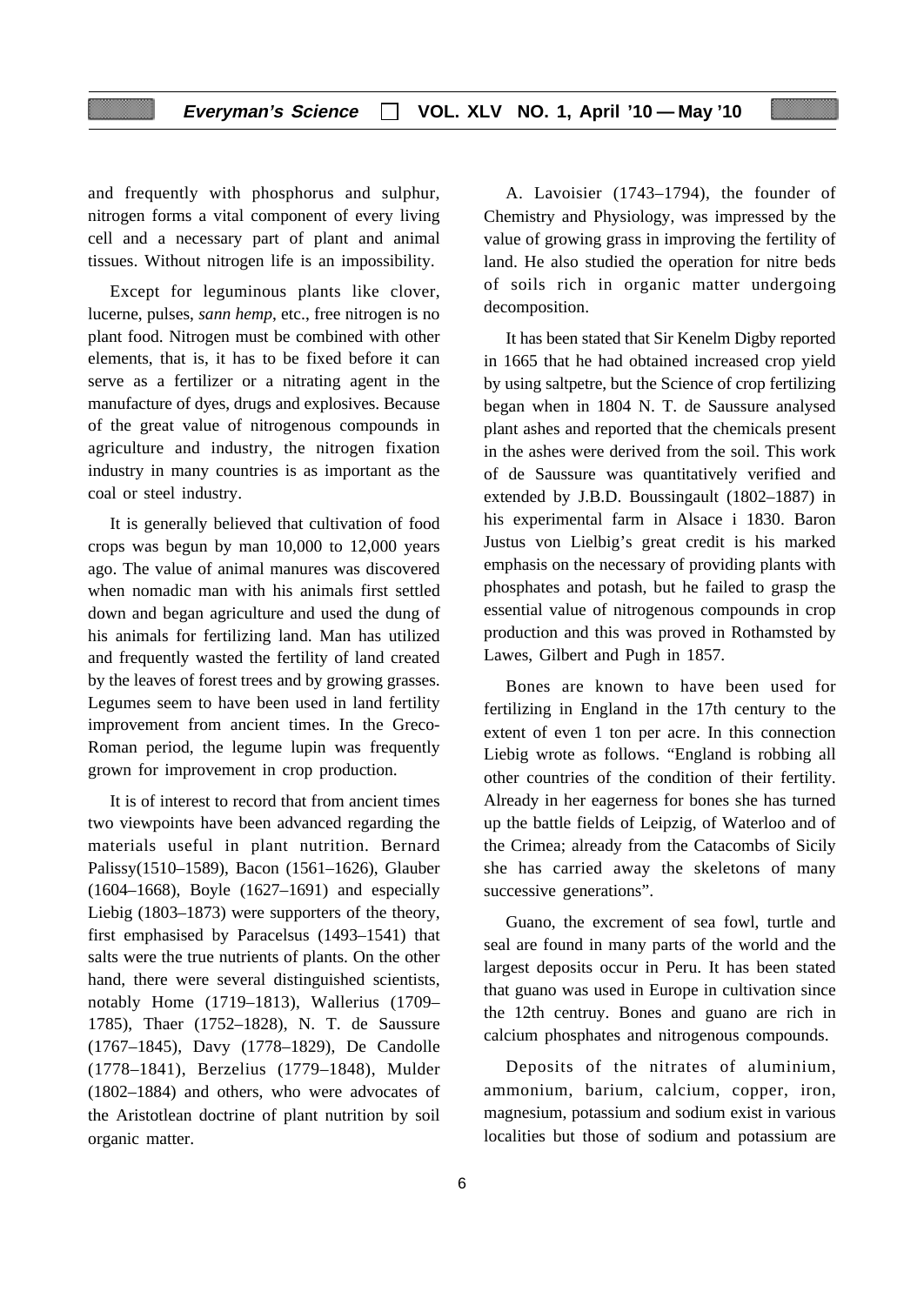commercially important. Small deposits of sodium nitrate are known to exist in Egypt, Argentina, Colombia, South-west Africa, Mexico and the U.S.A., but the largest deposits are in Chile in the desert of Atacama and Tarapaca. The layer known as *costra*, which covers the surface of the Tarapaca Plateau, consists of sand and gypsum with a small amount of calcium phosphate. The next layer of deposit *congels* is chiefly gravel and clay with a high percentage of sodium chloride. The third layer forms the nitrate known as *calliche* with the following average composition :

| Sodium nitrate     | $8 - 25%$      |
|--------------------|----------------|
| Potassium nitrate  | $2 - 3\%$      |
| Sodium chloride    | $8 - 25%$      |
| Sodium sulphate    | $2 - 12%$      |
| Calcium sulphate   | $2 - 6\%$      |
| Magnesium sulphate | $0 - 3\%$      |
| Sodium biborate    | $1 - 3\%$      |
| Sodium iodate      | $0.05 - 0.1\%$ |
| Sodium perchlorate | $0.1 - 0.5\%$  |
| Insoluble matter   | $23 - 70%$     |

#### **NITROGEN INDUSTRY**

A very eminent English scientist but an eccentric man The Honorable Henry Cavendish (1731–1810) laid the foundation of the nitrogen industry in 1781 by preparing nitric acid on passing electirc discharge through air. Physicists have calculated that approximately 100 million tons of nitrogen are converted into nitric acid by electric discharge in the earth's atmosphere annually but only 6 to 10 million tons of nitrogen fall on the 5000 million acres of land under cultivation in the whole world. This pioneering work of Cavendish or nitrogen fixation remained dormant for over 100 years till Sir William Crookes (1832–1919) emphasised in his Presidential Address to the British Association for the Advancement of Science in 1898 the importance of the nitrogen fixation industry in

avoiding starvation facing humanity due to the rapid growth of population. The great German chemist W. Ostwald (1853–1932) in 1904 brought out another facet of the industry by insisting on the manufacture of nitric acid in Germany to fight the British Nation. Professor Ostwald and his son-inlaw, Dr. Brauer, manufactured nitric acid by the oxidation of ammonia obtained from German coal and lignite, in presence of platinum by air, but soon realised that the costly catalyst platinum was ruined by the impurities in the coal ammonia. He appealed to his pupils to prepare pure synthetic ammonia on a large scale. This was achieved in France on a small scale by M. Berthelot (1827– 1907) and H. Le Chatelier (1850–1936). I had the privilege of working with Prof. Le Chatelier in Sorbonne, Paris during the first war and felt gratified and proud when the eminent Professor stated every year in his university lectures that the steel prepared and forged by the Indians for the Kutub Minar was of excellent quality and such steel could only be prepared in Europe centuries later.

Professor Fritz Haber (1868–1934) a great German chemist of Jewish origin under whom I worked in 1926 and 1931 in Berlin and a pupil of Ostwald toiled for years with his pupils in synthesising ammonia on a large scale and was successful through the daring initiative of the Badische Anilin und Soda Fabrik and the cooperation of industrial chemists of the calibre of Drs. C. Bosch and A. Mittasch. Today large amounts of liquid ammonia and ammonia solution are being applied in crop prodution in the U.S.A., Canada, Denmark, Norway and other countries. The Haber-Bosch process of the manufacture of ammonia forms the basis of the nitrogen industry, although modifications were introduced by G. Claude, L. Casale, G. Fauser and others. At present 7.4 million tons of nitrogen are manufactured in the whole world, out of which 85% is the direct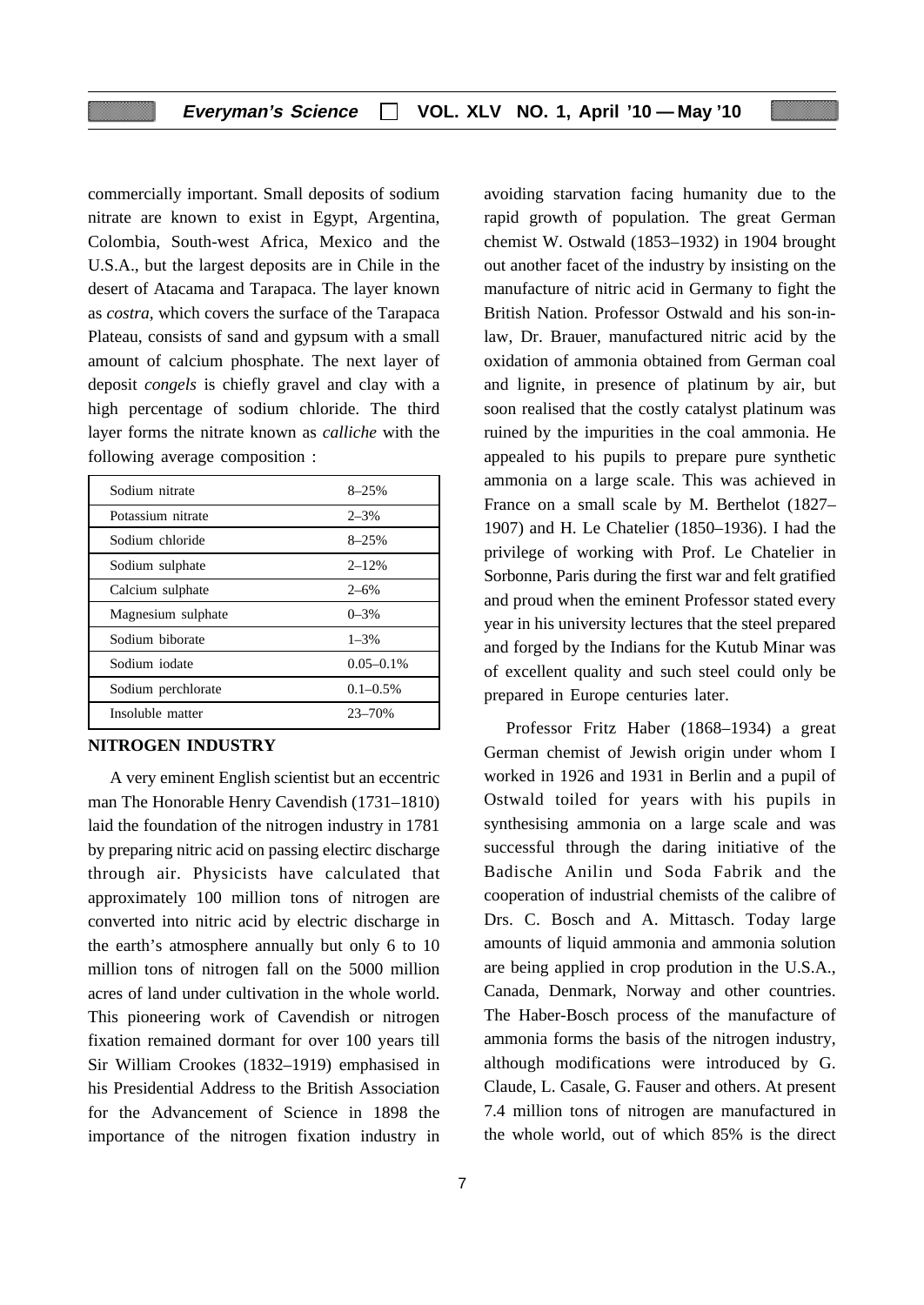synthesis of ammonia and 15% as calcium cyanamide produced according to the method of A. Frank (1834–1916) and N. Caro (1834–1910) two great pioneers of German chemical industry. 80% of the nitrogen consumption is the artificially fixed nitrogen, 10% from Chile saltpetre and another 10% from coal ammonia.

After the second world war countries like the U.S.A., Canada. etc., had very large stocks of synthetic ammonia which had to be utilised by decomposing it to supply hydrogen to the hydrogenation industry.

About 75% of the 2 million tons of nitric acid at present manufactured in the U.S.A., go to fertilizer, 15% to explosives, and 10% to dyes, fibres and plastics. Increasing application of ammonium nitrate as explosives in open pit mining, quarrying and construction jobs, use of fuming nitric acid, nitrogen tetroxide  $(N_2O_4)$  and tetranitro methane used in rockets and missiles increase the demand of nitric acid. Various modifications in the manufacture of nitric acid by ammonia oxidation such as the Atmospheric Pressure process, Complete Pressure process, have been introduced with high temperature oxidation, e.g. 1650°F as in the Complete Pressure process of Dupont and 1500°F in the Montecatini process. The Fauser Process and Bamag-Meguin process of Germany produce concentrated nitric acid by ammonia oxidation to nitric oxide and further oxidation to nitric peroxide.

In recent developments air is heated to 4000°F according to the Wisconsin Process when fixation takes place. Then the mixture is rapidly cooled. The reaction is carried on in a pebble furnace. The effluent gases contain 1.8–1.9% nitric oxide.

Recently nitrogen fixation has been obtained by nuclear energy according to the method of Hartek and Dondes. 10 to 15% nitric oxide is produced by exposing compressed air to radiation from uranium 235. Hartek assumes an overall efficiency of 50% and indicates that one mole of 20% enriched  $U_{235}$ can produce 70 tons of fixed nitrogen or 258 tons of 100% nitric acid. The fixed nitrogen sells at 10,000 dollars while the cost of  $U_{235}$  is 6000 dollars.

The Cavendish method of nitric acid manufacture by electric discharge was developed by Lord Rayleigh in isolating argon from air in 1893 and commercially worked out by the Norwegian Physicist, C. Birkeland and Engineer S. Eyde who donated his income to research work. But only 1 to 2% of the electric energy is utilized in the production of nitric acid and hence the arc method has been completely abandoned all over the world being inefficient. Even the Haber-Bosch method has the efficiency of 8—10%. Consequently the price of nitrogenous fertilizer is double of that of phosphate and potash.

There has been successful attempts to convert air into nitric oxide in a shock tube and in single short compression machines, in each case the air was subjected to a single cycle of rapid compressional heating and expansive cooling whereupon a measureable concentration of nitirc oxide was frozen out, e.g. 0.34% at 1690°C and 0.64% at 1790°C.

#### **NITROGEN INDUSTRY COSTLY**

Although synthetic nitrogen factories have been started in industrially underdeveloped countries like Brazil, Philippines, Colombia, Egypt, Finland, Iceland, India, Israel, Mexico, Pakistan, Peru, Portugal, South Korea, Taiwan, Trinidad, Turkey, Venezuela, Yugoslovia in recent years, these countries find it difficult to meet the heavy capital investment. Different types of ammonia synthesis plants for producing 100 tons of ammonia per day cost as follows in dollars as capital investment.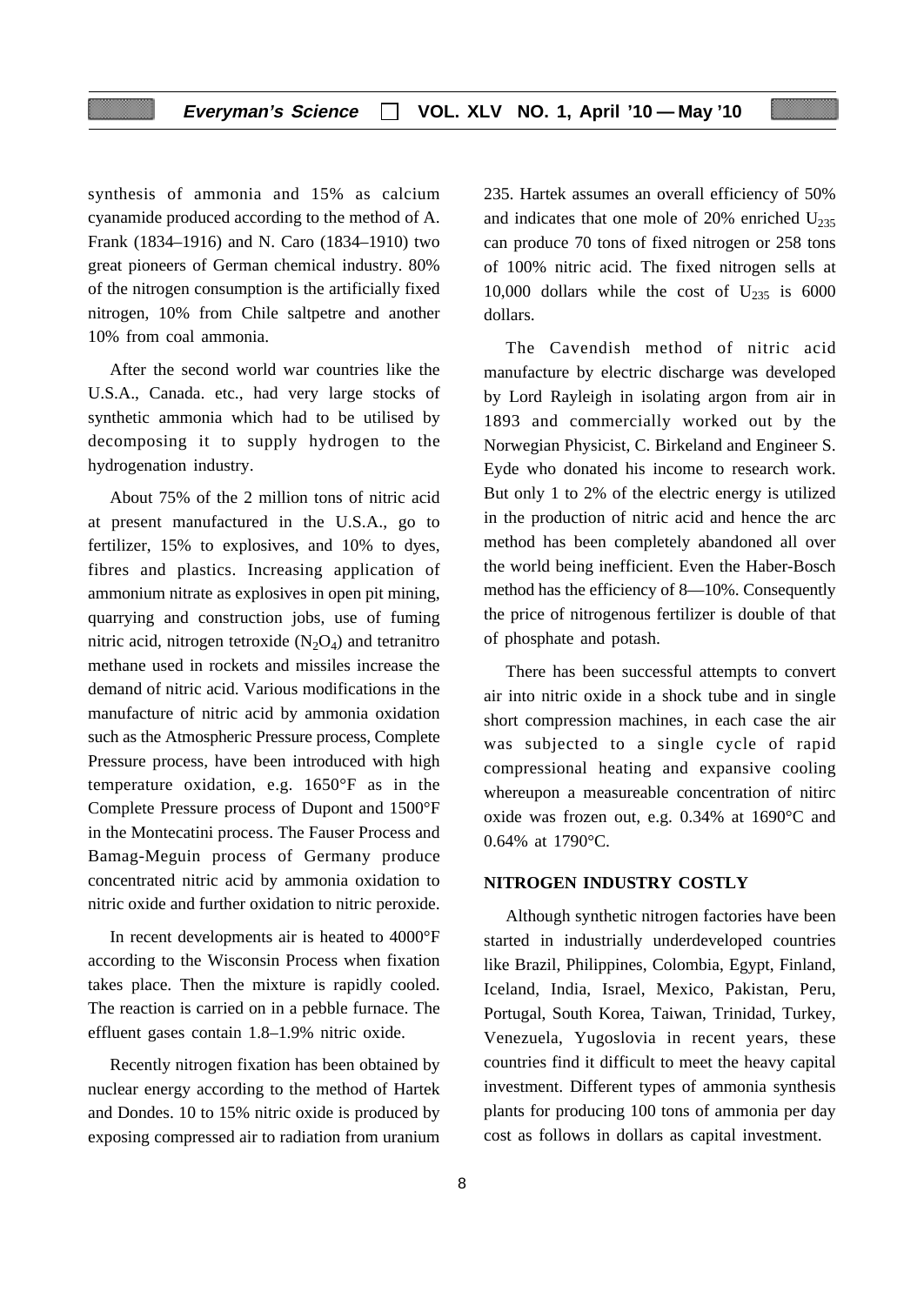|                       | Natural | Fuel oil | Coal | Coke Oven Catalytic                                                                       |          |
|-----------------------|---------|----------|------|-------------------------------------------------------------------------------------------|----------|
|                       | gas     |          |      | gas                                                                                       | reformer |
|                       |         |          |      |                                                                                           | gas      |
| Capital<br>investment |         |          |      |                                                                                           |          |
| in dollars            |         |          |      | $\vert$ 39,50,000 $\vert$ 40,98,000 $\vert$ 42,48,000 $\vert$ 36,20,000 $\vert$ 29,80,000 |          |

In a recent study on "Observations on the Planned Provision of Nitrogen, Fertilizer", Professor Tinbergen and others of the Netherlands Economic Institute, Rotterdam have reported that the world demand for nitrogen fertilizer in 1960–61 is expected to be 8.1 million tons (Europe 3.1 million tons, U.S.A. 2.4 million tons and other areas 2.6 million tons). They concluded that the consumption of nitrogen per acre of land is directly proportional to the population density of the country. Moreover, in a recent publication (1957) on "Industrial uses of Nitrogen" by the European Productivity Agency of the O.E.E.C. the following lines occur : "As world nitrogen production is out-stripping the expansion of demand for traditional purposes (particularly for nitrogenous fertilizer) all producers are looking round for new outlets". Hence the amounts of chemical nitrogen used are still inadequate as the quantities of fertilizer nitrogen applied per acre in lbs. per year in 1937 were as follows : Belgium (28.5), Holland (24.8), Germany (15.6), Denmark (10.3), Norway (6.0), Sweden (5.24), Italy (4.3), France (4.0), U.K. (2.5), U.S.A. (1.36), Poland (0.73) and Hungary (0.15).

At present the consumption of nitrogenous fertilizers has increased in many countries and this is evident from the following figures indicating the nitrogen used in kilogram per hectare of land under cultivation in 1956–57; Australia (11.5), Belgium (52.5), Denmark (29.6), France (14.4), West Germany (35.1), Greece (12.1), Iceland (85.9), Ireland (3.2), Italy (14.7), Luxembourg (28.0), Netherlands (79.0), Norway (38.1), Portugal (10.5), Sweden (22.4), Switzerland (10.1), Turkey (0.4), U.K. (23.5), Spain (9.5), U.S.A. (4.2)

It has been reported that there is a shortage of chemical fertilizers in the U.S.S.R. although there are 71 plants producing fertilizers. The following figures show the nitrogen utilization in kilograms per hectare of land in some East European and Eastern countries : East Germany (31.6), Poland (10), Czechoslovakia (5), Japan (109.6), Taiwan (86.7), Republic of Korea (54.1), Ceylon (12.2), Philippines (5.6), China (2.3), Indonesia (2.0), India (1.0), Pakistan (0.3).

## **NATURAL PROCESS OF RECUPERATION OF NITROGEN DEFICIT BY FIXATION OF ATMOSPHERIC NITROGEN IN OXIDATION OF ORGANIC MATTER IN SOILS**

From our researches carried out on the problem of atmospheric nitrogen fixation in soils by the addition of various organic compounds for over 25 years, we have come to the conclusion that these compounds not only improve the tilth, crumb formation and water retention capacity of the soil but the organic substances undergo slow oxidation in the soil and liberate energy, which is utilized in fixing atmospheric nitrogen and enrich the soil from the nitrogen viewpoint. Moreover the carbohydrates in the soil preserve the nitrogenous compounds present in the soil or added to it just as carbohydrates and fats act as protein sparers in the animal body. Some of our recent experimental results are recorded in the following tables using a Swedish clay soil collected from the fields of the Royal College of Agriculture, Uppsala 7. The soil contained 0.147 per cent total nitrogen. 1.207 per cent organic carbon, 1.19 per cent CaO, 3.114 per cent MgO, 1.2 per cent  $K_2O$  and 0.225 per cent  $P_2O_5$  of which 0.083 per cent is available by 1 per cent citric acid extraction.

The following results were obtained recently in dishes by mixing organic matter with soil and exposing one set to artificial light for eight hours daily and another set covered with black cloth to exclude light. The moisture content was maintained at 20–25 per cent by adding distilled water every alternate day.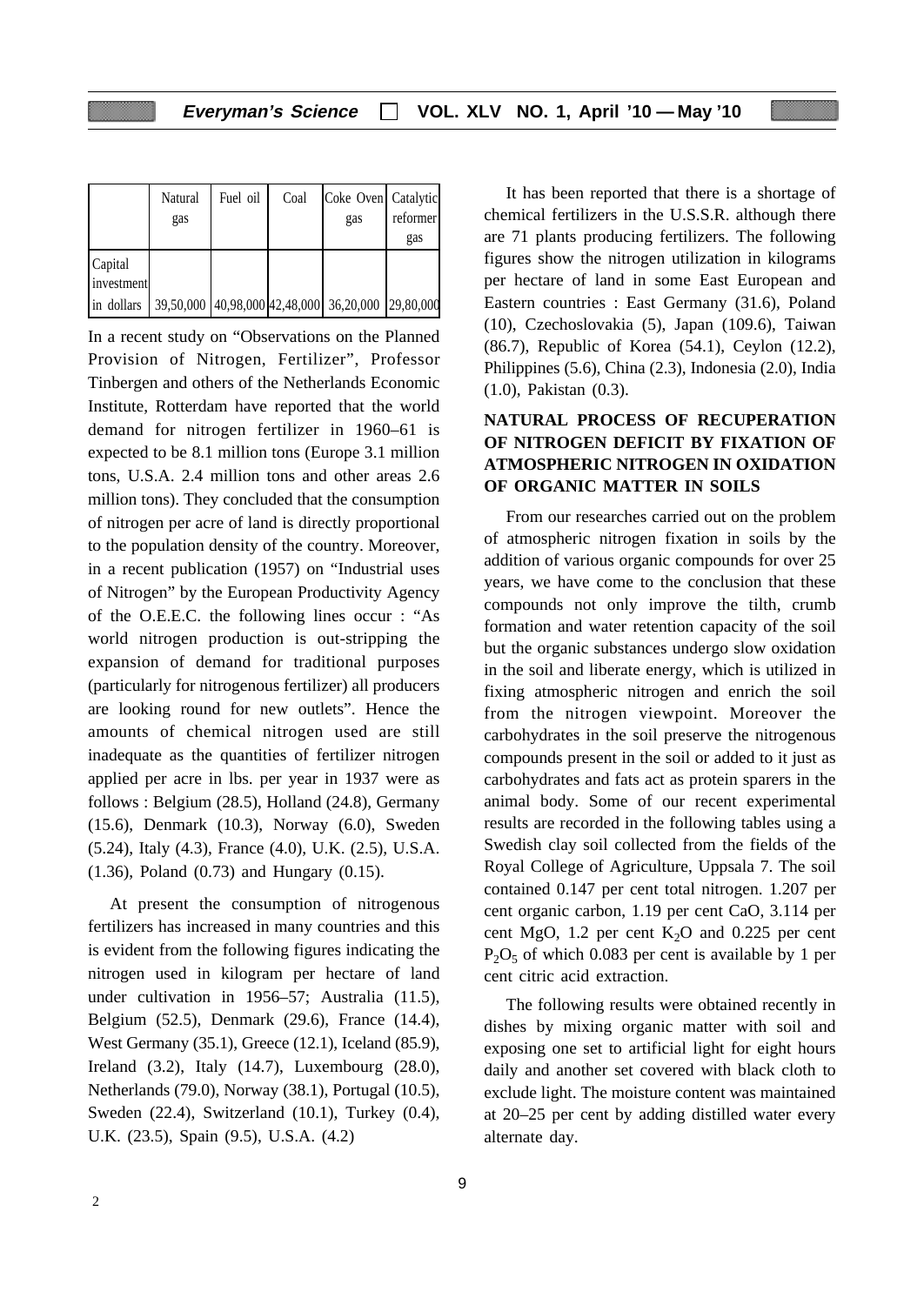|       | Period of<br><b>Exposure</b><br>(days) | Organic<br>carbon<br>$(\%)$ | <b>Total</b><br>nitrogen<br>$(\%)$                                                   | Carbon<br>oxidized<br>$(\%)$ | Increase in<br>nitrogen<br>(%) | <b>Efficiency</b><br>nitrogen<br>in mg. per<br>gram of C<br>oxidized |
|-------|----------------------------------------|-----------------------------|--------------------------------------------------------------------------------------|------------------------------|--------------------------------|----------------------------------------------------------------------|
|       |                                        |                             | Swedish Soil + Sucrose                                                               |                              |                                |                                                                      |
| Light | $\mathbf{0}$                           | 2.3568                      | 0.1470                                                                               |                              |                                |                                                                      |
|       | 150                                    | 14833                       | 0.1656                                                                               | 0.8735                       | 0.0186                         | 21.3                                                                 |
|       | 300                                    | 1.2723                      | 0.1682                                                                               | 1.0845                       | 0.0262                         | 28.4                                                                 |
| Dark  | $\mathbf{0}$                           | 2.3568                      | 0.1470                                                                               |                              |                                |                                                                      |
|       | 150                                    | 1.7247                      | 0.1554                                                                               | 0.6321                       | 0.0084                         | 13.3                                                                 |
|       | 300                                    | 1.5036                      | 0.1598                                                                               | 0.8532                       | 0.0128                         | 15.0                                                                 |
|       |                                        |                             | Swedish soil + $0.25\%$ P <sub>2</sub> O <sub>5</sub> Gafsa rock phosphate + Sucrose |                              |                                |                                                                      |
| Light | $\mathbf{0}$                           | 2.3568                      | 0.1470                                                                               |                              |                                |                                                                      |
|       | 150                                    | 1.4132                      | 0.1862                                                                               | 0.9436                       | 0.0392                         | 41.5                                                                 |
|       | 300                                    | 1.1518                      | 0.1992                                                                               | 1.2050                       | 0.0522                         | 43.4                                                                 |
| Dark  | $\overline{0}$                         | 2.3568                      | 0.1470                                                                               |                              |                                |                                                                      |
|       | 150                                    | 1.6787                      | 0.1608                                                                               | 0.6781                       | 0.0138                         | 20.3                                                                 |
|       | 300                                    | 1.4612                      | 0.1658                                                                               | 0.8956                       | 0.0188                         | 21.02                                                                |

**Table – 1. Fixation of atmospheric nitrogen in Swedish soils**

|       | Period of<br><b>Exposure</b><br>(days) | Organic<br>carbon<br>$($ %) | <b>Total</b><br>nitrogen<br>$(\%)$                             | Carbon<br>oxidized<br>$($ %) | <b>Nitrogen</b><br>fixed<br>$(lb/acre)$ | <b>Efficiency</b> |
|-------|----------------------------------------|-----------------------------|----------------------------------------------------------------|------------------------------|-----------------------------------------|-------------------|
|       |                                        |                             | Allahabad soil $+$ Wheat straw                                 |                              |                                         |                   |
| Light | $\mathbf{0}$                           | 0.7356                      | 0.0492                                                         |                              |                                         |                   |
|       | 90                                     | 0.5358                      | 0.0533                                                         | 0.1998                       |                                         | 20.8              |
|       | 150                                    | 04762                       | 0.0544                                                         | 0.2594                       |                                         | 20.6              |
|       | 180                                    | 0.4365                      | 0.0553                                                         | 0.2991                       | 117.6                                   | 20.6              |
| Dark  | $\Omega$                               | 0.7356                      | 0.0492                                                         |                              |                                         |                   |
|       | 90                                     | 0.5866                      | 0.0507                                                         | 0.1490                       |                                         | 10.6              |
|       | 150                                    | 0.5417                      | 0.0511                                                         | 0.1939                       | 43.7                                    | 30.3              |
|       | 180                                    | 0.5241                      | 0.0513                                                         | 0.2115                       |                                         | 10.2              |
|       |                                        |                             | Allahabad soil + Wheat straw + 0.1% $P_2O_5$ as $Ca_2(PO_4)_2$ |                              |                                         |                   |
| Light | $\boldsymbol{0}$                       | 0.7356                      | 0.0492                                                         |                              |                                         |                   |
|       | 90                                     | 0.4924                      | 0.0566                                                         | 0.2432                       |                                         | 30.9              |
|       | 150                                    | 0.4181                      | 0.0588                                                         | 0.3175                       | 215.2                                   | 30.3              |
|       | 180                                    | 0.3740                      | 0.0602                                                         | 0.3616                       |                                         | 30.6              |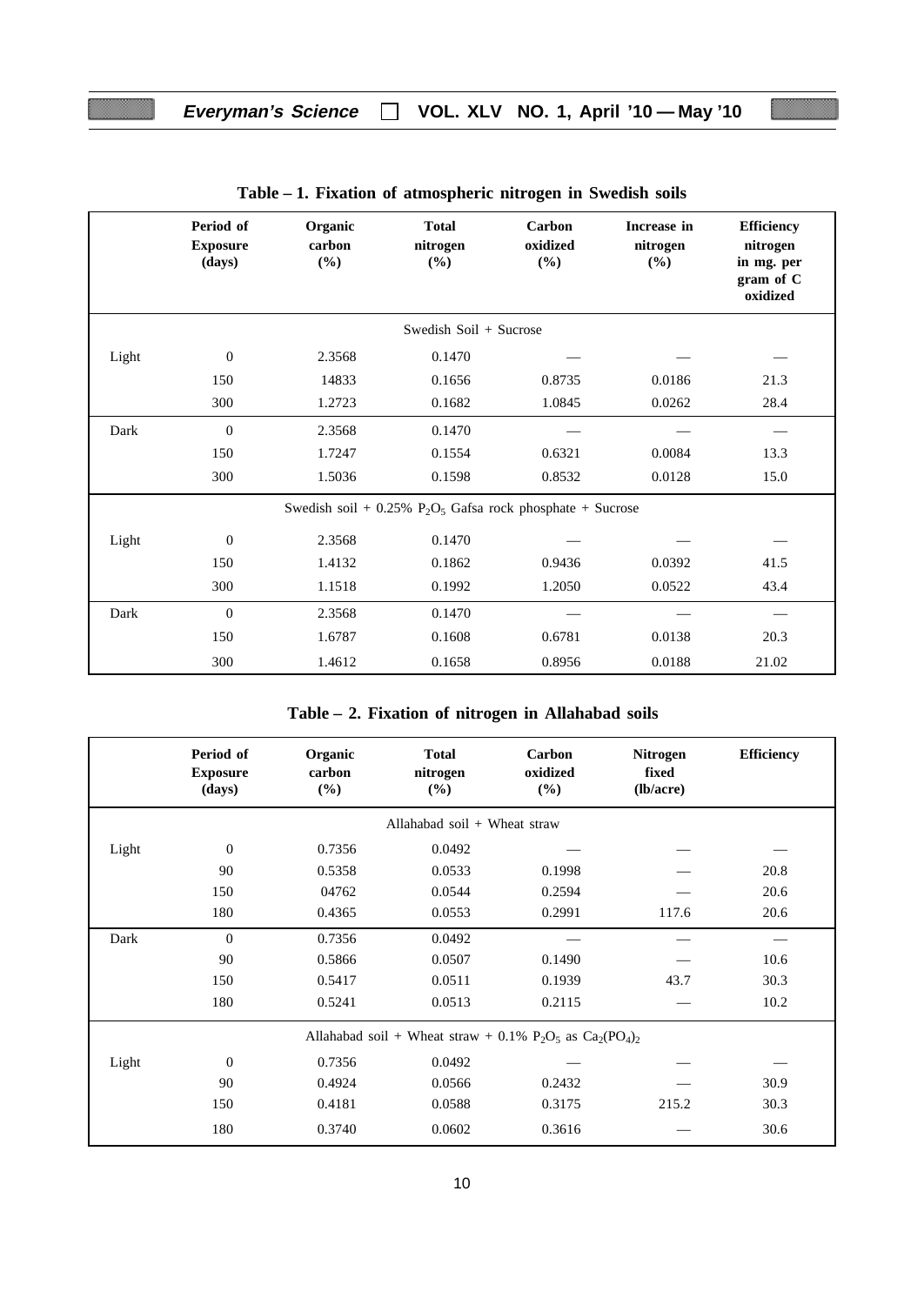|      | Period of<br><b>Exposure</b><br>(days) | Organic<br>carbon<br>$(\%)$ | <b>Total</b><br>nitrogen<br>(%) | Carbon<br>oxidized<br>$\frac{9}{6}$ | <b>Nitrogen</b><br>fixed<br>$(lb/acre)$ | <b>Efficiency</b> |
|------|----------------------------------------|-----------------------------|---------------------------------|-------------------------------------|-----------------------------------------|-------------------|
| Dark | $\mathbf{0}$                           | 0.7356                      | 0.0492                          |                                     |                                         |                   |
|      | 90                                     | 0.5513                      | 0.0522                          | 0.1843                              | $\overline{\phantom{a}}$                | 16.3              |
|      | 150                                    | 0.4851                      | 0.0532                          | 0.2505                              | 90.0                                    | 16.0              |
|      | 180                                    | 0.4652                      | 0.0534                          | 0.2704                              |                                         | 15.8              |

**Table – 2. Fixation of nitrogen in Allahabad soils (***Contd.***)**

## **FIXATION OF NITROGEN BY WATER HYACHINTH : (***Eichhornia crassipes***)**

It is well-known that water hyachinth, which grows abundantly in India and other warm countries is a great menace. But we have observed that this material containing 2.86% CaO, 1% MgO 5.32% K<sub>2</sub>O, 0.676% P<sub>2</sub>O<sub>5</sub>, 41.0% C and 2.39% N when mixed with soil can fix atmospheric nitrogen more in light than in the dark and the nitrogen fixation is increased by adding basic slag. Water hyacinth mixed with basic slag is being used as manure in

|       | Period of<br><b>Exposure</b><br>(days) | Organic<br>carbon<br>(%) | <b>Total</b><br>nitrogen<br>$(\%)$                                                   | Carbon<br>oxidized<br>$(\%)$ | Nitrogen<br>increase<br>(%) | Efficiency |
|-------|----------------------------------------|--------------------------|--------------------------------------------------------------------------------------|------------------------------|-----------------------------|------------|
|       |                                        |                          | Allahabad soil + Cowdung                                                             |                              |                             |            |
| Light | $\boldsymbol{0}$                       | 1.7262                   | 0.0942                                                                               |                              |                             |            |
|       | 60                                     | 1.5077                   | 0.0990                                                                               | 0.2185                       | 0.0048                      | 22.4       |
|       | 120                                    | 1.3411                   | 0.1044                                                                               | 0.3851                       | 0.0102                      | 26.5       |
|       | 180                                    | 1.2120                   | 0.1083                                                                               | 0.5142                       | 0.0141                      | 27.5       |
| Dark  | $\boldsymbol{0}$                       | 0.7262                   | 0.0942                                                                               |                              |                             |            |
|       | 60                                     | 1.5230                   | 0.0970                                                                               | 0.2032                       | 0.0028                      | 13.8       |
|       | 120                                    | 1.4248                   | 0.0988                                                                               | 0.3014                       | 0.0046                      | 15.8       |
|       | 180                                    | 1.2647                   | 0.1015                                                                               | 0.4615                       | 0.0073                      | 16.0       |
|       |                                        |                          | Allahabad soil + Cowdung + $0.25\%$ P <sub>2</sub> O <sub>8</sub> as Tata basic slag |                              |                             |            |
| Light | $\boldsymbol{0}$                       | 0.7125                   | 0.0925                                                                               |                              |                             |            |
|       | 60                                     | 1.0373                   | 0.1208                                                                               | 0.6752                       | 0.0283                      | 41.9       |
|       | 120                                    | 0.9486                   | 0.1249                                                                               | 0.7641                       | 0.0321                      | 42.0       |
|       | 180                                    | 0.9232                   | 0.1279                                                                               | 0.7893                       | 0.0354                      | 44.8       |
| Dark  | $\boldsymbol{0}$                       | 1.7125                   | 0.925                                                                                |                              |                             |            |
|       | 60                                     | 1.3713                   | 0.0984                                                                               | 0.3412                       | 0.0056                      | 17.5       |
|       | 120                                    | 1.2974                   | 0.1010                                                                               | 0.4151                       | 0.0085                      | 20.3       |
|       | 180                                    | 1.2277                   | 0.1030                                                                               | 0.4848                       | 0.0105                      | 21.7       |

#### **Table – 3. Fixation of nitrogen in Allahabad soil**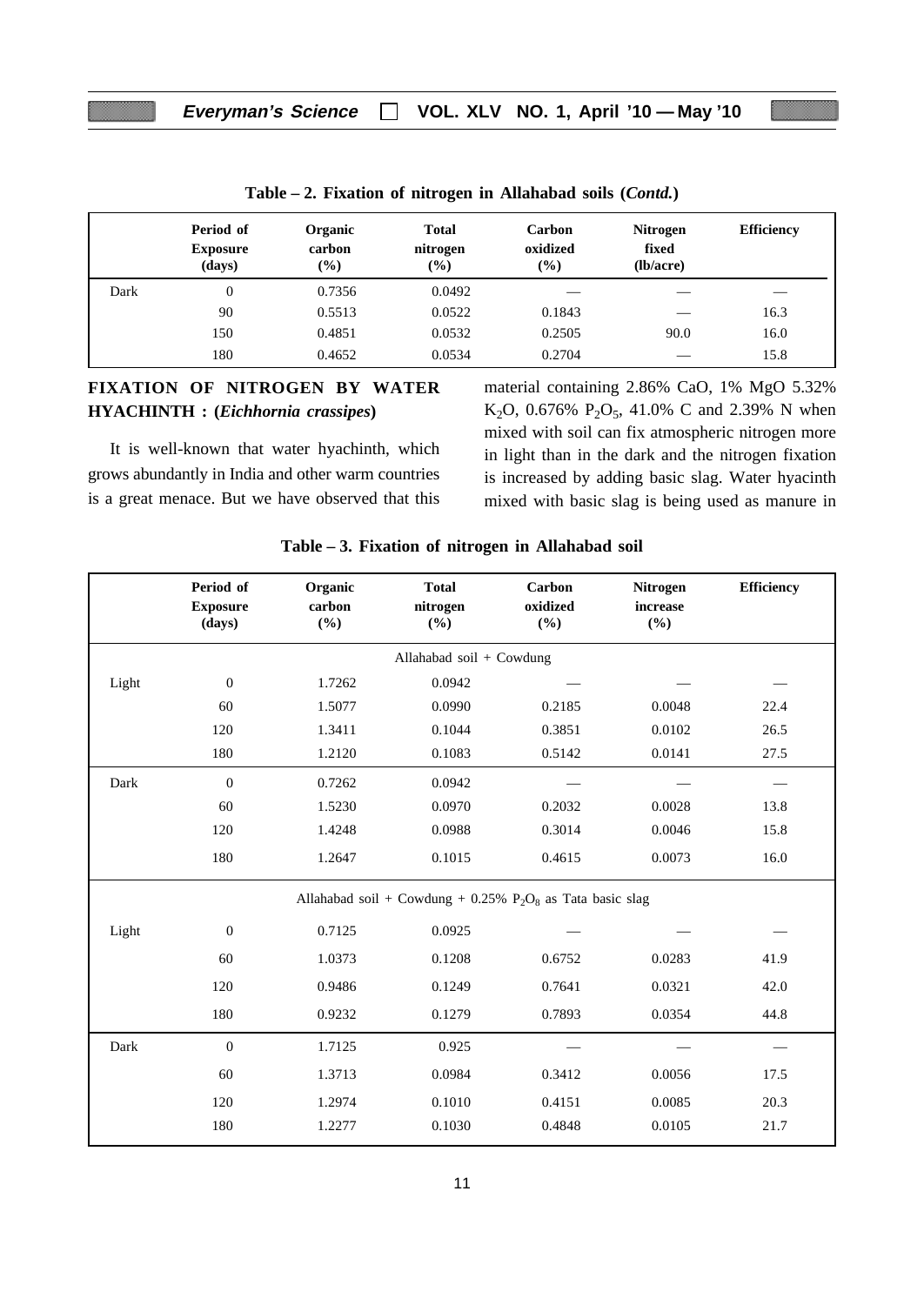## **Everyman's Science VOL. XLV NO. 1, April '10 — May '10**

different parts of India and in Florida in rice production. The following nitrogen fixation results are given in Table 4.

of the carbonaceous compounds, there is increase of total nitrogen in all these experiments. When these systems are illuminated by sunlight or artificial light, the light is absorbed by the systems

|                                                                    | Period of<br>exposure<br>in days | Organic<br>carbon<br>(%) | <b>Total</b><br>nitrogen<br>(%)                                        | Efficiency, that is, the<br>amount of nitrogen fixed<br>in milligrams per gram of<br>carbon oxidized |  |
|--------------------------------------------------------------------|----------------------------------|--------------------------|------------------------------------------------------------------------|------------------------------------------------------------------------------------------------------|--|
| Soil + Water hyacinth (1.5% carbon) (Temperature at $28^{\circ}$ ) |                                  |                          |                                                                        |                                                                                                      |  |
| Light                                                              | $\theta$                         | 1.7305                   | 0.1272                                                                 |                                                                                                      |  |
|                                                                    | 60                               | 1.1308                   | 0.1424                                                                 | 25.3                                                                                                 |  |
| Dark                                                               | $\theta$                         | 1.7304                   | 0.1272                                                                 |                                                                                                      |  |
|                                                                    | 60                               | 1.3846                   | 0.1335                                                                 | 18.2                                                                                                 |  |
|                                                                    |                                  |                          | Soil + Water hyacinth (1.5% carbon) + 0.5% $P_2O_5$ as Tata basic slag |                                                                                                      |  |
| Light                                                              | $\boldsymbol{0}$                 | 1.7154                   | 0.1244                                                                 |                                                                                                      |  |
|                                                                    | 60                               | 0.7984                   | 0.1552                                                                 | 33.5                                                                                                 |  |
| Dark                                                               | $\Omega$                         | 1.7154                   | 0.1244                                                                 |                                                                                                      |  |
|                                                                    | 60                               | 0.9226                   | 0.1419                                                                 | 22.1                                                                                                 |  |

**Table – 4**

The nitrogen fixation is more accelerated by di-and tri-calcium phosphates than mono-calcium phosphates. Ferric and aluminium phosphate show a small increase of nitrogen. In all these experiments we have observed that the number of Azotobacter, total bacteria and fungi are much smaller in the vessel receiving light than in that kept in the dark, although the nitrogen fixation is much greater in light in the dark. This clearly proves the influence of light in increasing the nitrogen content of soil and their fertility by light absorption.

The foregoing experimental results show that organic substances like sucrose, straw, cow dung, water hyacinth, lucerne etc. undergo slow oxidation in air when mixed with soil even in the dark as the amount of carbonaceous compounds decrease with lapse of time. In these slow oxidations energy is liberated and this energy is utilized in fixing the nitrogen of the air on the soil surface farming ammonia, amino acids and other nitrogenous compounds. Thus with the decrease in the quantities

and the amount of nitrogen fixed in presence of light is much greater than that obtained in the dark. In all these experiments, the numbers of Azotobacter, total bacteria and fungi are always much smaller in presence of light, which is harmful to micro-organisms, than in the dark, although the nitrogen fixed per gram of the carbon of the energy material oxidized in light is much greater than in the dark. In presence of calcium phosphates, the nitrogen fixation is greatly enhanced.

Dung has been used as a manure from time immemorial. Our experiments show that it not only supplies the plant nutrients it contains but it also fixes atmospheric nitrogen and thus markedly improves the nitrogen content of land all over the world. It has been stated that 14000 million tons of manure are produced in the world and when ploughed it not only supplies 7 or 8 million tons of nitrogen the manure contains but it can also fix the same amount of nitrogen of the air and thus enriches the soil considerably.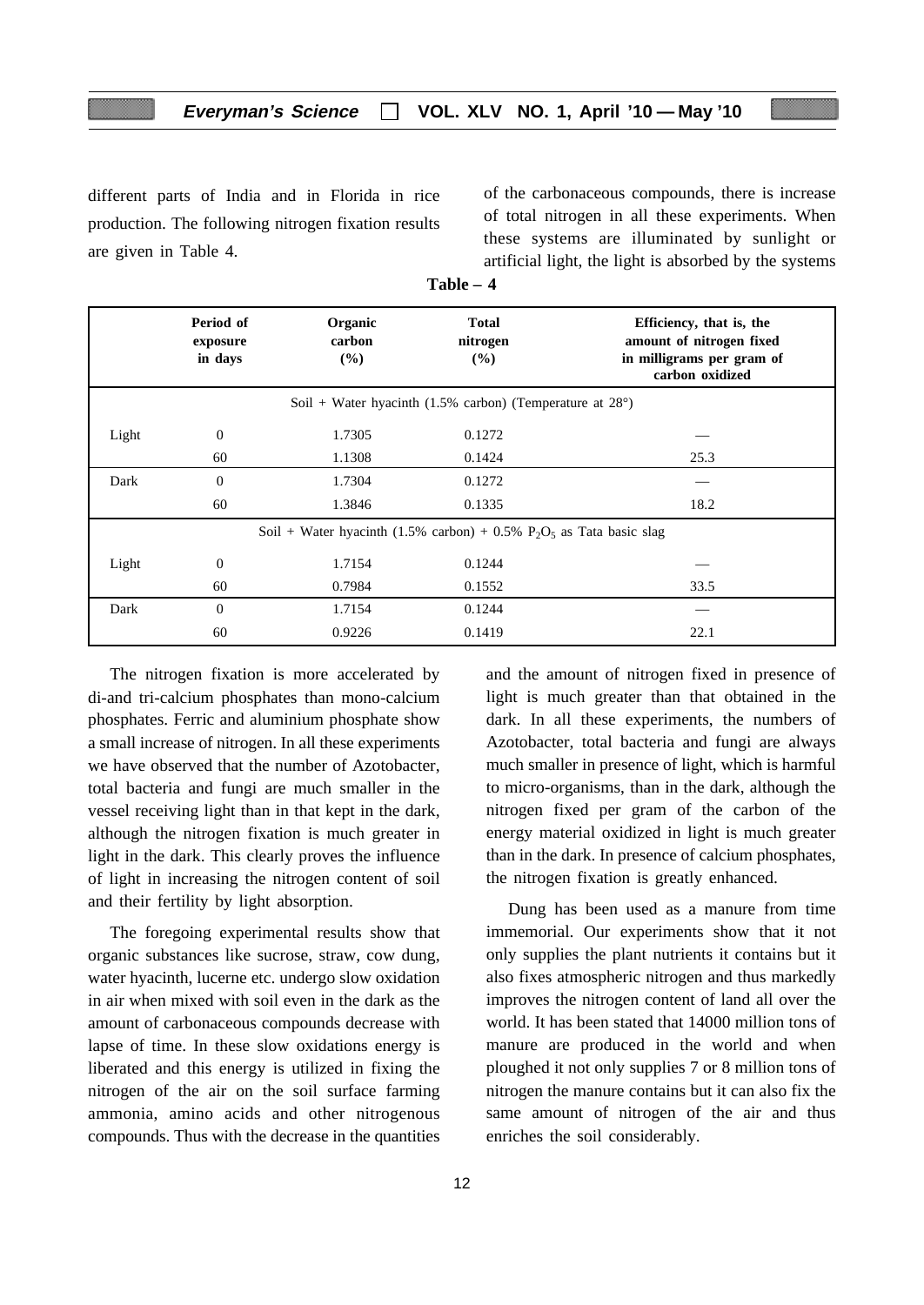In our experiments with sucrose and other soluble carbohydrates there is marked increase of ammonical nitrogen as well as total nitrogen in a short time but with cellulosic materials like straw, the liberation of ammonia from the fixation of atmospheric nitrogen takes longer time. Consequently interval of 3 to 6 months is needed between the incorporation of straw or materials rich in cellulose and lignin in the soil and the sowing of the crop depending chiefly on the soil temperature. In this process basic slag being alkaline helps in the partial oxidation of the organic substance and the liberation of ammonia and formation of nitrate.

#### **CALCIUM PHOSPHATES INCREASE NITROGEN IN SOIL**

In enriching fields by growing legumes, it has been frequently stated that under normal conditions one cwt. that is, 112 pounds of nitrogen are added per acre but usually the amount varies from 40 to 60 pounds per acre. In our experiments with straw recorded in Table-2, 0.5 percent carbon was used as straw and in presence of light and calcium phosphate, a nitrogen fixation of 215 Ibs per acre was observed. Hence by ploughing in straw mixed with calcium phosphates like basic slag, soft phosphate rocks, nitrogen addition of the same order as in legumes or more can be readily obtained in cultivated lands of the world.

In Allahabad, by mixing municipal wastes with or without basic slag to a field soil containing 0.5%

|  | Soil + 1.5% C ( <i>Kans</i> ) | Temperature : $25^{\circ}$ |  |
|--|-------------------------------|----------------------------|--|
|  |                               |                            |  |

organic carbon and 0.04% total nitrogen, the results obtained after one year are given in Table 5.

| Table – 5. Analysis of different soil samples |  |
|-----------------------------------------------|--|
| from the same field                           |  |

| <b>Treatment</b> | Organic<br>carbon<br>$\frac{0}{0}$ | <b>Total</b><br>nitrogen<br>$\frac{0}{0}$ | <b>C/N Ratio</b> |
|------------------|------------------------------------|-------------------------------------------|------------------|
| No slag          | 1.9                                | 0.172                                     | 11.0             |
| Tata basic slag  | 1.77                               | 0.331                                     | 5.3              |
| Tata basic slag  | 2.01                               | 0.270                                     | 7.4              |
| Tata basic slag  | 1.89                               | 0.279                                     | 6.7              |

These results show that in Allahabad where the average surface soil temperature is 26°C, organic matter incorporation increases soil fertility markedly and is further enhanced by adding basic slag as well and bumper crops are produced. Similar results are obtained by mixtures of animal dung or wheat straw and North African soft Phosphate rock and basic slag. Our experiments and those of others show that phosphate-rich soils are rich in nitrogen and very fertile and their C/N ratio is usually smaller than 10.

## **Nitrogen Fixation by Kans (***Sacchram Spontaneum***)**

Recently we have obtained marked nitrogen fixation using smaples of Kans (*Sacchram Spontaneum*) with soil, specially in presence of phosphates and light. The *Kans* contained : 40.5% C; 0.7% N; 1% FeO<sub>3</sub>; 435% P<sub>2</sub>O<sub>5</sub>; 0.76% CaO; 0.142% MgO and 0.87 K<sub>2</sub>O.

| Temperature : $25^{\circ}$ |  |
|----------------------------|--|
|----------------------------|--|

|       | Period of<br>exposure<br>in days | <b>Total</b><br>carbon<br>$\frac{0}{0}$ | <b>Total</b><br>nitrogen<br>$\frac{0}{0}$ | $NH3-N$<br>$\frac{6}{6}$ | $NO3-N$<br>$\frac{6}{9}$ | <b>Efficiency</b> | <b>Azotobacter</b><br>in million<br>per gram of soil |
|-------|----------------------------------|-----------------------------------------|-------------------------------------------|--------------------------|--------------------------|-------------------|------------------------------------------------------|
| Light | $\theta$                         | 4.5654                                  | 0.2576                                    |                          |                          |                   | 1.33                                                 |
|       | 45                               | 3.8806                                  | 0.2901                                    | 0.0058                   | 0.0087                   | 47.4              | 2.85                                                 |
|       | 90                               | 3.4241                                  | 3.3168                                    | 0.00908                  | 0.0130                   | 51.8              | 14.2                                                 |
| Dark  | $\theta$                         | 4.5654                                  | 0.2576                                    |                          |                          |                   | 1.33                                                 |
|       | 45                               | 4.0998                                  | 0.2696                                    | 0.00366                  | 0.00712                  | 25.7              | 3.95                                                 |
|       | 90                               | 3.9263                                  | 0.2756                                    | 0.00636                  | 0.00879                  | 28.1              | 35.4                                                 |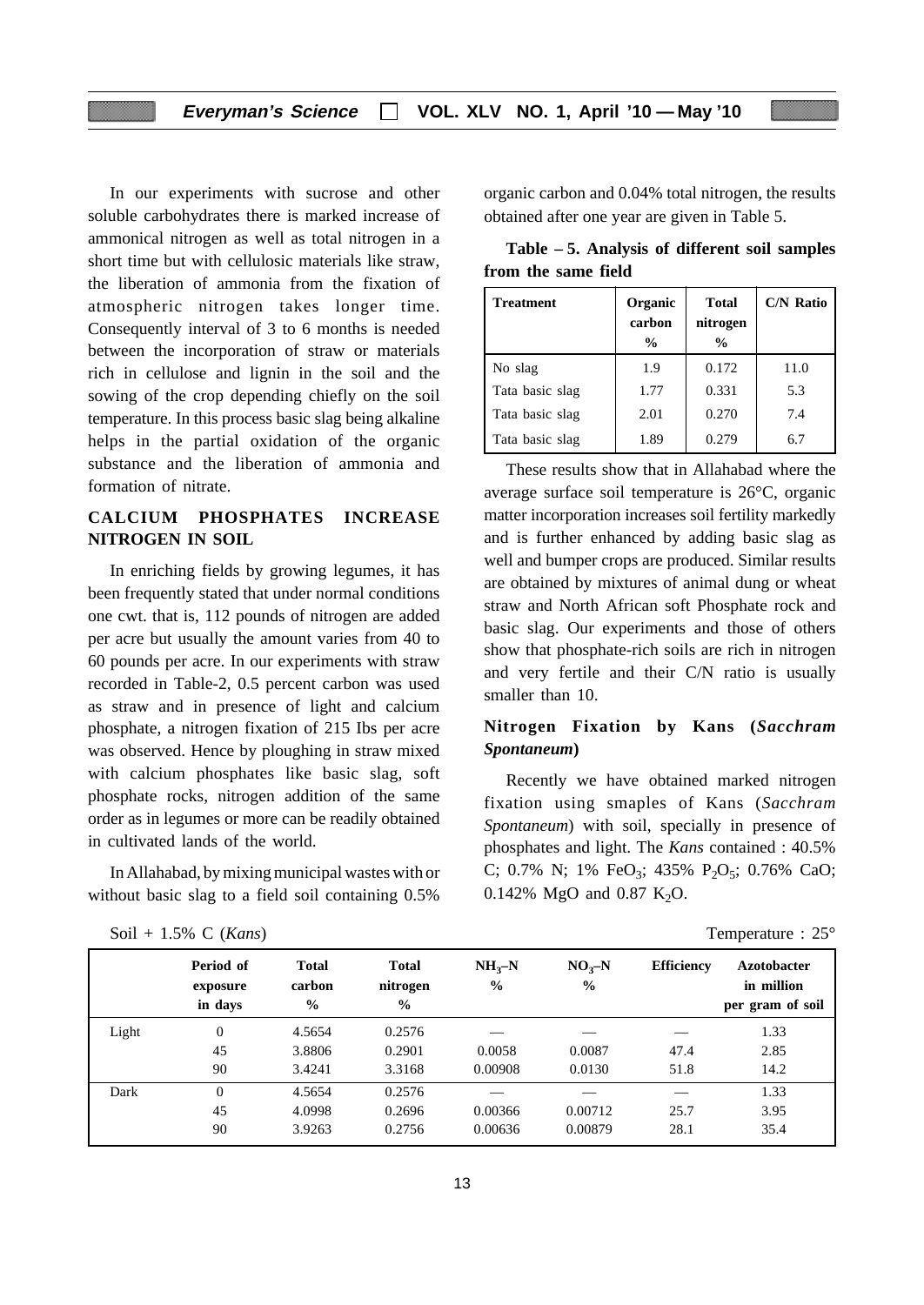*(Contd.)*

|       | Period of<br>exposure<br>in days | <b>Total</b><br>carbon<br>$\frac{0}{0}$ | <b>Total</b><br>nitrogen<br>$\frac{0}{0}$                                      | $NH_{3}-N$<br>$\frac{0}{0}$ | $NOx-N$<br>$\frac{0}{0}$ | <b>Efficiency</b> | <b>Azotobacter</b><br>in million<br>per gram of soil |
|-------|----------------------------------|-----------------------------------------|--------------------------------------------------------------------------------|-----------------------------|--------------------------|-------------------|------------------------------------------------------|
|       |                                  |                                         | Soil + 1.5% C (Kans) + $0.5\%$ P <sub>2</sub> O <sub>5</sub> (Tata basic slag) |                             |                          |                   |                                                      |
| Light | $\Omega$                         | 4.3553                                  | 0.2435                                                                         |                             |                          |                   | 1.33                                                 |
|       | 45                               | 3.1707                                  | 0.3104                                                                         | 0.0102                      | 0.0084                   | 56.4              | 2.88                                                 |
|       | 90                               | 2.6132                                  | 0.3445                                                                         | 0.0137                      | 0.0155                   | 58.0              | 8.55                                                 |
| Dark  | $\Omega$                         | 4.3553                                  | 0.2435                                                                         |                             |                          |                   | 1.33                                                 |
|       | 45                               | 3.6236                                  | 0.2691                                                                         | 0.0058                      | 0.0084                   | 34.9              | 4.37                                                 |
|       | 90                               | 0.3101                                  | 0.2812                                                                         | 0.0067                      | 0.0098                   | 36.1              | 36.0                                                 |

Fixation of nitrogen by mixing soil with lucerne (*Medicago sativa*) soil + 0.5% carbon as lucerne

|       | Period of exposure | Organic carbon                                                       | <b>Total nitrogen</b> | <b>Efficiency</b> |
|-------|--------------------|----------------------------------------------------------------------|-----------------------|-------------------|
|       | in days            | $\%$                                                                 | $\%$                  |                   |
| Light | $\boldsymbol{0}$   | 0.901                                                                | 0.0643                |                   |
|       | 90                 | 0.724                                                                | 0.0718                | 42.3              |
|       | 180                | 0.658                                                                | 0.0743                | 41.2              |
| Dark  | $\mathbf{0}$       | 0.901                                                                | 0.644                 |                   |
|       | 90                 | 0.768                                                                | 0.0673                | 21.7              |
|       | 180                | 0.712                                                                | 0.0682                | 20.1              |
|       |                    | Soil + 0.5% carbon as lucerne + 0.25% $P_2O_5$ as CaHPO <sub>4</sub> |                       |                   |
| Light | $\theta$           | 0.902                                                                | 0.0644                |                   |
|       | 90                 | 0.703                                                                | 0.0781                | 68.8              |
|       | 180                | 0.640                                                                | 0.0820                | 67.1              |
| Dark  | $\mathbf{0}$       | 0.903                                                                | 0.646                 |                   |
|       | 90                 | 0.732                                                                | 0.0706                | 35.0              |
|       | 180                | 0.690                                                                | 0.0718                | 33.7              |

Similar results were obtained with other phosphates and the results are summarized below :

|                                                             | <b>Efficiency after 90 days</b> |      |  |  |  |
|-------------------------------------------------------------|---------------------------------|------|--|--|--|
|                                                             | Light                           | Dark |  |  |  |
| No Phosphate                                                | 42.3                            | 21.7 |  |  |  |
| 0.25% $P_2O_5$ as $Ca(H_3PO_4)_3$                           | 55.1                            | 28.4 |  |  |  |
| 0.25% $P_2O_5$ as $Ca(H_2PO_4)_3$                           | 68.8                            | 35.0 |  |  |  |
| 0.25% $P_2O_5$ as $Ca_5(PO_4)_2$                            | 61.0                            | 31.4 |  |  |  |
| 0.25% $P_2O_5$ as FePO <sub>4</sub>                         | 45.4                            | 25.2 |  |  |  |
| $0.25\%$ P <sub>2</sub> O <sub>5</sub> as AIPO <sub>2</sub> | 44.8                            | 23.6 |  |  |  |

Karraker working in the U.S.A. obtained the following results showing marked nitrogen fixation by a mixture of manure and phosphate.

| Average of three<br>field treatment | <b>Nitrogen</b><br>in soil per<br>acre (Ib/acre) | Corn yield<br>(bushels/<br>acre) |  |  |
|-------------------------------------|--------------------------------------------------|----------------------------------|--|--|
| No manure                           | 1600                                             | 17                               |  |  |
| Manure                              | 1760                                             | 36                               |  |  |
| Manure $+$ phosphate                | 1990                                             | 51                               |  |  |

It is well-known that the Rothamsted, England, by ploughing in 14 tons of farmyard manure containing 200 pounds of nitrogen per acre and growing wheat every year since 1843 when the soil total nitrogen was 0.122 per cent, the total nitrogen has gone up at present 0.274 per cent. Whilst by ploughing in 86 or 129 pounds of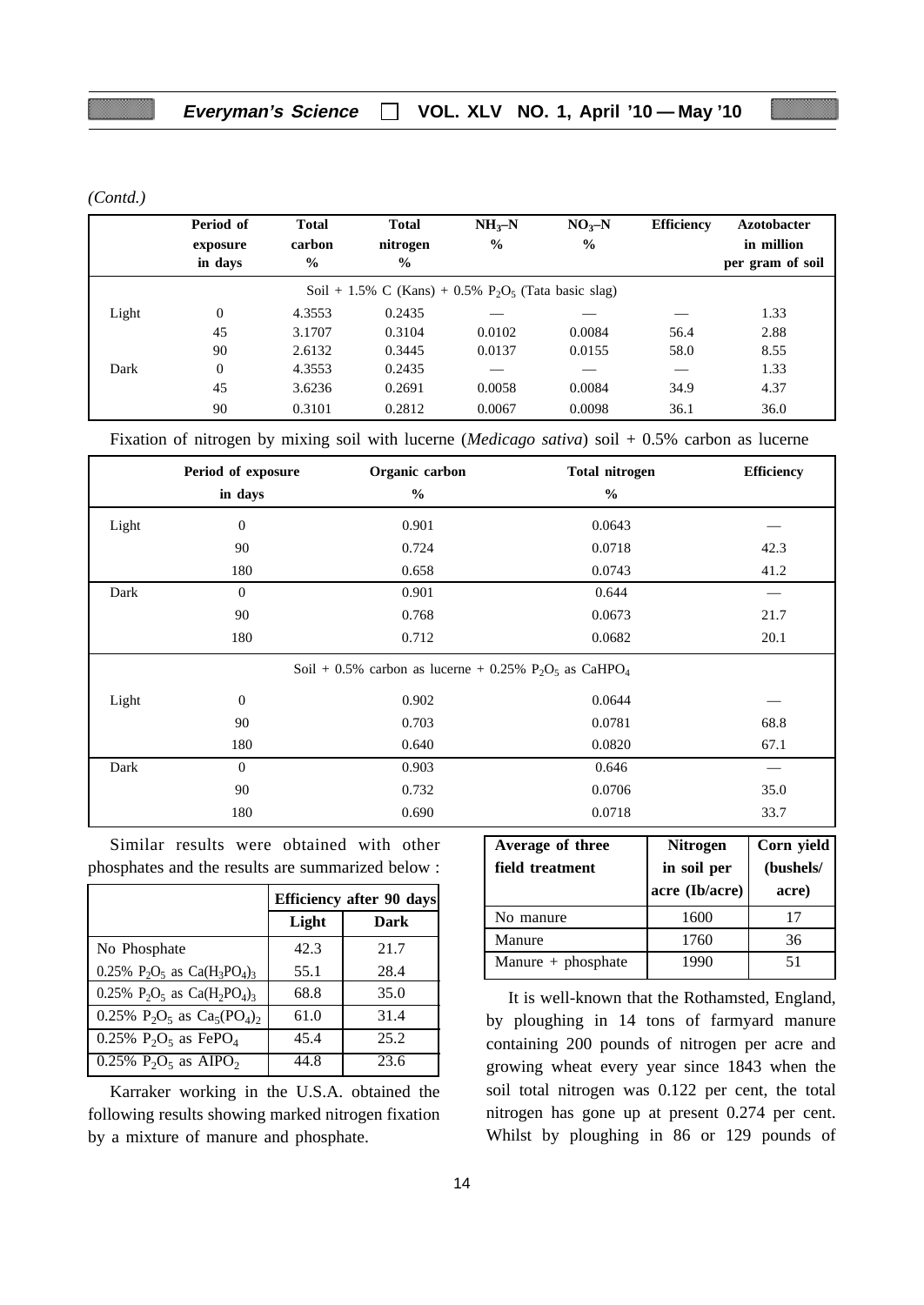nitrogen as ammonium sulphate or sodium nitrate and growing wheat every year there has been a soil deterioration shown by decrease of total nitrogen. Similar results showing fertility improvement by dung and not by ammonium sulphate or a nitrate were recorded in the U.S.A., Denmark and other countries.

Botanists have estimated that approximately 13750 million ton of organic cabron are added per year to the earth by photosynthesis as cellulosic substances. Assuming that only 40% of the carbon introduced by photosynthesis in the world soils is oxidized per year and there is a fixation of only 20 milligrams of nitrogen in sunlight per gram of carbon oxidized, the amount of nitrogen fixed on the surface of the world soils would be approximately 110 million tons per year, half of which is caused by sunlight absorption. Hence this nitrogen fixation seems to be the chief source of soil nitrogen and crop production in the world.

## **INCREASE IN PHOSPHATE RESERVE OF LAND VITAL FOR PERMANENT AGRICULTURE**

Our experimental results show that a mixture of organic substances like farmyard manure, straw, plant residues etc. and calcium phosphates when incorporated in the soil can build up soil fertility permanently by fixing atmospheric nitrogen and supplying available phosphate, potash, trace element, humus and maintaining soil neutrality. Hence for a number of years we have been emphasizing that the calcium phosphate reserve of soils in permanent agriculture must be increased by utilizing cheap phosphate sources like Thomas slags, soft phosphate rocks etc. It is gratifying to note that this is being done is some countries as will be evident from the following lines : "Workers in Denmark and the Netherlands stress the need to maintain supplies of soil phosphorus at a satisfactory level so that phosphorus deficiency does not limit crop growth. .....If phosphate fertilizers are used to maintain soil phosphorus reserves, their residual effects are of as great importance as the immediate

effects. Satisfactory phosphates for "investment manuring should be cheap and also be effective over a period of years : slow acting material may be quite suitable" (Cooke 1956).

So far, man has utilized organic matter and phosphates separately but from our experiments we are convinced that the two together are very profitable in fertility increase. This conclusion is strongly supported by the following experimental results obtained in the U.S.A. (Thomson. 1957).

**Effect of manure (10 tons/acre) and superphosphate (500 lb. 0-20-0) on yield of tomatoes in pots with different soils :**

|                     | <b>Yield tomatoes</b><br>(in gms) per pot |                                                       |                                                 |
|---------------------|-------------------------------------------|-------------------------------------------------------|-------------------------------------------------|
| Soil type           | applied<br>separately                     | <b>Materials   Materials  </b><br>applied<br>together | Increase in<br>yield by<br>applying<br>together |
| Wood bridge loam    | 8.6                                       | 29.7                                                  | 21.1                                            |
| Vaiden clay         | 14.1                                      | 27                                                    | 13.9                                            |
| Worthington loam    | 29.9                                      | 38.3                                                  | 8.4                                             |
| Vergennes clay loam | 40.4                                      | 47.6                                                  | 7.2                                             |
| Addison clay loam   | 47.1                                      | 51.6                                                  | 4.5                                             |
| Merrimac sand loam  | 54.0                                      | 58.5                                                  | 4.5                                             |

Moreover, when leys are dug up for reseeding, the organic materials ploughed in are benefited by adding phosphates, because the two together can fix atmospheric nitrogen and supply plant nutrients and produce more and better grasses and legumes. This is evident in the following observations :

150 lbs. of 20 per cent superphosphate was mixed with torn up sod of experiment pastures in Iowa. U.S.A. Average annual production of beef in pounds per acre (Stalling, 1957) is as follows :

| <b>Treatment</b>      | Pounds gained<br>per acre |
|-----------------------|---------------------------|
| <b>Untreated</b>      | 105                       |
| Limed and reseeded    | 147                       |
| Limed, phosphated and |                           |
| reseeded              | 155                       |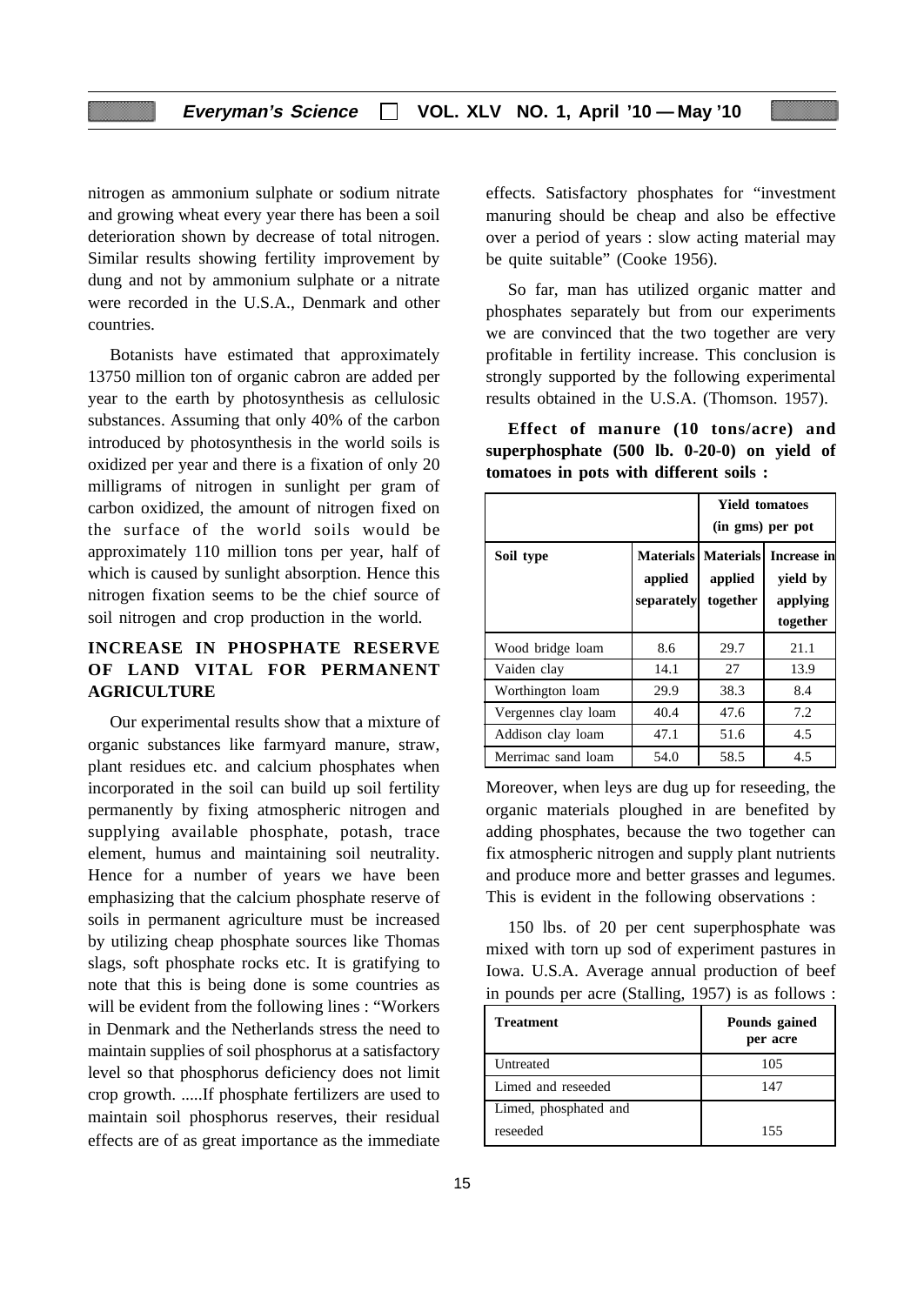It is good for world agriculture that G. Bjälfve of the Royal College of Agriculture, Sweden, has also observed marked nitrogen fixation more in light than in the dark by incorporating straw with soil or sand, and that calcium phosphates largely increase this nitrogen fixation. Bjälfve believes that this photochemical and thermal nitrogen fixation may be of greater importance all over the world than legumes which are difficult to grow. It is interesting to note that crop production in many countries without manures and fertilizers and the marked fertility of prairie lands can be satisfactorily explained from the viewpoint of nitrogen fixation observed by us from the oxidation of plant residues and grasses incorporated in the soil.

As large amount of plant materials are photosynthesized on the earth's surface, there is no dearth of organic matter. Moreover, the estimated world reserve of rock phosphate deposits are of the order of 21000 million tons. The world steel industry is producing increasing amounts of phosphate. Hence large amounts of nitrogen fixation and land fertility improvement on a large scale are possible by adopting the methods worked out by us.

## **LOSS OF HUMUS FROM THE SOILS OF U.S.A.**

J. H. Stalling of the U.S.A. (*Soil-use and Improvement*, 1957) has recorded that 35 million

Moreover, in the most productive lands in the midwest and great plains much of the organic matter has been lost and the natural fertility is going down. There is no doubt that the organic matter content of a soil is a fair index of its productive power and durability. It has been frequently observed in different countries that the graph of the yield from increasing doses of nitrogen shows a higher maximum when straw is added than in its absence.

The following observations on corn cultivation and soil erosion at Ohio Agricultural Experiment Station at Wooster, Ohio, are of interest in this connection.

The mannure is effective in decreasing erosion and maintaining the humus.

Soil productivity depends on structure, aggregation, texture, micro-organic life and all these are created by organic matter. The humus content of the corn belt lands of the U.S.A. is declining due to inadequate replacement of organic matter and the yield is decreasing as seen in the above table. In various parts of the world either the organic matter has been returned to the land in insufficient amounts or humus oxidation has been promoted by too frequent cultivation and application of heavy doses of nitrogen fertilizers. There is nothing more important than a good sod of grasses and legumes to hold the soil in place.

| Crop every<br>year | Soil loss<br><b>Fertilizer</b><br>% of Organic<br>in inches<br>matter remaining<br>treatment<br>in soil in<br>1894-1935 |      | Average yield in<br>bushels |           |           |
|--------------------|-------------------------------------------------------------------------------------------------------------------------|------|-----------------------------|-----------|-----------|
|                    |                                                                                                                         |      | 1935                        | 1894-1935 | 1931-1935 |
| Corn               | None                                                                                                                    | 10.3 | 37                          | 26.3      | 6.5       |
| Corn               | Complete (500)<br>$lbs. of 19-5-10$<br>per acre)                                                                        | 11.1 | 35                          | 44.4      | 28.9      |
| Corn               | Manure at 5<br>tons per acre                                                                                            | 9.5  | 53                          | 43.1      | 30.0      |

acres of cultivated land of U.S.A. cannot grow food and have been abandoned as worthless and  $1\frac{1}{2}$  million acres are being worn out every year.

Professor E. Truog in his article on "Liming in Rotation" to avail ability of Native and Applied phosphates, has reversed the proverb.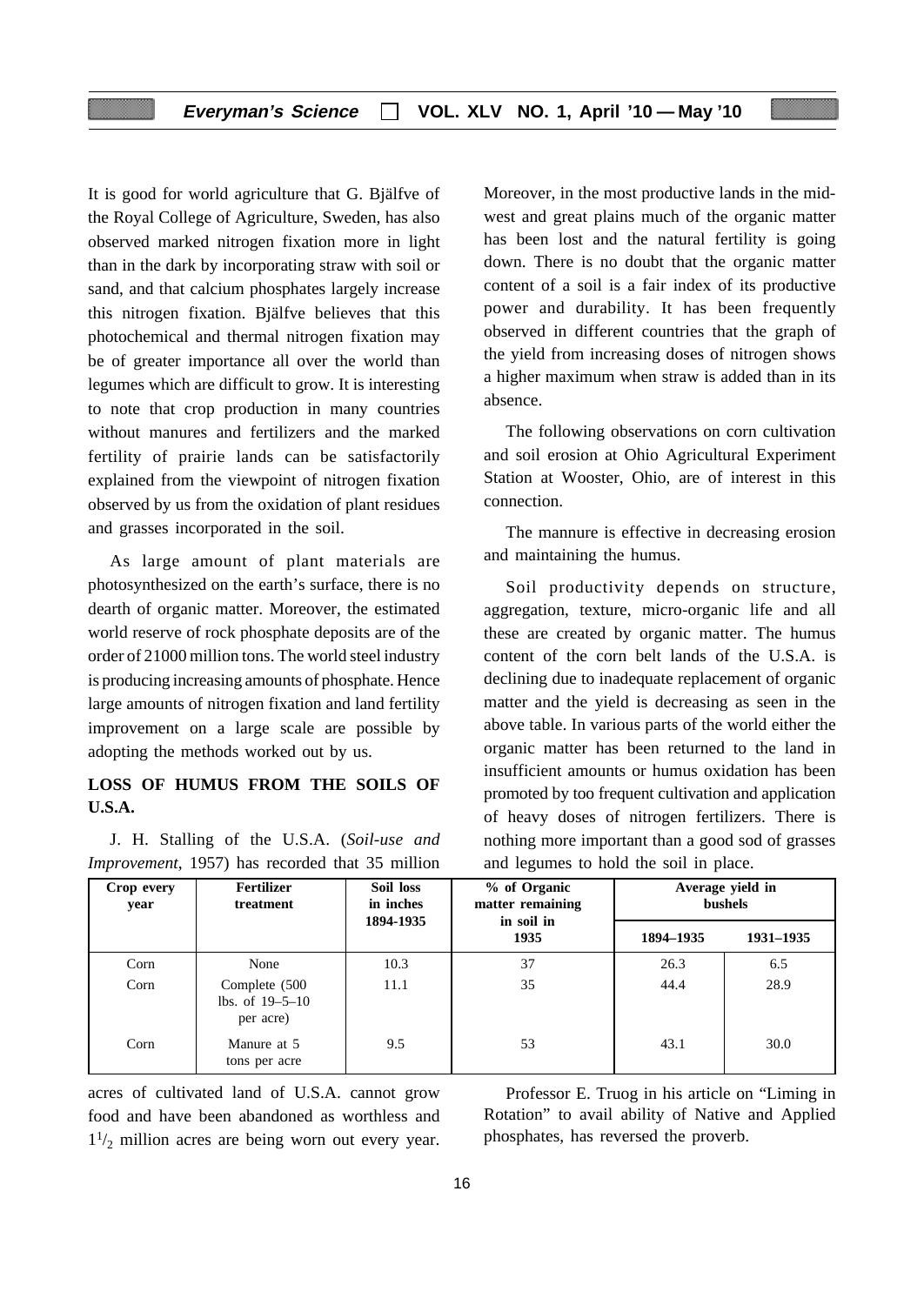"lime and line without manure Makes both farm and farmer, poor",

read as follows

"Manure and fertilizer without lime Will ruin both farm and farmer in time".

From the consideration and results discussed in this Address it appears that manure and fertilizer can be profitable in permanent agriculture even in temperate countries, because manure always supplies fair amounts of calcium carbonate and fixes atmospheric nitrogen in the soil and also protects the soil nitrogen and humus.

In the U.S.A. the corn belt area and in other parts, lands rich in humus and a favourable climate form the basis of crop production. By the application of Science and Technology crop production has been pushed up enablihg this country to export approximately 10 per cent of the food produced. But the great natural advantage of this country is the large amount of land under cultivation and even today about 3 acres are available per capita (520 million acres for 180 million persons). It is interesting to note that on an average the amount of nitrogen applied per acre in the U.S.A. is low and is of the order of 4 to 5 lbs. per acre. If the nation is unable to conserve the humus capital of their land the fertility is bound to fall.

Prof. R. H. Bradfield, President of the VIIth International Soil Science Congress took exception to my statement. "No nation, certainly no large nation has ever truly conquered hunger, the oldest enemy of man". I had to point out to him that as the population is increasing fast the surplus of 10% may not last long and that various parts of this great country are still poor, as will be evident from the following lines, "New England crop farmers by and large have had a struggle just to get along almost from colonial times. The southern Appalachians seem to be a permanent poor house. Topography, obselete methods, lack of capital and possibly lack of a diet adequate to supply the requisite energy and thought, all conspire to make

this region sad indeed. Throughout the south where cotton and tobacco have depleted the soil, rural poverty is rampant. Farther south-west Texas has areas of almost continuous poverty. In New Mexico and Arizona particularly amongst the Spanish American and Indians, poverty is the rule. Before world war II, we stood arraigned as the most wasteful people in all history. Nowhere else had a people taken such a rich virgin territory and in a short three centuries ruined large parts of it for all time and semi-destroyed other parts, while busily trying to do away with the rest" (L. Haystead  $\&$  G. C. Fite, 1958). Similarly, in Oklahoma, Virgina, Alabama, Georgia, Kentucky, North and South Carolina, farmers are not well off. In a recent article Prof. W. B. Bollen has stated that more crops are being produced in the U.S.A. but lands are losing fertility.

#### **NITROGEN IN CROP PRODUCTION**

It has been frequently stated that nitrogen is the key element in crop production. This is evident in the following table which shows the yield in different countries expected by an application of 1 kilogram of plant nutrient :

## **Estimated average increase in yield in kilograms in tillage and grass lands from 1 kg. of plant nutrient**

| Country     |    | Crops in<br>rotation |     | <b>Permament</b><br>pastures |    |   |  |
|-------------|----|----------------------|-----|------------------------------|----|---|--|
|             | N  | P                    | K   | N                            | P  | K |  |
| Norway      | 9  | 3                    | 5   | 11                           | 6  | 4 |  |
| Sweeden     | 14 | 11                   | 7   | 14                           | 11 | 7 |  |
| Denmark     | 18 | 4                    | 2   | 12                           | 5  | 3 |  |
| U.K.        | 16 | 5                    | 5   |                              |    |   |  |
| Ireland     | 20 | 8                    | 8   |                              |    |   |  |
| Netherlands | 19 | 6                    | 3   | 10                           | 6  | 4 |  |
| France      | 19 | 5                    | 2.1 |                              |    |   |  |
| Germany     | 19 | 8                    | 4   | 9                            | 10 | 5 |  |
| Switzerland | 18 | 8                    | 4   | 9                            | 10 | 5 |  |
| Greece      | 15 | 5                    | 3   |                              |    |   |  |
| Italy       | 11 | 3                    |     | 12                           | 4  | 3 |  |
| Average     | 16 | 5                    | 4   | 11                           | 7  | 4 |  |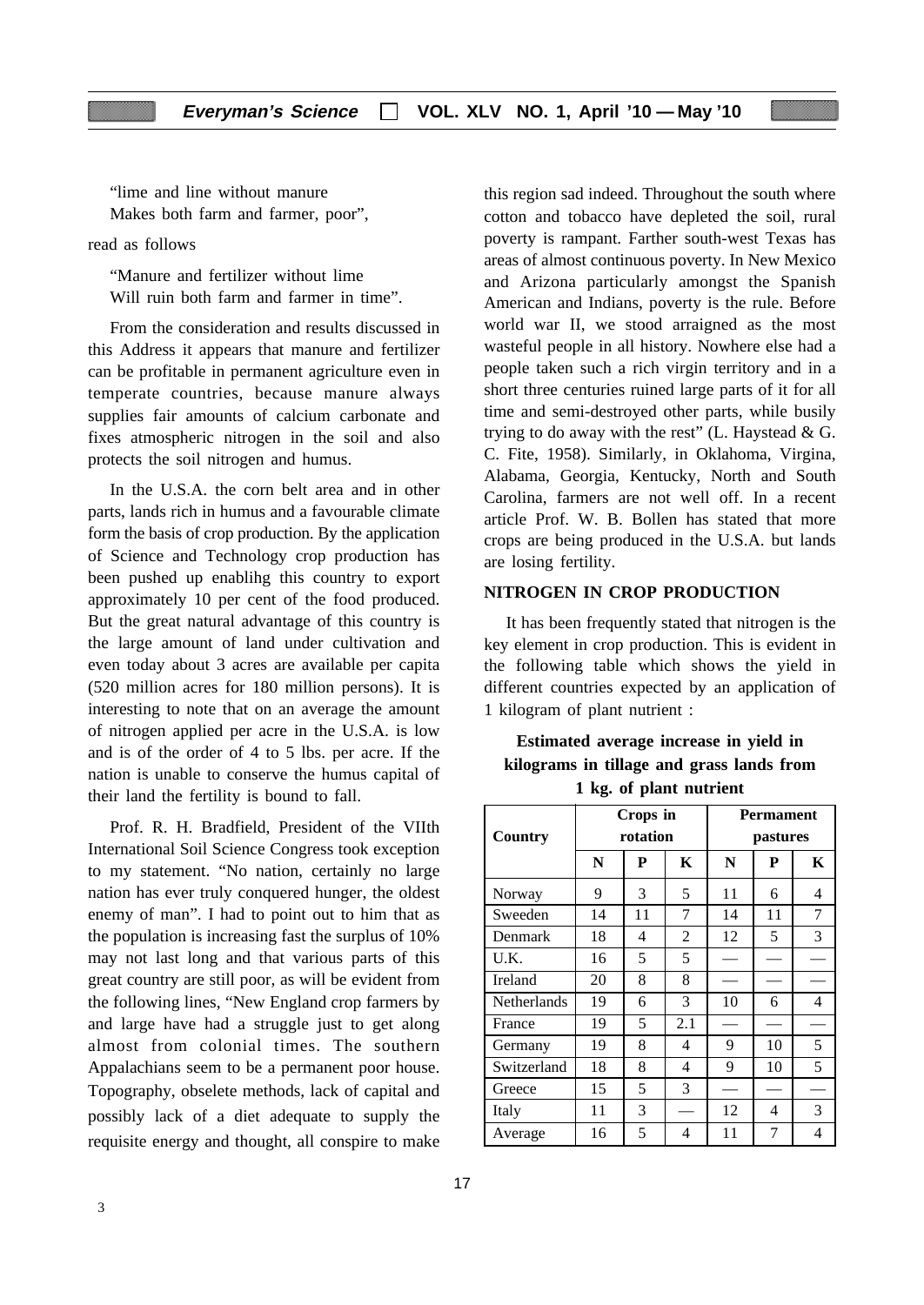It seems that there is a close relationship between climatic conditions and the effect of nitrogen. The lowest nitrogen influence has been observed in Norway, Sweden, Italy and Greece. Lack of water has been very often a factor which restricted the production. The influence of phosphate and potash on crop yield is much lower than that of N.

In the *Oxford Economic Atlas of the World* (Oxford University Press 1959) the following results regarding increased yield are recorded.

| Increase in yield to 1 kg. of N per hectare |  |  |  |  |  |  |  |  |  |
|---------------------------------------------|--|--|--|--|--|--|--|--|--|
|---------------------------------------------|--|--|--|--|--|--|--|--|--|

|                |  | Wheat   Rice   Potatoes   Grass | $ $ (of hay) |
|----------------|--|---------------------------------|--------------|
| kg per hectare |  | 84                              |              |

It has been stated that yield increases of this order are obtained when the use of N is not excessive. After a point, successive increments of fertiliziers bring diminishing increments of yield.

The United Nations Korean Reconstruction Agency in their report *"Agriculture, Forestry and Fisheries in South Korea"*, New York, Columbia University Press, 1954, pages 99–102, have started that 1 kg of N as ammonium sulphate can produce 12–14 kilograms of brown rice and 14–28 kgs of rough barley in South Korea. Similarly, 1 kg of  $P_2O_5$  from superphosphate can yield 14 to 18 kilograms of brown rice in some places, whilst in other places 4 to 5 kilograms of brown rice are produced per kg of  $P_2O_5$ .

## **POSSIBILITIES OF INCREASED USE OF FERTILIZERS OVERESTIMATED**

In the U.S.A. the following results in the increase of yields have been reported in *"Economic and Technical Analysis of Fertilizer Innovations and Resource Use"* edited by Baum, Heady, Pesek and Hildreth, Lowa Stte College Press, 1957, page 139

|          |                           | <b>Locations on Portsmouth soil</b> |       |      | <b>Location on Norfolk soil</b> |      |      |      |      |
|----------|---------------------------|-------------------------------------|-------|------|---------------------------------|------|------|------|------|
|          | <b>Pounds</b><br>per acre | 506                                 | 507   | 508  | 510                             | 553  | 554  | 555  | 558  |
| N        | $\theta$                  | 40.9                                | 102.9 | 56.5 | 54.1                            | 38.6 | 9.9  | 24.8 | 32.5 |
|          | 63                        | 84.9                                | 101.0 | 80.2 | 69.1                            | 77.4 | 39.7 | 66.3 | 47.9 |
|          | 125                       | 95.2                                | 99.5  | 92.3 | 74.4                            | 92.9 | 43.2 | 93.3 | 50.1 |
|          | 188                       | 93.3                                | 104.6 | 86.6 | 72.6                            | 93.3 | 35.4 | 94.6 | 44.8 |
|          | 250                       | 91.2                                | 96.8  | 80.5 | 71.9                            | 87.0 | 49.7 | 87.8 | 40.1 |
| $P_2O_5$ | $\overline{0}$            | 85.2                                | 107.7 | 82.6 | 62.5                            | 96.0 | 41.9 | 82.4 | 44.2 |
|          | 38                        | 90.9                                | 100.7 | 82.5 | 66.9                            | 85.9 | 40.0 | 78.8 | 47.1 |
|          | 75                        | 95.2                                | 99.5  | 92.3 | 74.4                            | 92.9 | 43.2 | 93.3 | 50.1 |
|          | 113                       | 87.5                                | 104.8 | 84.3 | 74.8                            | 84.8 | 35.0 | 82.0 | 45.7 |
|          | 150                       | 79.0                                | 94.3  | 92.4 | 84.1                            | 89.8 | 36.8 | 92.0 | 43.5 |
| $K_2O$   | $\Omega$                  | 93.4                                | 98.7  | 57.6 | 84.8                            | 91.7 | 39.9 | 91.3 | 53.9 |
|          | 38                        | 90.8                                | 104.3 | 82.0 | 72.0                            | 84.1 | 38.1 | 80.8 | 47.9 |
|          | 75                        | 95.2                                | 99.5  | 92.3 | 74.4                            | 92.0 | 43.2 | 93.3 | 50.1 |
|          | 113                       | 87.2                                | 101.0 | 84.8 | 69.7                            | 87.6 | 36,7 | 79.9 | 44.5 |
|          | 150                       | 90.7                                | 102.4 | 95.5 | 74.2                            | 92.9 | 38.9 | 87.9 | 44.5 |

The Indian Council of Agricultural Research has reported that on an average the rice production in India is 10 times the amount of N applied when the dose is not large.

The average yield of shelled corn At 15.5% moisture for selected location of fertility trials in 1955.

The author have conculated as follows,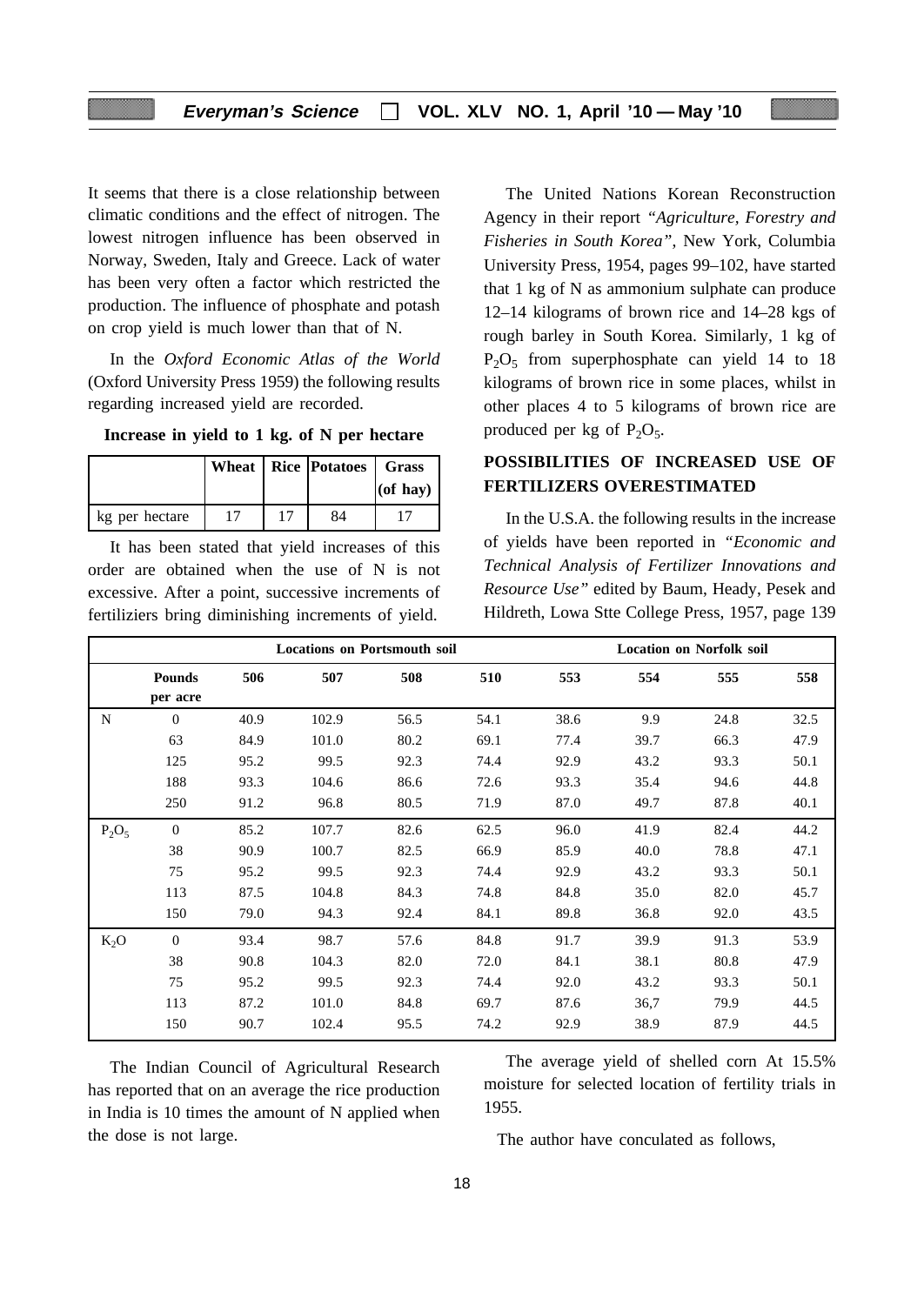#### **"Response to Nitrogen"**

Large increases in yield due to application of nitrogen were obtained on both soil types. The increase was larger, on the average for the Norfolk than for Portsmouth soil. *No increase from application of nitrogen was obtained for rates above 125 lbs. per acre. There was some evidence that 188 and 250 lbs. rates of nitrogen depressed the yield slightly below that obtained with 125 lbs. rates at location 508, 553 and 558.*

#### **"Response to Phosphorus"**

The effect on yield of application of both phosphate and potash fertilizer were of much smaller magnitude and also more erratic than the effect of applications of nitrogen. At location 510, each increment of 38 lbs. of  $P_2O_5$  increased the yield approximately 5 bushels per acre. The yield also was slightly increased by applications of phosphates at locations 506 and 558. *There were indications of a depression of the yield below the maximum by high rates of phosphates at locations 506 and 554.*

#### **"Response to Potash"**

At locations 508 the first increment of 38 lbs. per acre of  $K<sub>2</sub>O$  increased the yield 20 bushels per acre, with smaller additional increases for higher rates of potash. *Evidence of a slight depressive effect by applications of potash was obtained at location 558.*

In another part of the publication in the article "Overall Economic Considerations in Fertilizer Use" by E. L. Baum and Earl O. Heady, page 125 the following viewpoints have been recorded, "Even if the total increase in crop production in the U.S.A. by applying artificial fertilizers is 25%, it is remarkable that this portion of a wealthy nation's food product comes from the resource fertilizer. The social significance of fertilizer in the nation's

producing plant and economic growth processes, fertilizer is becoming an extremely important substitute for labour, land and other particular forms of capital. Fertilizer, thus is one of the potential elements of further economic growth in the U.S.A."

In the O.E.E.C. Publication: *"The Effective use of Fertilizers Including Lime"* (April 1957), on page 87, Prof. K. A. Bondorff, director, State Laboratory, Lyngby, Denmark, has reported: "I will only say that the consumption of fertilizers could profitably be increased by 60% thereby causing an increase in yields of 4%.

"I think we can easily agree that there must be such a thing as a maximum profitable consumption. But how to calculate this quantity? I should like to stress that the answer is a very important one. It is important to the single farmer, who, of course, wants to benefit as much as possible from the use of fertilizers. It is important to the national economists and to the politicians, who want to estimate to what extent their country can supply itself with food. And last but not least, it is important to the manufactures of fertilizers wanting to know the maximum quantity they can hope to sell. The question is as difficult to answer as the answer is important. But I think the answer will be important in still another way. The answer might be useful to people including many politicians, who know too little about agriculture. When it is emphasized that agriculture in the future will have increasing difficulties in meeting the demand of food, these people point to the role fertilizers have played and believe that by increasing the use of fertilizers every demand can be met. Looking backwards this point of view can be understood. But looking forward the picture is quite different. The possibilities of an increased use of fertilizers are, in the opinion, often overestimated, the law of diminishing return too often neglected".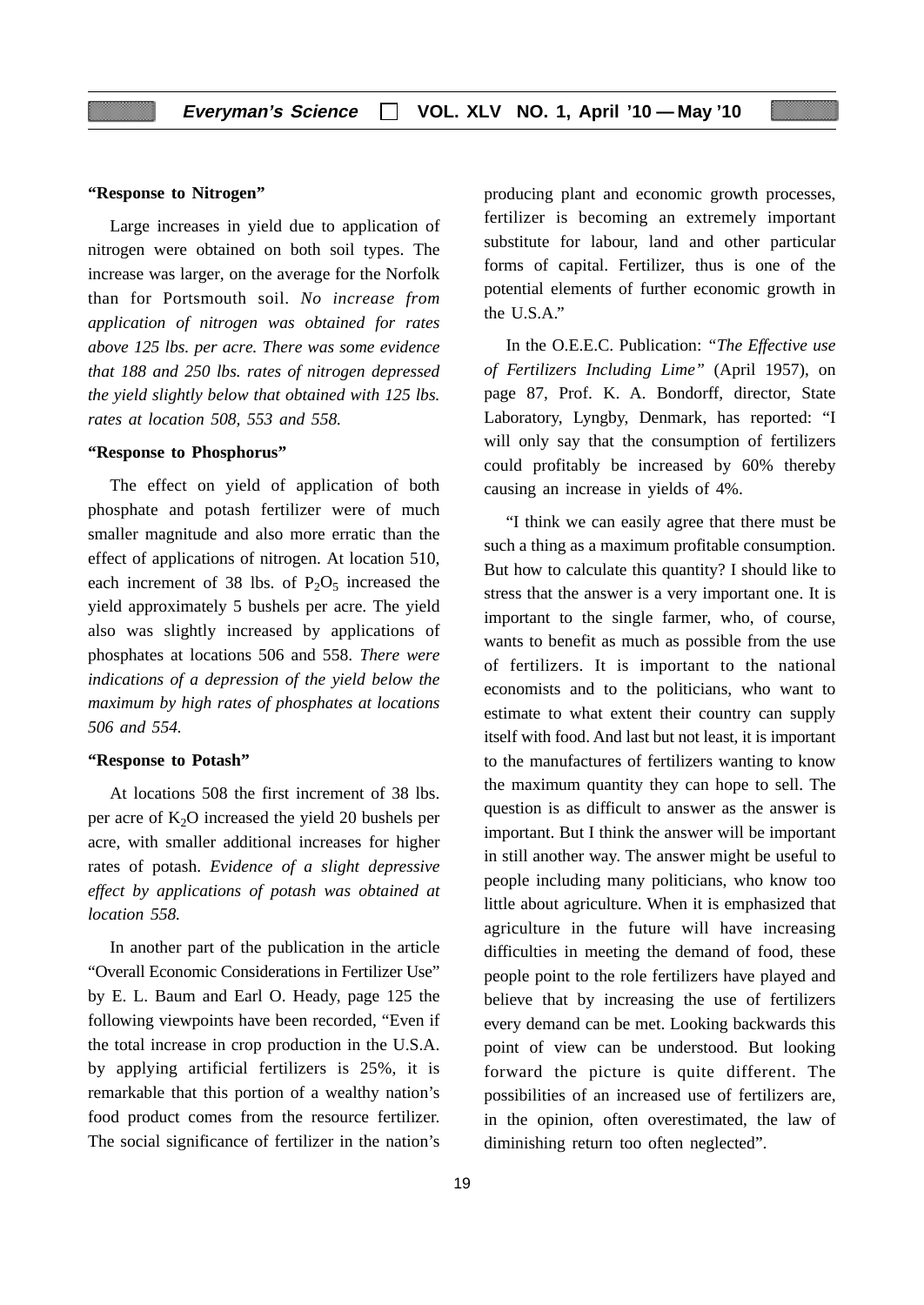On pages 84 and 85 Prof. Bondorff stated as follows, "The phosphoric acid condition and the potash condition of the soil has to be in order, i.e. sufficient quantities of these two nutrients have to be available in the soil for plants in order that they can fully utilize the expensive nitrogenous fertilizer and the water etc.... In other words, it does not pay to have the yield determined by the relatively cheap phosphoric acid and potash nutrients. Then one should give as much phosphoric acid and potash as will be sufficient for the plants".

## **NITROGEN REQUIREMENTS OF CROPS IN THE WORLD AND SOME COUNTRIES**

Excluding the U.S.S.R., the world production of cereals in 1956 was as follows :

|                  | In million tons |
|------------------|-----------------|
| Wheat            | 159             |
| Rye              | 20              |
| <b>Barley</b>    | 76              |
| Oats             | 52              |
| Maize            | 165             |
| Millet & sorghum | 71              |
| Rice, paddy      | 216             |
|                  | 759             |

This production has appreciably increased in 1956 because it was 627 million tons between 1948-1952.

The cereal production in the U.S.S.R. is of the order of 161 millions tons, consequently, the world cereal production can be roughly taken to be 1000 million at present. Other food materials like pulses, potatoes, sugar etc. are produced to extent of 700 million tons. Consequently, 1700 divided by 16, i.e. approximately 100 million tons of nitrogen are necessary for producing the world food materials. But the chemical industry is supplying only 7 million tons of nitrogen and legumes 5 million tons.

Nearly 150 million tons of cereals are produced in the U.S.A. at present and 85 million tons of other food materials. Hence, the nitrogen requirement of the food materials produced in the U.S.A. is of the order of 15 million tons. But 1.5-2 million tons of chemical N, 2 million tons of legume N and perhaps 1 million ton of farmyard manure nitrogen are applied to the 520 million acres of agricultural land in the U.S.A.

It is interesting to record here that approximately 10% of the food produced in the U.S.A. is exported to other countries.

In the U.S.S.R. the total N requirement for producing the cereals and other food is of the order of 14-16 million tons per year. In recent years Soviet farm production has increased due mainly to the increased acreage. In 1958 in the U.S.S.R. 12.4 million tons of mineral fertilizers were produced. But nitrogen formed approximately 1 million tons. Russia is planning to triple her output of mineral fertilizers in the next 5 years and produce 70% more crops. By 1965, 35 million tons of mineral fertilizers are expected. But the N content of the mineral fertilizer would be of the order of 3 million tons. However, the amount of nitrogen necessary for the increased crop production in the U.S.S.R. is likely to be 20 million tons.

In India the cereal production in million tons in 1956 was as follows: Rice 31.6; millet 18.4; sorghum 16.7; wheat 12.3; maize 3.7; barley 3.4.

This makes a total of 86.1 million tons per annum and, hence, the N requirements is of the order of 6 to 7 million tons. On the other hand, the expected N productions in million tons in 1960-61 are:

Sindri 0.1189; South Arcot (Neyveli) 0.0203; Nangal 0.0406; Rourkela 0.0741 and private firms 0.0366, making a total of 0.2875 million tons. But in 1956, 0.155 million tons of N were used in crop production in India.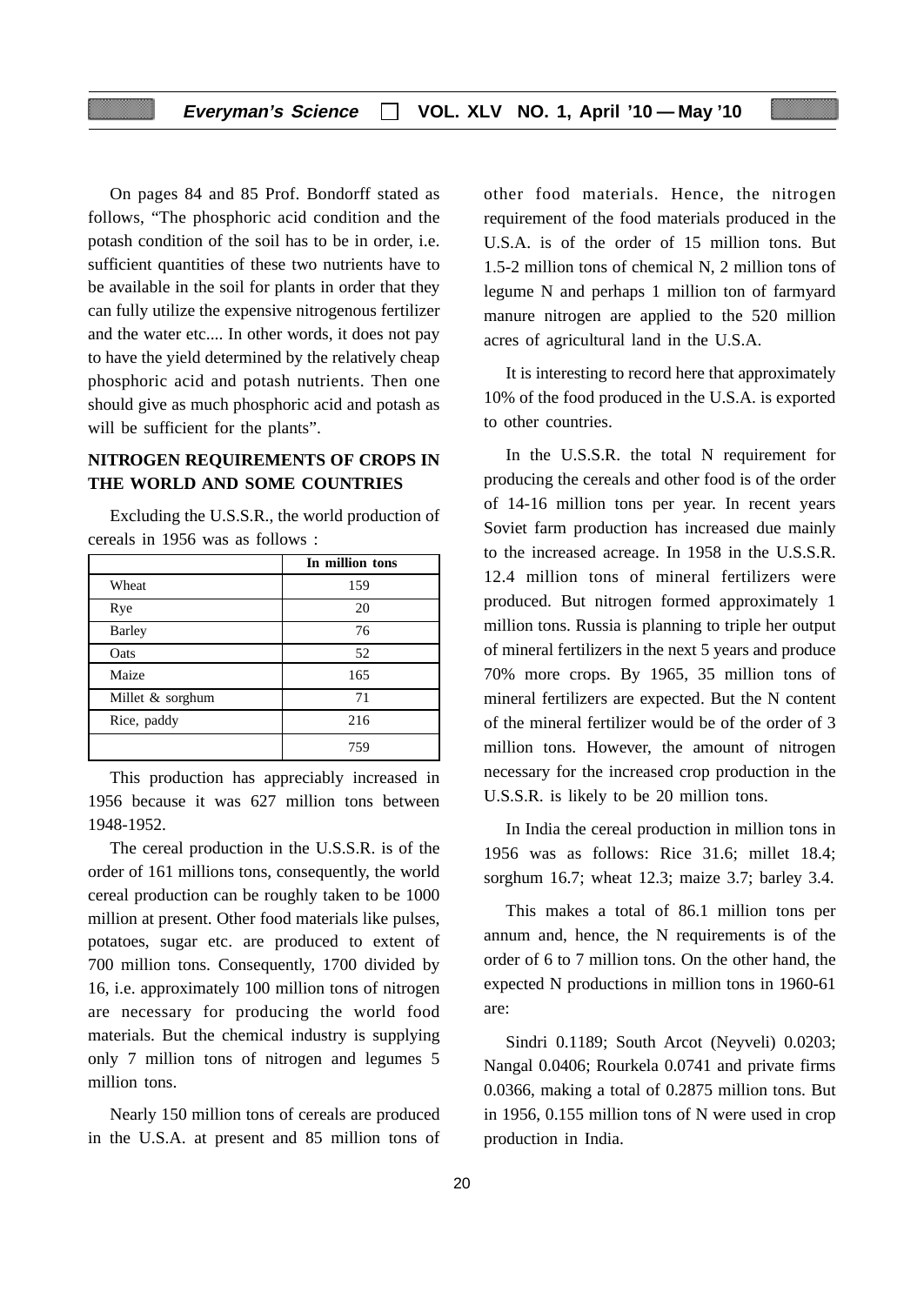It is of interest to note that Japan expects to produce 1.3 million tons of N as early as possible. Moreover, at present, there is an enormous demand for nitrogenous fertilizer in China and the application of chemical fertilizers is going up.

But China is also the largest user of organic materials & utilizes 70% of the 200 million tons of available night soil. 50% of agricultural land receives night soil and stable manure, 20 to 30% compost and 10 to 15% green manure. It has been estimated that the Chinese utilize over a million ton of N,  $\frac{1}{2}$  million ton of K and  $\frac{1}{4}$  million ton of P as organics per year. Their crop production is higher than in many countries although the lands have been cultivated for thousands of years. This is possible because in China the quantities of plant nutrients introduced in the soil along with humus in the form of organics exceed the amounts applied as commercial fertilizers.

Similarly in Japan, along with large doses of artificials, a great amount of humus is produced by organic manures and utilized in crop production. The amounts of plant food normally recommended in Japan are :

| Organic matter | 3,711 to 4,640 lbs. per acre             |
|----------------|------------------------------------------|
|                | 105 to 131<br>$\ddotsc$<br>$\cdot$<br>,, |
|                | 35 to 44<br>99.<br>, ,<br>99             |
|                | 56 to 70<br>,,<br>99<br>,,               |

Rice is produced at the rate of 80 bushels per acre and the manuring is as follows :

|                |      |      | Pounds per acre |      |
|----------------|------|------|-----------------|------|
|                |      | N    | P               | K    |
| Manure compost | 5291 | 26.4 | 5.9             | 27.1 |
| Green manure,  |      |      |                 |      |
| soybeans       | 3306 | 19.2 | 1.1             | 19.6 |
| Soybean cake   | 397  | 27.8 | 1.7             | 6.4  |
| Superphosphate | 198  |      | 12.8            |      |

For growing barley the following plant nutrients are applied :

| Manure compost     | 6613  | 33    | 74   | 33.8  |
|--------------------|-------|-------|------|-------|
| Rape seed cake     | 330   | 16.7  | 2.8  | 3.5   |
| Night soil         | 4630  | 26.4  | 2.6  | 10.2  |
| Superphosphate     | 132   |       | 9.9  |       |
| Total for the year | 20897 | 149.5 | 44 Z | 100.6 |

It appears that in intensive cultivation a large dose of organic matter is absolutely necessary for crop production with increasing amounts of chemical fertilizers. This is being realised all over the world.

In the O.E.E.C. report on "Collection *&* Disposal of Town Refuse — Street Cleansing", 1953, pages 97-98, Prof. Franz Popel of Heidelberg has stated that soil rich in humus and containing trace elements is national wealth. Refuse converted into compost can be used for increasing humus.

## **GREATER EFFICIENCY OF NITROGEN IN CROP PRODUCTION IN COUNTRIES USING SMALL AMOUNTS OF COMMERCIAL FERTILIZERS**

In the following table the total agricultural areas, total nitrogenous fertilizers used (1956-57), amounts of nitrogen in kg applied per hectare of land under cultivation and cereal productions in various countries have been recorded.

If we assume that only 50% of the nitrogenous fertilizer applied in the above countries is used in cereal production and divide the amounts of cereal produced by the quantities of nitrogenous fertilizer utilized for growing the cereals, we obtain some interesting figures recorded in the last column of the foregoing table. They show that in countries where larger amounts of nitrogenous fertilizers are applied per unit area, small values are obtained as the ratio of cereal: N as recorded in the last column of the above table. These ratios are recorded in increasing order in various countries—Netherlands (17), Norway, (24), Belgium (38), East Germany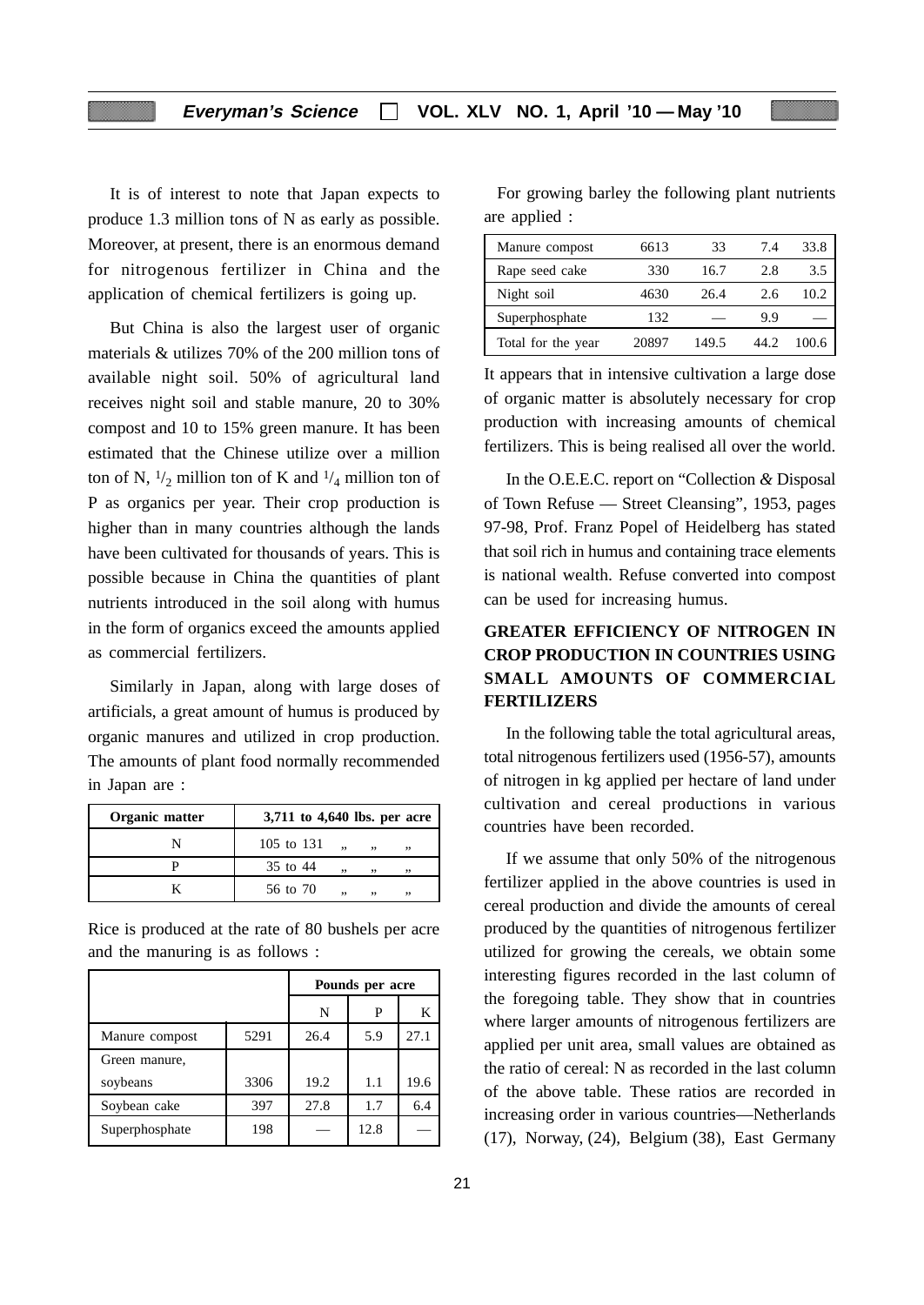## **Everyman's Science VOL. XLV NO. 1, April '10 — May '10**

l

| Country         | <b>Total</b><br>agricultural<br>area in 1000<br>hectares | <b>Nitrogenous</b><br>fertilizers<br>used in<br>million tons | Commercial<br>nitrogen<br>in<br>Kg. applied | <b>Cereal</b><br>production<br>per hectare<br>tons | Cereal/N<br>in<br>million |
|-----------------|----------------------------------------------------------|--------------------------------------------------------------|---------------------------------------------|----------------------------------------------------|---------------------------|
| <b>U.S.S.R.</b> | 486,400                                                  | 1.5                                                          | 3.3                                         | 160                                                | 214                       |
| U.S.A           | 444,236                                                  | $\overline{2}$                                               | 4.8                                         | 140                                                | 140                       |
| China           | 287,350                                                  | 0.120                                                        | 0.4                                         | 100                                                | 168                       |
| India           | 169,496                                                  | 0.154                                                        | 1.0                                         | 72                                                 | 934                       |
| Turkey          | 53,818                                                   | 0.006                                                        | 0.12                                        | 11.5                                               | 3800                      |
| France          | 33,668                                                   | 0.403                                                        | 13.0                                        | 19.0                                               | 94                        |
| Spain           | 29,549                                                   | 0.169                                                        | 6.1                                         | 7.8                                                | 92                        |
| Pakistan        | 24,404                                                   | 0.031                                                        | 1.3                                         | 18.3                                               | 1202                      |
| Italy           | 20,936                                                   | 0.268                                                        | 13.2                                        | 13.6                                               | 102                       |
| Poland          | 20.404                                                   | 0.153                                                        | 8.0                                         | 12.2                                               | 158                       |
| U.K.            | 19,364                                                   | 0.311                                                        | 17.3                                        | 8.3                                                | 54                        |
| Yugoslavia      | 15,933                                                   | 0.067                                                        | 4.2                                         | 5.9                                                | 176                       |
| West Germany    | 14,416                                                   | 0.527                                                        | 39.5                                        | $1 - 2.0$                                          | 50                        |
| Greece          | 8,703                                                    | 0.055                                                        | 6.3                                         | 1.95                                               | 72                        |
| Thailand        | 7,793                                                    | 0.003                                                        | 0.4                                         | 8.4                                                | 5600                      |
| Philippines     | 7,588                                                    | 0.033                                                        | 4.3                                         | 4.26                                               | 280                       |
| Hungary         | 7,266                                                    | 0.025                                                        | 3.4                                         | 5.3                                                | 424                       |
| Czechoslovakia  | 7,377                                                    | 0.021                                                        | 2.8                                         | 5.5                                                | 520                       |
| East Germany    | 6,474                                                    | 0.218                                                        | 36.4                                        | 5.3                                                | 48                        |
| Japan           | 6,404                                                    | 0.587                                                        | 92.0                                        | 17.1                                               | 58                        |
| Portugal        | 4,868                                                    | 0.047                                                        | 9.5                                         | 1.5                                                | 64                        |
| Ireland         | 4,726                                                    | 0.0145                                                       | 3.0                                         | 1.3                                                | 176                       |
| Bulgaria        | 4,537                                                    | 0.081                                                        | 18.0                                        | 3.45                                               | 84                        |
| Sweden          | 4,436                                                    | 0.09                                                         | 20.0                                        | 3.0                                                | 66                        |
| Austria         | 4,088                                                    | 0.037                                                        | 9.0                                         | 1.91                                               | 100                       |
| Denmark         | 3,117                                                    | 0.0978                                                       | 31.3                                        | 3.81                                               | 77                        |
| Finland         | 2,869                                                    | 0.044                                                        | 15.3                                        | 1.27                                               | 56                        |
| Switzerland     | 2,708                                                    | 0.011                                                        | 4.2                                         | 0.44                                               | 80                        |
| Egypt           | 2,618                                                    | 0.123                                                        | 46.5                                        | 5.5                                                | 90                        |
| Netherlands     | 2,305                                                    | 0.189                                                        | 86.4                                        | 1.57                                               | 17                        |
| Belgium         | 1,730                                                    | 0.087                                                        | 55.1                                        | 1.58                                               | 38                        |
| Ceylon          | 1,523                                                    | 0.0212                                                       | 15                                          | 0.54                                               | 49                        |
| Norway          | 1,032                                                    | 0.045                                                        | 48.6                                        | 0.54                                               | 24                        |
| Taiwan          | 936                                                      | 0.084                                                        | 96.8                                        | 2.27                                               | 54                        |
| Luxembourg      | 141                                                      | 0.0037                                                       | 28.3                                        | 0.111                                              | 60                        |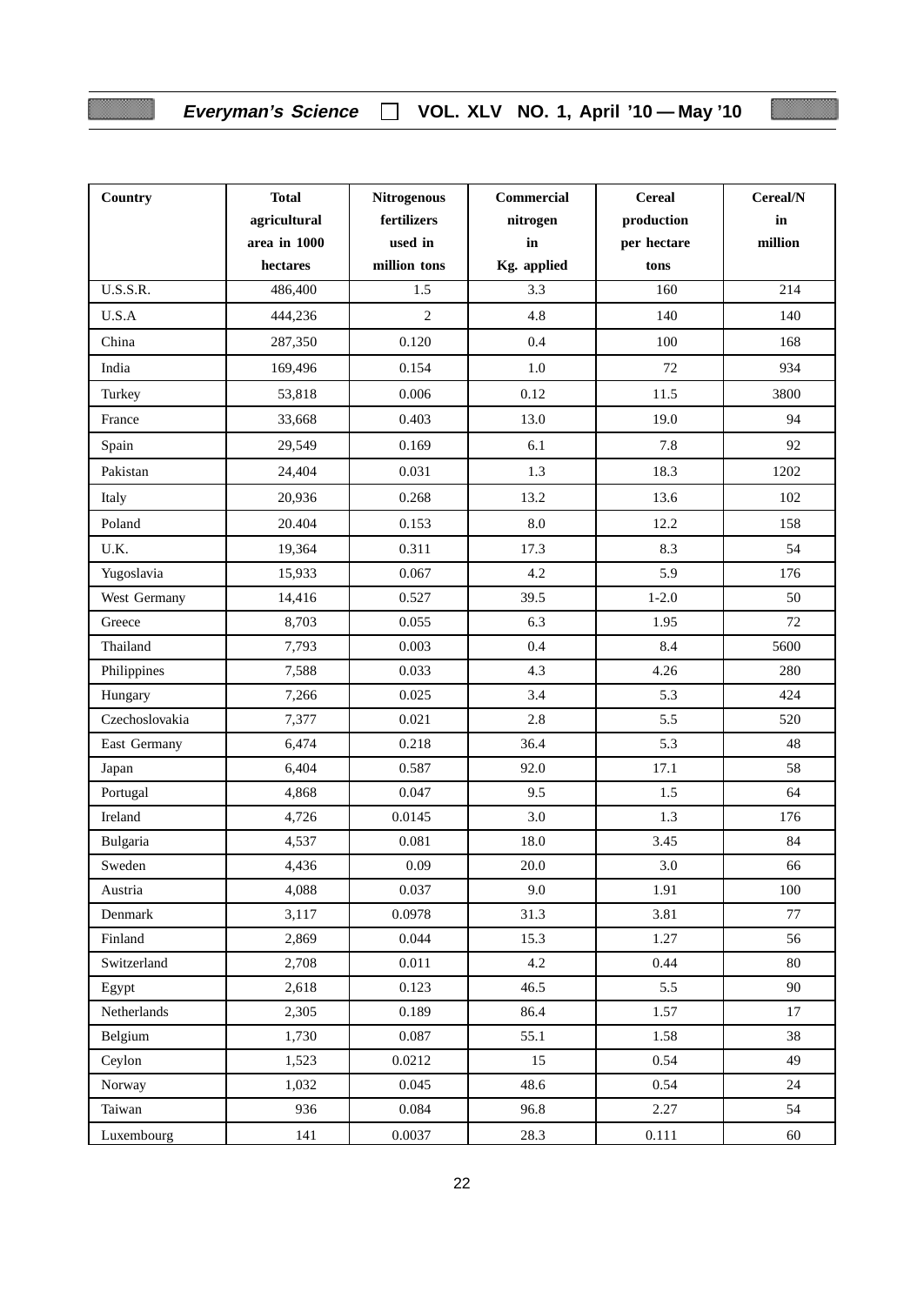(48), Ceylon (49), West Germany (50), U.K., Taiwan (54), Finland (56), Japan (58), Luxembourg (60), Portugal (64), Sweden (66), Greece (72), Denmark (77), Switzerland (80), Bulgaria (84), Egypt (90), Spain (92), France (94), Austria (100), Italy (102), U.S.A. (140), Poland (158), China (168), Ireland, Yugoslavia (176), U.S.S.R. (214), Philippines (280), Hungary (424), Czechoslovakia (520), India (1934), Pakistan (1202), Turkey (3800) and Thailand (5600). On the other hand, the decreasing amounts of commercial nitrogen used per hectare of land in kg. under cultivation in various countries are as follows—Taiwan (96.8), Japan (92), therlands (86.4), Belgium (55.1), Norway (48.6), Egypt (46.5), West Germany (39.5), East Germany (36.4), Denmark (31.3), Luxembourg (28.3), Sweden (20), Bulgaria (18), U.K. (17.3), Finland (15.3), Ceylon (15), Italy (13.2), France (13), Portugal (9.5), Austria (9), Poland (8), Greece (6.3), Spain (6.1), U.S.A. (4.8), Philippines (4.3), Yugoslavia and Switzerland (4.2), Hungary (3.4), U.S.S.R. (3.3), Ireland (3); Czechoslovakia (2.8), Pakistan (1.3), India (1), China, Thailand (0.4), Turkey(0.12).

From the foregoing observations, it appears that in countries not using larger doses of commercial fertilizers the nitrogen response to cereals is very marked and that the law of diminishing return, which is often neglected in modern agriculture by applying heavy doses of commercial fertilizers, is in actual operation in countries like Netherlands, Belgium, Norway etc. But in countries like Japan, China, Taiwan where a lot of composts, plant and animal wastes are utilized along with commercial fertilzers, better crop yields per unit of nitrogen applied are still obtained. It is of interest to record here that several experiment stations in the U.S.A. have found that yield of wheat and corn are increased by producing greater amounts of organic matter through rotations. If all crop refuse is utilized and if legumes are grown in rotation, organic matter level is fairly well-maintained. But in drier areas legumes have to replaced by grasses for building organic matter.

## **NITROGEN REQUIREMENT OF WORLD GRASSLANDS**

It is difficult to form a correct estimate of the production of grasslands of the world, a rough approximation seems possible. In the O.E.E.C. publication on "Pasture & Fodder Productions in North-west Europe", Paris, November 1954, it has been recorded that the glassland productions (including clover and lucerne) in million ton fodder unit are—

Norway 2.65; Denmark 4.3; U.K. 26.3; Ireland 10.4; Netherlands 6.3; Belgium 2.9; France 37.4; W. Germany 20.2; Austria 4.5. The total makes 114:8 million fodder units, which are equivalent to 80 million tons of starch. The cereal productions in these 9 countries are:—

Norway 0.54; Denmark 3.81; U.K. 8.3; Ireland 1.3; Netherlands 1:57; Belgium 1.58; France 19; W.Germany 12; Austria 1.9, making a total of 50 million tons per annum. If we assume that all over the world the amount of grassland production goes hand in hand with cereal production, we can obtain a rough idea of the world grassland production. It has already been stated that the world cereal production is of the order of 1000 million tons and, hence, the world grassland production may be of the order of  $1000 \times 80/50$ , i.e. of the order of 1600 million tons. The N requirement of the grassland production is approximately 1600/11-155 million tons per annum. It has been stated that 5 million tons of N are fixed by legumes in the world soils, hence, not less than 150 million tons of N are partly supplied by the photochemical fixation of N in the solar oxidation of grass organic matter on the surface of the soil and partly by the soil humus for the grassland production of the world. It is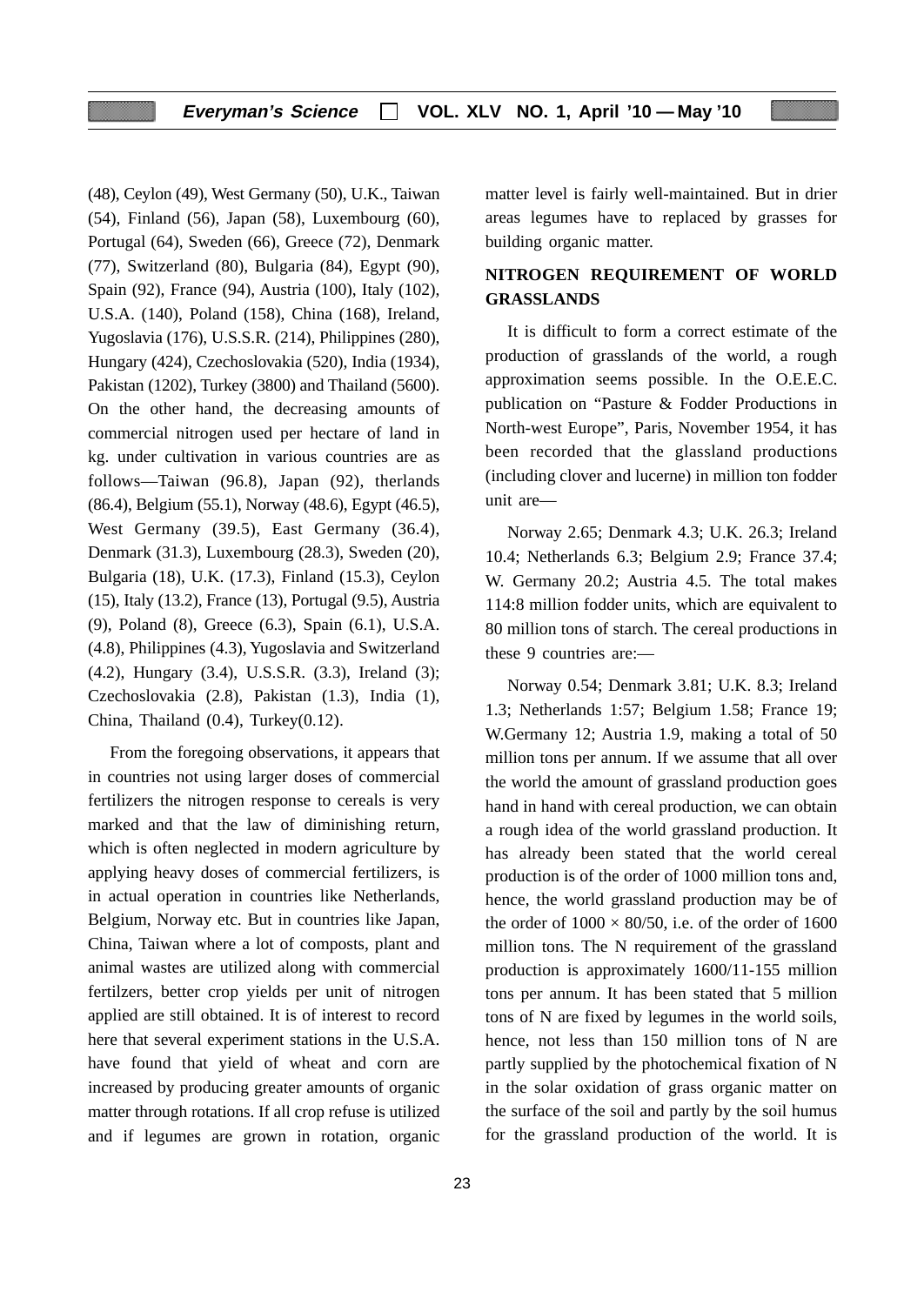interesting to record here that in the U.S.A. out of a total of 520 million acres of land under cultivation 280 million acres are in hay and pasture. But these pasture lands receive only 3% of the N requirement from nitrogenous fertilizers. Consequently, there is no doubt that for the production of cereals, other food materials and grass, the world supply still comes mainly from the humus of the land and the thermal and photochemical fixation of atmospheric nitrogen caused by the oxidation of organic substances incorporated in the soil.

## **VALUE OF HUMUS AND PHOSPHATES IN SOIL FERTILITY**

Regarding, the value of humus in agriculture, Prof. Bondorff, has emphasised the fertilizers do not add any organic matter to the soil and do not ordinarily create humus in the soil and this is a huge problem arising out of the application of fertilizers which undoubtedly increase the breakdown of humus. Hence, on farms without livestock the humus decreases but this is a slow process in humid temperate countries. In the wellknown Askov experiments starting from 1894, the 4 year rotation including clover and grass supplied enough organic residues to make up partially for the loss of humus from 2.95 to 2.6% in 20 years observed in the unfertilised field. This is evident in the following table.

**Nitrogen and humus in the askov experiments per cent in dry soil**

| <b>Nitrogen</b>           |       | Unfertilized   Commercial   Farmyard |        |
|---------------------------|-------|--------------------------------------|--------|
|                           |       | fertilizer                           | manure |
| Askov loam                |       |                                      |        |
| soil 1942                 | 0.106 | 0.118                                | 0.130  |
| Askov sandy soil          |       |                                      |        |
| 1942 Humus $(C \times 2)$ | 0.066 | 0.076                                | 0.086  |
| Askov loam soil           |       |                                      |        |
| 1942                      | 2.60  | 2.86                                 | 3.04   |
| Askov sandy soil          |       |                                      |        |
| 1942                      | 1.58  | 1.92                                 | 2.18   |

There is reason to believe that the humus was 3.45% when the experiments started in 1894 and in a century would drop to 1%.

Similarly, in the Rothamsted continuous wheat experiments the original total nitrogen content was 0.122% in 1844 when the experiments started. In 100 years it dropped to 0.09% in the un-manured and to 0.11% in the fertilized plots, whilst by adding 14 tons of farmyard manure per acre every year, the nitrogen status improved to 0.25%.

The value of phosphates and organic matter in land regeneration was recognised in the U.K. during the second world war in increasing food production. This is clear the following lines recorded in the *"'History of the Second World War — Agriculture"* by Sir Keith Murray, 1955, page 162: "The supply of phosphates was critical, particularly since their use became more necessary as inferior grassland was ploughed up. Between 1938-39 and 1941-42 the use of phosphatic fertilizers, in terms of  $P_2O_5$ , increased from 170500 to 287400 tons, the use of superphosphate rose from 428000 to 841000 tons, whilst basic slag went up from 387000 to 551000 tons and 59000 tons of triple phosphate were used in 1941–42." Again, on pages 205-206, Murry stated: "There was no certainty that the supply of machinery and of fertilizers-particularly of phosphates, which was so essential both for the regeneration of exhausted arable land and for the newly ploughed grassland — could be increased to an adequate extent."

T. W. Wright *(Journal of the Science of Food & Agriculture,* Dec. 1959, Vol. 10, pp. 645-650) has recorded that the Belgian practice of putting a mixture of soil and basic slag down the planting hole in the aforestation of deep peat is utilised in the U. K. by the Forestry Commission. The best forms of phosphates are mineral phosphates and basic slag containing  $16\%$  P<sub>2</sub>O<sub>5</sub>.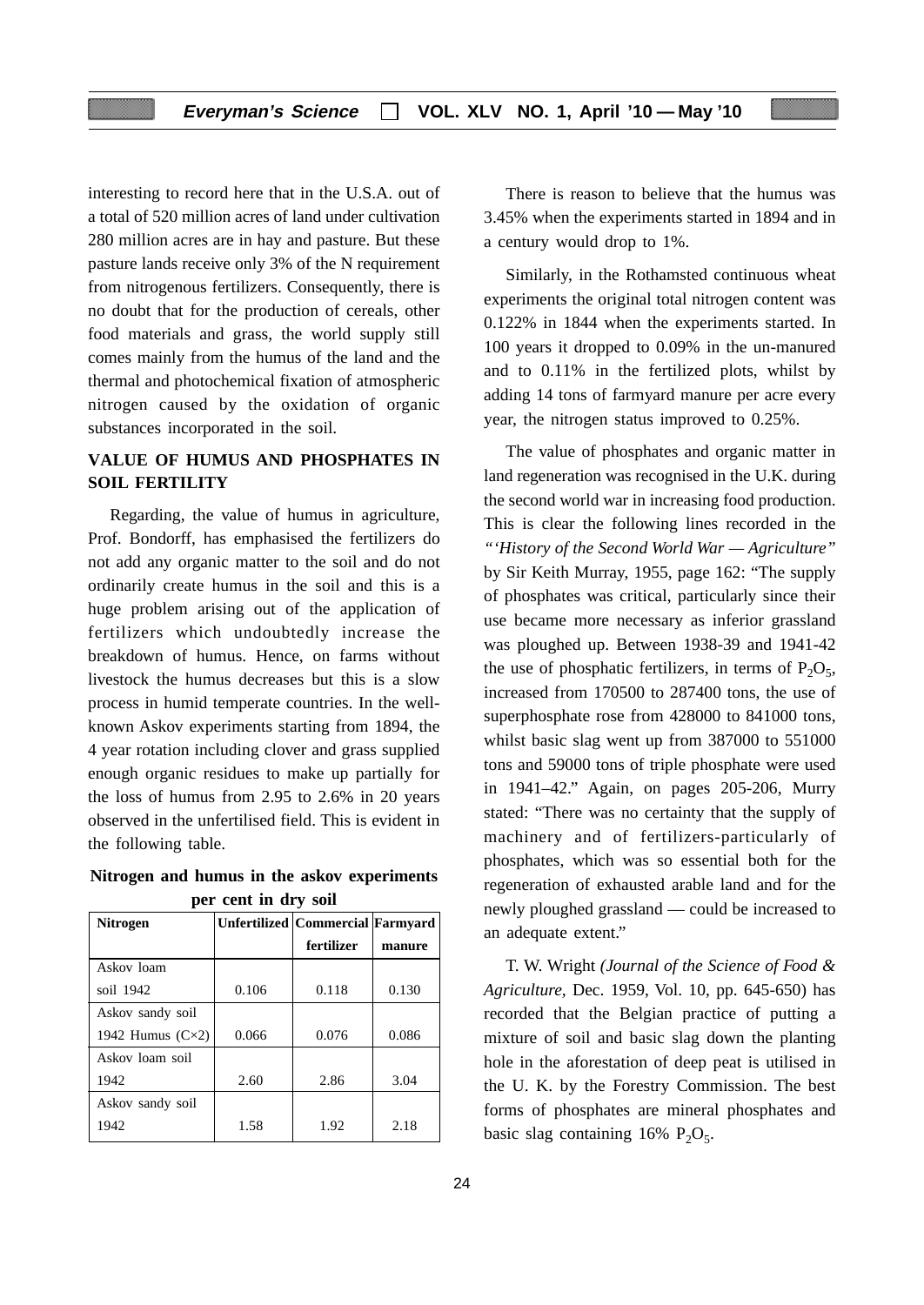#### **Everyman's Science VOL. XLV NO. 1, April '10 — May '10**

According to H. B. Van der ford *(Managing Southern Soils,* 1959, page 205) basic slag containing 8-10%  $P_2O_5$  has been used extensively in the Southern States of the U.S.A. as a source of lime and phosphate. On page 261 he has stated: "By getting of the necessary nitrogen from organic matter, a farmer saves on commercial fertilizers. Nitrogen is the most expensive plant nutrient the buys and one of the most deficient elements in Southern soils."

In West Germany there is a Government subsidy of 20% for fertilizer consumption and its application is fairly high, still the production and application of farmyard manure is not adversely affected by the subsidy. It is realised that fertilizers and manures supplement each other. Agricultural Engineers are simplifying and improving-farmyard manure production in Germany.

In France the use of basic slag, which is cheap, is increasing and taking the place of superphosphate. Natural permanent grass received little fertilizer since grazing is thought to be sufficient to feed the soil. This leads to poor yield due to deficiency of  $P_2O_5$ . The application of basic slag or ground phosphates improves and doubles the yield by liberating available nitrogen and phosphate.

Prof. F. Scheffer of Görtingen, in his paper on "The Effective Use of Fertilizers Including Lime" (O.E.E.C. publication, Paris, April 1959, page 69) has stated that "An intensification of fertilisation on light soils, as required by fallow crops, can only be carried out in association with heavy humus and phosphate fertilisation. The phosphoric acid not only serves as a plant nutrient but also, in association with humus, serves to increase the buffer reaction and also promotes as well an improvement of the chemical and biological properties of the soil and, consequently, an increase of soil fertility".

For tropical soils sufficient humus is of the utmost importance as only thereby basic condition for successful fertilizers application

is created. In tropical soil the clay materials with a high buffer effect are very often lacking. In addition, the regulating effect of phosphoric acid is prevented by the presence of large quantities of sesquioxides".

According to Prof. Steenbjerg of Denmark, basic slags, raw rock phosphates and bone meal respond well when applied to humus soils of low pH value. In the "Standard Fertilisation" method of crop production of Dr. Alf Aslander of Stockholm, a heavy dose of farmyard manure along with calcium nitrate and superphosphate are applied with profit. There is no doubt that farmyard manure can be combined with fertilizer profitably in crop production.

## **CARBOHYDRATES FIX NITROGEN AND PRESERVE SOIL NITROGEN**

There is no doubt that the carbonaceous compounds present in the dry substance of the plants, e.g., cellulose, lignin, non-cellulose polysaccharides, polyuronic hemicellulose, pectins, gums, mucilages etc, help in the formation of humus in the soil and improve the soil properties. But, they also fix atmospheric nitrogen and protect the soil nitrogen from loss in the process of nitrification of the proteins, amino acids and other nitrogenous compounds. It is well recognised that carbohydrates and fats in the animal body protect the body proteins from loss. In the soil also, the carbohydrates from the plant residues as well as from dung can fix atmospheric nitrogen in the process of their slow oxidation, but also preserve the soil nitrogen by acting as negative catalysts in the oxidation processes involved in nitrification, which is mainly an oxidation reaction. Consequently, for the retention and protection of the soil nitrogenous compounds, the presence of carbohydrates is absolutely necessary and, hence, plant residues and farmyard manure have to be applied to save the nitrogenous fertilizers added and the fertility of land, which is associated with the nitrogen status. Moreover, grasses can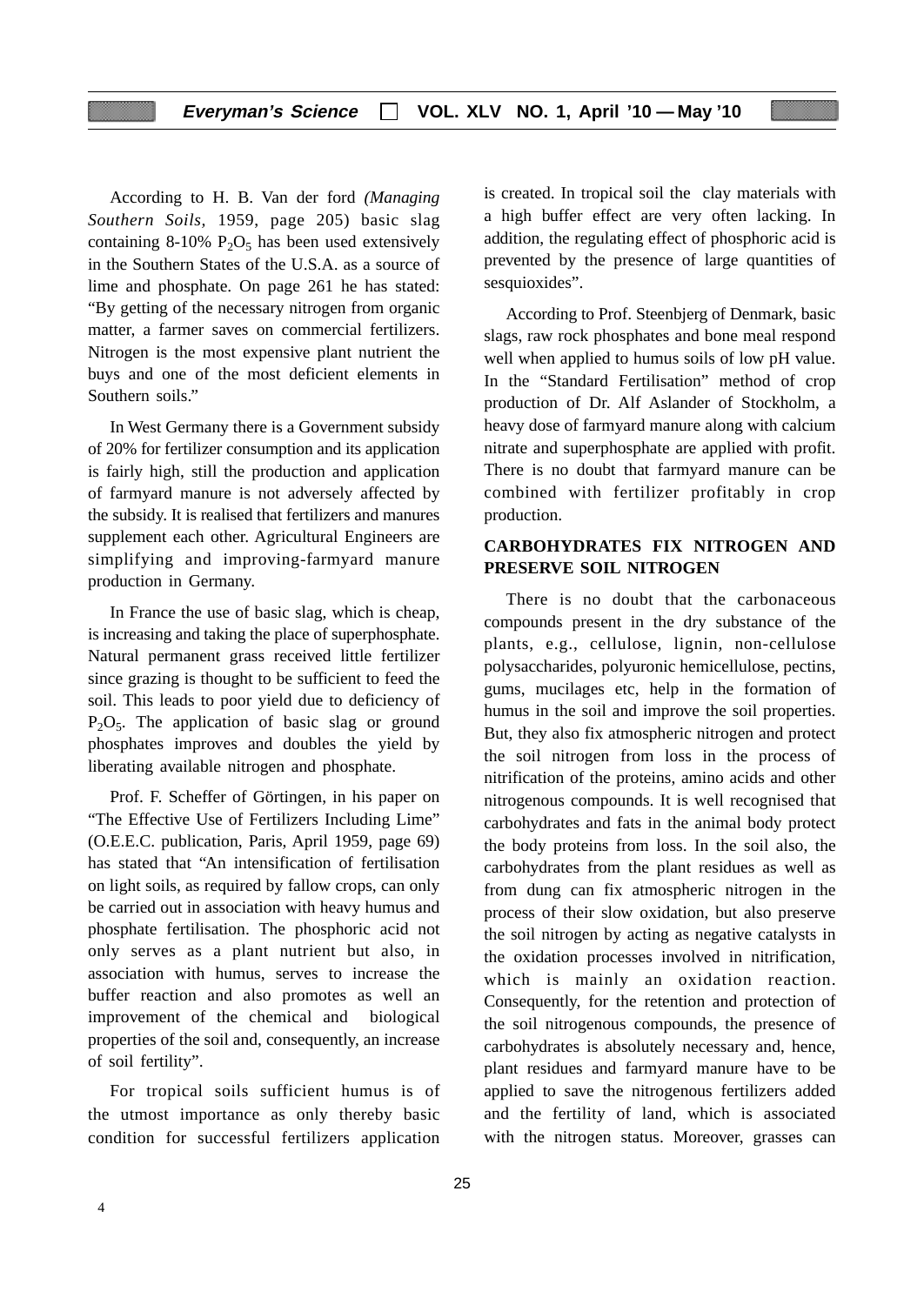readily contribute organic matter to soil and form humus and help in the fixation of atmospheric nitrogen.

In his critical examination of the experimental results obtained in the classical Rothamsted and Woburn experiments with chemical fertilizers and farmyard manure, Russell has come to the conclusion that soil deterioration takes place not only in continuous cultivation but in rotations as well when chemical fertilizers are used without any farmyard manure application. This clearly shows that the roots and stubbles left after the harvesting of the crops cannot supply the adequate amounts of carbohydrates necessary for the protection of the soil nitrogenous compounds, although, the amounts of roots and stubbles left in the fertilized fields are greater than in the unfertilized ones. On the other hand, in fields receiving per acre 14 tons of farmyard manure during the 4 year rotation, there was no soil deterioration. In the 14 tons of farmyard manure, the amount of total nitrogen added was 200 lbs. and the carbon: nitrogen ratio of the farmyard manure is usually  $22:1$  or  $20:1$ , the amount of carbon introduced as carbonaceous compounds in the 4 year period is of the order of 4000 lbs. Consequently, in temperate countries having an average surface soil temperature of 8°–10°C, approximately 1000 lbs. of carbon per acre (1119.4 kgs. per hectare) must be applied over and above the plant roots and stubbles for maintaining the fertility and the humus status. In other words, approximately 3.5 to 4 tons of farmyard manure per acre annually has to be applied for this purpose. If the amount of carbonaceous compounds is less, the humus will be broken up by oxidation and there will be a slow fall of soil fertility.

The estimated availability of plant nutrients from manures and chemical fertilizers in kilograms per hectare of land under cultivation in some European countries were as follows in 1949-50.

|                | <b>Plant nutrients</b> |                   |              |                     |  |
|----------------|------------------------|-------------------|--------------|---------------------|--|
| Country        | <b>Manure</b>          | <b>Commercial</b> | <b>Plant</b> | <b>Percentage</b>   |  |
|                |                        | fertilizers       |              | nutrients in manure |  |
|                |                        |                   | total        |                     |  |
| <b>Benelux</b> | 110                    | 163               | 273          | 40                  |  |
| Germany        | 86                     | 91                | 177          | 49                  |  |
| Denmark        | 111                    | 71                | 182          | 61                  |  |
| U.K.           | 90                     | 75                | 165          | 55                  |  |
| Austria        | 83                     | 26                | 109          | 76                  |  |
| Ireland        | 84                     | 13                | 97           | 87                  |  |
| Sweden         | 63                     | 45                | 108          | 58                  |  |
| France         | 60                     | 35                | 95           | 63                  |  |
| Greece         | 59                     | 11                | 70           | 84                  |  |
| Italy          | 47                     | 19                | 66           | 71                  |  |
| Portugal       | 43                     | 18                | 61           | 70                  |  |

It appears that the carbon introduced as manure per hectare in all these countries is much less than that required (i.e. 1119.4 kgs.) to avoid the loss of humus and soil fertility on cultivation. Hence, there is the danger of decrease of soil humus and crop yield in modern agriculture all over Northwest Europe, specially in countries like Holland, Belgium, Germany, Denmark, U.K. and Norway where increasing amounts of nitrogenous fertilizers are being applied. When nitrogenous compounds are added to the soil in cultivation, the following chemical changes take place :

$$
+ O_2 + O_2 + O_2 + O_2
$$
  
\n
$$
NH_3 \t NH_3
$$
  
\n
$$
PH_4\text{-}sals: NH_4\text{-}sals \to NO_2 \to NO_3
$$
  
\n
$$
\text{amines} \t\t\t a
$$

It is well-known that nitrates are produced in the soil as the final stage of nitrification and in this process there is the intermediate formation of the unstable substance—ammonium nitrate  $(NH<sub>4</sub>NO<sub>2</sub>)$ . This material is very unstable and breaks up readily into nitrogen gas and water with evolution of heat as in the equation

 $NH_4NO_2 = N_2 + 2H_2O + 718$  k. Cals.

Carbohydrates and other organic compounds retard this process of nitrification and partial loss of N in the gaseous state and, hence, humus, which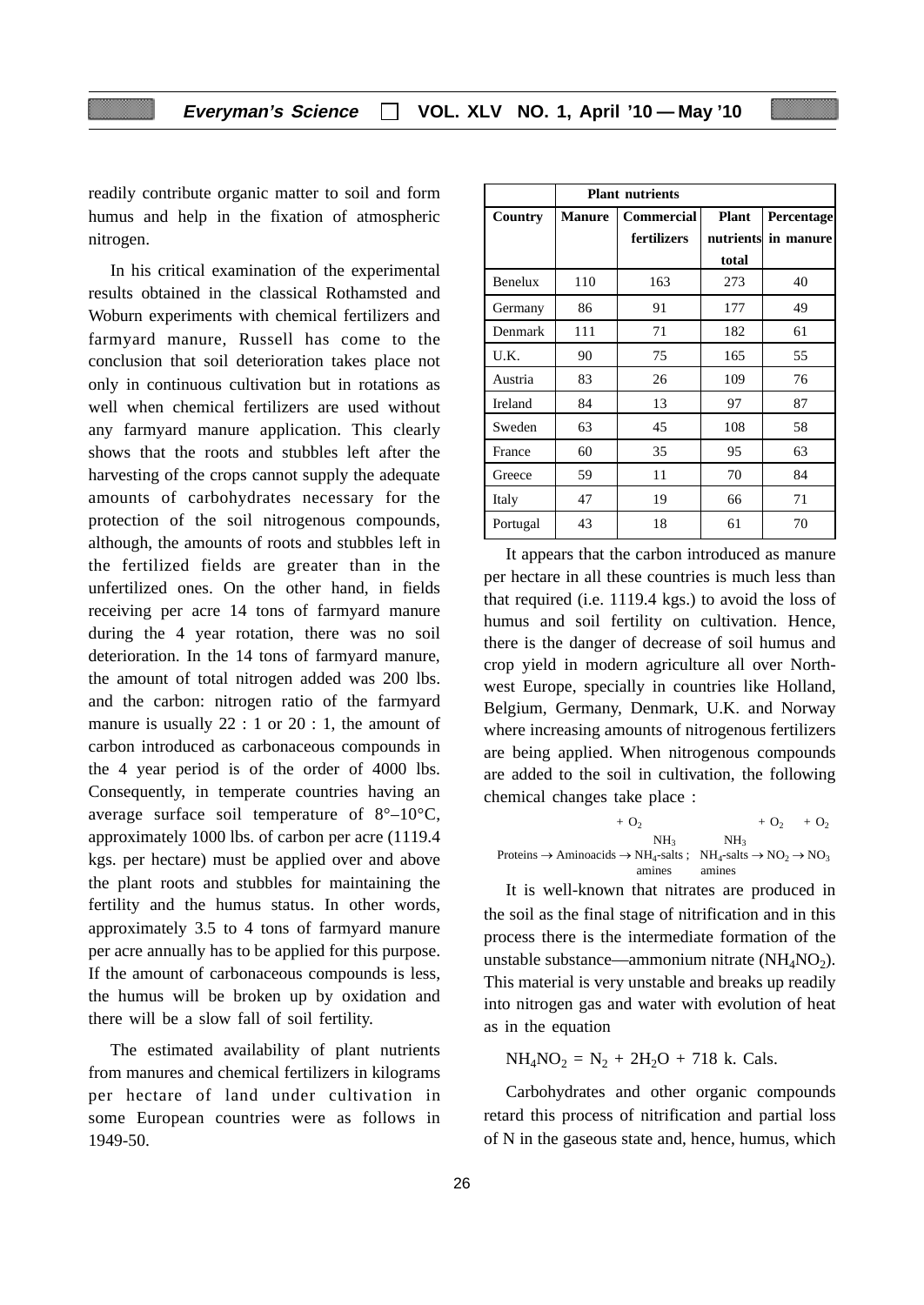is ligno-phospho-protein, is not only a source of N but a protector of nitrogenous compounds as well. In case large amounts of nitrogenous fertilizers are applied to land as in intensive cultivation in Holland, Belgium, there is always the production of large quantities of nitrates, which being oxidising agents, react with the humus and break it down causing loss of fertility*.* This has been observed in the classical Rothamsted experiments using 86–129 lbs. of N, as well as in Scotland, where over 100 lbs. of N have been applied per acre. This loss can be minimised by applying large amounts of farmyard manure, composts etc. As the amount of N applied in Holland for the grains is over 100 lbs. per acre they have to apply town refuse composts as the amount of farmyard manure available is only 3 tons per acre, which is less than the amount required for the protection of the humus and reaction with the nitrates formed in nitrification.

## **NITROGEN AND HUMUS LOSS FROM SOLIDS RECEIVING LARGE DOSES OF FERTILIZERS**

Moreover, in many countries quantitative results are accumulating in favour of the view that application of mineral N in fairly heavy doses

Hall has recorded the following values of nitrates in Broadbalk in lb. per acre in wheat soils October :

The foregoing results show clearly that in Plot 16, 86 lb. N has been added per acre as sodium nitrate but the N existing as nitrate and that taken by the crop in excess of the plot without any nitrogenous fertilizer has the value 130.7 This result shows that about 44 lbs. of extra N come out of the soil humus when 86 lb. N as  $NaNO<sub>3</sub>$  was applied per acre in the Rothamsted heavy soil containing 0.122% total N. The value of the nitrate content up to the depth of 90 inches in Plot 16 was calculated from the actual figures recorded up to 72 inches depth.

Also these Rothamsted results show definitely that the recovery of N is less than the amount added when ammonium sulphate is the fertilizer applied; this is due to the loss of N gas from the soil in the process of nitrification of ammonium sulphate in the soil caused by the formation and decomposition of the unstable substance ammonium nitrate — according to the equation :

$$
NH_4NO_2 = N_2 + 2H_2O + 718 \text{ k. Cals.}
$$

| Plot No.                                                      | 5<br>No N<br>minerals<br><b>as</b><br>only | 6<br><b>Minerals</b><br>$+43$ lb. N<br>as<br>$(NH_4)_2SO_4$ | 7<br><b>Minerals</b><br>$+86$ lb. N<br>as<br>$(NH_4)_2SO_4$ | 8<br><b>Minerals</b><br>$+ 129$ lb. N<br>$(NH_4)_2SO_4$ | 16<br><b>Minerals</b><br>$+86$ lb. N<br>NaNO <sub>3</sub> |
|---------------------------------------------------------------|--------------------------------------------|-------------------------------------------------------------|-------------------------------------------------------------|---------------------------------------------------------|-----------------------------------------------------------|
| As nitrate in soil up to<br>90 inches                         | 25.2                                       | 52.6                                                        | 74.3                                                        | 107.3                                                   | 144.2                                                     |
| Excess of nitrate over<br>$Plot\ 5$                           | ,,                                         | 27.4                                                        | 49.1                                                        | 82.1                                                    | 119                                                       |
| Nitrogen in crop,<br>excess over Plot 5                       | ,,                                         | 8.7.                                                        | 12.9                                                        | 14.8                                                    | 11.7                                                      |
| N accounted for in soil<br>and crop, excess over<br>$Plot\ 5$ | ,,                                         | 36.1                                                        | 62.0                                                        | 96.9                                                    | 130.7                                                     |
| N supplied in fertilizer                                      | ,,                                         | 43.0                                                        | 86.0                                                        | 129.0                                                   | 86.0                                                      |

accelerates the loss of the humus as is evident in the observations in Rothamsted and in Scotland.

This loss has been studied extensively and emphasised by Dhar and co-workers since 1931.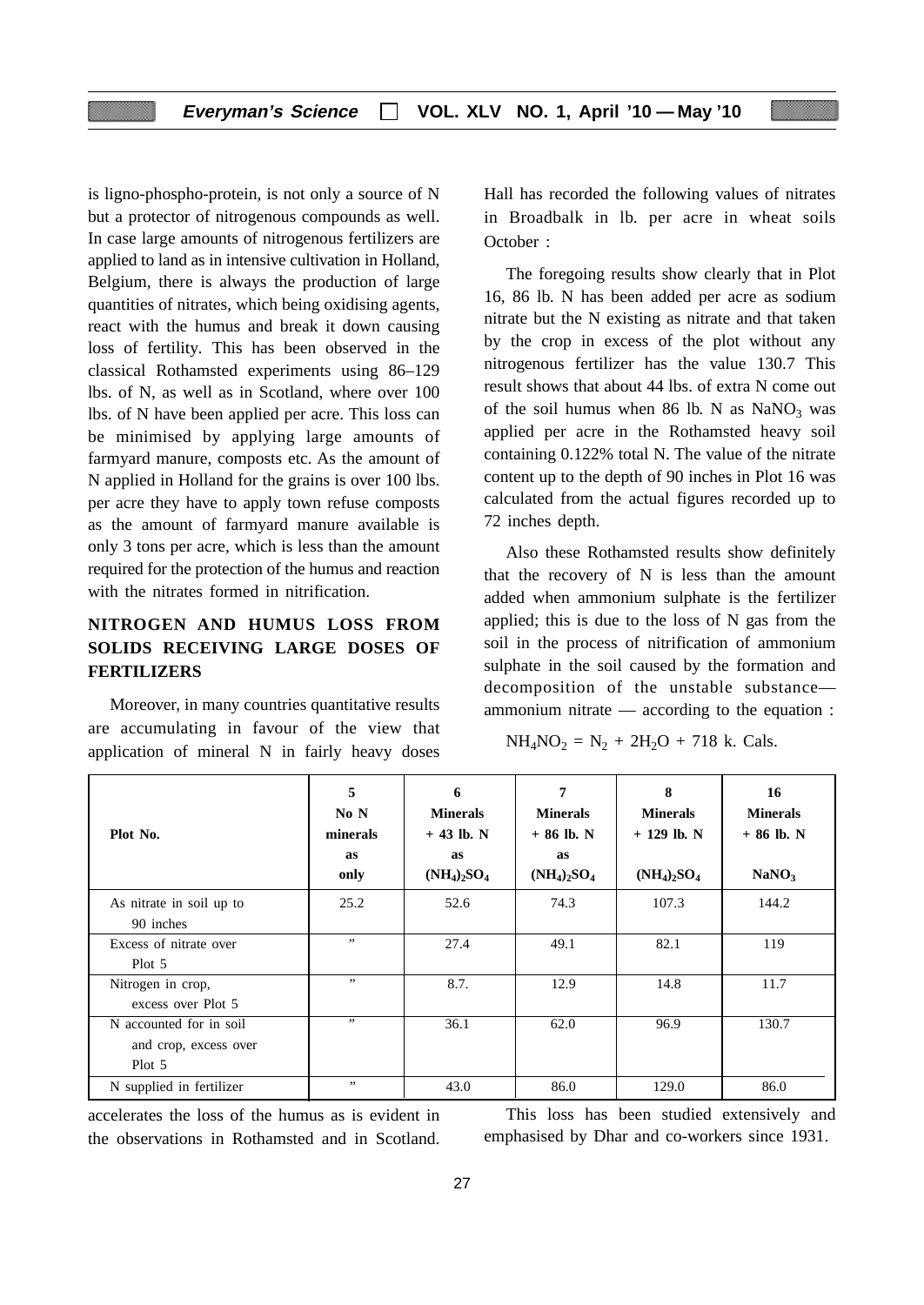J. Hendrick, in lysimeter experiments, has also reported that the amount of nitrate derived from the soil is greater in soils receiving large quantities of chemical fertilizers than in unmanured soils. The amounts of ammonium sulphate added per acre in lb. over a period of 15 months were:

soil on the organic substances in humus may lead to humus oxidation and deterioration of soil fertility is observed in the classical Rothamsted and Woburn experiments and other parts of the world. Hence, for steady crop production and maintaining soil fertility farmyard manure, grasses, straw, plant

|                                   | N <sub>0</sub><br>fertilizer | $(NH_4)_2SO_4$<br>added | $(NH_4)_2SO_4 +$<br>Superphosphate | $(NH_4)_2SO_4 +$<br>superphosphate<br>$+KC1$ |
|-----------------------------------|------------------------------|-------------------------|------------------------------------|----------------------------------------------|
| Total nitrate in crop             |                              | N                       |                                    |                                              |
| and drainage water                | 193                          | 774(175)                | 792                                | 776                                          |
| Nitrate supplied by<br>fertilizer | , ,                          | N<br>475 (107)          | 475                                | 475                                          |
|                                   |                              | N                       |                                    | N                                            |
| Nitrate from soil                 | 193                          | 299 (67.6)              | 317                                | 301 (67.8)                                   |

It can be concluded here also from the above results that the addition of about 100 lb. N per acre ammonium sulphate alone or with superphosphate and potassium chloride, there is marked depletion of humus nitrogen and loss of soil fertility.

Due to the introduction of tractors and other machines in modern agriculture, animals are fast decreasing in modern farms and not much farmyard manure is available for supplying the carbohydrates for fixing nitrogen and decreasing the N loss from soils. Man has always utilized the humus created by trees in forests and by grass in his agriculture and he has early found that animal dung is quite good for his crop and used it till the beginning of the present century. At present farmers are applying larger amounts of chemical fertilizers than before and in Holland 150 lbs. of N per acre for grain crops and in U.S.A. for corn and in France for cereals, large amounts are being applied. But as already reported, the recent U.S.A. experiments show a depressing effect of N at doses higher than 125 lbs. per acre. Moreover, marked loss of humus by the reaction of nitrates added or produced in the residues, composts have to be added in larger amounts aided by calcium phosphate for increasing the fixation of atmospheric N in soil and humus content and decreasing the loss of N. When chemical N has to be used in modern agriculture, the amount should not exceed one hundred pounds of N per acre and always be fortified by farmyard manure, straw, composts and other organic substances.

#### **IMPORTANCE OF LIME IN SOIL FERTILITY**

Due to the washing away of calcium carbonate by the formation of calcium bicarbonate from temperate country soils, the application of chalk, marl and lime has played an important part in agriculture. As a matter of fact in the last century lime and dung were largely applied in plant production. It is of interest to note that the lime content of the Rothamsted heavy clay soils was approximately 5% when the classical experiments were started in 1843, whilst the light Woburn soils contained much less lime in 1876. It has been stated that the present lime status in Rothamsted is about 3% and in Woburn less than 0.3%.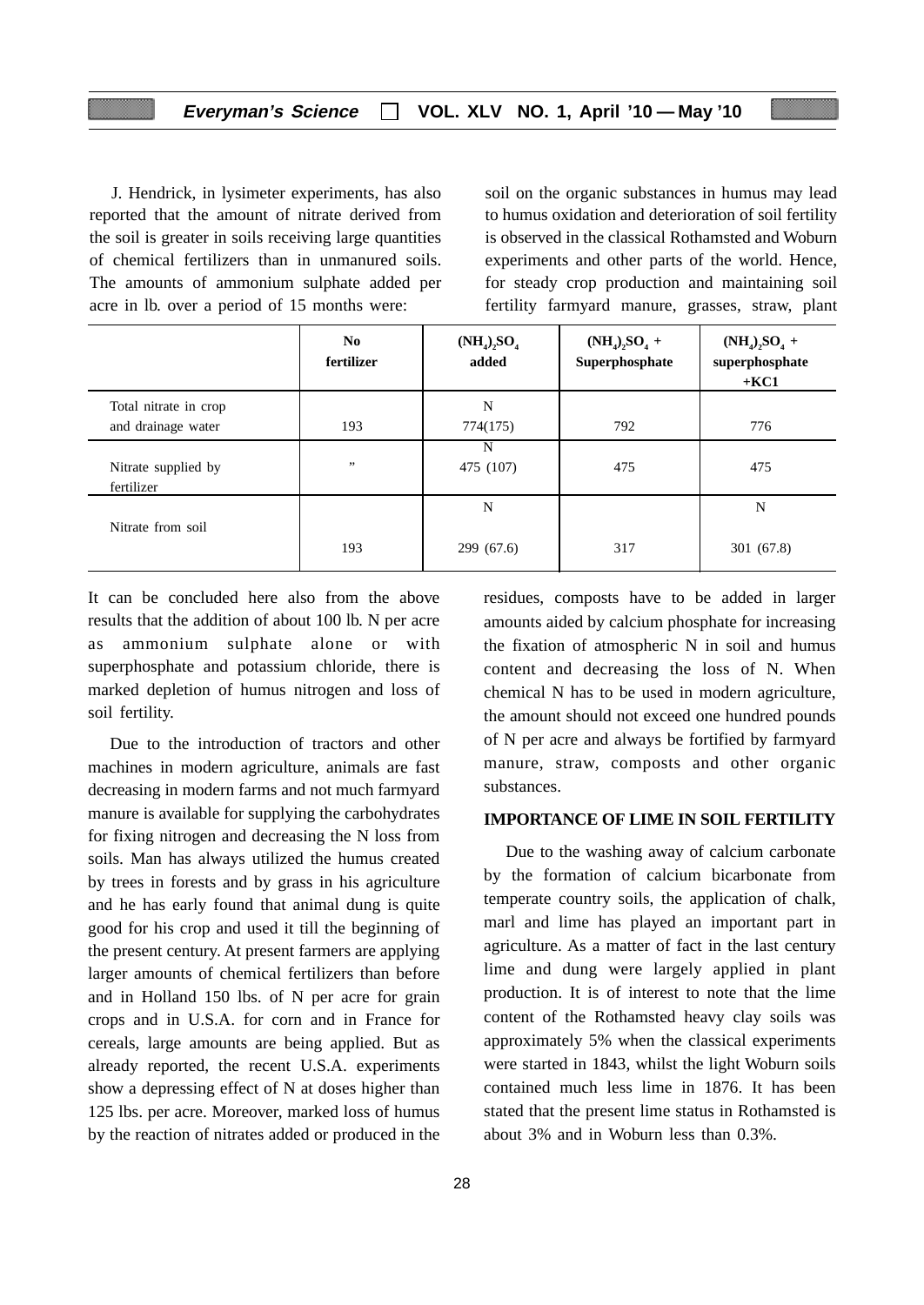According to Hilgard for obtaining best results in crop production sandy soil should possess not less than 0.1% and heavy clay soils 0.6% calcium carbonate and, in general, the presence of 2.3% calcium carbonate provides the optimum condition for most soils. Farmers generally believed in the truth of the adage that "A lime country is a rich country". In Germany and other parts of Europe it was believed that—

"Lime and lime without manure.

Makes both farm and farmer poor".

The chief functions of calcium carbonate and lime are the following :

- 1. Supply of the important plant nutrient calcium;
- 2. Neutralizing the acidity of most temperate country soils;
- 3. Forming soluble calcium salts which readily coagulate the negatively charged silicic acid sol, silicates and the humus and this leads to the increase of porosity and improvement in the texture of the soil;
- 4. Being feebly alkaline, help in the oxidation of the humus and liberation of ammonia, nitrate, phosphate ions;
- 5. In fixing atmospheric nitrogen from the slow oxidation of carbohydrates;
- 6. Liberates phosphates from aluminium, iron and titanium phosphates, forming calcium phosphates.

Hence, liming helps to provide the conditions which are conductive for plant growth and effective utilization of plant nutrients. When a very large amount of lime is added, the nitrification of the proteins present in the soil humus becomes quick and there may be loss of nitrate by leaching before the plants can take it up. Moreover, the available potash and trace elements become immobilized. This explains the reasons of an overdose of lime as stated in the above proverb.

#### **NITROGEN FIXATION IN GRASSLANDS**

It has been quantitatively estimated by a British Govt. Committee that 2 tons of roots, stems etc. are lost by oxidation from grassland annually per acre. There is no doubt that this forms the chief source of the increased fertility of land under grass. The oxidation of organic matter derived from grasslands leads to nitrogen fixation in soil. The reported increase of N in grasslands in Rothamsted and other places can be readily explained. When phosphated, the grass root oxidation @ 2 tons per acre may fix a fair amount of nitrogen every year. The carbon oxidized in 2 tons of roots and stems is approximately 0.8 ton per year. If we assume that 25 milligrams of N are fixed per gram of carbon oxidized, the N fixation per acre per year is 40 lbs. In Rothamsted land under grass without legumes fixes 43 lbs. of N per acre. But when adequate amounts of basic slag or ground phosphate rock are added, there may be a fixation of 80-100 lbs. of N per acre. When grasslands are ploughed up and phosphated with basic slag there is always a probability of fixation of 200 lbs. of N per acre as the quantity of carbohydrate available for oxidation on the soil surface is much greater. This is the reason why phosphating of ploughed-up grassland produced excellent results in the U.K. and other countries. In the famous Cockle Park experiments the basic slag added to grasslands not only helped the increased growth of white clover as explained by the Cockle Park workers but the grass-root-material oxidation creates more nitrogenous matter than the legume fixation, because, frequently in pastures and leys, grass is more abundant than legumes. There is reason to believe that the fertility of prairie lands all over the world is chiefly due to the fixation of nitrogen by the oxidation of organic matter aided by sunlight and phosphates.

The grasslands in the U.S.A. are as follows :

66 million acres of crop land used as pasture. There are 633 million acres of pasture and grazing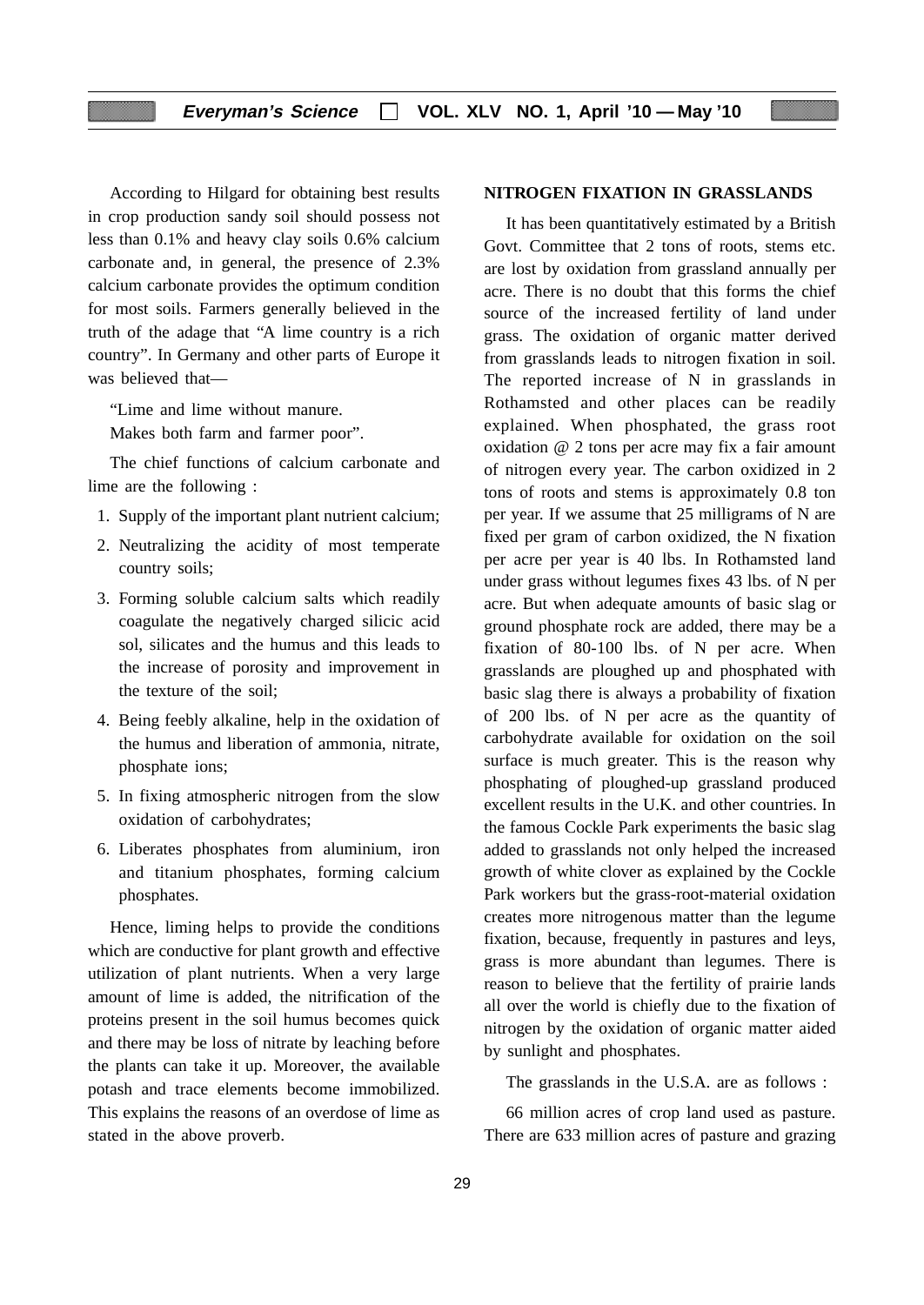land and 301 million acres of pastured woodland. Hence, the total land under grass in the U.S.A. is approximately 990 million acres. Assuming a nitrogen fixation of 40 lbs. per acre in the pasture lands in the U.S.A., 1.32 million tons of N are expected from the 66 million acres. Taking 20 lbs. per acre from the pasture and grazing land, 6.33 million tons of N fixation is possible in the 633 million acres. Similarly, 301 million acres of pastured woodland can fix 3.01 million tons of N. Hence, the possible N fixation in the 990 million acres of grass and pasture lands in the U.S.A. can be 10.66 million tons. But nearly 10 million tons of available N are lost from the fields of the U.S.A. producing corn, wheat and other cereals, fodder, fibre, cotton, tobacco etc. Because in crop lands the N absorbed by the plants has to be in the available form, nitrogen from composts, plant roots and residues. All these forms of N seem to be less readily available than the chemical and precipitation nitrogen.

## **ORGANIC MATTER AND PHOSPHATES — STORE OF AVAILABLE NITROGEN AND OTHER PLANT FOOD MATERIALS**

With  $5^{\circ}$ C as soil temperature in Uppsala (Sweden) the available nitrogen is only  $\frac{1}{2}$  per cent of the total N. According to Sir John Russell the available N in the Rothamsted fields (8-9°C average temperature) is of the order of 1-2% of the total N. In our soils (26°C average temperature) we obtain 8-30% in the available condition. In our composts the available N varies in the beginning from 5-8% of total N, but in course of time it increases. When the C : N ratio of the organic matter is of the order of 10 the proteins undergo oxidation and nitrification and produce available nitrogen, its rate depending on the soil temperature. Thus, humus in the soil or the compost behaves as a steady supplier of available N,  $P_2O_5$ ,  $K_2O$ , trace elements etc. Lady Eve Balfour reports that 5 tons of compost per acre are adequate in crop production. If the compost contains 0.5% N, 5 tons of compost can supply 50

lbs. of total N out of which 30-35 lbs. can pass into the available form and feed the crop. There is no doubt that a supply of available N always comes from the soil nitrogen. Assuming that the soil nitrogen is of the order of 0.1% in the first 6 to 7 inches, the 5000 million acres of land under cultivation in the world can supply 5500 million tons of total N and, perhaps, 55 to 110 million tons of available nitrogen to the world crops. If we can increase the available nitrogen from the soil humus, the need for other sources of available N decreases. This can be accomplished by adding basic slag, which is a great boon specially to temperate country agriculture.

In many American publications it has been stated that it is useless to increase largely the humus content of land under cultivation. But this viewpoint is incorrect. The Rothamsted fields receiving 14 tons of farmyard manure annually are much richer in humus (0.256 to 0.274% total N) and produce crops more steadily than those treated with commercial fertilizers. These lands are more amenable to cultivation processes than the chemically treated fields. Similarly, Mr. Henderson of the U.K., using large amount of farmyard manure and crop residues, considerably increased the humus content of his fields, making cultivation easy and profitable, without artificial fertilizers. Humus-poor lands, when fed with artificials, are uncertain regarding yields. This seems to be the chief reason for adding large amounts of dung, compost etc. in vegetable and crop production in temperate countries.

Empirically man found that his animal dung, when composted and applied to fields, produced more crops. Similarly, fish, blood, guano etc. were found to be profitable. We now know that organic compounds with a C: N ratio smaller than 10 undergo oxidation and nitrification fairly readily in all soils and supply ammonium salts, nitrates, phosphates, lime etc. ... Similarly, composts from animal and plant residues with a C: N ratio of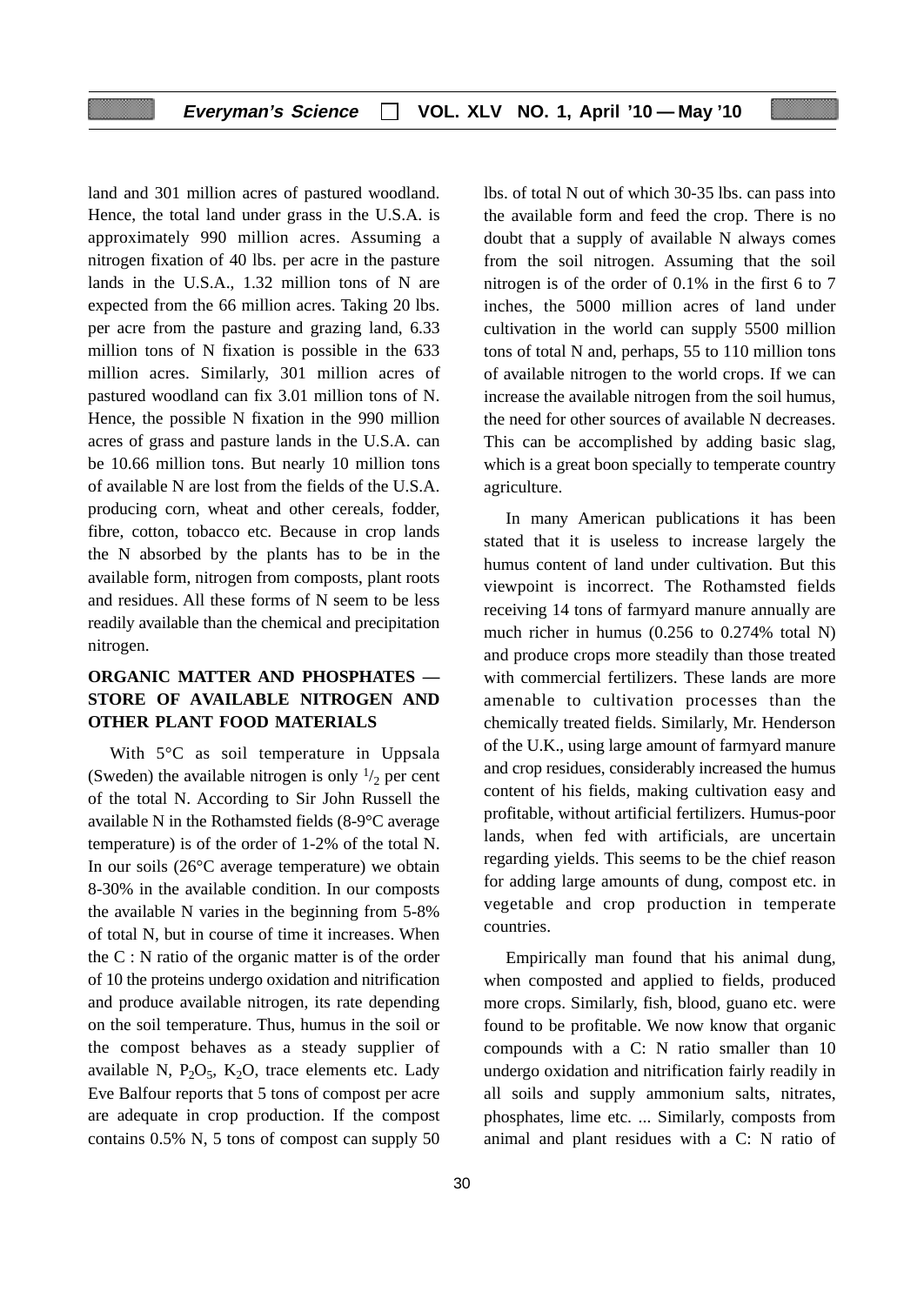10-14 help in crop production. They supply ammonium salts, nitrates, phosphates, potash, lime and other plant nutrients slowly to the growing crop. But organic materials with a C : N ratio greater than 15 have not been added directly to crop production because the soil available N is believed to decrease. But our studies in nitrogen fixation by incorporating organic matter in soils show that the time interval of 100 to 150 days can fix N in the soil and produce humus richer in N than the original material. We have always observed that the efficiency of N fixation in our method of direct incorporation of organic matter to soil is greater than in composting of the same organic matter. In this process phosphates are of great importance. Only through organic matter, which is a product of solar light, can light energy be utilized in fertility improvement as discovered by us and can explain steady crop production in many countries, without manures and fertilizers. Hence, carbohydrate manuring aided by basic slag seems to be of supreme importance to mankind all over the world.

It seems that at least 250 million tons of available N are necessary for the food, fibre and fodder production of the world. But only 3% of it comes from artificials, 2% from legume N and 2-3% from precipitation, and about 2% from farm yard manure, but the rest comes from the soil, the nitrogen of which appears to have been derived from the thermal and photochemical oxidation of carbohydrates photosynthesized. Hence, carbohydrate manuring aided by different calcium phosphates must be well organized all over the world to supply 90% of the nitrogen need of crops.

In our extensive researches on alkali land reclamation we have obtained excellent results by applying a mixture of bone meal and straw or molasses in Rajasthan, Mysore, U.P. and Bihar. Similarly, in composting of plant residues and city refuse basic slag and rock phosphates have been found to increase the N fixation. The unphosphated

compost contains 0.5 to 0.8% nitrogen, whilst the N content of the phosphated compost is of the order of 1 to 2%, and the available N and phosphate also increase readily. We have discovered that sunlight is utilized in composting for increasing the nitrogen content of composts.

There is no doubt that vegetation aided by light and phosphates is the saviour of soil and can readily improve land fertility and crop production. In many of our Govt. farms, 25 to 30% of crop yield increase has been recorded by applying straw mixed with basic slag. In Suffolk (England) Lady Eve Balfour obtained an yield of 30.4 cwt. of barley grains per acre from a land manured by barley straw, mixed with 99 lbs. of  $P_2O_5$  from basic slag against 20.6 cwt. per acre from a field fertilized by. 112 lbs. of nitrogen as ammonium sulphate. The control plot produced 14 cwt. barley grains per acre. Moreover, the land to which straw and slag was applied contained the largest amount of total and available N.

Dr. O. Arrhenius of Sweden and others have obtained a growth of 4.5 cubic metres of timber by applying 1 kg. of powdered rock phosphate against 2.8 cubic metres from the control tree.

In this Address, I have attempted to show that industrial N is unable to cope with world food production but organic matter aided by calcium phosphates and light can meet the situation and improve land fertility permanently.

## **EXPERIMENTATION — KEY OF EUROPEAN PROSPERITY**

It is tragic that the majority of human beings in the world are still poor, ill-fed, ill-clad and uneducated. In India, Pakistan, Ceylon, Burma, China, Japan, most parts of South America, Egypt, Turkey, Italy, and Greece, the caloric intake per capita per day varies from 1620 to 2500. The daily animal protein consumption ranges from 5.6 to 20.5 gms. per person, while the normal physiological need is 2800 calories and 40 gms. of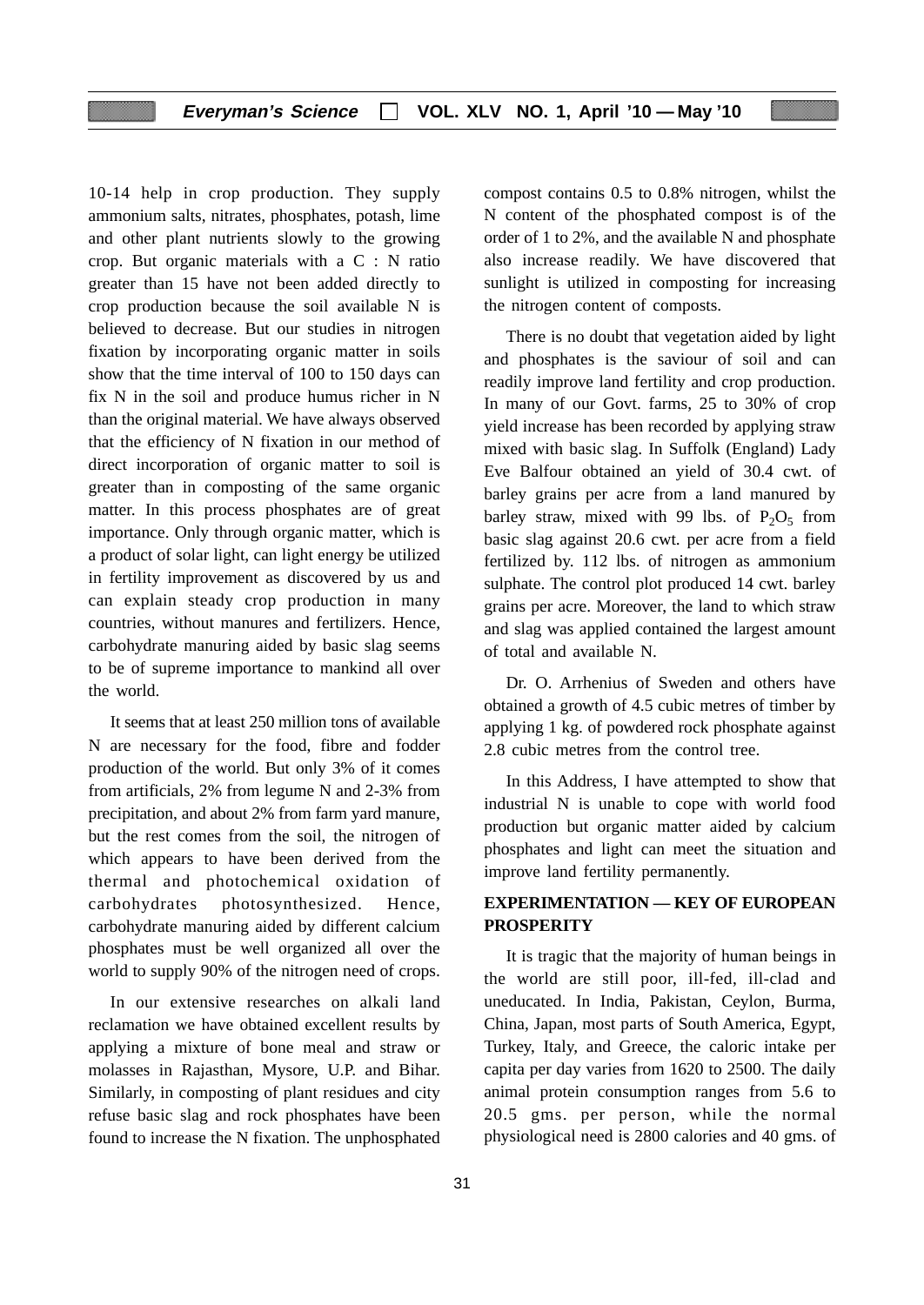## **Everyman's Science VOL. XLV NO. 1, April '10 — May '10**

animal protein. Even in the U.S.S.R. the average animal protein intake is below the standard. Today the economics of the majority of the nations especially in the East is the Science of human misery as stated by Karl Marx a century ago. Countries like the U.K., Belgium, Holland, Switzerland, Finland, etc., are unable to produce the food required by them. But they have the means of importing their requirements, only during war periods there is food shortage in these countries.

During the 15th and the 16th centuries the experimental method of Science was gradually established in Europe by Paracelsus, Bacon, Boyle, Palissy and many others. They were followed by Black, Scheele, Priestley, Newton. Cavendish Davy, Berzelius, Pasteur, Ross, Koch and others who made tremendous sacrifice in pursuing scientific endeavour and experiments. They applied Science to all problems of life and developed their natural resources, improved their agriculture and made Europe prosperous. There was marked progress of Science and Technology for nearly 500 years. The European was taught to depend on experiments and he truthfully and rigidly carried on experiments and drew correct conclusions and was successful in mastering nature.

After the 8th century A.D. we in this country never carried on experiments and never accepted the experimental method of Science. This seems to be the main reason why we are backward and not so honest in our efforts and actions as an European who has developed more method and honesty in everyday life. We have been very unlucky because invaders came repeatedly to our land and enslaved us. Instead of following the path of truth, progress and Science we succumbed to moral and mental slavery and I am sorry to say that this mental slavery seems to be persisting. Instead of working hard on scientific and correct lines we try to get on by saluting, propaganda and saying "yes" to the man in authority who may not be sound.

The age of modern Science in India is approximately 60 years whilst in Northwest Europe scientist have toiled for nearly 500 years. Hence, we have to be patient and work hard for our national uplift. I am concluding this Address with the following lines written by the immortal Lavoisier just before he was guillotined by the French Republicans in 1791.

"We shall close this memoire with a consoling reflection. It is not required, in order to merit well of humanity and to pay tribute to one's country, that one should participate in brilliant functions that relate to the organization and regeneration of empires. The scientist in the seclusion of his laboratory and study may also perform patriotic functions. He can hope by his labours to diminish the mass of ills that afflict the human race and to increase its enjoyment and happiness; should he by the new paths which he has opened, have helped to prolong the average life of man by several years or even by only several days, he can aspire to the glorious title of benefactor of humanity".

Pontius Pilate asked Jesus Christ "Are you the king of the Jews"? If Christ Answered 'No' he would have been saved. But the follower of truth replied "My kingdom is not of this world" and courted violent and ignominious torture and death. All his disciples manfully welcomed sufferings and death in preaching the gospel of their master. The present Christian civilization which is rulling the world is based on the sacrifice of Christ and millions of his followers. The progress of this civilization has certainly been ensured by the tremendous sacrifice and devotions of numerous scientists. I am convinced that this ancient land of Gautum Buddha, Asoka, Vivekananda, Rabindra Nath and Gandhiji cannot fail to produce sacrificing and devoted men of Science for the uplift of the starving millions.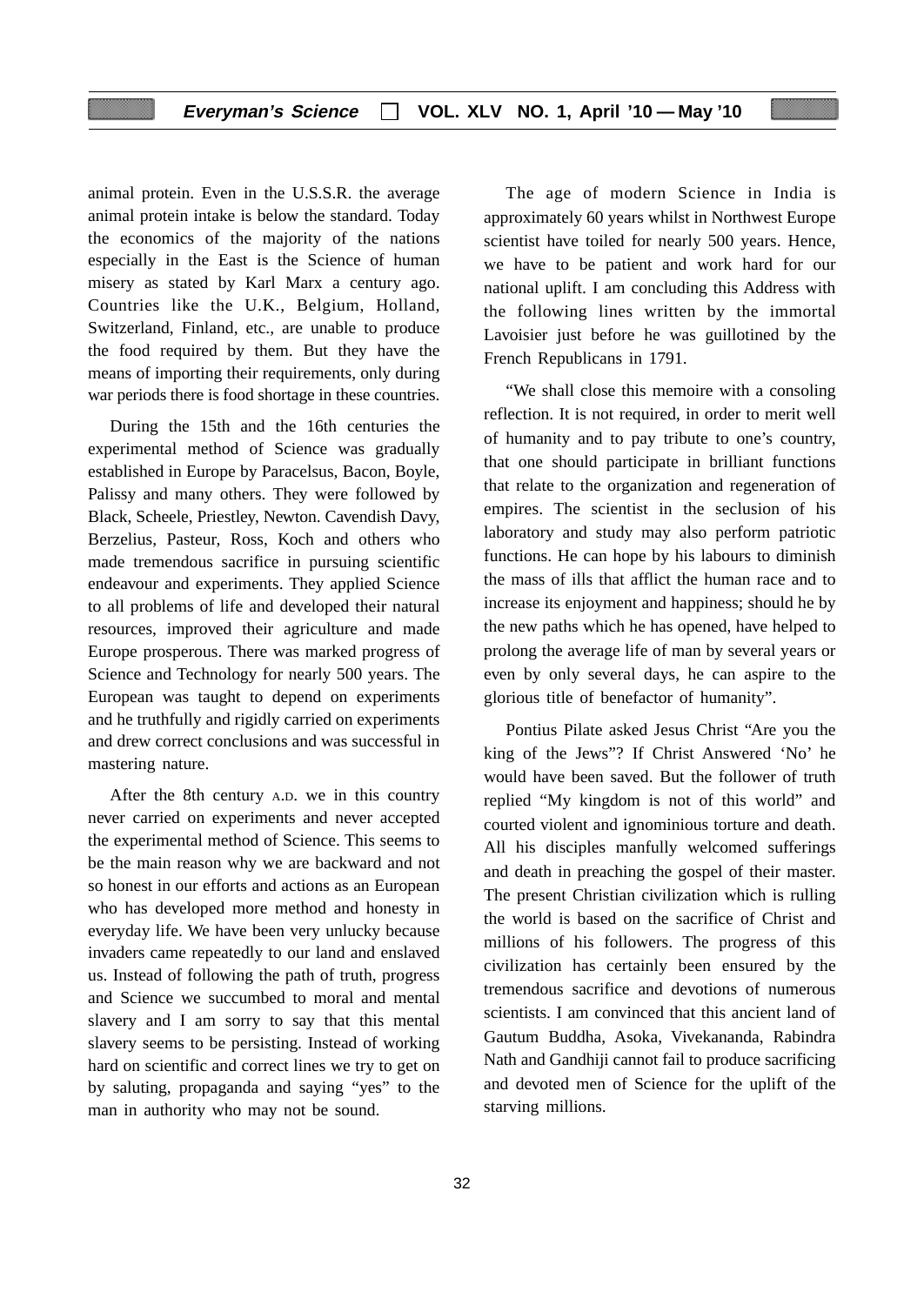## **TEA : A MIRACLE OF A TEA CUP**

Jyoti. D. Vora\* and Prerna. K. Chawla\*\*

**Tea is the agricultural product of the leaves, leaf buds, and internodes of the** *Camellia sinensis* **plant, prepared and cured by various methods. "Tea" also refers to the aromatic beverage prepared from the cured leaves by combination with hot or boiling water, and is the common name for the** *Camellia sinensis* **plant itself. After water, tea is the most widely-consumed beverage in the world. It has a cooling, slightly bitter, astringent flavor which many enjoy.**

#### **HISTORY**

I t is said that tea was discovered accidentally<br>by Emperor Shen Nung back in 2700 BC by Emperor Shen Nung back in 2700 BC. After a large meal one day, he was relaxing in the garden with a cup of boiling water. At that time some leaves from a nearby tree fell into the cup. Unnoticed he consumed the drink. He enjoyed the taste of the tea and the pain relief of the drink was so much. Like this the cup of tea was born.

The Indian legend tells how in the fifth year of a seven year sleepless contemplation of Buddha he began to feel drowsy. He immediately plucked a few leaves from a nearby bush and chewed them which dispelled his tiredness. The bush was a wild tea tree.

By the early 1900's tea was being cultivated in most of the countries of the world.

## **MANUFACTURE**

Tea manufacture is the process of converting young fresh tea shoots into dry black tea. This involves a number of processes from plucking to packing. At the plucking stage, only the top leaf tips are picked every 6 to 7 days. The tip leaves are younger and finer which produced a better quality tea. The fresh green leaves now need to have the moisture removed from them. This is done by blowing air through the leaves for upto 14 hours, leaving a soft and pliable leaf. There are then two ways of treating the tea.

#### **TYPES OF TEA :**

The different types of tea found in the market are made from the same bushes and processed differently, and, in the case of fine white tea, grown differently.

- **White Tea :** non-oxidised
- **Green tea :** non-oxidised
- **Oolong Tea :** semi oxidised
- **Black Tea :** fully-oxidised

The term "herbal tea" usually refers to an infussion or tisane of leaves, flowers, fruit, herbs or other plant material that contains no *Camellia sinensis*.

#### **WHITE TEA**

White is similar to green tea but with a noticeable difference in taste. The flavour is described as light, and sweet. You should steep \* Ramnarain Ruia College, Matunga, Mumbai - 400 019 white tea in water that is below the boiling point.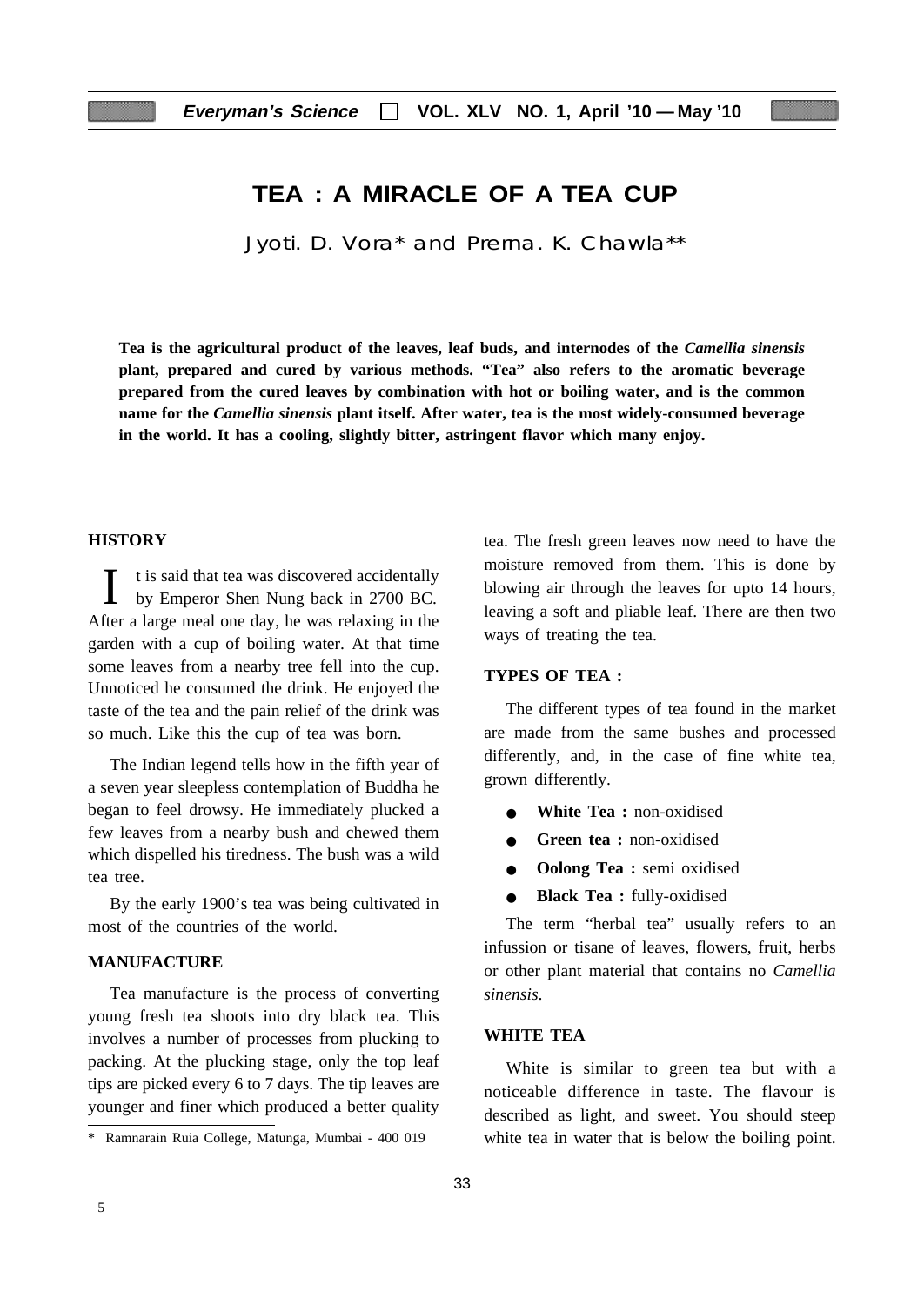There is also considerably less caffeine in white tea than the other varieties (15 mg per serving, compared to 40 mg for black tea, and 20 mg for green). Some studies have also shown that white tea contains more active cancer-fighting antioxidants than green tea. White teas are produced mostly in China and Japan, but the Darjeeling region of India also produces some fine white teas.

#### **GREEN TEA**

Green tea is nothing more than the leaves of the *camellia sinensis* that have been processed a certain way. Green teas, like white teas, are closer to tasting like fresh leaves or grass than the black or oolong. They are also lower in caffeine and have higher antioxidant properties.

First, the green leaves are seen how much oxidation should take place before drying them out. Tea leaves have enzymes in their veins. When the leaf is broken, bruised, or crushed, the enzymes are exposed to oxygen resulting in oxidation. The amount of oxidation depends upon how much of the enzymes are exposed.

#### **OOLONG TEA**

Oolong teas are the most difficult of the four types of teas to process. The best way to describe oolong tea is that they are somewhere in between green and black tea. This is because they are only partially oxidized during the processing.

Oolong tea is gently rolled after picking, allowing the essential oils to react with the air and slowly oxidize. The process turns the leaf darker with time and produces distinctive fragrances. The resulting tea can be anywhere between a green and a black, depending on the processing method. This tea is handcrafted, undergoing a labor intensive process.

#### **BLACK TEA**

Black teas are the most consumed of the four types of teas. They are the highest in caffeine. Black tea is the most popular tea in the world. It is the tea most widely used in making iced tea and

English tea. Since the process of making black tea consists of three main stages, 'cut', 'torn' and 'curled' it is also known as C.T.C tea. After cutting, the leaves are first spread on shelves called withering racks. Air is blown over the leaves to remove excess moisture, leaving them soft and flexible. These withered leaves are then crushed between the rollers of a machine to release their flavored juices. In the tearing process the cells of the leaves are exposed and the oxidation process begins. They are then taken to the fermenting room where under controled temperature and humidity, they change into copper colour. Finally they are dried in ovens, where they are curled by heat and become brownish black.

Like other forms of tea, it also contains caffeine, a stimulant that acts to invigorate our senses immediately. It also contains other important ingredients like polyphenols, vitamins, etc. Black tea is also referred to as a tea which is completely devoid of milk.

#### **SCENTED TEA**

Scented or Flower tea is either green or white tea that has been infused with certain flowers, which impart a delicate and interesting taste, and of course a wonderful aroma. As with black tea and milk or sugar, flowers were added to green tea originally to disguise a less than favorable taste in the poorer varieties. This is still the case with many commercially produced flower teas, which hide the taste of very cheap tea behind a strong flowery presence. Flower teas, in particular the delicious jasmine, have gained such popularity both in Asia and the Western world, that many people only drink this variety.

## **A TEA FOR EVERYONE : HEALTH BENEFITS**

- Contains 1/3 less caffeine than coffee or cola
- Helps reduce fatigue
- Maintains mental alertness
- Stabilizes fluid levels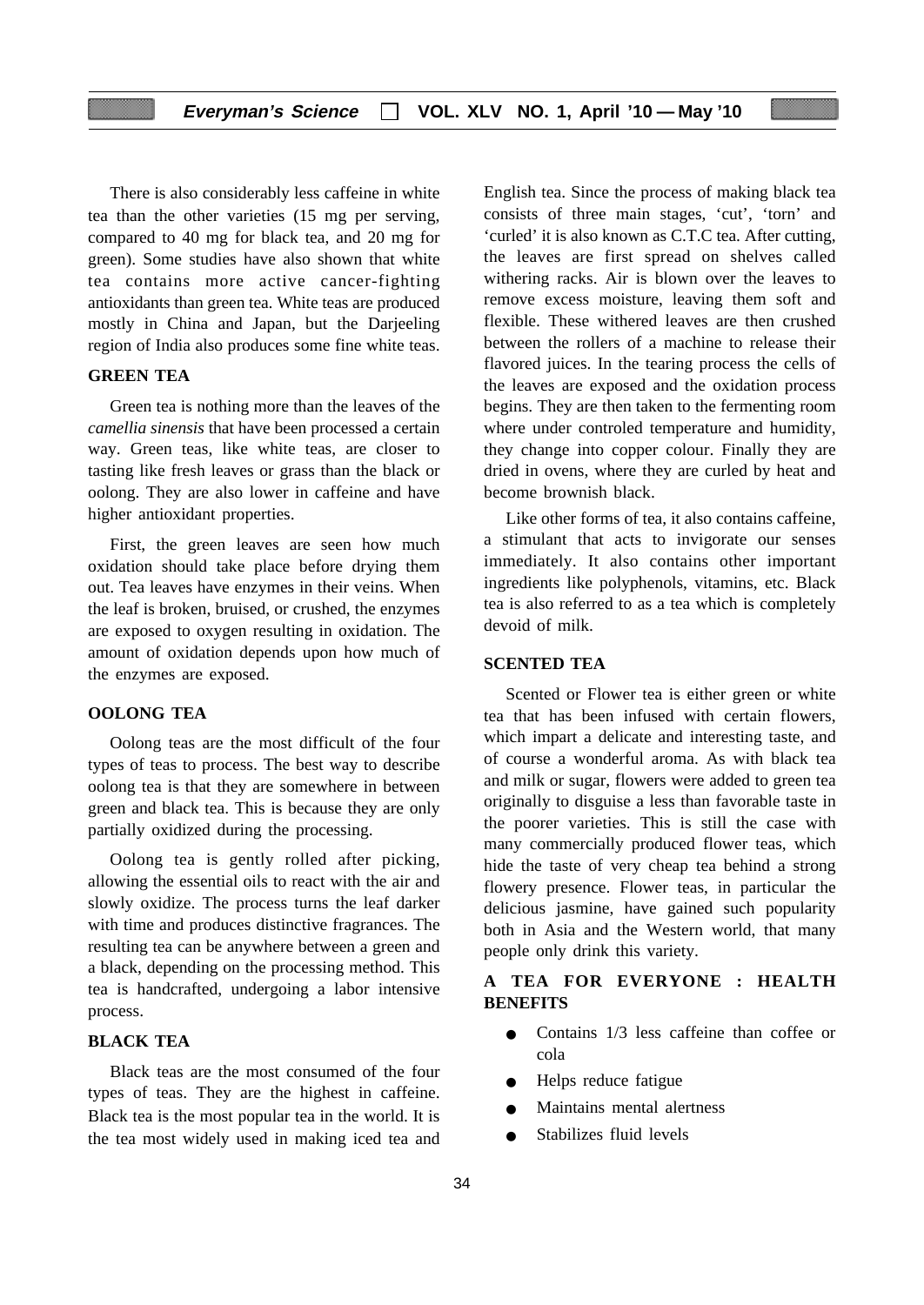- Is fat free and calorie free
- It's a refreshing step in the right direction. The antioxidants in a single cup of tea equal those in one serving of vegetables.
- Tea is rare source of natural fluoride which inhibits growth of the oral bacteria and enzymes responsible for dental plaque.
- Tea is also a rich source of manganese, necessary for healthy bones, and of potassium which regulates the heartbeat.

Other valuable vitamins and minerals found in tea include vitamins  $B_1$ ,  $B_2$ ,  $B_6$ , folic acid, and calcium.

● **Heart Benefits :**

Tea consumption may help heart disease patients. Tea's flavanoids prevent heart disease by

- Reducing Blood clotting
- Lowering Blood pressure
- Lowering Cholesterol (black tea)
- Maintains the health of the body's circulatory system of arteries and veins

A study conducted by researchers found that those who consumed one or more cups of black tea per day had more than 40 percent lower risk of having a heart attack compared to non-tea drinkers.

#### **Cancer Prevention :**

The antioxidants in tea helps in preventing cancers of the mouth, stomach, pancreas, lungs, esophagus, colon, breast and prostate.

Green tea could help stop stem esophageal cancer. Green and black tea can slow down the spread of prostate cancer. Green tea and white tea fight colon cancer and may lower stomach cancer risk. Hot tea may lower risk of some skin cancers.

Tea may protect against cancer caused by smoking.

#### **Immunity-Boosting Benefits**

Tea is believed to boost the body's defense. A green tea component helps kill leukemia cells.

Tea may reduce the risks of various other diseases like Alzheimer's, hypertension, AIDS etc.

#### **HEALTH RISKS OF TEA :**

#### **1. Carcinogens in tea bags**

Some tea bags are made using a wet paper strength reinforcing coating using epichlorohydrin, which is known to be carcinogenic. Uses are not limited to tea bags, as coffee filters and sausage/ salami casings can have the same issues. The problem can be avoided by using loose-leaf tea or tea bags which do not use the coating.

#### **2. Effects of fluoride**

All tea leaves contain fluoride ; however, mature leaves contain as much as 10 to 20 times the fluoride levels of young leaves from the same plant. White tea contains less flouride than green tea and black tea, because it is made of buds and young leaves only.

The fluoride content of tea depends directly on the fluoride content of the soil in which it is grown; tea plants absorbs this element at a greater rate than other plants. Care in the choice of the location where the plant is grown may reduce the risk.

#### **3. Effects associated with caffeine**

Caffeine is an addictive drug and overuse of tea can result in harmful side effects, such as an increased likelihood of certain sleep disorders. Decaffeination reduces total catechins in both black and green dry teas by about 15 times and 3 times respectively.

Tea, particularly black tea, is a source of caffeine, although most teas contain less than the average cup of coffee. Some people are particularly susceptible to the effects of caffeine and can experience anxiety, palpitations, and elevations in blood pressure even at lower doses. One way to reduce levels of caffeine is to drink white tea which is much lower in caffeine or buy naturally decaffeinated black and green tea.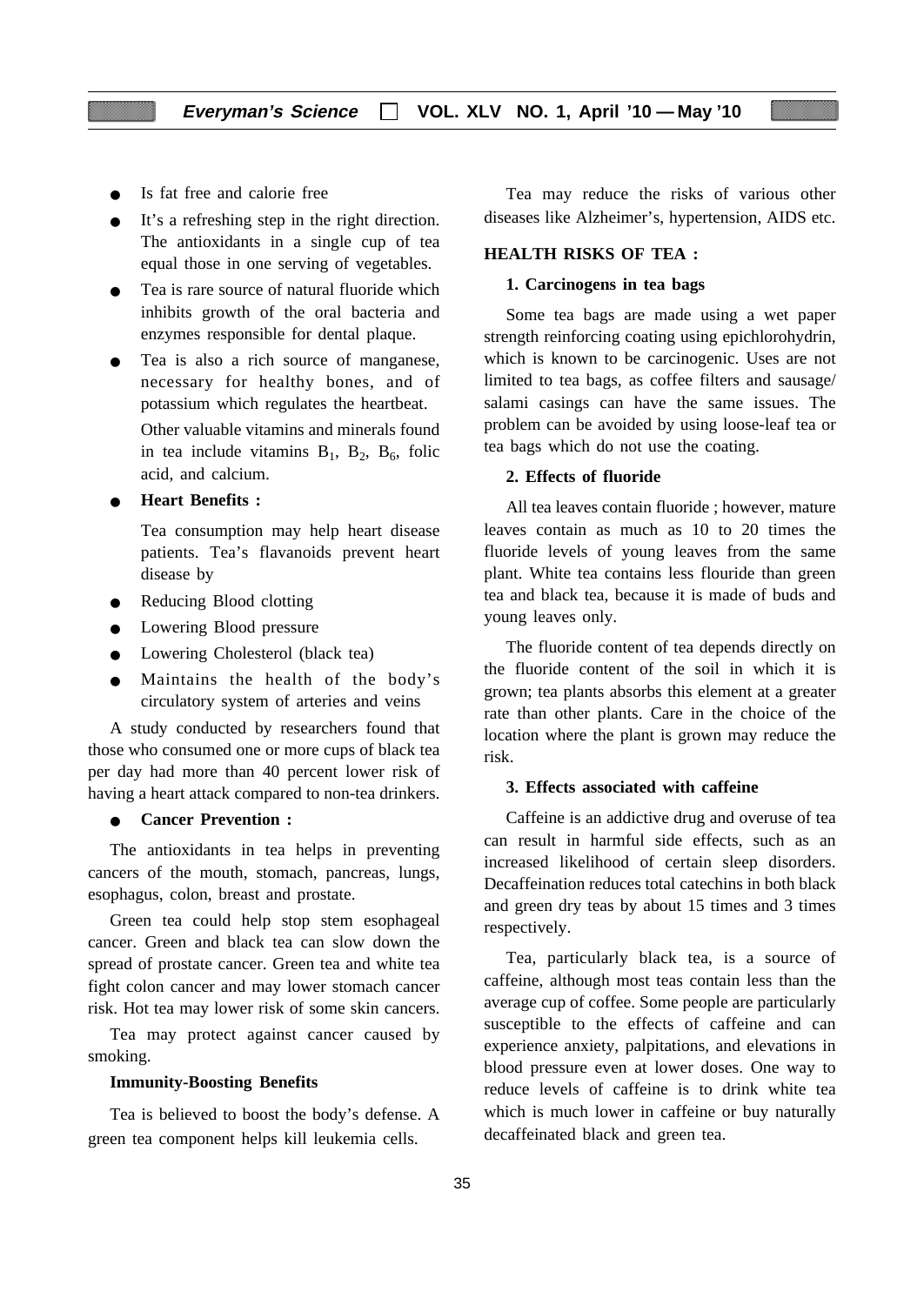#### **4. Oxalates**

Oxalates are natural organic acids that can combine with calcium to produce calcium oxalate kidney stones. Although oxalates in tea are unlikely to be a problem for most people, in certain susceptible individuals too much oxalate could increase the risk of kidney stones. People who have a history of kidney stones should limit the amount of tea they drink and reduce other dietary sources of oxalate. It may as well as soak up free calcium and other minerals in the body.

#### **5. Tannin**

Tannins are a form of polyphenols found in tea that can give it a better, astringent taste when present in high quantities. Tannins can reduce the absorption of certain minerals such as iron. In some people, this could result in anemia. The way to prevent this problem is to avoid drinking tea with meals. Another way is to add a few drops of lemon to tea before it's drunk. The vitamin C in the lemon helps to offset the negative effects of tannins of mineral absorption.

#### **6. Hot drinking temperature**

Hot tea cousumption has been linked to a higher risk for esophageal cancer ; In a case-control study, risk for esophageal cancer was increased for drinking hot tea...or very hot tea...vs. lukewarm or warm tea. Risk was also significantly increased for drinking tea 2 to 3 minutes after pouring...or less than 2 minutes after pouring...vs. drinking tea at least 4 minutes after being poured.

#### **7. Risks against faulty storage and packaging**

Due to faulty storage techniques tea leaves may develop fungal growth which may not even be distinguishable from normal tea leaves. This fungal growth may get dissolved in water while tea preparation. These if consumed, may cause various illness or allergies.

#### **CONCLUSION**

Whenever someone mentions the word "tea", normally people will just treat it as a kind of beverage drunk by elderly. This is certainly not the truth. It is found that tea has been one of the most popular drinks throughout ages and we could find tea-related products everywhere. For instance, scrumptious green tea cake, green tea ice-cream, iced lemon tea, etc, can easily be found in most shops or supermarkets.

Apart from the tastiness of the tea food, it can also help with our digestive after meals. Tea leaves are able to clear away the grease in meat and get away the fishy smell of the sea food too. Of course, it brings along its unique fragrance.

To get the most health benefits out of your teas, choose high-quality loose leaf teas from your local or online tea shop. Brew it up and enjoy. And of course, don't throw out the idea of enjoying instant or bottled teas when you're on the go. You just might have to drink a little more.

Don't wait any longer. Sip, savor, and fight disease today. It's never too late to enjoy the many health benefits of tea !

#### **REFERENCES**

- 1. Bradfield, A. E.; Bate-Smith, E. C. *Biochmica Et Biophysica Acta* **4** : 441, 1950.
- 2. Usher, S. *Journal of Home Economics* **13** : 267, 1921.
- 3. Usher S. *Journal of Home Economics* **13** : 127, 1921.
- 4. Usher, S. *Journal of Home Economics* **13** : 177, 1921.
- 5. C.R. Harler, C.R. : The Culture and Marketing of Tea. Second edition. Oxford University Press, New York and Bombay, Reprinted 1958 (First edition 1933, second edition 1956).

#### **Webliography :**

www.teaindustry.com/typesoftea www.imperialteagarden.com/teas. www.agriculturalproductstindia.com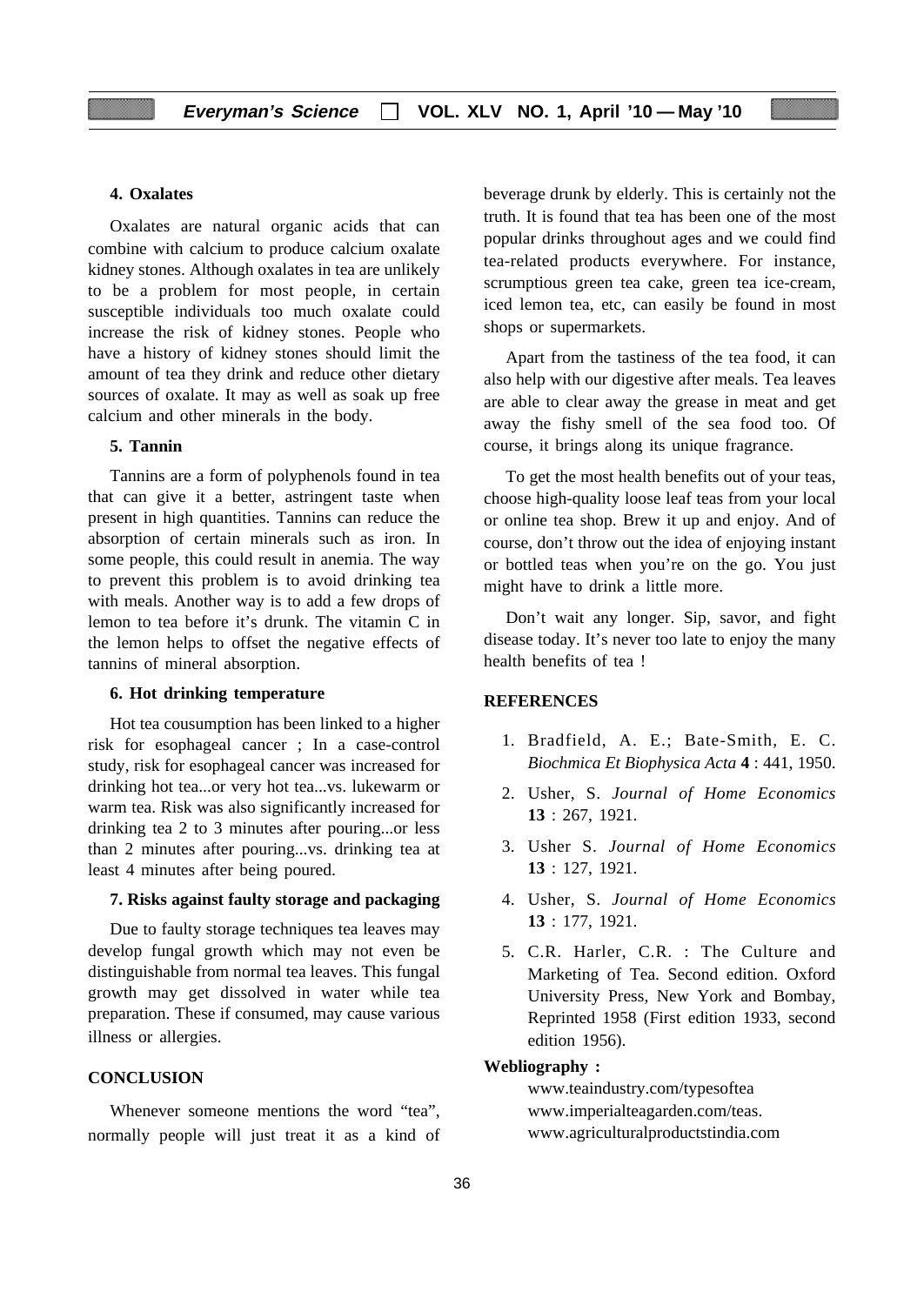# **CORPORATE SOCIAL RESPONSIBILITY TOWARDS ENVIRONMENT PROTECTION IN INDIAN ECONOMY**

A G Matani\* and Vishwas N. Ahuja\*\*

**In order to have competitive advantage, industries have to adopt a more holistic and inclusive business model, which has a direct correlation with business performance covering economic, social and environmental considerations. Companies are now expected to discharge their stakeholder responsibilties and societal obligations, along with their shareholder-wealth maximization goal. This paper discusses various mechanisms implemented by different industries towards energy conservation and sustainable development in Indian economy.**

#### **INTRODUCTION**

The indian corporate sector spent US\$6.31<br>billion on social expenditure during 2007-08, up from US\$ 3.68 billion spent during the previous fiscal. The Steel Authority of India Ltd (SAIL) spent US\$ 21.05 million on CSR last year; Tata Steel Ltd, which runs a 850-bed hospital and rural projects in 800 villages around Jamshedpur, spends about US\$ 31.58 million as part of its annual revenue expenditure. Bharat Petroleum and Maruti Udyog were ranked as the best companies in India under Public Sector Undertakings (PSUs). Bharat Petroleum and Maruti Udyog came on top with 134 points each, followed by Tata Motors (133) and Hero Honda (131).

## **KEY AREAS OF CORPORATE SOCIAL RESPONSIBILITY**

Focusing on three key areas for Corporate Social

Responsibility can help create a cohesive map for the present and future :

- Community Relations,
- Training and Development, and
- A Cohesive Global Corporate Social Responsibility Platform

Encouraging Community Relations through HR team includes implementing reward programs, charitable contributions and encouraging community involvement and practices. Training and Development programs to explain the relationship between the company's core products or services and the society at large, their value to the local community and ways in which employees can get involved in appropriate CSR projects would sustain and direct these initiatives.

Global Corporate Social Responsibility policy is important to acknowledge successes and measurements according to accepted standards. Central to measuring and communicating these results is the use of a Web-based Human Resources Information System (HRIS) to be made available globally to employees and managers with any Web browser3.

<sup>\*</sup> Mech. Engg Govt. College of Engg, Kathora Naka, Amravati-444604 (MS) Email : ashokgm3@yahoo.com, ashokgm333@rediffmail.com

<sup>\*\*</sup> Devika Web Printers Rajapeth, Near Ice Factory Amravati– 444606 (M. S.)E-mail : ahujavishwas@yahoo.co.in, ahuja\_vishwas@rediffmail.com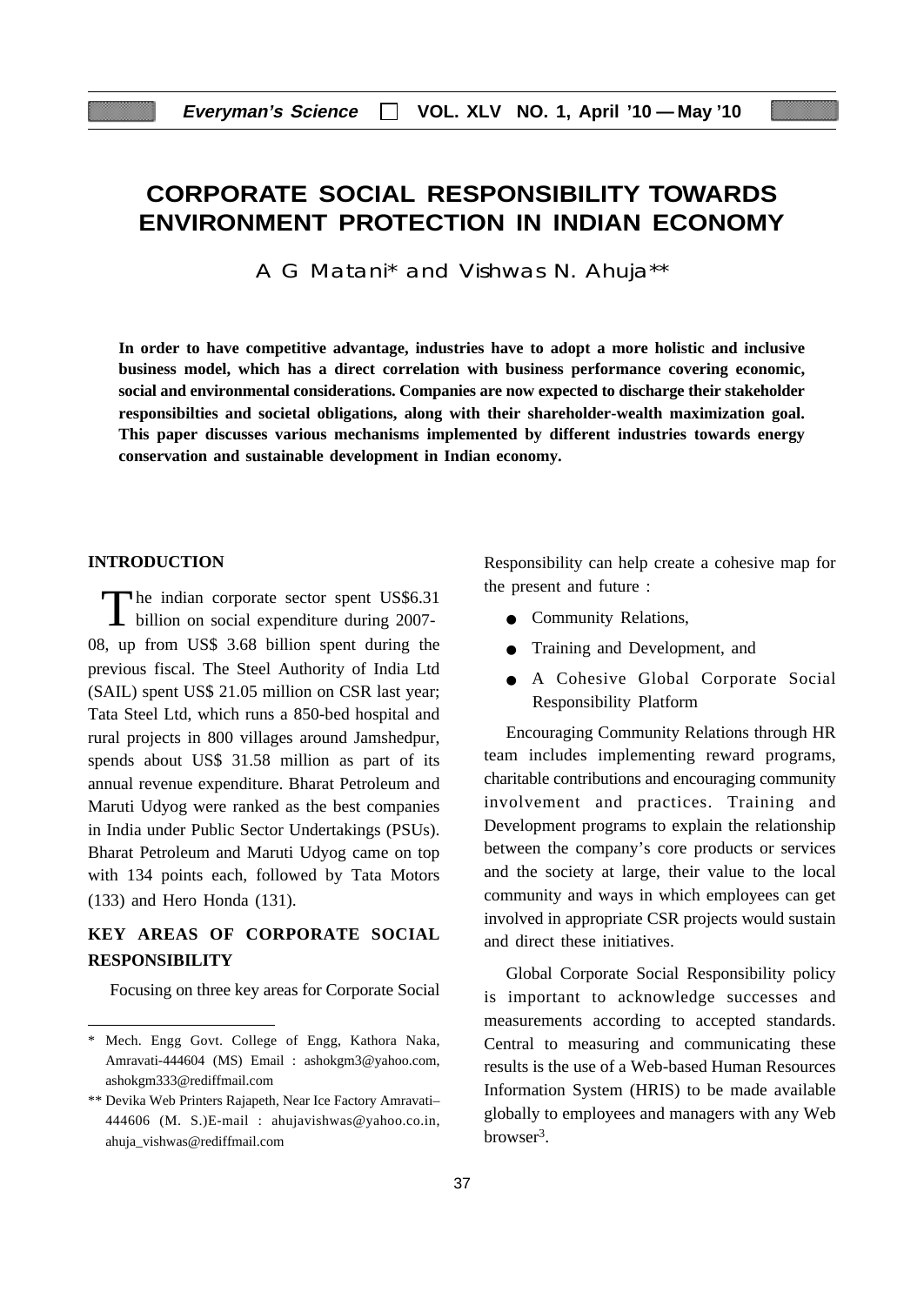## **CSR INITIATIVES TOWARDS ENVIRON-MENT PROTECTION : THE WORLD SCENARIO**

### **Texas Instruments (TI) implementing energy consenation projects :**

Texas Instruments (TI) has established energy reduction goals on a worldwide basis, and has identified and implemented thousands of conservation projects.

TI encourages the use of mass transportation and flexible working solutions. At some sites. TI offers employees transportation assistance, including financial incentives for using mass transportation or carpools<sup>1</sup>.

## **North-East Sustainable Energy Association (NESEA) incorporating sustainable and energyefficient elements into buildings :**

Northeast Sustainable Energy Association (NESEA) organizes an annual event in conjunction with the American Solar Energy Society's National Solar Tour. Sustainable energy features were on display at private homes, businesses, public buildings, schools, farms, colleges, and nature centers. Green buildings can reduce heating costs over traditional buildings ; slow the pace of global warming ; reduce pollution-induced increases in asthma-related illnesses ; reduce the incentive to drill for oil and gas in pristine landscapes ; and even generate surplus clean energy to power other buildings.

## **Sun Microsystems encouraging eco responsibility activities :**

Sun Microsystems's Linlithgow's Scotland project's eco responsibility activities have been focusing on electricity, natural gas and water use, and waste management. Since October 2005, the Linlithgow facility has used 100% renewable energy—wind and hydro power—for its electricity. Building management control systems have been installed around the Linlithgow campus. These include temperature and lighting controls. Light fixtures have also been fitted with energy-efficient  $bulbs<sup>2</sup>$ .

## **World Bank grants US \$441 million loan to China's energy sector**

The World Bank has approved three energy sector loans, totalling US\$441 million, for China. The three projects are energy efficiency financing, desulphurization in Shandong and infrastructure in medium-sized cities in Liaoning, respectively. The loan is granted to these three projects with the purpose of helping China promote the more efficient use of energy and reduce the emissions from power plants. The goal of the energy efficiency financing project is to help China's Export-Import Bank. Huaxia Bank and other Chinese commercial banks develop sustainable energy-saving loan services and support energy-saving investment projects of large and medium enterprises.

## **Goodyear Tire & Rubber Company awarded for excellence in energy conservation in Maharashtra (India)**

The Goodyear plant in Aurangabad, received a first place award for excellence in energy conservation and management by the Government of Maharashtra. A national award for energy efficiency was also earned by the Goodyear plant in Ballabgarh, India.

## **Swire implemeting energy management tools in industries :**

Swire Pacific has established recycling and efficiency measures at its Shatin production plant to reduce energy consumption. These include using recycled bottle-rinsing water to cool the refrigerant in its air-conditioning systems, and employing a heat exchange system to transfer waste heat from one production line to another. The plant uses air blowers to generate low-pressure compressed air to dry bottles with less use of energy. Solar panels are now used to heat water for boilers. In the UK,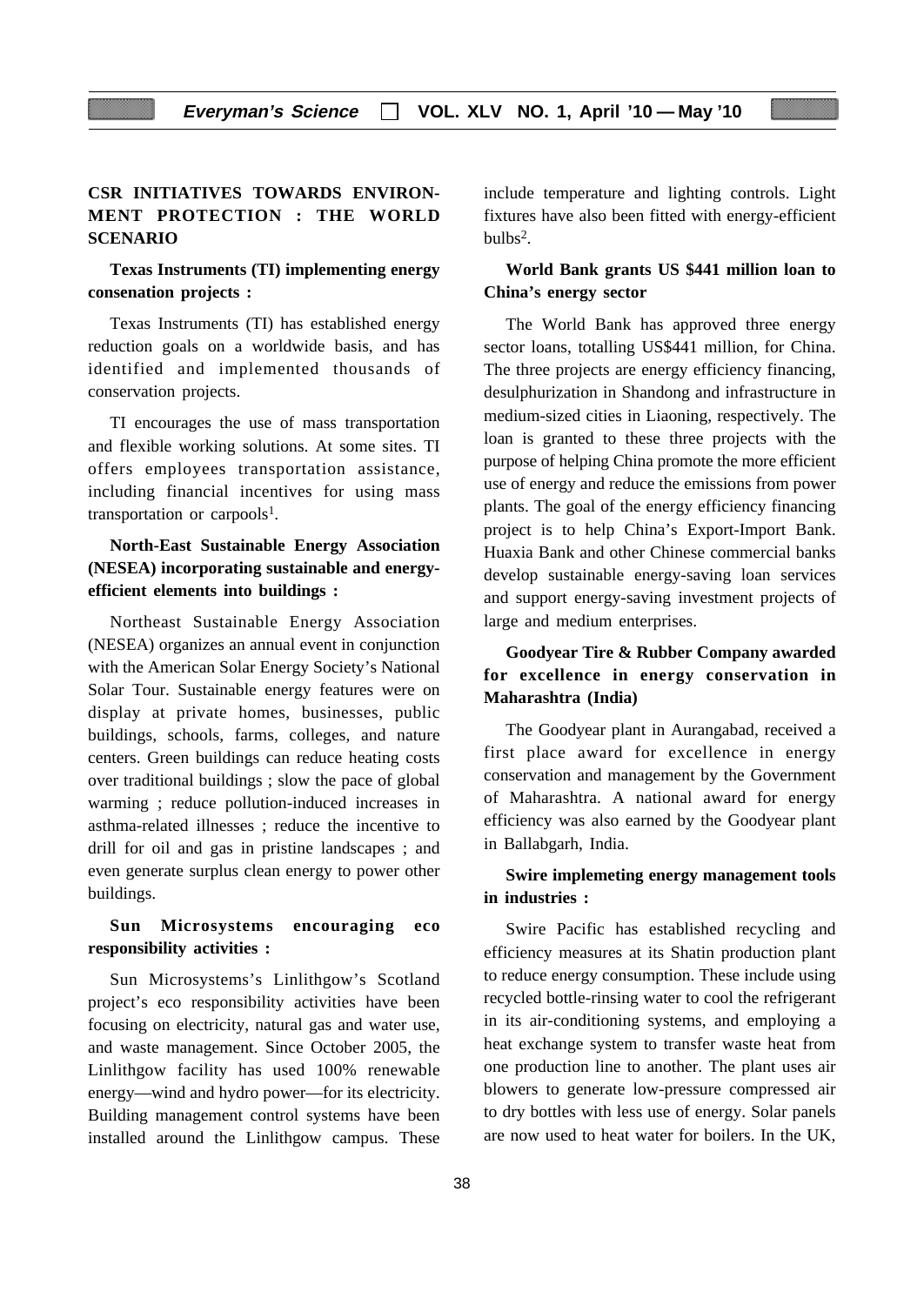the Swire Group Charitable Trust has recently contributed £100,000 to the National Oceanographic Centre in Southampton to fund research into levels of dissolved  $CO<sub>2</sub>$  in the world's oceans.

## **Ashok Leyland Ltd encouraging rainwaterharvesting projects :**

Rainwater-harvesting projects are implemented extensively to improve the ground water table and the saved water used during summer to prevent depletion of ground water.

## **ABB helping people with disabilities to obtain jobs**

ABB Ltd India won the prestigious Helen Keller award in 2005 for its innovative projects to help people with disabilities to obtain jobs.

## **Blue Star assisting in disaster management :**

Blue Star factories take active participation in providing temporary shelters and essentials for the victims of an earthquake, sponsoring health checkups and health education programs in local schools.

## **Bajaj Auto Ltd working towards environmental protection**

Bajaj Auto Ltd had launched ecologically friendly CNG engines for three wheelers in Delhi. The company has been committed to its social and environmental responsibilities both within and outside the company, reiterating that a happy workforce is a productive workforce.

## **Dena Bank encouraging rural development and self-employment training**

Dena Bank has developed an Institute for imparting training to unemployed rural youth and women for capacity building. The bank has introduced a novel scheme "Dena Laxmi Shiksha Protsahan Yogana" to sponsor the education of a girl child in the villages served with a bank.

## **Indian Oil implementing community welfare and development program :**

Every year, Indian Oil reserves a fixed portion of its profits for a comprehensive community welfare and development program. About 20% of the community development funds are spent on the welfare of Scheduled Caste and Scheduled Tribe beneficiaries.

## **Infosys Technologies Ltd enriching rural life :**

Infosys Foundation has initiated several activities to benefit the rural and urban poor by constructing hospital wards, donating hi-tech equipment and organizing health camps.

## **Jindal Steel & Power Ltd installing latest pollution control systems**

The company has implemented Total Productive Maintenance (TPM) for preventive maintenance and better process control, by installing latest pollution control systems.

## **Jain Irrigation Systems Ltd encouraging conservation of natural resources**

The main theme of the company is to have optimum utilization of raw materials, energy, water and other inputs in the manufacturing process to continually reduce all types of pollution, conservation of natural resources like water and wood through promotion of plastic pipes and micro irrigation system for water management.

## **ONGC Videsh Ltd implementing recycling of resources and utilization of wastes :**

The company is adopting technology ensuring energy economy, environmental safeguards, recycling of resources and utilization of wastes, to control releases of hydrocarbons, chemicals and other materials to safeguard flora and fauna, eliminating releases containing viruses, pathogenic bacteria and parasites from entering marine waters.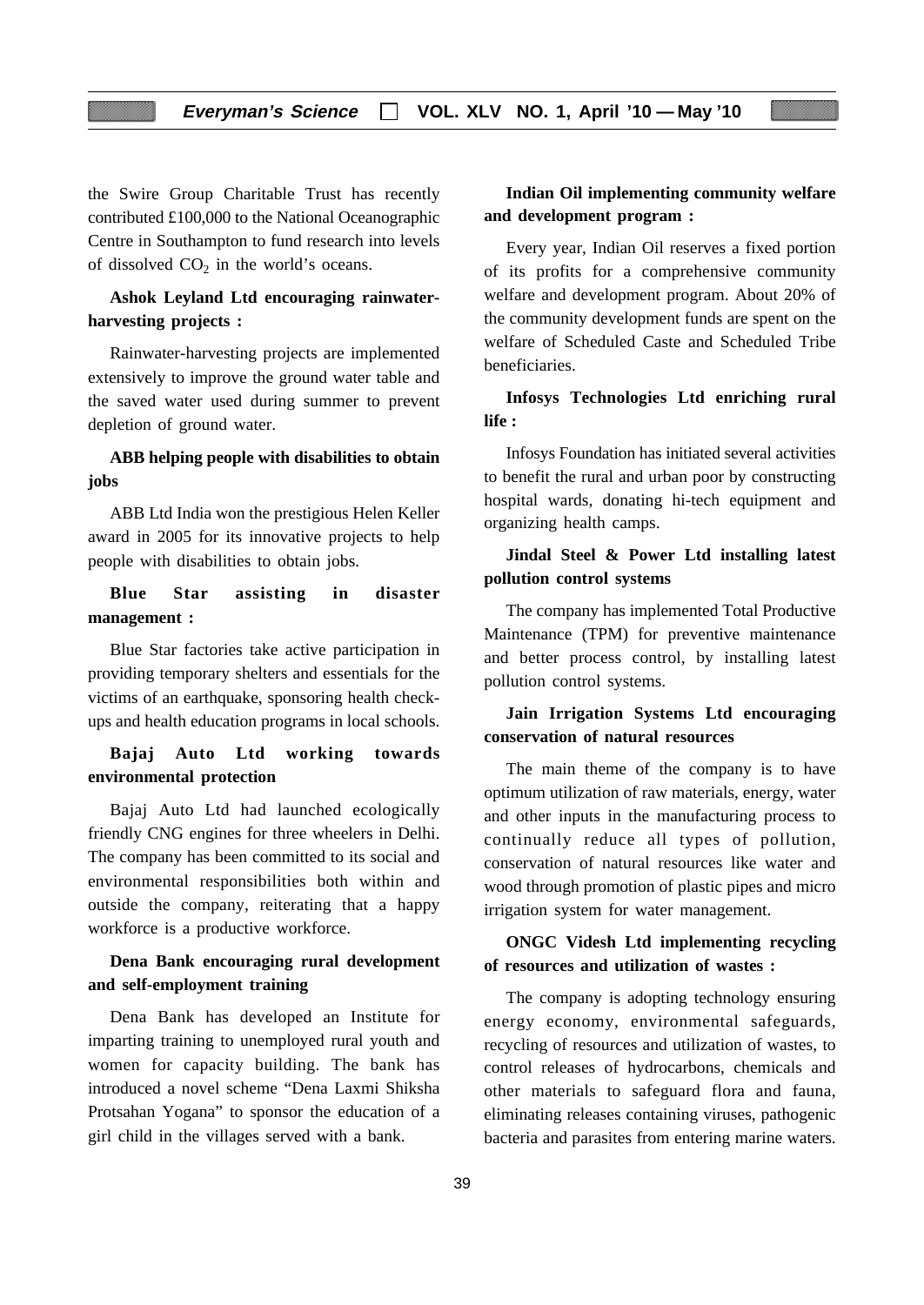## *Zensar Foundation* **empowers students towards formal education :**

Zensar Technologies in association with Thermax, Forbes Marshall, Confederation of Indian Industries—Young Indians (CII–YI) and Pune Municipal Corporation aim to empower students who have discontinued formal education for various reasons.

#### **CONCLUSIONS**

Apart from improving the overall quality of life, corporate social responsibility, sustainable development and good human resource practices can help improve India's long-term international competitiveness in attracting 'socially responsible investment'. Environmental, social and governance (ESG) compliance is helping Indian industries to become stronger and more attractive to issuers from other emerging markets. CSR has become increasingly prominent in the Indian corporate scenario because organizations have realized that

besides growing their businesses it is also vital to build trustworthy and sustainable releationships with the community at large.

#### **REFERENCES**

- 1. Berenbeim, R. E... *Business and Society Review Journal,* **31 (1)**, 77-80, 1922
- 2. Brenner, S. N.. *Journal of Business Ethics,* **11**, 391-399, 1992.
- 3. Carroll, A. B. : *Management Decision*, **28(8)**, 21-23, 1990..
- 4. Genfan, H. : *Training and Development Journal,* November, 35-37, 1987.
- 5. Kirrane, D. E. : *Training and Development Journal*, **11**, 53-60, 1990.
- 6. Madsen, P., & Shafritz, J. M., ... "Essentials of Businees Ethics"., Penguin Books, New York, 45-49, 1990.
- 7. Sims, R. R. : *Journal of Business Ethics*, Vol. **10**, 493-506, 1991.
- 8. Thompson, T. : *Canadian Public Administration*, **34(1)**, 153-157, 1991.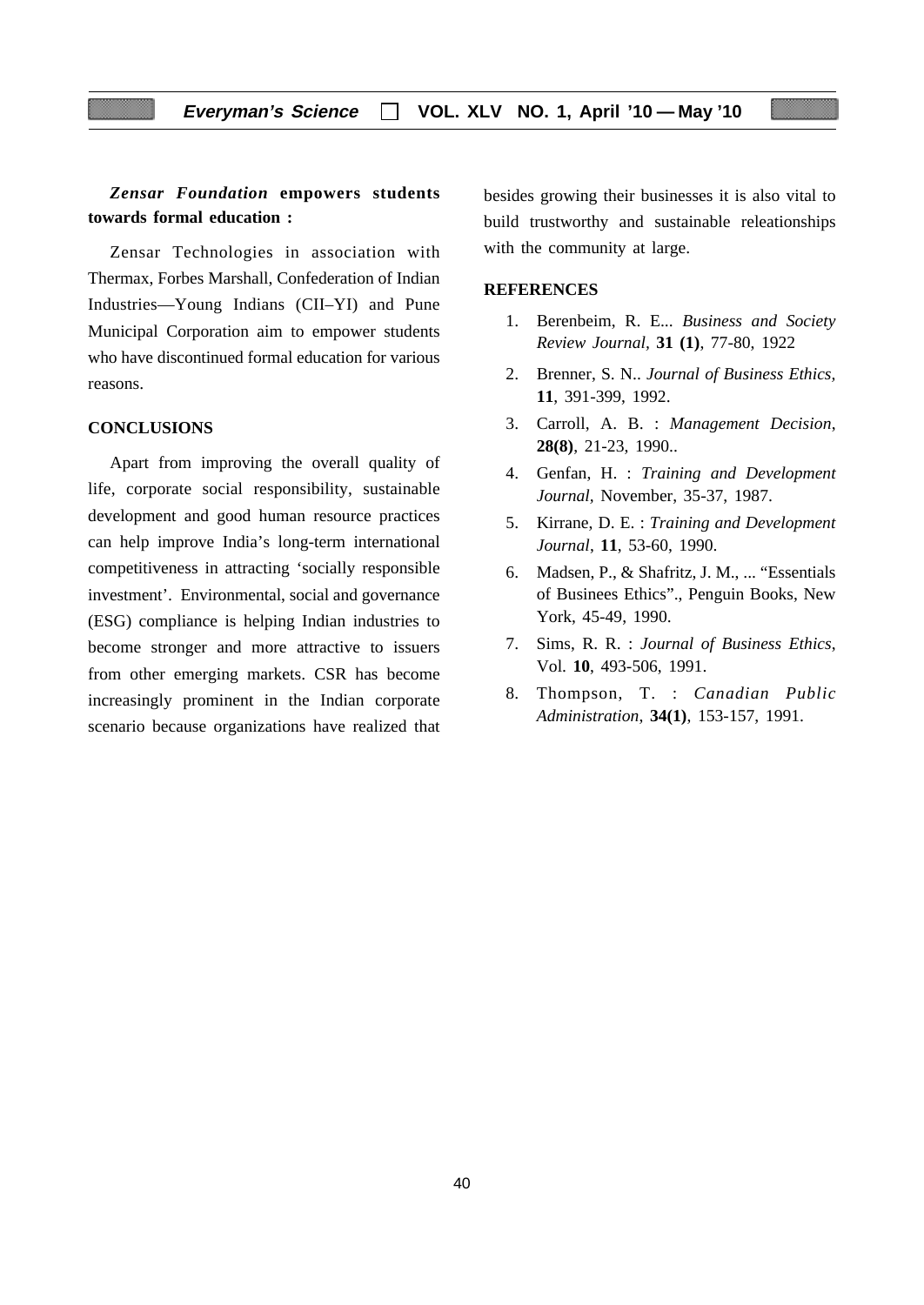## **FROM LIVING TO NONLIVING : BARCODING LIFE**

Veena Sharma and Khushbu Goel\*

**DNA sequences from a uniform area on genomes can be a barcode of life for identifying and characterizing species. As a master key opens all the rooms in a building, the barcode of life provides an additional master key to unfold the deep secrets of ancient and ever evolving species. Faster and easier sequencing, will make this barcode key increasingly practical and useful technique.**

#### **INTRODUCTION**

ne of the most important feature of modernlife is "Barcode"-machine readable digital tag, usually a series of stripes which encodes information about the item to which it is attached, 'DNA Barcoding' was first used in 1993. The golden age of DNA barcoding began in 2003. **"Consortium For The Barcode of Life"** (CBOL), an international initiative which supports the development and research in DNA barcoding. The DNA barcode sequence includes about 650 DNA "base-pairs" represented by the letters [A, C, G and T]. DNA barcode is a very short, standardized DNA sequence in a well known gene. The COBOL is promoting international partnerships that will enable people in all countries to better understand and protect their biodiversity.

Similarly 'DNA Barcoding' is a standardized approach for the identification of animals and plants species from minimal sequences of DNA available. DNA barcoding offers taxonomists the opportunity to expand and complete the globally

scattered pieces of life's diversity. Utilisation of advances in electronics and genetics will help people easily identify and recognize known species from minute fragments and works for all stages of life.

The primary aims to taxonomy are to name, circumscribe, describe and classify species. A DNA barcode system is likely to be able to achieve the three scientific goals of taxonomy and thus support a broad spectrum of taxonomic identification which uses a standard short genomic region that is university present in target lineages and has sufficient sequence variation to discriminate among species<sup>3</sup>.

## **IDENTIFICATION AND CHARACTERI-ZATION**

With the morphological identification of species, DNA barcoding too, might enhance biodiversity inventories by being faster and cheaper. Assessment through the identification of taxa from the traces of DNA present in environmental samples such as soil, water, sediments etc. Identification of sample via barcoding includes the processes of DNA extraction, DNA amplification, purification of PCR product and sequencing using capillary

<sup>\*</sup> Deptt. of Bioscience and Biotechnology, Banasthali University, Tonk, Rajasthan, India Email : goelkhusboo@gmail.com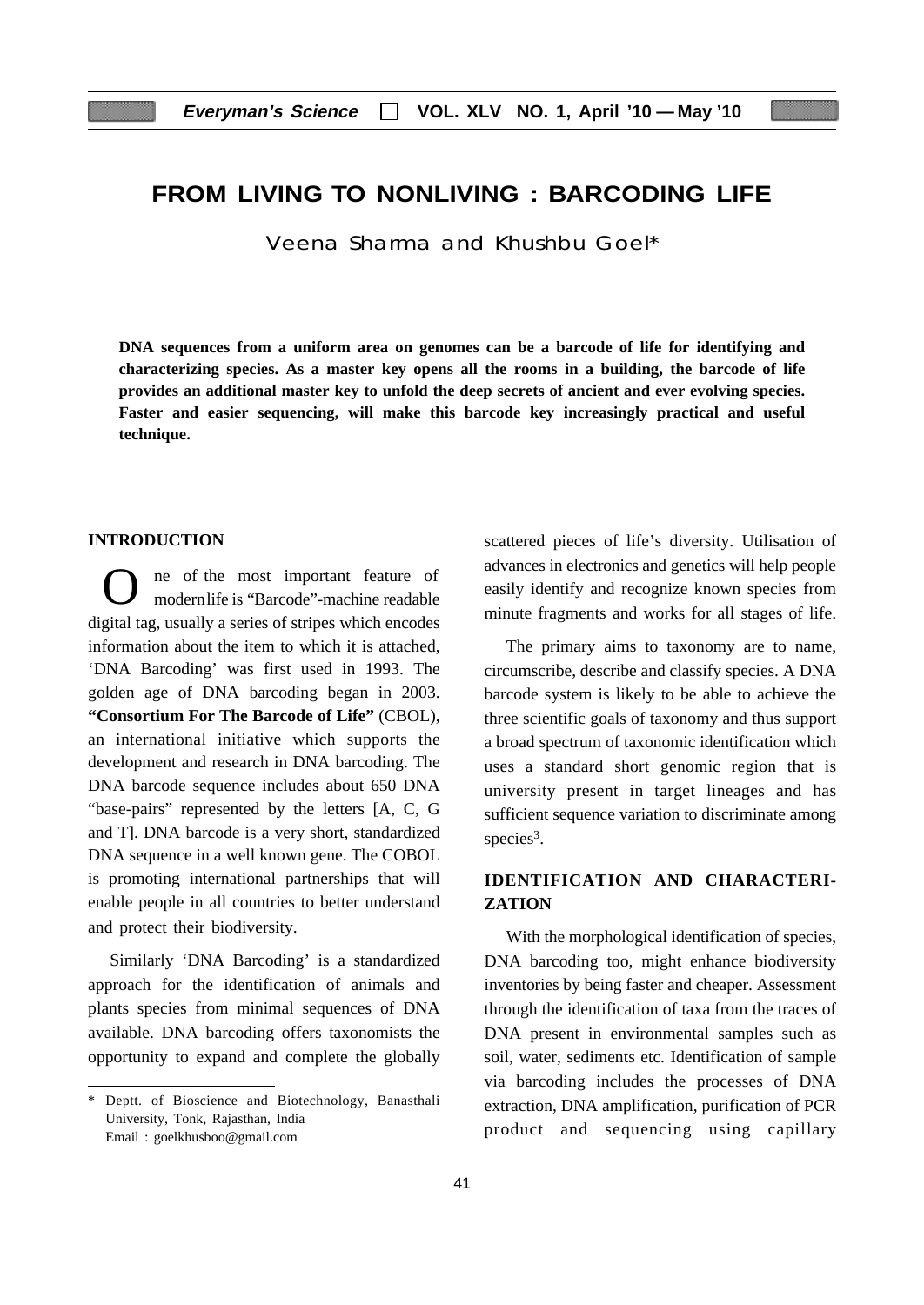electrophoresis. For routine identification, dozens of taxonomists can be replaced by single technician in DNA barcoding. The biodiversity of environments with low accessibility can also be estimated with this new technique, as demonstrated by the study of the microbial biodiversity in deep sea.

Barcoding is generating a global, open access library of reference barcode sequences which enables non-taxonomists to identify specimens. The barcode of an unidentified specimen can be compared with the reference barcodes to find the matching species. For Barcoding projects have already generated hundreds of thousands of reference barcodes for tens of thousands of species. These species have been selected because they are of special interest to users who need the ability to identify species economic or social importance. The Consortium For The Barcode of Life is creating partnerships among government agencies, local researchers, and NGOs that design and implement the highest priority barcoding projects.

Other important use for such a tool are—

- Ecosystem studies
- Identification of fragment of excavated plant and animal material
- Evolutionary studies
- Forensic analysis
- Characterization of Herbal drugs

An ideal DNA barcoding should be variable, standardized, phylogenetically informative, extremely robust and short.

## **LIMITATIONS OF DNA BARCODING**

DNA based species identification depends on distinguishing intraspecific genetic variation. The ranges of these types of variation are unknown and may differ between groups. It may be difficult to resolve recently diverged species or new species that have arisen through hybridization. There is no universal DNA barcode gene, no single gene that is conseved in all domains of life and exhibits enough sequence divergence for species discrimination. The validity of DNA barcoding therefore depends on establishing reference sequences from taxonomically confirmed speciments. This is likely to be a complex process that will involve co-operation among a diverse group of scientists and institution. What genes are appropriate targets for DNA ?

This is likely to be a complex process that will involve co-operation among a diverse group of scientists and institutions. What genes are appropriate targets for DNA barcoding ? The ideal gene target is sufficienty conserved to be amplified with broad-range primers, yet divergent enough to resolve closely related species.

For animals, mitochondrial genes are attractive targets because they are shared across diverse taxa and do not contain introns that can complicate amplification using the polymerase chain reaction (PCR). The availability of broad-range primers for amplification of mitochondrial COI from diverse invertebrate phyla stablishes this gene as a particularly promising target for species identification in animals.

#### **CONCLUSION**

Many criticisms of barcoding are not made in the defense of morphological characters, but rather to emphasize the important of multiple sources of data, including the use of multiple genes, and morphological and/or ecological characters in an analysis. DNA barcoding has devloped in concert with genomics based investigations<sup>5</sup>. Both emphasize on large scale genetic data acquition offering information beyond the range of traditional disciplines. Database and sequence search strategies are two deciding factors affecting working of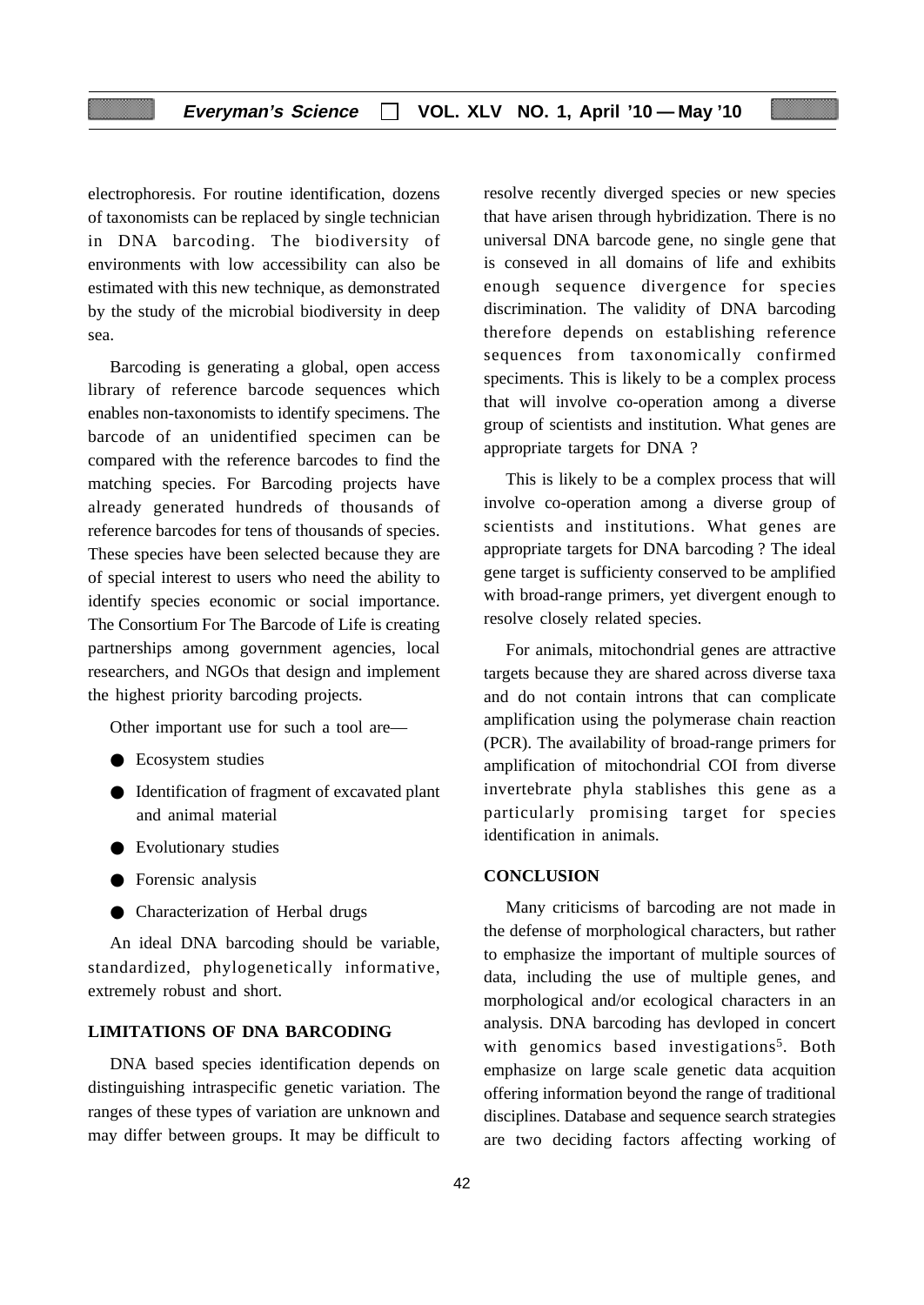## **Everyman's Science VOL. XLV NO. 1, April '10 — May '10**

barcode markers. Algorithms used in a multiocus barcode will also require new strategies than those commonly used in the databases Gen Bank and the Barcode of Life Database (BOLD). Kress and Erickson 2008 are of the view that... "DNA barcoding has great potential for enhancing ecological and evolution investigations if the right genetic markers are selected."4,5

#### **REFERENCES**

- 1. Armstrong, K. F. and Ball, S. L. *Phil Trans R Soc Lond B*. **360** : 1813-1823, 2005.
- 2. Cameron, S., Rubinoff, D. and Will, K. *Syst Biol*. **55** : 844-847, 2006.
- 3. Herbert, P. D. N. and Gregory, T. R. *Proc Biol Sci*. **270** : S96-S99, 2005.
- 4. Kress, W. J. and Erickson, *D. L. PLoS One* **2e**, 508, 2007.
- 5. Kress, W. J. and Erickson. *PANAS*. **105(8)** : 2761-2762, 2008.
- 6. Mallet, J. and Willmott K. *Taxonomy Trends Ecol Evol.* **18** : 57-59, 2003
- 7. Manel, S. et al. *Trends Ecol Evol.* **20** : 136- 142, 2005.
- 8. Moritz, C. and Cicero, C. *PLoS Biol.* **2** : 1529-1531, 2004.
- 9. Rubinoff, D., Cameron, S. and Will, K. *Trends Ecol Evol*. **21(1)** : 1-2, 2006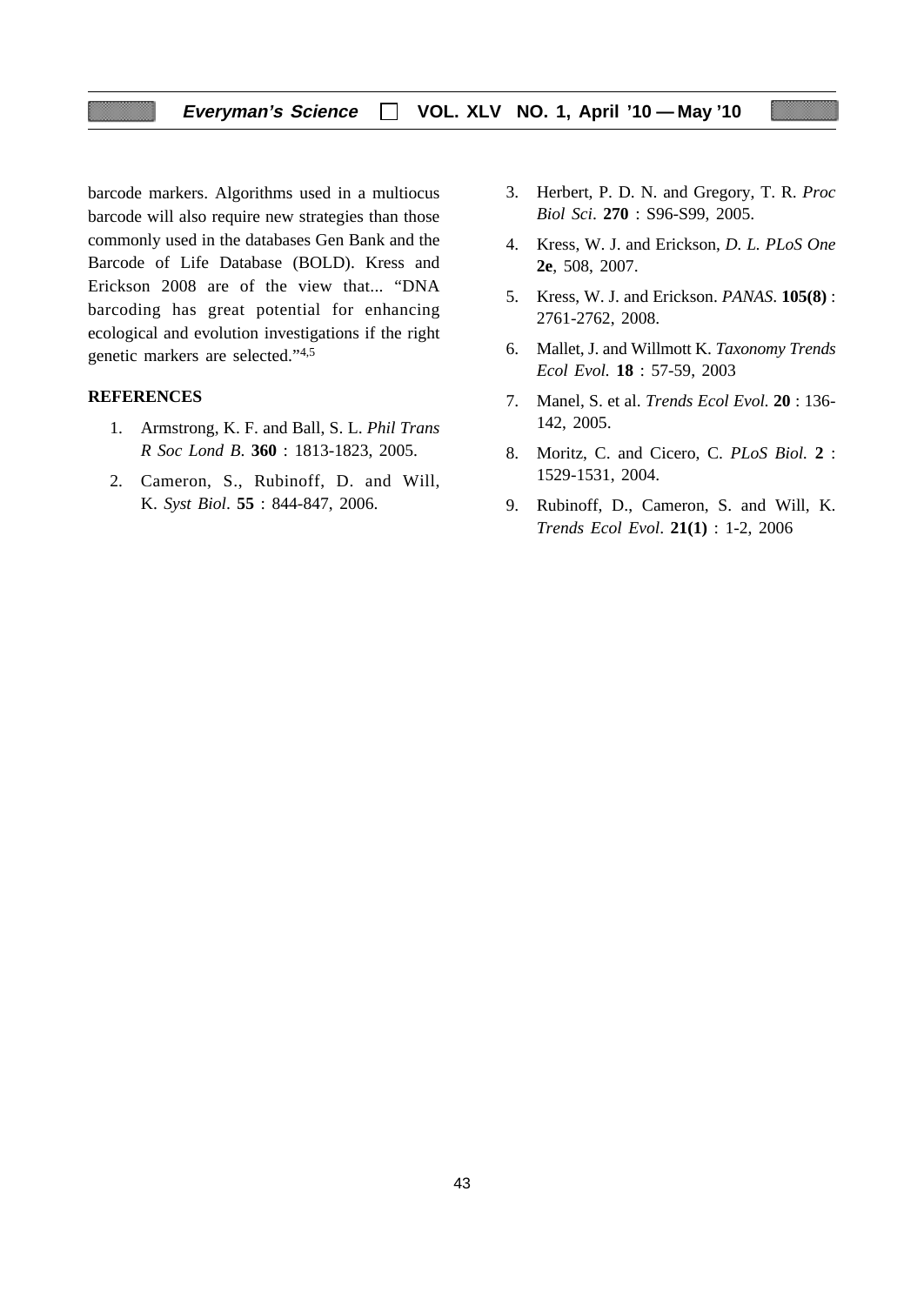## **E-WASTE IN INDIA : A NEW THREAT TO THE ENVIRONMENT**

T. Samanta\*

**Electronic and electrical wastes, commonly known as e-waste, are posing a serious threat to the global environment. The problem has become acute due to the rapid obsolescence rate of electronic goods. E-waste contains various harmful and hazardous chemicals that come into the environment due to its improper recycling. Instead of proper disposal, developed countries are now trading waste in the name of reuse or recycling and sending it to the developing countries. In a country like India, the problem of accumulation of e-waste is more acute because the developed countries are exporting the e-waste by using the ambiguity in national and international laws.**

#### **INTRODUCTION**

Environmentalists find that the rising trend of electric wastes, commonly known as 'e-waste' is posing a serious threat to the global environment. E-waste is the term used to describe old, end-of-life electronic appliances such as computers, laptops, TVs, DVD players,  $MP_3$ players, and mobile phones etc. which have been disposed by their original users.<sup>1</sup> The electronic and electrical goods are largely classified under three major heads, as : 'white goods', comprising of household appliances like air conditioners, dishwashers, refrigerators and washing machines; 'brown goods', comprising of TVs, camcorders, camera etc and 'gray goods' like computers, printers, fax machines, scanners etc. Each of the above items contains the following 26 common components viz. metal, motor/compressor, colling, plastic, insulation, glass LCD, rubber, wiring/ electrical, concrete, transformer, magnetron, textile,

circuit board, fluorescent lamp, incandescent lamp, heating element, thermostat, brominated flame retardant (BFR)- containing plastic, batteries, CFC/ HCHC/HHC/HC, external electric cables, refractory ceramic fibers, radioactive substances and electrolyte capacitors (over L/D 25 mm). These products contain many neurotoxic and carcinogenic substances that are leached into the soil and waterbodies and enter the air due to burning as dust. Thus since the 70's there has been a trend to export the used products for reuse and e-scape for recycling from developed countries to developing countries. Many reports assert that the dumping of e-waste into landfills poses an environmental risk and transboundary transportation.2 Unlike the traditional wastes, environmental impacts of e-waste mainly arise due to inappropriate processing, rather than inherent toxic content. In many cases it is difficult to segregate the waste, the secondary goods intended for reuse. In India, recycling of e-waste is almost entirely left to the informal sector, which does not have adequate means to handle either the increasing quantities or certain processes, leading to intolerable

Department of Chemistry, Syamsundar College, Shyamsundar, Burdwan-713 424, West Bengal.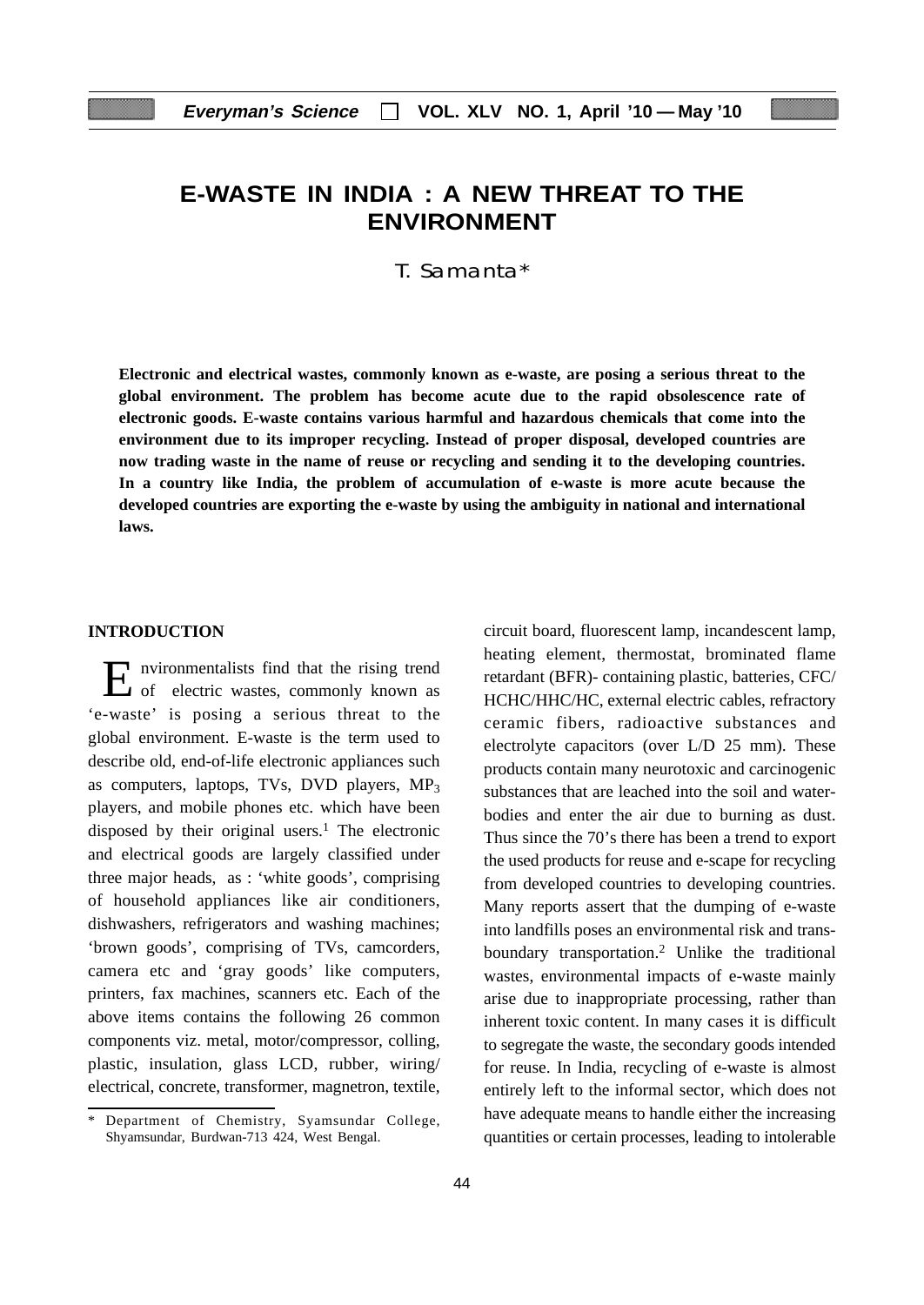risk for human health and the environment. The aim of this article is to spread awareness through our readers about the various issues involved in generation and management of e-waste, particularly in the Indian context.

## **GROWTH IN WASTE GENERATION**

The sustained growth in Information and Communication Technology (ICT) in India requires a special attention to the environment. Annually about 12 million personal computers (PC) and 4 million printers are sold with a healthy growth rate (20%) of software industry. Table -1 shows the per capita expenditure of ICT in different developed and developing countries for the year 2000 and 2001, clearly projects its significant contribution in the product market.

#### **Table–1**

**Information and communication technology expenditure per capita (in US \$)**

| <b>Serial</b> | Country              | <b>Expenditure</b> | <b>Expenditure</b> |
|---------------|----------------------|--------------------|--------------------|
| No.           |                      | in 2000            | in 2001            |
| 01            | Switzerland          | 3,482              | 3,618              |
| 02            | Japan                | 3,118              | 3,256              |
| 03            | <b>United States</b> | 2,926              | 2,924              |
| 04            | Denmark              | 2,778              | 2,912              |
| 05            | UK                   | 2,187              | 2,319              |
| 06            | Hong Kong            | 2,085              | 2,110              |
| 07            | France               | 1,916              | 2,048              |
| 08            | Canada               | 1,911              | 1,960              |
| 09            | Germany              | 1,798              | 1,880              |
| 10            | <b>Brazil</b>        | 289                | 287                |
| 11            | Ex-Russian           |                    |                    |
|               | Federation           | 63                 | 68                 |
| 12            | China                | 46                 | 53                 |
| 13            | India                | 18                 | 19                 |

Besides this, the recent culture and attitude (exchange offer, loan fair etc). of the people have increased the inflow of new products by dumping the old one. In India the problem has become very acute for using the unbranded and assembled units at higher rate without the authenticity of their origin. Similarly, due to the rapid technology upgradation, the discarded peripherals find their way to landfills. The changing lifestyle of people, coupled with the urbanization has led to increase in the rates of consumption of electronic products. Table-2 showing the probable discard rate of some electronic items may help to judge how fast e-waste is generated.

**Table–2 Discard rate of electronics items**

| <b>Serial</b> | <b>Item</b>               | Discard/       |
|---------------|---------------------------|----------------|
| No.           |                           | Replace rate   |
| 01            | Cell phones               | 1 to 3 years   |
| 02            | <b>Personal Computers</b> | Every 2 years  |
| 03            | Camera                    | 3 to 5 years   |
| 04            | Television                | 10 to 15 years |
| 05            | Refrigerator              | 10 to 15 years |
| 06            | Washing machine           | 10 to 15 years |
| 07            | <b>IT Accessories</b>     | Frequent       |

Although many of these products can be reused, refurbished or recycled, yet, the electronic discard is one of the fastest growing segments of our nation's waste stream.

#### **DYNAMICS OF E-WASTE GENERATION**

It is difficult to answer the question as to how much e-waste is being generated around the world, and from where and to where is going ? A primary constrain is that flow of secondary and waste products are by and large invisible to national statistics on production, sales and trade in goods.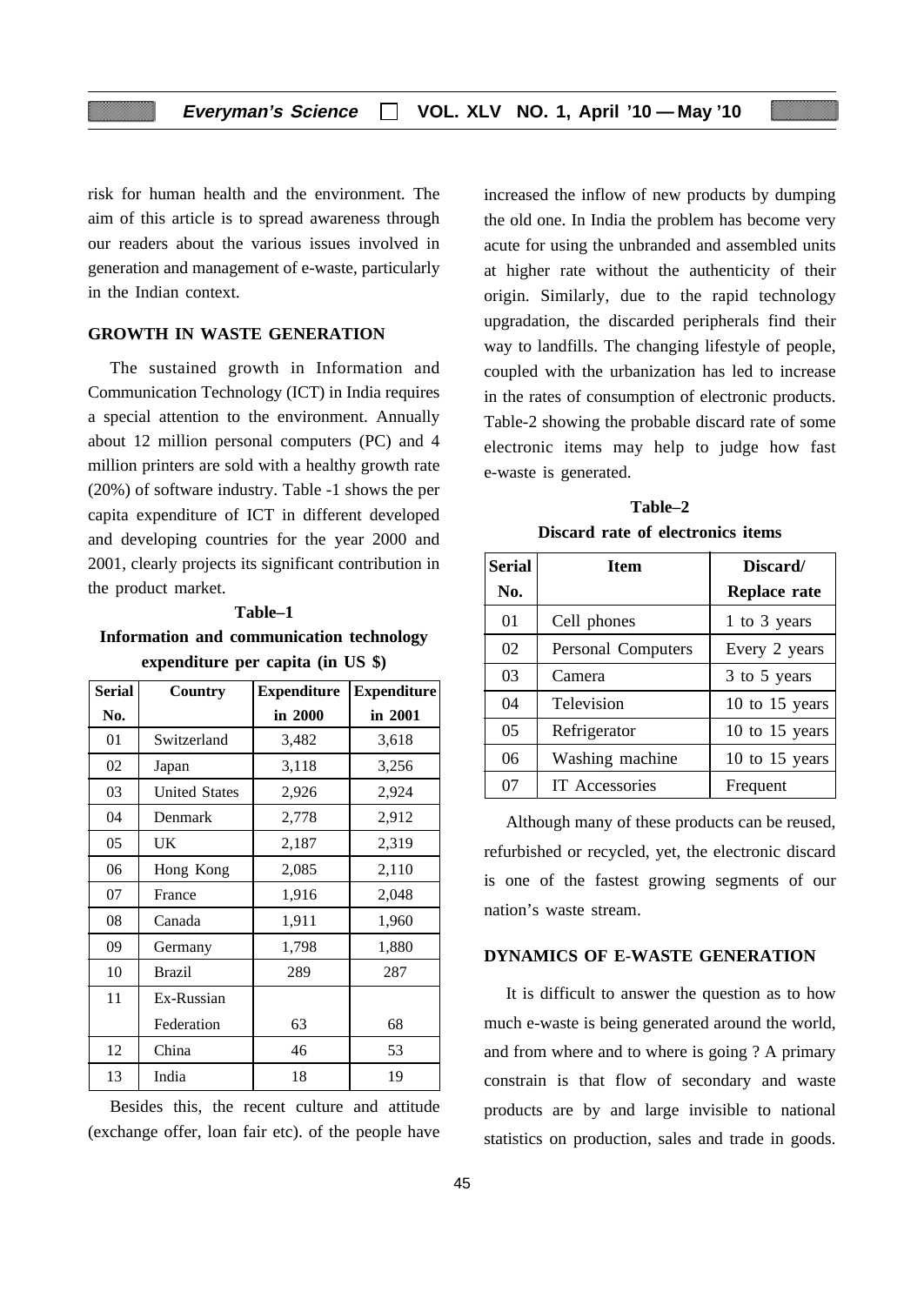E-wate researchers in Switzerland have collected results from different sources to estimate the total generation of electronic waste per year in selected countries. Their data are shown in Table-3.

| Table-3 |                                                     |  |                 |  |  |
|---------|-----------------------------------------------------|--|-----------------|--|--|
|         | <b>E-waste generation in different countries in</b> |  |                 |  |  |
|         |                                                     |  | different years |  |  |

| <b>Serial</b><br>No. | Country     | Year | <b>E-waste</b><br>generated/<br>vear in tons |
|----------------------|-------------|------|----------------------------------------------|
| 01                   | Switzerland | 2003 | 66,042                                       |
| 02                   | Germany     | 2005 | 1,100,000                                    |
| 03                   | UK          | 1998 | 9,15,000                                     |
| 04                   | USA         | 2000 | 2,124,400                                    |
| 05                   | Taiwan      | 2003 | 14,036                                       |
| 06                   | Thailand    | 2003 | 60,000                                       |
| 07                   | Denmark     | 1997 | 1,18,000                                     |
| 08                   | Canada      | 2005 | 67,000                                       |

Although there are variations in considering e-waste in different countries, yet in economic terms, global production of electronics grew 4.4% in  $2002$  and  $6.8\%$  in  $2003<sup>5</sup>$  Similarly, the Manufacturers' Association for Information Technology (MAIT) has collected the following statistics on the growth of IT and electronic equipments in India. More than 7.3 million units of PC's were sold during the year 2007-2008, with a growth rate of 16 percent. Consumer electronic market is growing at the rate of 13-15 percent annually that has installed a base of 120 million TV's, while the installed base of cellular subscriber is estimated to cross 300 million mark by 2010.6 Due to the unprecedented growth of IT industries in India during last decade, and high rate of obsolescence due to continuous innovation, e-waste generated in India was around 3,32,979 metric tons in 2007, out of which 50,000 metric tons entered the country by the way of import. However, the total e-waste available in 2007 for recycling and refurbishing was 1,44,143 metric tons of which only 19,000 metric tons were processed. Table-4 shows the e-waste generated in some state and cities in India.

**Table–4 E-waste generated in top ten states and cities in India**

| <b>Serial</b>  | <b>State</b>   | <b>E-waste</b> | <b>City</b> | E-waste |
|----------------|----------------|----------------|-------------|---------|
| No.            |                | in tons        |             | in tons |
| 01             | Maharashtra    | 20270.59       | Ahmedabad   | 3287.5  |
| 02             | Tamil Nadu     | 13486.24       | Bangalore   | 4648.4  |
| 03             | Andhra Pradesh | 12780.33       | Chennai     | 4132.2  |
| 04             | Uttar Pradesh  | 10381.11       | Delhi       | 8730.3  |
| 0 <sub>5</sub> | West Bengal    | 10059.36       | Hyderabad   | 2833.5  |
| 06             | Delhi          | 9729.15        | Kolkata     | 4025.3  |
| 07             | Karnataka      | 9118.74        | Mumbai      | 11017.1 |
| 08             | Gujrat         | 8994.33        | Nagpur      | 1768.9  |
| 09             | Madhya Pradesh | 7800.62        | Pune        | 2584.2  |
| 10             | Punjab         | 6958.46        | Surat       | 1836.5  |

Remember that, India IT industries have a growth rate much higher than that of developed countries. India's target of 5 PC/500 by 2008 people and 1 PC/50 eventually. This figure would represents a vast amount of equipment that has to be added to the waste stream.

## **HEALTH AND ENVIRONMENT IMPACTS**

Electronic goods are composed of different harmful and harmless materials some of which have high value. Valuable materials like, gold, platinum, silver, copper etc. can be recovered from e-waste and this motivate recyclers who process the waste with regard for the environment. Some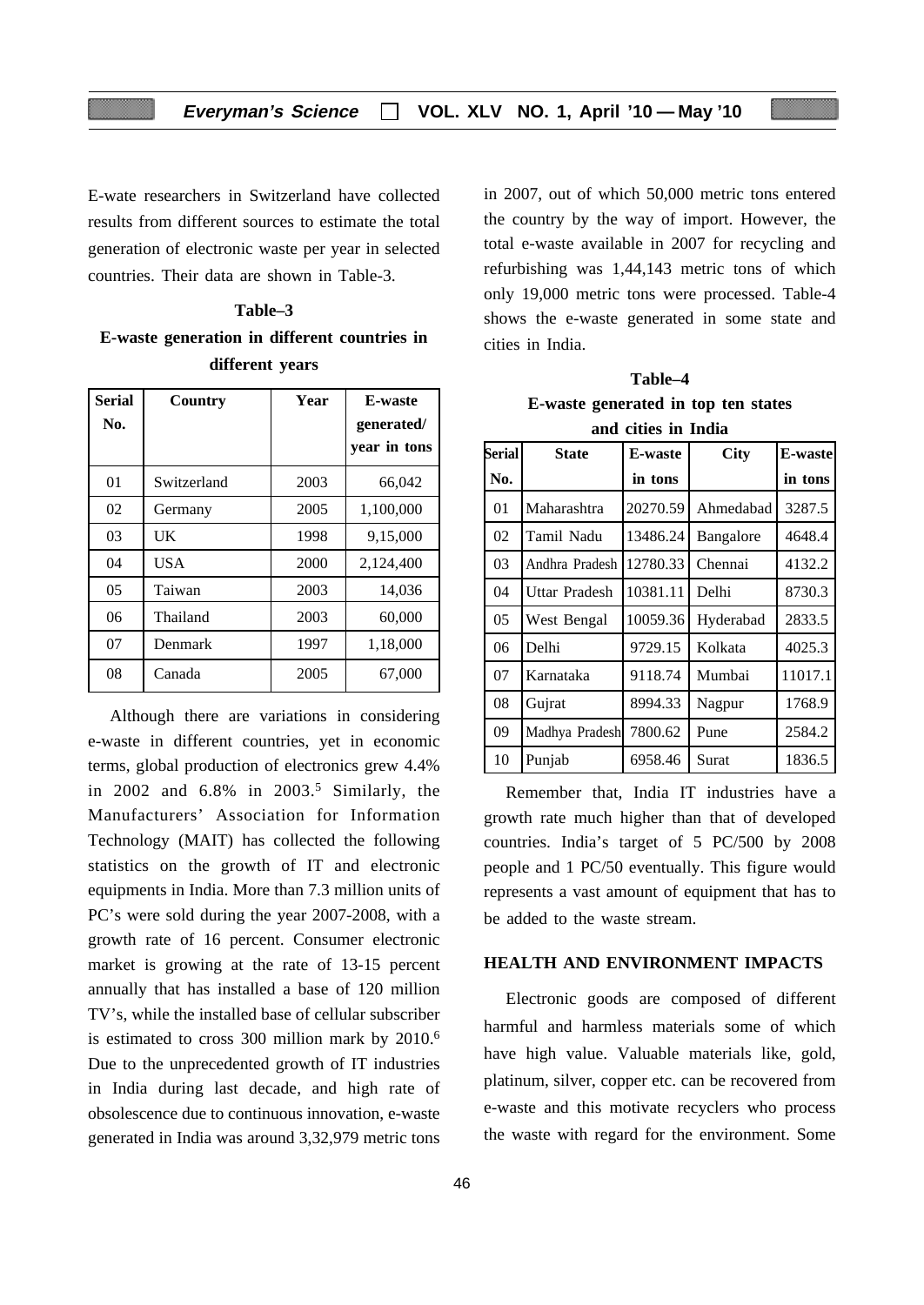wastes containing toxic substances have an adverse impact on human health. Often, these hazards arise due to the improper recycling and disposal processes used.7 Waste from the white and 'brown' goods is less toxic as compared with'gray' goods. 50% weight of an average desktop computer contains plastic, iron and aluminium. Percentage of precious metal like gold is higher in e-waste than in the naturally occurring mineral ore. Table-5 shows the percentage of different precious metal in a typical desktop computer.

#### **Table–5**

**Composition of a typical desktop computer weighing-27 kg**

| <b>Serial</b> | Name of   | % of total Weight of |          |
|---------------|-----------|----------------------|----------|
|               | material  | weight               | material |
| 01            | Plastic   | 23                   | 6.26     |
| 02            | Lead      | 6.3                  | 1.72     |
| 03            | Aluminium | 14.2                 | 3.86     |
| 04            | Iron      | 20.5                 | 5.58     |
| 05            | Gold      | 0.0016               | < 0.1    |
| 06            | Copper    | 6.9                  | 1.91     |
| 07            | Arsenic   | 0.0013               | < 0.1    |

Recycling of printed circuit board generates the most serious pollution problem if these are disposed in water bodies. For removing IC chips from the printed circuit board and needs to melt the adhered lead by heating. Printed circuit board still contains precious metals like copper and gold after the IC chips have been removed. To recover the copper and gold, workers use very strong liquid acid and this process releases very toxic wastewater. Halogenated substances such as dioxin and furans are generated as a consequence of recycling electronic wastes. Incineration of e-waste emits

47

highly toxic gases.<sup>8</sup> Table-6 indicates the toxic emissions from processing of e-waste.

**Table–6 Toxic emissions in the processing of e-waste**

| No. | <b>Processes</b>  | Subs.    | <b>Release</b> | <b>Health</b>  |
|-----|-------------------|----------|----------------|----------------|
|     |                   | emitted  | to             | effect         |
| 01  | Copper on printed | Sulfuric | Land           | <b>Skin</b>    |
|     | circuit board     | acid     |                | $\&$ eye       |
| 02  | Open burned       | Zinc     | Air            | <b>Inhaled</b> |
|     | plastic           | oxide    |                | toxic          |
| 03  | Gold refining     | Mercury  | Air            | <b>Blood</b>   |
|     |                   |          |                | toxic          |
| 04  | Open burning      | Dioxin,  | Air            | Carcino-       |
|     | & incineration    | furan    |                | genic          |
| 05  | Waste water       | Toxic    | Water,         | W.             |
|     | treatment         | sludge   | land           | pollutant      |

Much of the recycling activity is in the nature of backyard operation using rudimentary technology in an environment where labour is totally exploited. In India, the recycling units that are located in dingy lanes, behind closed doors survive because of local political patronage. However, the pricing is a poor reflection of the hardships and working conditions of the recycling workers or the environmental damage that occurs. Electronic and electrical equipments seem efficient and environmentally-friendly, but there are hidden dangers associated with them when they become e-waste. It poses a real danger to human health if the abandoned products are not properly processed prior to disposal. Electronic products like computers and cell phones contain a lot of different toxins. Cathode ray tube (CRT) of computer monitors contains heavy metals viz. lead, beryllium and cadmium, which can be harmful to health if they enter the water system. These materials can cause damage to human nervous and respiratory systems. Brominated flame retardant plastics used in electronic casings release particles that can damage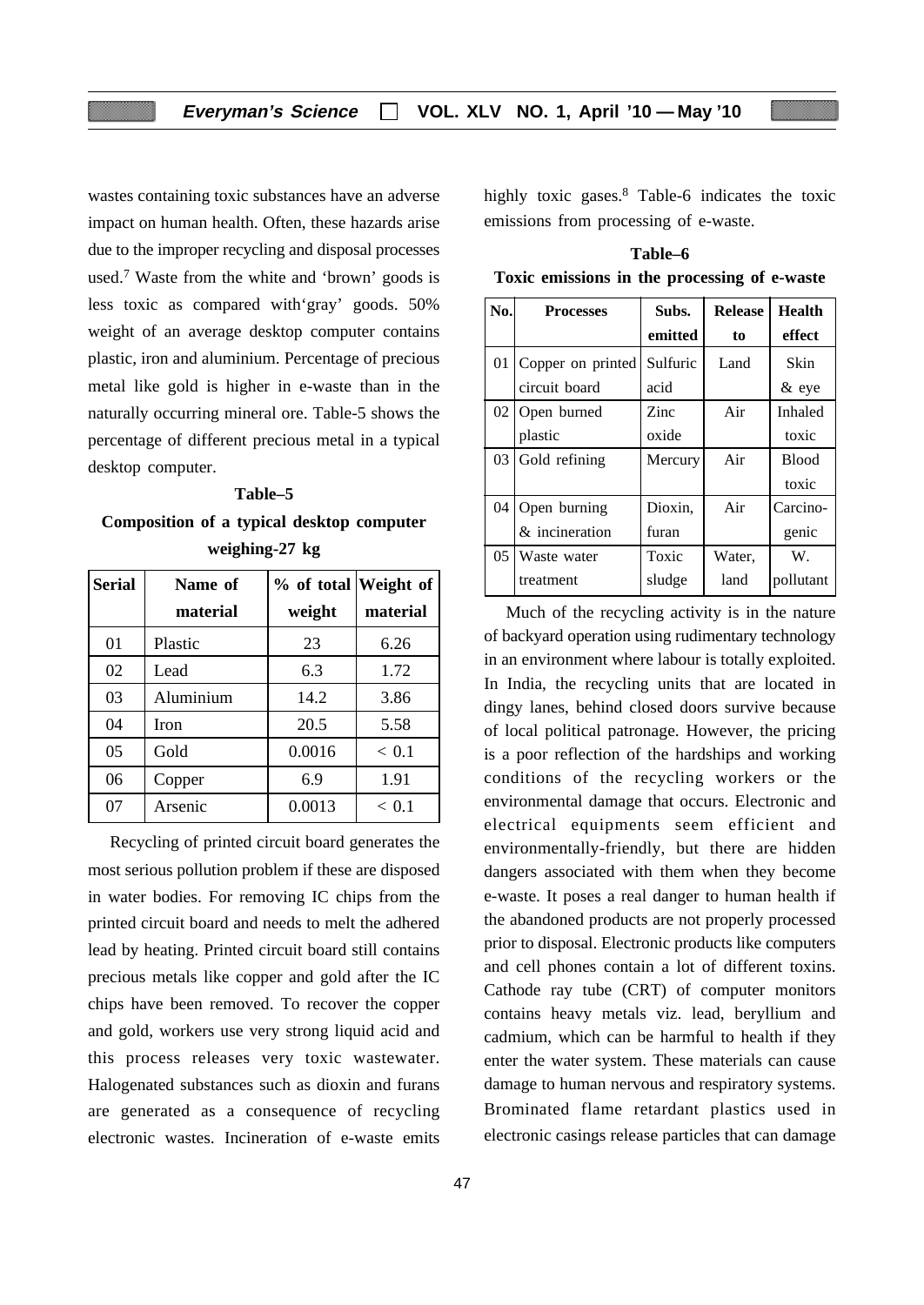human endocrine functions. Table-7 lists the names of hazardous substances, their source of occurrence in the e-waste and toxic effect in human organs.

**Table–7 Harmful substances in e-waste, their soruce and toxic effect**

| No.             | Name of                     | <b>Occurance</b>            | Toxic                         |  |  |  |
|-----------------|-----------------------------|-----------------------------|-------------------------------|--|--|--|
|                 | substances                  | in e-waste                  | effect                        |  |  |  |
| 01              | Polychlorinted<br>biphenyls | Condenser &<br>transformer  | Cancer                        |  |  |  |
| 02              | Chlorofluoro-<br>cabron     | Cooling unit                | Skin<br>Cancer                |  |  |  |
| 03              | Polyvinyl<br>chloride       | Cable insulation            | Respiratory<br>problem        |  |  |  |
| 04              | Arsenic                     | Light emitting<br>diodes    | Lung<br>cancer                |  |  |  |
| 05              | Cadmium                     | Printer ink,<br>toner       | Fever.<br>headache,<br>chills |  |  |  |
| 06              | Chromium VI                 | Floppy disk                 | <b>DNA</b><br>damage          |  |  |  |
| 07              | Beryllium                   | Rectifier                   | Affect<br>lungs               |  |  |  |
| 08              | Mercury                     | Fluoresecent<br>lamp in LCD | Brain &<br>liver<br>damage    |  |  |  |
| $\overline{09}$ | Lead                        | <b>CRT</b> screen           | Appetite<br>loss.<br>fatigue  |  |  |  |

#### **RECENT THREAT**

In 1970s and 1980s hazardous wastes exported from developed countries to developing countries caused serious environmental pollution. In order to stop this trans-boundary movement of hazardous wastes and their disposal the 'Basel Convention' was put into effect in 1992. It is the world's most comprehensive environmental agreement on hazardous and other wastes and it states that the governments are expected to minimize the generation of hazardous wastes, treat and dispose of waste as close as possible to their place of generation and reduce the quantities for transporation. So the proper implementation of the Basel Convention would ensure that the hazardous e-waste be managed in an environmentally sound manner as it provides the tools for recycling and recovery. But in order to bypass the spirit of the convention, most of the developed countries are now trading wastes for reuse and recycling instead of trading waste for final disposal. Developed countries like the United States have not ratified the 'Basel Convention' even to date. Moreover, the US government policies appear to be designed to promote sweeping the e-waste problem out the Asian back door. In fact the US government has intentionally exempted e-waste materials, within the resource conservation and recovery Act, from the minimal laws that do exist to protect importing countires.9 In India there are several acts and regulations for different specific purposes (a) Hazardous Wastes (Management & Handling) Rules 1989/2000/2003; (b) DGFT (Exam Policy 2002- 07); (c) MoEF Guidelines for Management and Handling of Hazardous Wastes 1991; (d) The Public Liability Act, 1991; (e) The National Environmental Tribunal Act, 1995; (f) Municipal Solid Wastes (Management and Handling) Rules, 2000 and 2002. Unfortunately, none of these regulations deal directly and specifically with e-waste. As per rule 11 of the hazardous waste rules of 1989, the import of e-waste may be allowed for processing and reuse as raw mateiral with the permission of Ministry of Environment and Forest through the proper examination of the state pollution control board. Under rules 13 (3) the importer should have eco-friend technology for reprocessing and he has the capability to handle the reprocess and adequate facilities for treatment and disposal of e-waste. By passing these laws millions of tons of e-waste are being dumped in our country for reprocessing and reuse without having suitable technical know-how. The import of hazardous wastes into India is actually prohibited by a Supreme Court directive in 1997, which reflects the 'Basel Ban'. The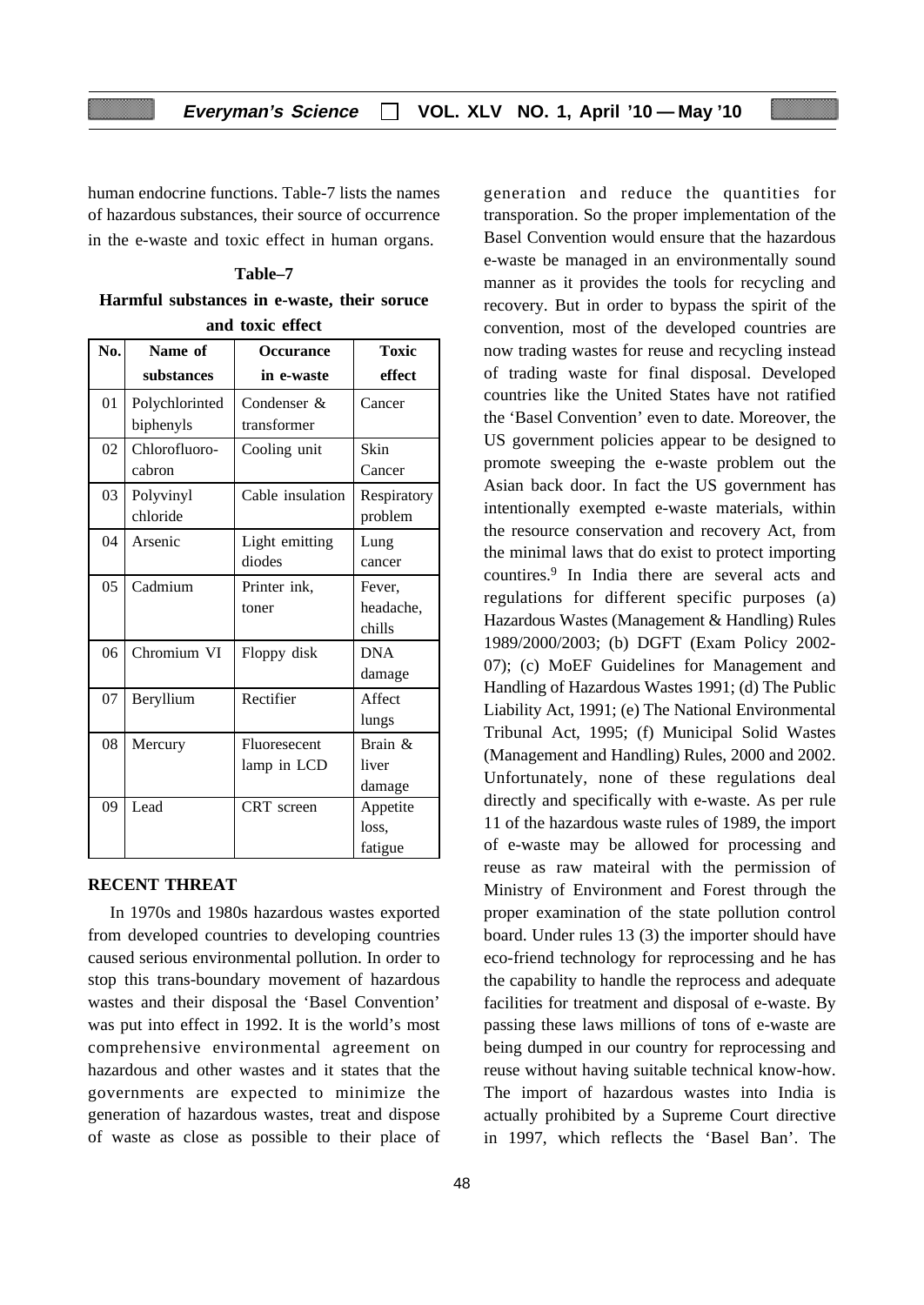developed world, however, finds it more convenient and also economical to export the waste to the third world country like India, rather than managing and incurring high environmental and economic cost. Even as the United State pushes India to relax its restrictions on importing used computers and parts, shiploads of illegally imported equipments from the US and other developed countries are swamping India, contributing to a growing e-waste problem. India and US are engaged in tough negotiations over import of second hand computers and parts, with the US insisting India to allow more liberal importation of 'pre-used' hardware, according to reports. India prefers to stick to its norm of importing hardware that has at least 80% residual life left. Unlike the developed countries, there are no set norms for handling of electronic waste, and secondly, cheap labour not only makes disposal cost-effective and profitable for local traders but also encourages the develped countries to push electronic wastes to countries like India.

The economics of the backyard recycling unit is complicated where the workers health and environmental conditions are compromised. So in India, the reprocessing/recycling of e-waste is going on merrily at the cost of ill paid labour and contaminated environment by using the lack of clarity and ambiguity of the existing Acts, Laws and Regulations.

#### **ACKNOWLEDGEMENT**

Author is thankful to Mrs. T. Samanta for correcting the English language and grammatical errors.

#### **REFERENCES**

- 1. http://www.indiainfolinc.com/bise/ari/ ewas.pd#search=%22%22e-waste% 20in%20India%22%22
- 2. D. Gattuso, Mandated recycling of electronics, competitive enterprise institute, Washington DC.
- 3. http://news.nationalgeographic.com/ news2005/11/1108\_051108\_electronic\_. waste.html
- 4. http://www.ewaste.ch/facts\_and\_figures/ statistical/quantities
- 5. G II (2004) World Electronics Industry 2002-2007, Global Information Inc. Hartford, CT
- 6. Consumer Voice, April 2009, 30-34
- 7. e-waste guide, Available from http:// www.ewaste.in.
- 8. D. Bagchi, *Everyman's Science*, **XLIII** (Dec. 08-Jan 09) 323-325
- 9. http://www.noharm.org/details.cfm?type  $=$ document&id  $=$ 1175# search  $=$  %22%22ewaste%20in%20India%22%22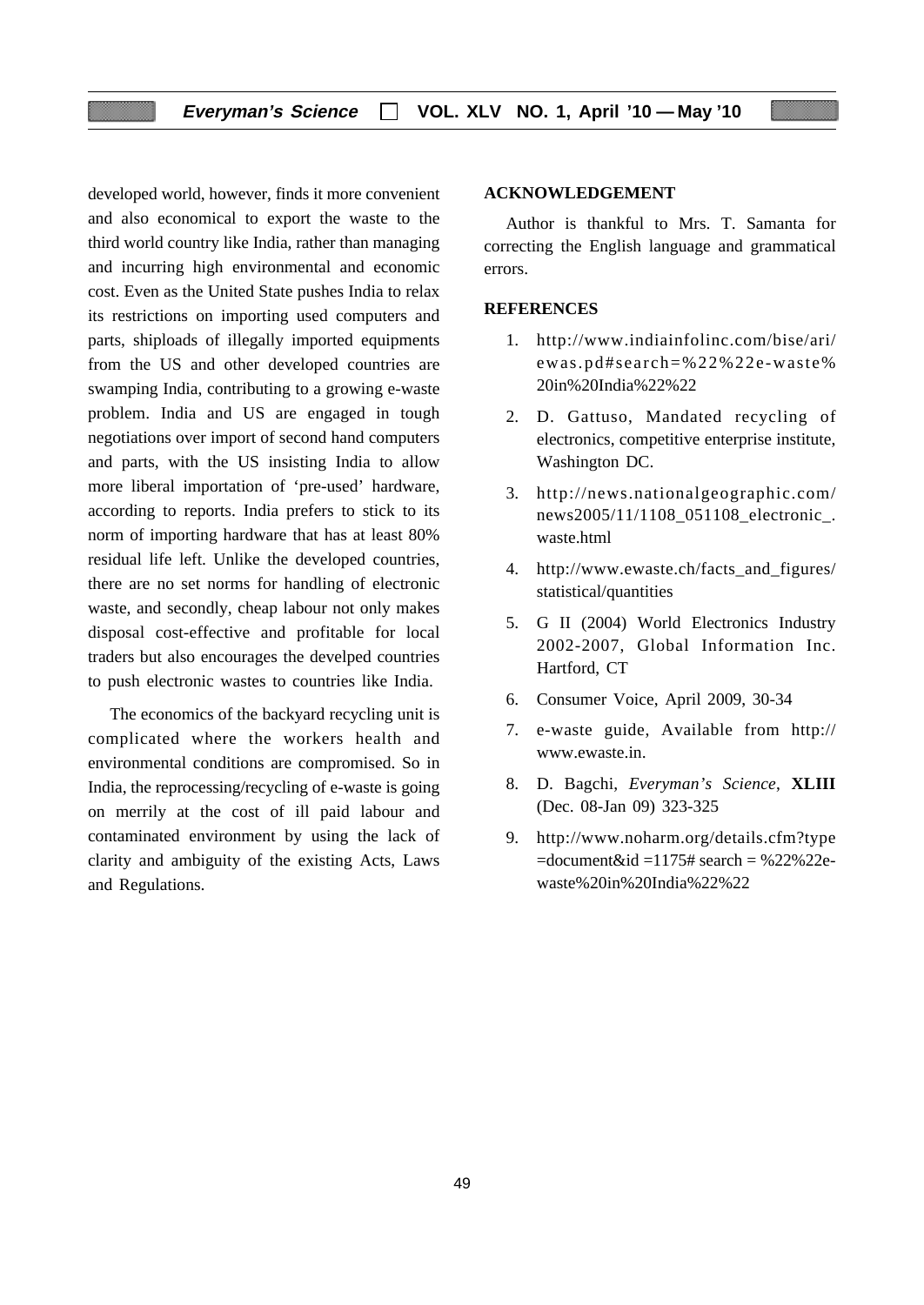## **SHORT COMMUNICATION**

## **ANTARCTIC TREATY : FIFTY YEARS OF THE FIRST INTERNATIONAL TREATY TOWARDS EARTH-CARE**

Bhupati Chakrabarti

**The signing of the Antarctic treaty was no doubt the culmination of some high level political and diplomatic manoevre but science had a very significant role in the whole exercise.**

I t was barely fifteen years after the World War II came to an end. In the politically polarized world of the late 1950's, with two superpowers staring at each other with lot of a caution and reservation, a very special initiative silently rolled in. It was an initiative to earmark a region on the globe as a zone where no military activities could be undertaken. It should be a permanent peace zone, free from the political control of any particular nation and it should be a place for only scientific research be open to all. The realization of such a need for a virtually unspoilt region on globe was by no means an easy task.

The region under discussion is the vast ice covered continent lying south of 60°S latitude ; the Anatarctic region. It is more than 1.5 times in area than that of United States, more than 90% ice of whole world is lying here covering all but 1% area of the continent. Strong gale is always blowing over this inhospitable terrain whose temperature goes down to as low as–88° C. There are some marine lives like seals in this otherwise nonhabitable vast area with the geographic South Pole lying roughly at its central zone.<sup>1</sup> The basic objectives stated in the treaty were : (a) to demilitarise Antarctica, to establish it as a zone free from nuclear tests and the disposal of radioactive waste, and to ensure that it is used for peaceful purposes only : (b) to promote international scientific co-operation in Antarctica ; (c) to set aside the disputes over territorial sovereignty.2 The then two most powerful nations, the USA and the USSR joined hands through an international treaty to keep Antarctic region free from all sorts of nuclear tests, military activities and of course from political control. The icy continent was declared as the property of the humankind on earth and to be used for scientific research only. It was December 1, 1959 the Antarctic Treaty, as it is now known, was signed at Washington DC. Signatories included apart from the USA and the USSR, a small group of other nations.

The signing of the Antarctic Treaty was no doubt the culmination of some high level political and diplomatic manoeuvre but science had a very significant role in the whole exercise. In the year

<sup>\*</sup> Department of Physics, City College, Kolkata-700 009 Email : bhupati2005@yahoo.co.in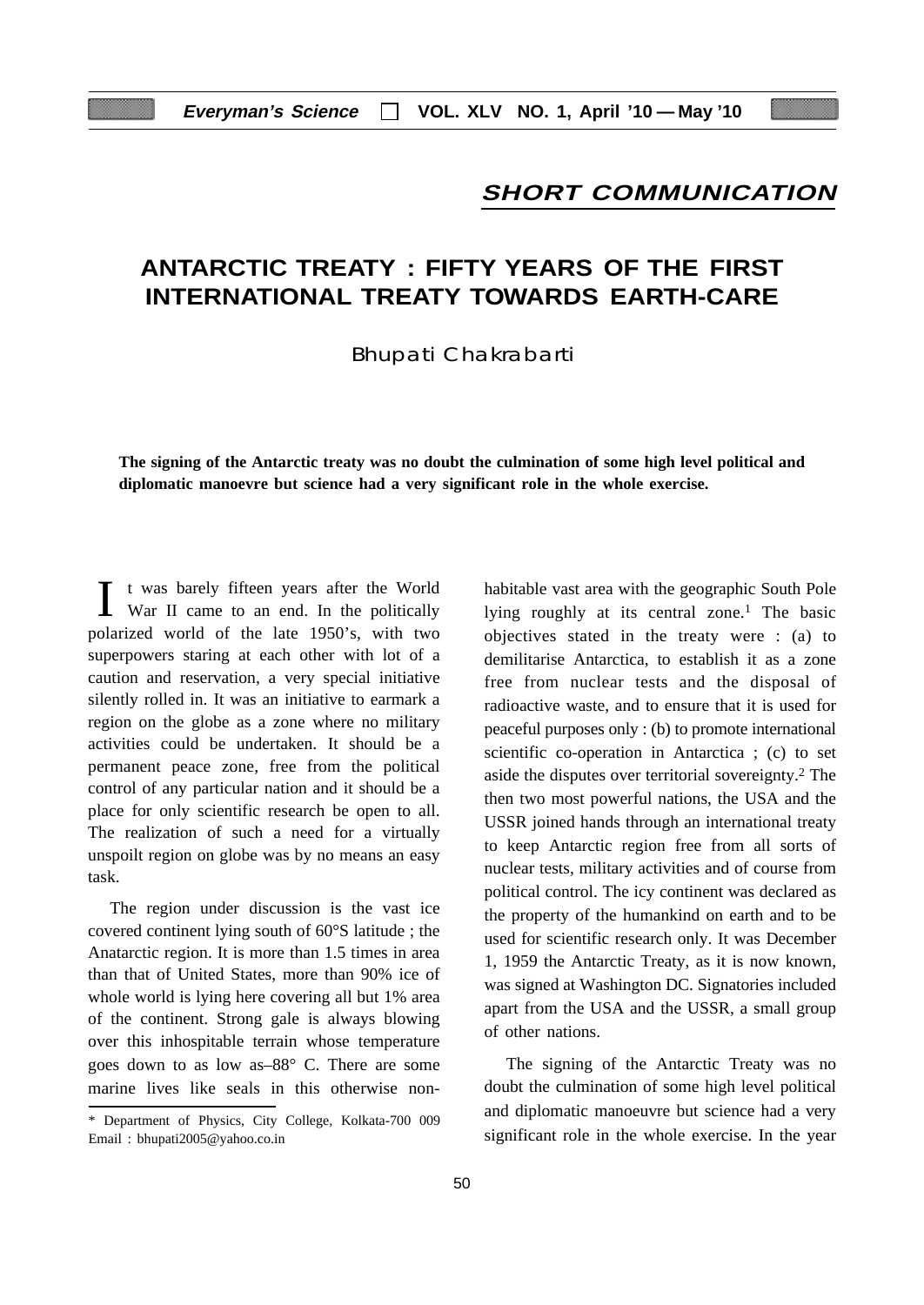1957-58, on the occasion of International Geophysical Year (IGY) a joint team of scientists from different discipline, from twelve nations undertook some scientific study on the land of a newly identified continent know as Antarctica. It was the first multi-nation scientific activity carried out at Antarctica. These scientists univocally said that Antarctica being a very special place on earth should be kept free from political and military activities. It can only be used for scientific research, as that will simultaneously serve two distinct purposes. First, that will help to protect the unique delicate character of Antarctica and, second, that will help the scientists to carry out collaborative research on some very special fields that may only be possible on that cold, barren and rather unfriendly terrain of Antarctica. The region consists of a very special ecosystem where in spite of extreme cold environment some life forms do survive. The thick ice sheet has kept covered some very old forms of rock, which have not suffered atmosphere weathering. A study of these is likely to reveal information about the early earth surface. Some of the Antarctic ice has kept some old air trapped inside it. This air, if compared with the today's air may provide us with the information on the pollutants that have gone into the air over the years. Incidentally the first 12 signatory nations for the Antarctic Treaty were those who sent their team of scientists in Antarctica during the IGY. So it was by no means a small achievement from the standpoint of the scientific community. It must be mentioned in this connection that the Antarctic Treaty came into force on June 23, 1961 when the first twelve nations then active in Antarctica ratified it.

And it was not an easy task however novel the idea may be. The number of countries with geographical proximity to the different parts of the Antarctica were very much eager to claim their respective territorial control over atleast some part of the huge ice covered region. These nations were possibly more interested to explore the region for its hidden natural resources lying underground. New Zealand, Argentina, South Africa and Chile were some of those important nations who initially did not like the international initiative on a region that according to their opinion could have been their territory. So by all means it was a tough task to arrive at a consensus regarding the fate of the continent.

But things have changed. Till the end of the year 2008 forty-four nations have agreed to the Antarctic Treaty. However, only twenty-seven of them can participate in the decision making process. These twenty-seven countries include the original twelve signatories and fifteen other members and the whole set of nations are referred to as Consultative Parties. Apart from the original signatories who hold the unconditional Consultative status the other countries of the group are given conditional Consultative status. These 15 nations are choosen from those who have not only acceded to the treaty but have shown proven interest in conducting scientific research in Antarctica and have contributed in the Antarctica based scientific reseach. Only the Consultative Parties can participate in the decision-making process at the Antarctic Treaty Consultative Meetings (ATCM) but the most important aspect is that every decision requires a consensus of the 12 original signatories (Argentina, Australia, Belgium, Chile, France, Japan, New Zealand, Norway, Poland, Russian Federation, South Africa, United Kingdom, USA) consultative status and the 15 other states.3 India now enjoys this Consultative status for its contribution in Antarctica based research. However, the nations that plan to conduct scientific research on the continent may request for the Consultative status. The capability of a country to take part in the research activities over Antarctica is reviewed and if found suitable the country is in the top bracket. India which became a part of the Treaty in 1983 started taking part in the research activities there-in immdeiately afterwards.

India has participated by sending teams from time to time which have conducted research in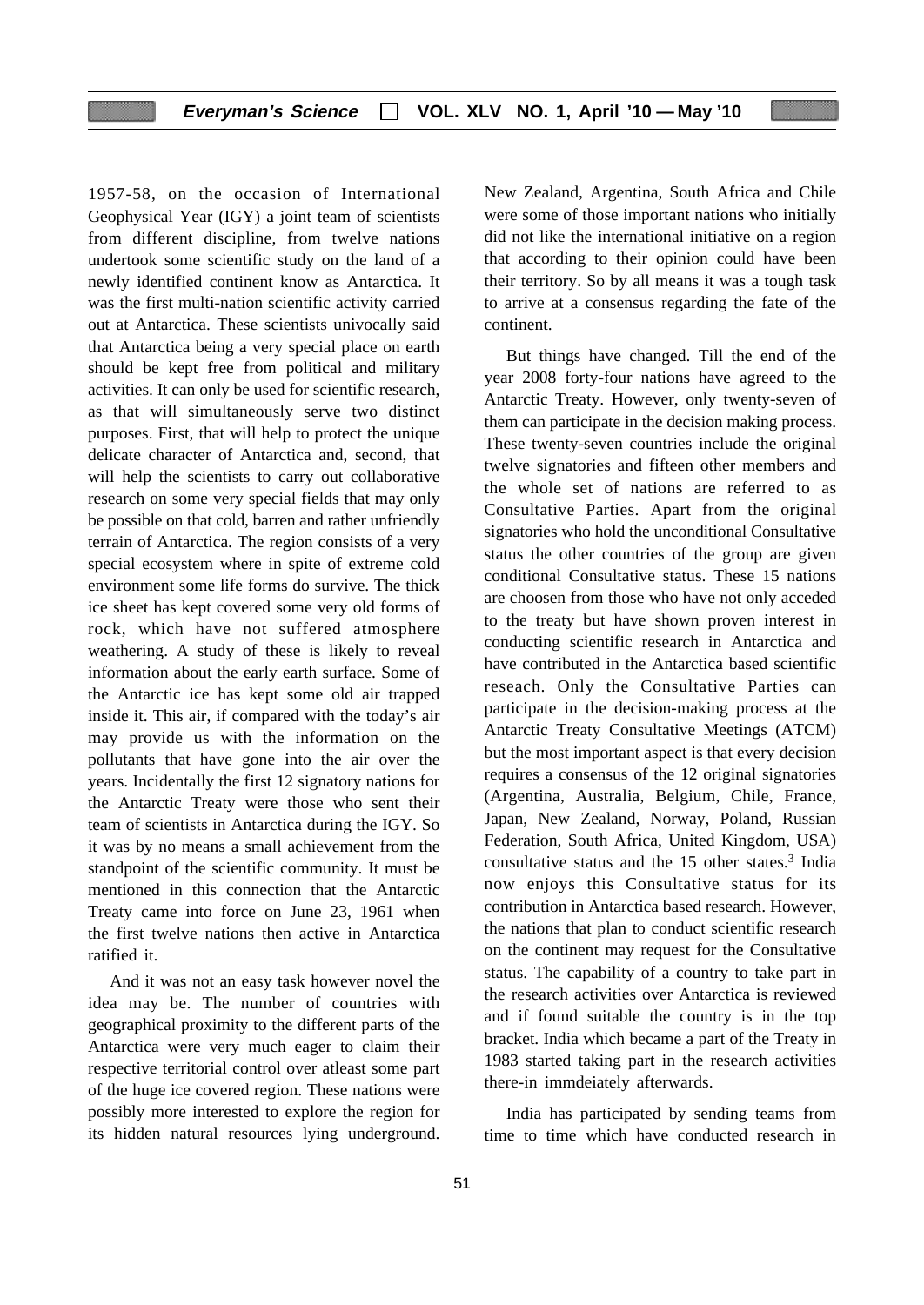#### **Everyman's Science VOL. XLV NO. 1, April '10 — May '10**

Atomospheric sciences, ozone layer, Glaciology, oceanography Biology, Earth Sciences, Meteorology, Cold region Engineering, Communication, Human Physiology and Medicine and some more relevant branches of science to have a better understanding of nature and life from under difficult stressful conditions. India has set up a permanent research station in Antarctica and has named it a Dakshin Gangotri. Starting from 1984 till now 26 Indian expeditions to the ice covered continent have taken place. There is now a permanent Indian Research Station; Maitri in Schimacher Oasis (Hill) area, East Antarctica and it was established in 1988-89. The Geological Survey of India (GSI) has recommended a site for India's Third Antarctic Station and the planning for this is complete.4

No activity in Antarctica is simple and it demands special planning for execution. For example, the USA has shifted its research base to a newly constructed base, a huge building that took 20 year and a whopping cost of \$174 million. The special design has the whole building raised over 36 steel columns of 4 metre over the surface. Lots of aerodynamic analysis have gone into the design to make the gull force winds to deposit snow on a side that does not put the building under difficulty and people inside it under stress. Interestingly, the station has so many facilities like full size volleyball and basketball courts, exercise rooms for 750 people that it can accommodate. Moreover, all the 750 people would be provided with private rooms with telephone and internet connection. Yet they are allowed shower only twice a week, a stark reminder of the ground realities.<sup>5</sup> After all, with either 24 hours of sunlight or 24 hours of darkness that make the continent the most inhospitable terrain, there need to be always some special arrangements.

A closer look at the treaty will reveal that the concept of environmental protection was still not in the minds of the world leaders in the form that we talk about today. Initially, they actually did not think in terms of protecting the very special and

unique environment of Antarctica. Rather they wanted to keep the zone out of bounds of any military activity by the other nations or by the members of the rival groups. After all, the epoch making book 'The Silent Spring' by Rachel Carson considered to be the first modern book that comprehensively drew the attention of the mankind towards the evil effects of environmental pollution came out only in 1962, three years after the Antarctic Treaty came into being. However, subsequently this treaty has acted as a model for different international treaties, conventions, protocols for the protection of the environment and earth-care. Different nations with divergent views on a number of issues have joined hands to show their concern for the environment. Lot of debates and arguments have delayed a number of these treaties seeing the light of the day but possibly the success of the first such treaty has remained a landmark and a great example for extending international cooperation of any scientific programme and no global environmental issues. It has remained as a role model. And quite naturally the Antarctic Treaty is considered to be the first international treaty for the environmental protection and Earth-care.

#### **REFERENCES**

- 1. McGraw-Hill Encylopedia of Science & Technology, (1992 Edition) Vol 1p 642, Mc Graw Hill, New York.
- 2. Website of British Antarctic Survey (www.antarctica.ac.uk.)
- 3. Green Globe Yearbook p. 103-105 (1993) Published by Fridtjof Nansen Institute (Norway), Published in the UK by Oxford University Press. UK.
- 4. Website of National Centre of Antarctic and Oceanographic Research, India (www.ncaor.nic.in)
- 5. *The Economist*, **Vol 386**, No 8563, p 81 January 19th–25th 2008.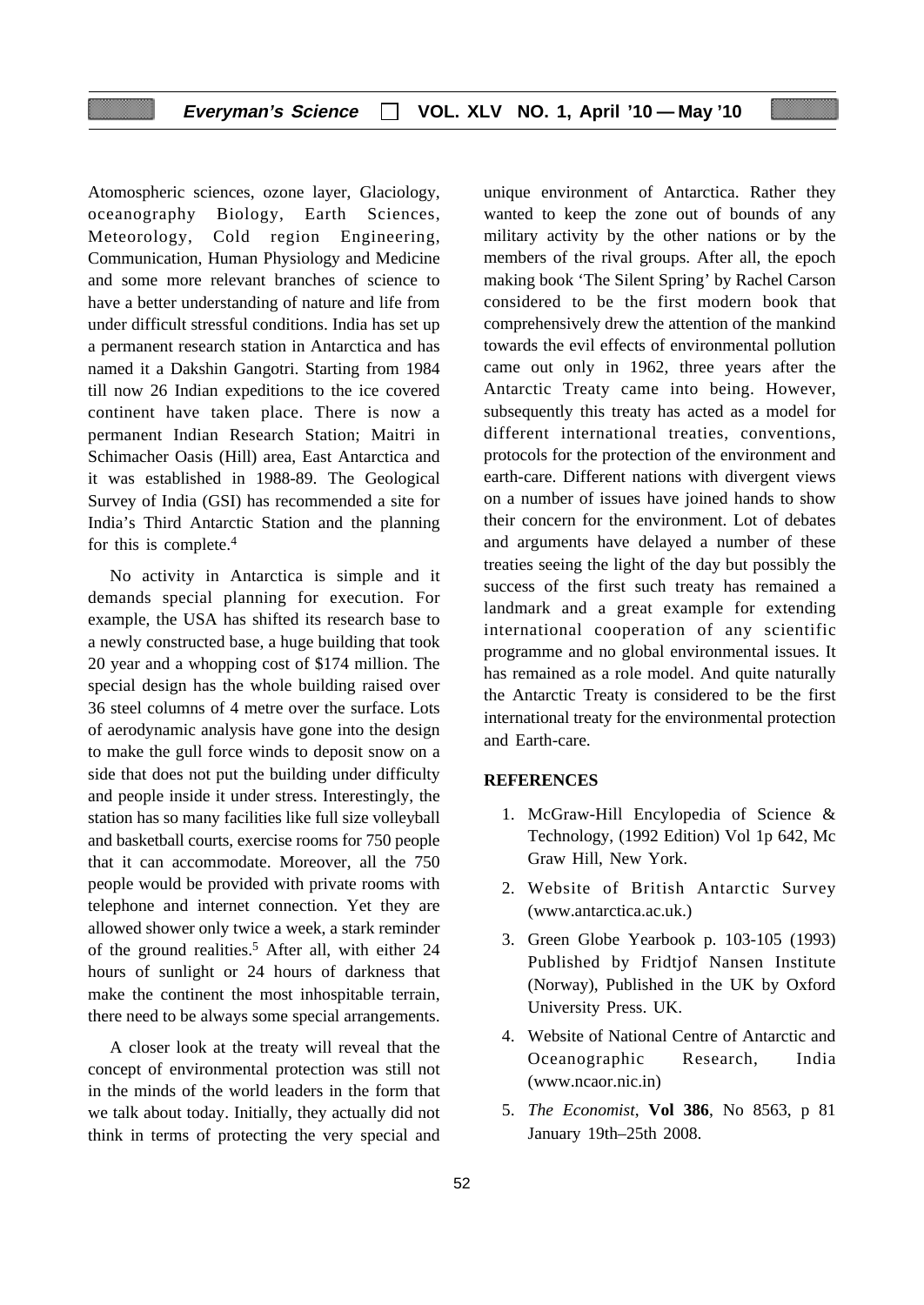# KNOW THY INSTITUTIONS



#### **CENTRAL FUEL RESEARCH INSTITUTE, DHANBAD**

The foundation stone of the Central Fuel Research Institute was laid on 17th November 1946, by the Hon'ble Shri C.H. Bhaba, Minister for Works, Mines and Power of interim Government of India led by Pt. Jawaharlal Nehru, the Prime Minister of India. The institute was established in 1945 with a small nucleus of staff members temporarily in a barrack in the premise of Indian School of Mines and Applied Geology, Dhanbad, with Dr J.W. Whitaker as its first Director. The institute was officially inaugurated at its present site in Digwadih on 22nd April 1950 by Dr. Rajendra Prasad, the first president of the Republic of India.

Central Fuel Research Institute (CFRI) celebrated its Diamond Jubilee Year on 16 Nov. 2006. One year long celebration was started from 17 Nov. 2005 and was concluded on 16 Nov. 2006 with an internal workshop on "Atmamanthan".

This institute has its own last breath on 4 April 2007, when a letter came from CSIR, New Delhi for merging the CFRI with the other institute CMRI, situated at the main city of Dhanbad. Now it is known as Central Institute of Mining and Fuel Research, Digwadih Campus.

#### **EARLY OBJECTIVES OF INSTITUTE**

Central Fuel Research Institute was established with the following objectives : (a) Chemical and Physical survey of Indian Coal. (b) Processing and preparing coal with special reference to metallurgical coke. (c) Low temperature carbonization.

After 60 years of long span of time institute has seen many glorious days with its increasing capacities of well qualified scientists devoted for coal research. Because of their effort institute has earned name and fame world wide in the field of coal science.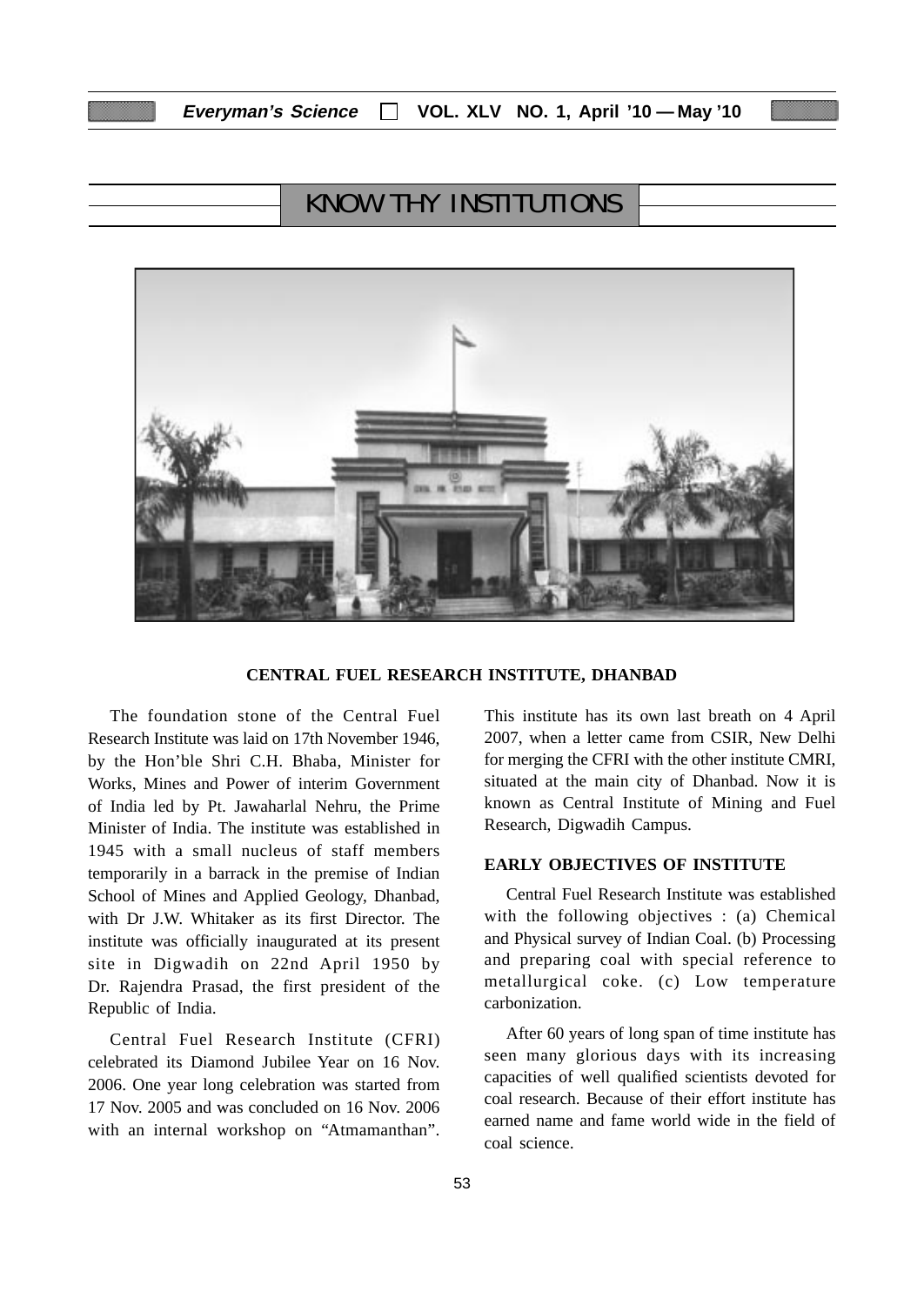The fuel research is synonymous for work on coal, since 1930s and 1940s. Coal was the only source of energy. Coal was used to run locomotives, to drive ships and to generate electricity, and for any factory the source of fuel was only and only coal. So coal means fuel and fuel means coal. The name of this research institute still continues with same name. But now fuel means not only coal, but it includes any matter, which can provide energy to carryout work. It may be in the form of solid, liquid, gas and so on.

#### **SCOPE AND FUNCTION OF THE INSTITUTE**

Institute was established with the aim of all aspects of research, both fundamental and applied, on solid, liquid and gaseous fuels, although for the present, the activities of the institute must necessarily be confined to a large extent to solid fuels, coal in particular. Later work were also carried out on liquid and gaseous fuels. But after some years, Indian Institute of Petroleum at Dehradun was created for liquid fuels. And for mining research, Central Mining Research Station at Dhanbad was also created.

In beginning the institute had comprehensive scheme of research on Indian Coal. The programme was divided into

(A) Short term programme include : A quick physical and chemical survey involving determination of the following properties of the major producing coal seams

(a) Proximate Analysis (b) Coking Properties (c) Total Sulphur (d) Calorific Value (e) Determination of Carbon and Hydrogen contents (f) Washability

(B) Long term Programme : (a) Distribution of Sulphur (b) Phosphorus in ash (c) Total Chlorine (d) Ultimate Analysis (e) Complete low temperature assay (f) Fusion point of ash

#### **PRESENT ACTIVITIES OF CFRI**

At present CFRI has following departments: (1) Coal Preparation (2) Coal Carbonisation (3) Coal Gasification (4) Coal liquefaction (5) Power Coal & Coal Combustion (6) Coal Quality Assessment (7) Coal Geology & Petrology (8) Fuel Science (9) Environment Management & Waste Utilization (10) Non Conventional Energy Sources (11) Mineral Technology & Value added products (12) Coal Chemicals & Liquid Fuels (13) Research Planning and Business Development & Monetary Evaluation (14) Technical Information (15) General Engineering.

#### **COAL PREPARATION**

Upgradation of coal quality is considered to be a prerequisite for efficient utilization of indigenous resources. Pioneering work at the institute on beneficiation of high ash 'difficult to wash coals'contributed significantly to the generation of the basic process know-how for all the operating coking coal washeries in India. Novel concept of multistage beneficiation has been developed for treating the large reserves of LVC coals that could not be economically washed in the existing coking coal washeries.

The institute has Fine Coal Treatment Pilot Plant. The unit is fully equipped with modern laboratory facilities and state of the art pilot plants with on line instrumentations and control to develop process flow sheet for beneficiation of coking and non-coking coals as per the requirements of different end uses. CFRI renders expertise for (i) Full scale washability studies of coal and interpretation of results, (ii) Developing flow sheet/ beneficiation circuit for a given coal with trial runs in state of the art pilot plant, (iii) Technical audit and improvement/computerization of existing washeries, (iv) Consultancy service for designing and installation of commercial Washeries and (v) R&D for noncoking and coking coals including flotation on Novel Washing Techniques.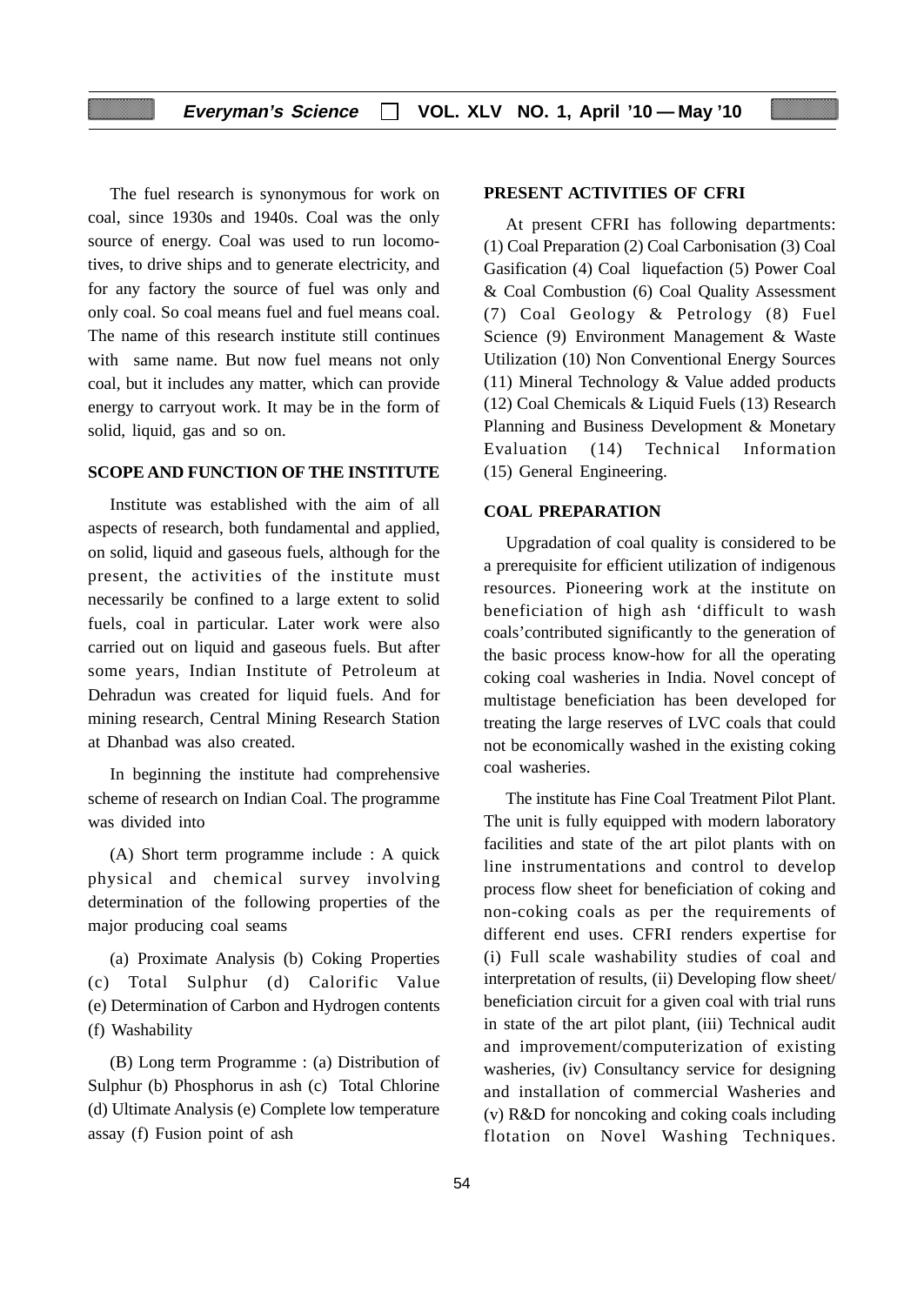Application of simulation and optimization software developed at CFRI can predict optimum recovery at specified ash content under variable proportions of known linked coals and cost of clean coal for non-coking coal washeries.

Jig washer of 20-50 tph capacity designed by CFRI has already entered the market. Coal Slurry Beneficiation technology of different capacities (10-20 tph) has been successfully commercialized.

#### **COAL CARBONIZATION**

CFRI has successfully evaluated the coking potentialities of Indian coals that led to the selection of coking blends for the coke ovens of the existing steel plants under Public Sector. For possible improvement in the quality of coke for utilizing maximum non-coking / semi coking coals in an environment friendly way, technologies for pre heating of coal charge, stamp charging of coal, etc. are being studied and suitable designs of the relevant machinery are developed. CFRI has successfully developed designs of energy efficient and environment friendly heat recovery Coke Oven of different capacities for production of metallurgical/industrial grade coke.

#### **COAL GASIFICATION**

R&D activities in the area of coal gasification were initiated during late fifties and continued till mid seventies in the institute. Different modes of gasification such as, powered coal gasification, pressure gasification with steam and oxygen, fluidized bed etc., in pilot scale level, were installed with a view to study the potential behaviours of inferior grade Indian coals towards complete gasification for its commercial exploitation. Rapid industrial growth in the post independence era needed increasing use of gas as fuel and basic raw material for chemicals and fertilizer synthesis.

Keeping in view the need for efficient gasification of high ash Indian coals through IGCC route research programmes have been initiated. The focus would be to generate kinetic data from high pressure high temperature TGA followed by tests in 50kg/h continuous PFBG reactor.

#### **COAL LIQUEFACTION**

The Institute has been carrying out investigation for the development of technological knowledge regarding conversion of the country's major commercial energy source, the coal or its derived product, into liquid fuels and chemicals.

#### **POWER COAL & COAL COMBUSTION**

Coal combustion has been an important area of pursuit since inception. Extensive studies were carried on Fluid bed combustion for development of FBC boiler, generation of hot air from agro-wastes, coal and lignite and inert gas generation. Improved designs of domestic ovens for smokeless burning of raw coal had been made for the benefit of the rural sector.

The present initiatives are focused studying the impact of coal quality on the different aspects of pulverised coal combustion. The limitation of traditional parameters for reliable assessment of combustion and emission behaviour call for additional characterization data like distribution of macerals and their association, surface area and porosity, mineral compositions etc. Modern test facilities of different scale and under different flow conditions like Drop Tube Furnace and Fuel Evaluation Test Facility would provide valuable insight on the role of different quality parameters on carbon burnout, flame stability and slagging & fouling propensities. Blending of coals for power generation is another area, which is being, studied extensively with emphasis on the issues related to the effect of blending of dissimilar coal on the milling, burn out and ash depoit problems.

### **COAL GEOLOGY AND COAL PETROLOGY**

Study on Gondwana coal basins of Peninsular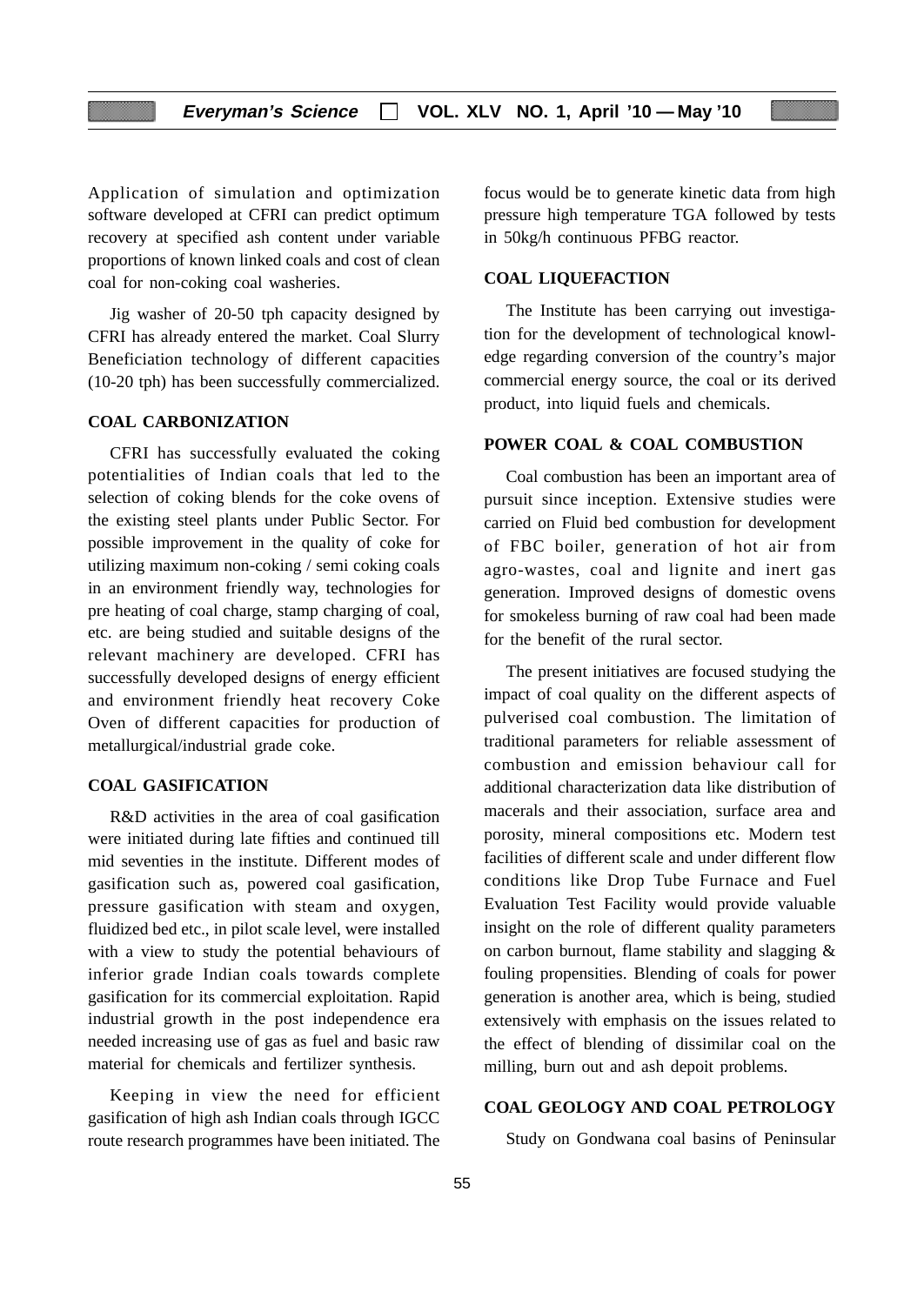India reveals that in these Gondwana grabens over 70 separate coal basins are now located and distributed in a radical pattern along five well– defined basin belts (1) Damodar-Koel Valley, (2) Rajmahal-Deoghar-Itkhori, (3) Sone- Mahanadi Valley, (4) Pench-Kanhan Valley, and (5) Wardha – Godawari Valley. The heterogenous character of these coals of the penisular India is well defined by the characteristic petrographic make up of each coal seam and the varied petrographic comments in the different coal basins. Various studies have been carried out in the institute for coal geology and coal petrology.

#### **COAL CHEMICALS & LIQUIED FUELS**

Coal hydrogenation, Coal for chemicals, Fisher-Tropsch Synthesis, Operation of high pressure plant, Development of process on pyridine based chemicals and benzenoid hydrocarbons are the areas.

## **MINARAL TECHNOLOGY AND VALUE ADDED PRODUCTS**

Process for development and standardization for manufacturing improved building materials eg. Bricks / blocks, aggregates tiles etc. utilizing locally available waste and industrial waste. Study of effect of durability of the developed building material under different environmental conditions.

## **NON-CONVENTIONAL ENERGY SOURCES & INSTRUMENTATION**

Development of non-conventional energy systems, fuel management for fuel cells and development of infrastructure for testing and characterization of Fuel cell, Calibration of Instruments.

## **RESEARCH PLANNING & BUSINESS DEVELOPMENT – MONETORY EVALUA-TION**

Marketing of Technology know-how. Project

planning providing customer service for testing and analysis.

#### **TECHNICAL INFORMATION**

Publication of Annual Report, Newsletters, Technical Books, Pamphlets, Brochures, Information leaflets, Posters, Organising exhibition and participations in exhibition/Science festivals / melas etc.

#### **GENERAL ENGINEERING**

Boiler operation, civil engineering, construction and maintenance, construction of laboratory ovens and furnaces, fabrication of equipments and structures.

## **TECHNOLOGIES AND KNOW-HOW AVAIL-ABLE**

A. **Proven Technologies :** (1) Improved Beehive Coke Oven with pusher system (0.1-0.3) million tpy (2) Oven for Production of Soft Coke (50 to 100 tpd) (3) CFRI-TISCO Design Beehive Coke Oven (50 to 100 tpd) (4) Formed Coke  $(20 - 50)$ tpd) (5) Briquetted Fuel for Domestic Users from Low Grade Coking Coal/Washery By-products (20-50 tpd) (6) Domestic Cook Stove (Chullah for 5 to 10 members family) (7) Mini Washery for Coal Slurry Beneficiation (5 to 20 tph) (8) Oil Agglomeration Process for Recovery of Additional Cleans from Inferior Coals (2-10 tph) (9) Jig for Coal Washing (20 tph) (10) Oleo-Flotation Process for Integrated Beneficiation and Dewatering of Coking Coals (20 tph) (11) Building Bricks from Fly Ash (12,000 to 80,000 bricks/day) (12) Bulk Use of Fly Ash for Soil Amendment and Waste Land Reclaimation (13) Beta-naphthol from Napthalene (1000 tpy) (14) Synthesis of Resorcinol (300 tpy)

B. **Technical Processes Developed In Laboratory Scale :** (1) Synthesis of INH from 4- Cyanopyridine (2) Ammoxidation of 3-Methyl pyridine to 3-cyanopyridine (3)Ammoxidation of 4-Methyl pyridine to 4-cyanopyridine (4) Synthesis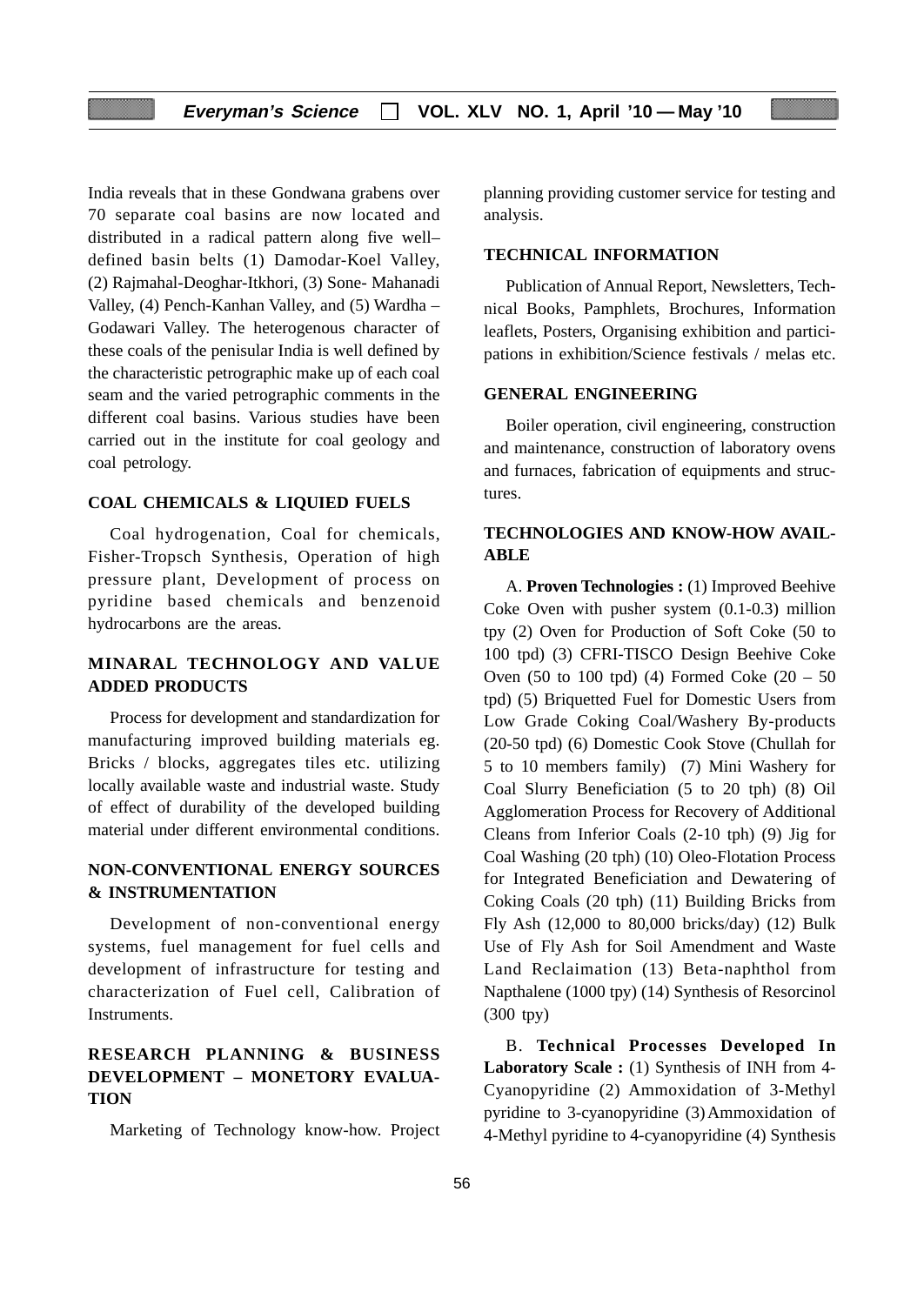of Nicotinamide from 3-cyanopyridine (5) Synthesis of Pyridine and Picolines

C. **Technologies ready for Commercialization :** (1) Process for stabilized coal-water slurry (1000 – 1500 kg/h) (2) Inert Gas Generator for combating Mine Fire (10000–15000 Nm3/h (3) Lignite Devolatilizer (50–100 tpd) (4) Nicotinamide from 3-cyanopyrdine (5) 9-10 Phenanthraquinone from phenanthrene

CFRI has developed more than 150 technologies. CFRI is releasing its Annual Report every year on the 26th September, the Foundation Day of CSIR. Annual Report is covering the R&D findings of all projects taken up during the financial year. Besides this, R&D papers published, presented patents filed and other activities are also given of the concerned financial year. Annual Report is authentic document to use for various purposes. The last Annual Report of CFRI was of the year 2006-07. Now this institute is known as Central Institute of Mining and Fuel Research, Digwadih Campus.

#### **Contact : Dr. Rajesh Kumar**

Scientist, Publication & Information CIMFR Digwadih Campus, P. O. FRI, Dhanbad–828108, Jharkhand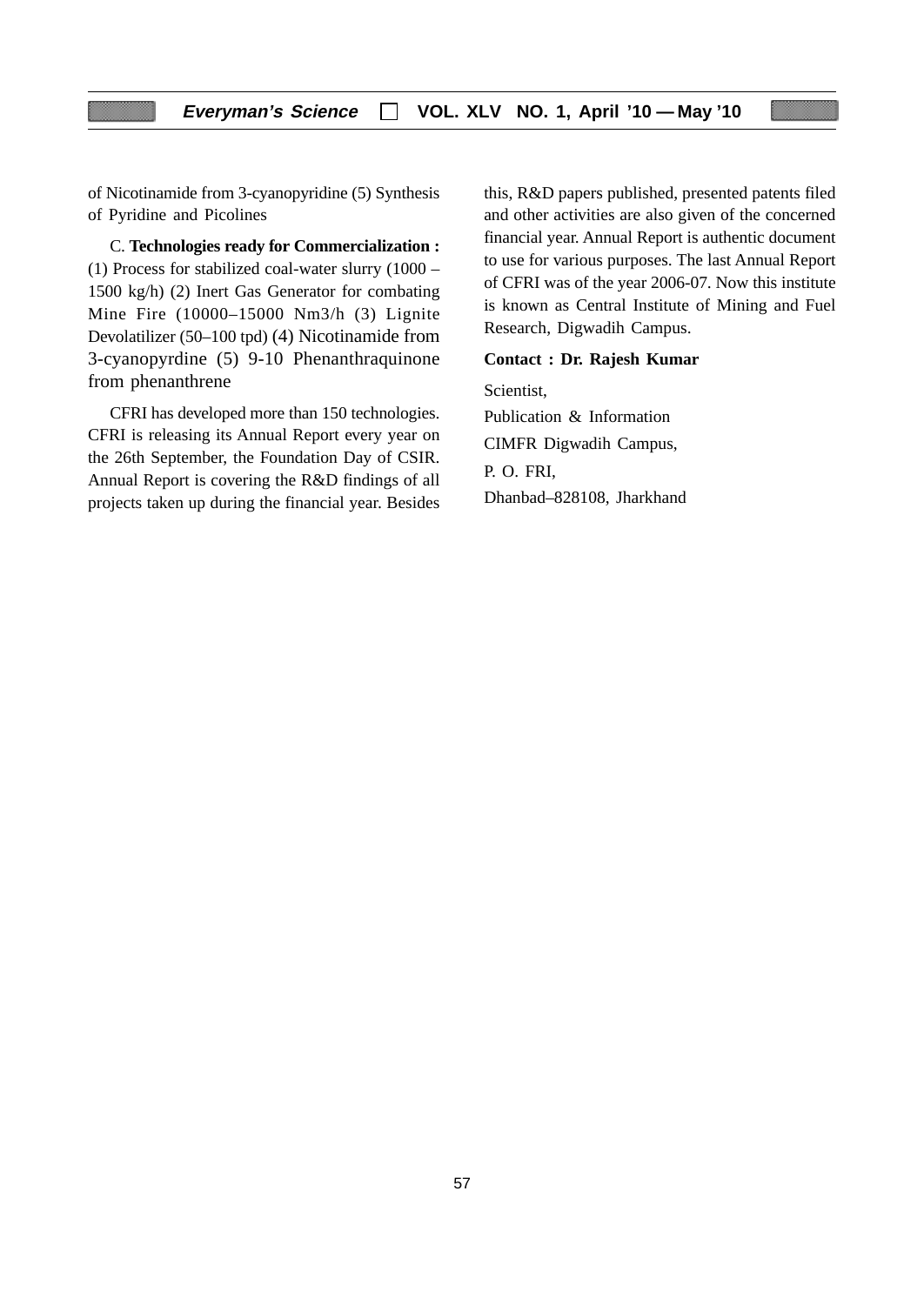# **Conferences / Meetings / Symposia / Seminars**

## **International Conference on Climate Change Perspectives and Projections : A Systems Approach. 9-11 December, 2010, Osmania University, Hyderabad-500 007, India.**

#### **THEMES OF THE CONFERENCE :**

- 1. Climate Change : Earth and Atmosphere Systrems
	- (a) Natural Resources
	- (b) Carbon Footprint, Carbon Capture and Storage
	- (c) Green House Gases
	- (d) Marine Systems
- 2. Climate Change : Biological Systems
	- (a) Biodiversity
	- (b) Agro-forestry
	- (c) Genetic Implications Public health
	- (d) Ecological Equilibrium
	- (e) Crop Productivity
- 3. Climate Changes Vs Technology
	- (a) Fuel Cells
	- (b) Biofuels
	- (c) Nuclear Technology and Biotechnolgoy
	- (d) Green and Clean Technology
	- (e) Nano and Information Technology
- 4. Sustainable Economic Development and Human Security
	- (a) Renewable and Non-renewable energy policy
	- (b) Protection of Biodiversity
	- (c) Industrialization Vs Climate
	- (d) Anthropogenic activities and sustainable economic development
	- (e) Pollution Mitigation
- 5. Climate Change : Governance and Policy Perspectives
	- (a) Environmental Protection and Law : International and National approaches
	- (b) Dimensions of Governance and Strategies of Development
	- (c) Management of Natural Resources : Water and Land Resources
	- (d) Meteorology : Appraisal and Assessment

**Contact :** Prof. K. Janardhan Reddy, Principal, University College of Science, Osmania University, Hyderabad–500 007, Phone : +9140 2702 4078, 2709 8176 Tel Fax : + 91 40 2707 4078 Mobile : - 093931212172, Email : coordinator.ucs@osmania.ac.in; kjreddy50@yahoo.co.in **Webside:** www.osmania\_iccc2010.org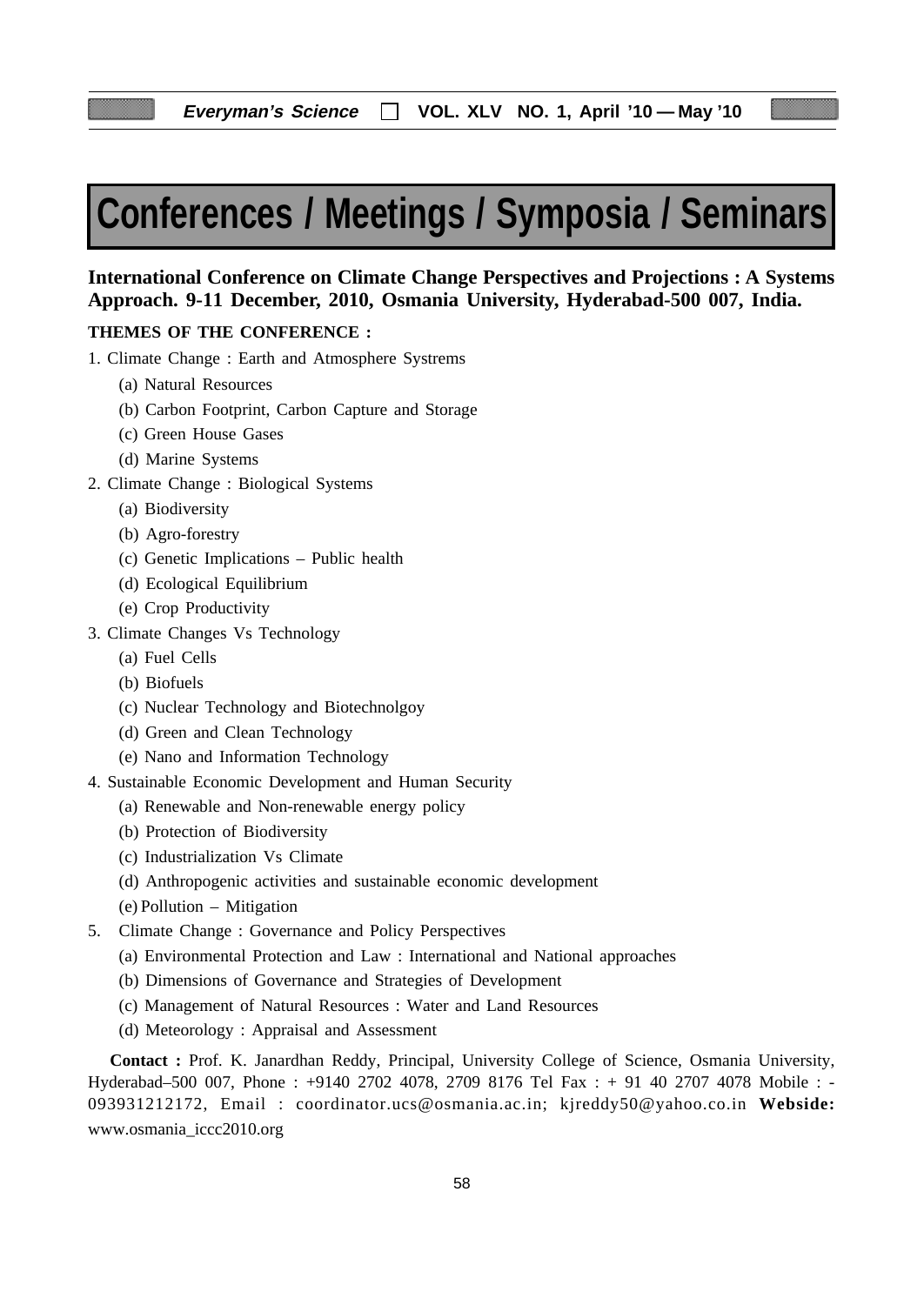## **S & T ACROSS THE WORLD**

#### **ANTI-MALARIAL DURGS**

The scientists of the University at Reading's Department of Chemistry, aim to make anti-malarial drugs more affordable in third world countries where more than 1.5 million people die of the disease every year. University's new Chemical Analysis Facility (CAF) facilitates this research. Using the CAP's facilities, the scientists produce artemisinin from Chinese wormwood plant. It is an antimalarial drug effective against quinine-resistant malaria. This fundamental research will help pharmaceutical companies to mass-produce artemisinin in a more cost effective way.

(*The Medical News, Apr 24, 2010*)

### **CHOLESTEROL AFFECT BONE MARROW**

Progenitors of blood cells develop in the bone marrow, where they mature in specific microenvironments, called niches, before exiting into peripheral blood in a highly controlled fashion. It is well estalished that external stimuli affect these niches and in turn the production of mature blood cells. For example, patients with high cholesterol levels (hypercholesterolemia) have more peripheral blood cells and increased platelet levels (thrombocytosis). Researchers in Portugal show that high levels of cholesterol can affect the microenvironment of the bone marrow, so that more cells move from the bone marrow to peripheral, circulating blood. Sometime cholesterol may be responsible for acute leukaemia as cholesterol empties cells from the bone marrow microenvironment by which it may create more

space for malignant leukaemia cells to come into the bone marrow.

These findings for the researcher have implications for transplants and bone marrow malignances.

(*Instituto Gulbenkian de Ciencia, May 11, 2010*)

## **COMPUTATIONAL MODEL FOR GENE ACTIVITY**

The human genome contains instruction for making all the cells in our body. An individual cell's make-up (e.g. muscle or blood) depends on how these instructions are read. This is controlled by gene regulatory mechanisms. Uncovering these mechanisms holds a key to greatly improving our understanding of biological systems.

One important regulatory mechanism is based on genes that actively promote or repress the activity of other genes. The new research addresses the problem of identifying the targets these regulator genes affect.

The new method, presented in *Proceedings of The National Academy of Sciences (PNAS)*, is based on carefully modelling of times series measurement of gene activity. It combines a simple biochemical model of the cell with probabilistic modelling to deal with incomplete and uncertain measurements.

Researches from the University of Manchester (UK), Aalto University (Finland) and the European Molecular Biology Laboratory, Heidelberg (Germany), say the new method identifies targets of regulator genes.

(*University of Manchester, Apr 26, 2010*)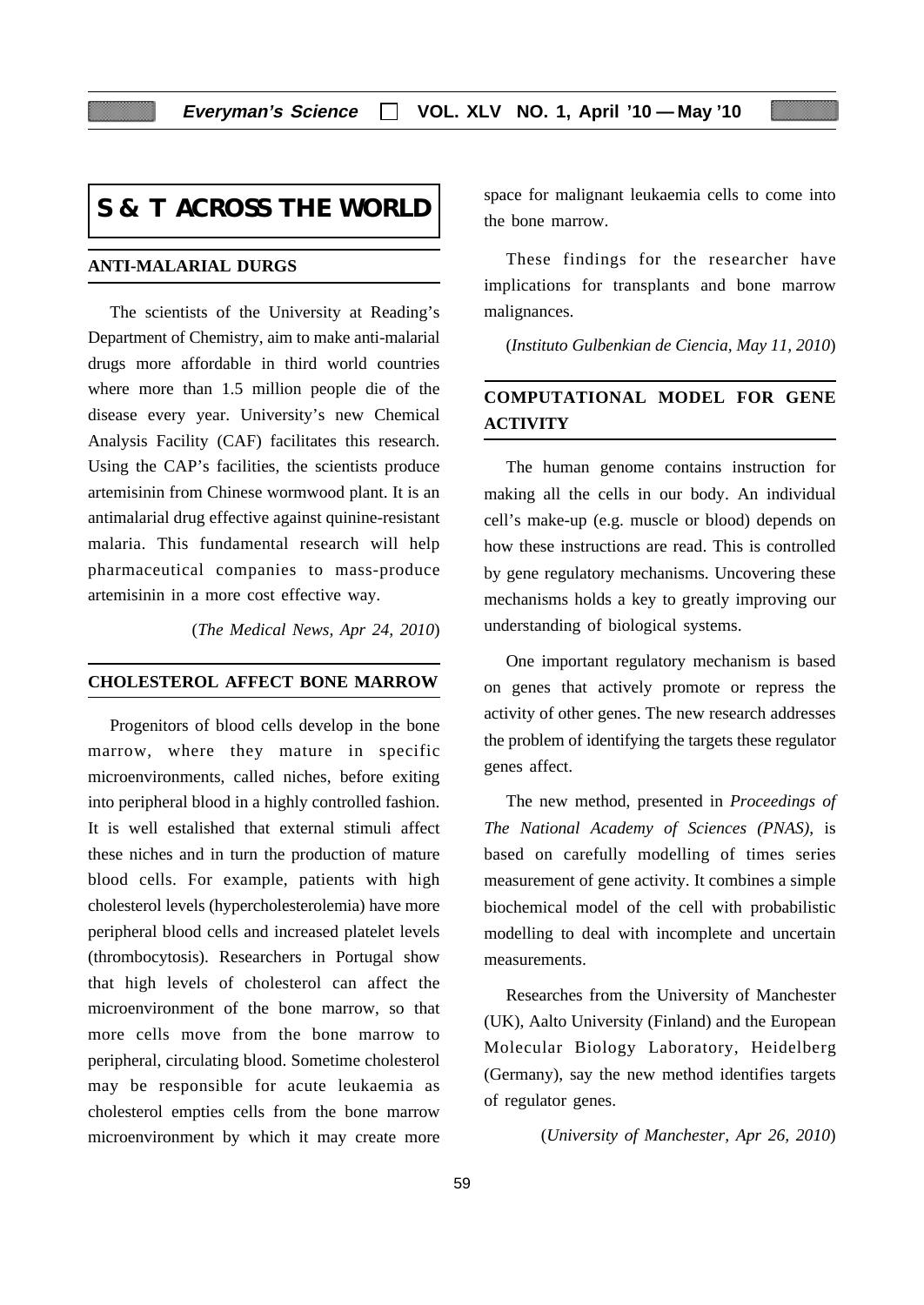## **SMARTPHONE ADD-ON WILL BRING EYE TESTS TO THE MASSES**

Having trouble reading your cellphones's screen? If that's because you need glasses, your phone itself could be used to tell you what strength lenses you need.

Ramesh Raskar of the Camera Culture group at the Massachusetts Institute of Technology has devised a method of providing basic eye tests using only a smartphone and a specially designed eyepiece. It could provide a home-based eye test for million of people who cannot easily access regular optometry services.

Raskar's Near-to-Eye Tool for Refractive Assessment (Netra) consists of a viewer that fits over a celphone's screen combined with software running on the phone. To test a person's eyesight, the phone displays an image which the eyepiece converts into a virtual 3D display.

The user is then asked to focus on the image and use the phone's keyboard to adjust the lines so that they merge. Based on the amount of adjustment needed, the software will show the strength of the corrective lenses required, measured in dioptres.

Unlike a traditional 3D display, which presents a slightly different view to the left and right eyes, Netra presents different views of different parts of the same eyes simultaneously. If the user has perfect eyesight, these images will overlap and appear as a single image, says postdoctoral researcher-Ankit Mohan, who worked on the design. If their vision needs correction, they will see parallel lines that the will need to adjust.

Cellphones have reached remote villages in Asia, Latin America and Africa, making them ideal diagnostic devices, says D. Balasubramanian, the director of research at the L.V. Prasad Eye Institute in Hyderabad, India.

In its current form, Netra needs phones that can be programmed and have a high-resolution display, which are less common in remote areas, Balasubramanian adds.

(*New Scientist 3 July, 2010*)

## **ROBOTS FALL INTO LINE WITH THE HELP OF SPARSE ARRAY ANTENNA**

When you are in hostile territory, it pays to stick together-especially if you are a robot. Falling into line will be easier with an innovative communication system that combines the clout of robots' individual radio antennas, making sure they stay in touch with their headquarters.

Communicating with robots on the ground gets harder once they move beyond the line of sight, but equipping a group with the "sparse antenna" technology improves communications by extending the radio range. The technology eliminates dead spots, where contact is lost completely, and minimises interference from large buildings or potential signal jammers.

It could make it easier to communicate with robots working in hard-to-reach environments, such as urban disaster areas.

The robots are the product of a joint project. Garret Okamoto of Adaptive Communications Research in San Diego, California, is leading the antenna work. On the robotics side is Christopher Kitts at Santa Clara University, also in California.

To form the sparse array antenna the robots are programmed to arrange themselves—usually in circular patterns or grids—at roughly equal intervals, from 10 centimetres to several metres apart. The signal-processing software then turns the robots' radio-controlled antennas into a powerful transmitter. The software uses the individual robot's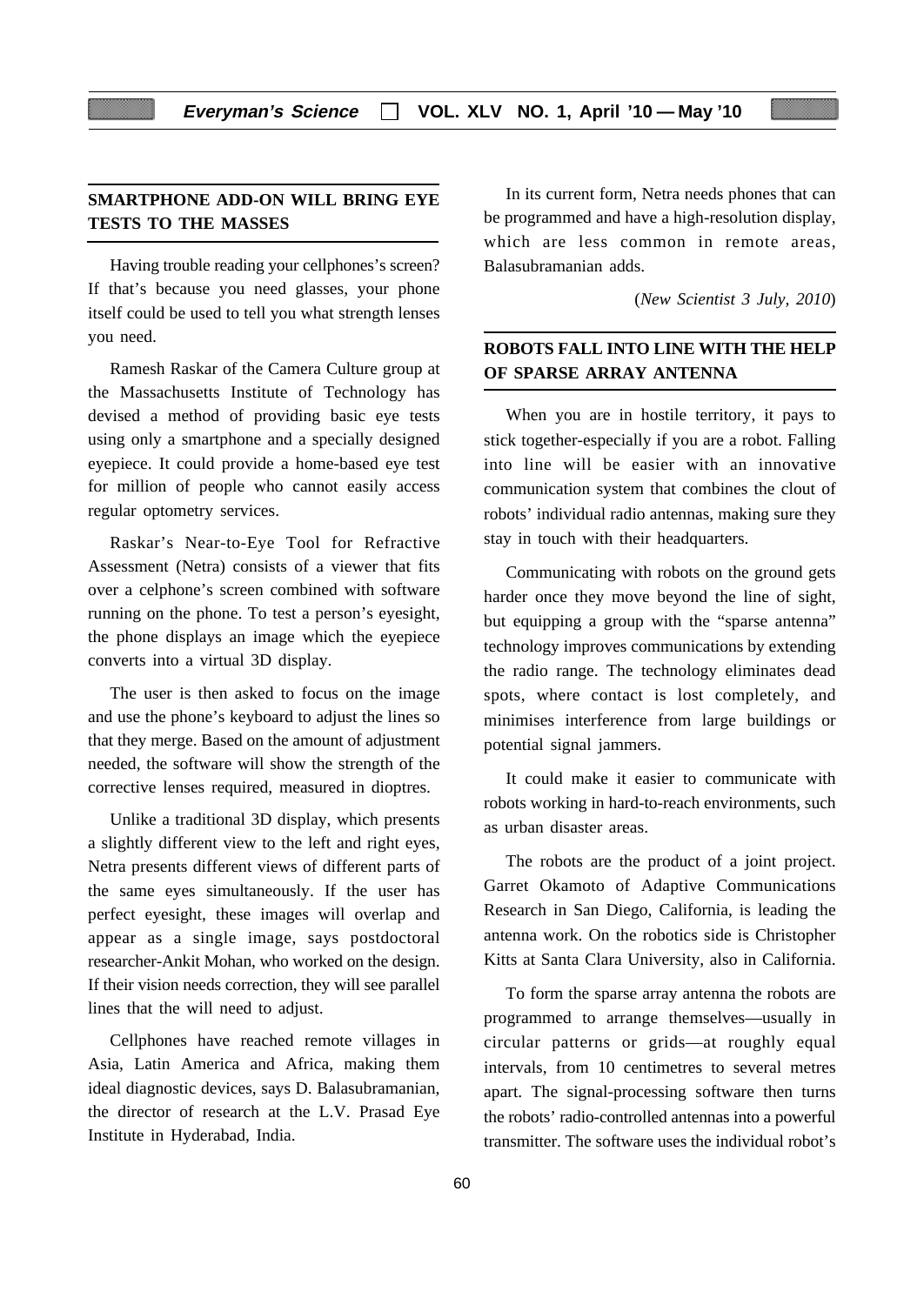## **Everyman's Science VOL. XLV NO. 1, April '10 — May '10**

position and the properties of its radio signal to enhance the overall signal. That super-signal is then funnelled through one robot to communicate with HQ.

With the robots arranged in a smart antenna array you get what's called diversity gain, says Okamoto. "This enables the signals from the different antennas to be added constructively," he says. So you don't get "multipath fading", which happens when radio signals reach the receiving antenna by two or more paths and the resultant interference causes dead spots, he adds.

With eight robots, says Okamoto, signal gain is equivalent to a 60-fold increase in signal strength. However, there is a limit to how much you can reduce the multipath fading, so the benefits improve for upto about 12 robots before tailing off.

The transmission-sharing software and manoeuvre-control for the robot formation are complete, and the robots needed for an integrated demonstration should be complete within three months, says Kitts.

"In principle, this idea has some merit," says Chris Melhuish, director of the Bristol Robotics Laboratory at the University of Bristol, UK. "The trick will be to get the robots to position themselves and then maintain their relative position within the tolerances of the transmission media."

(*New Scientist 3 July, 2010*)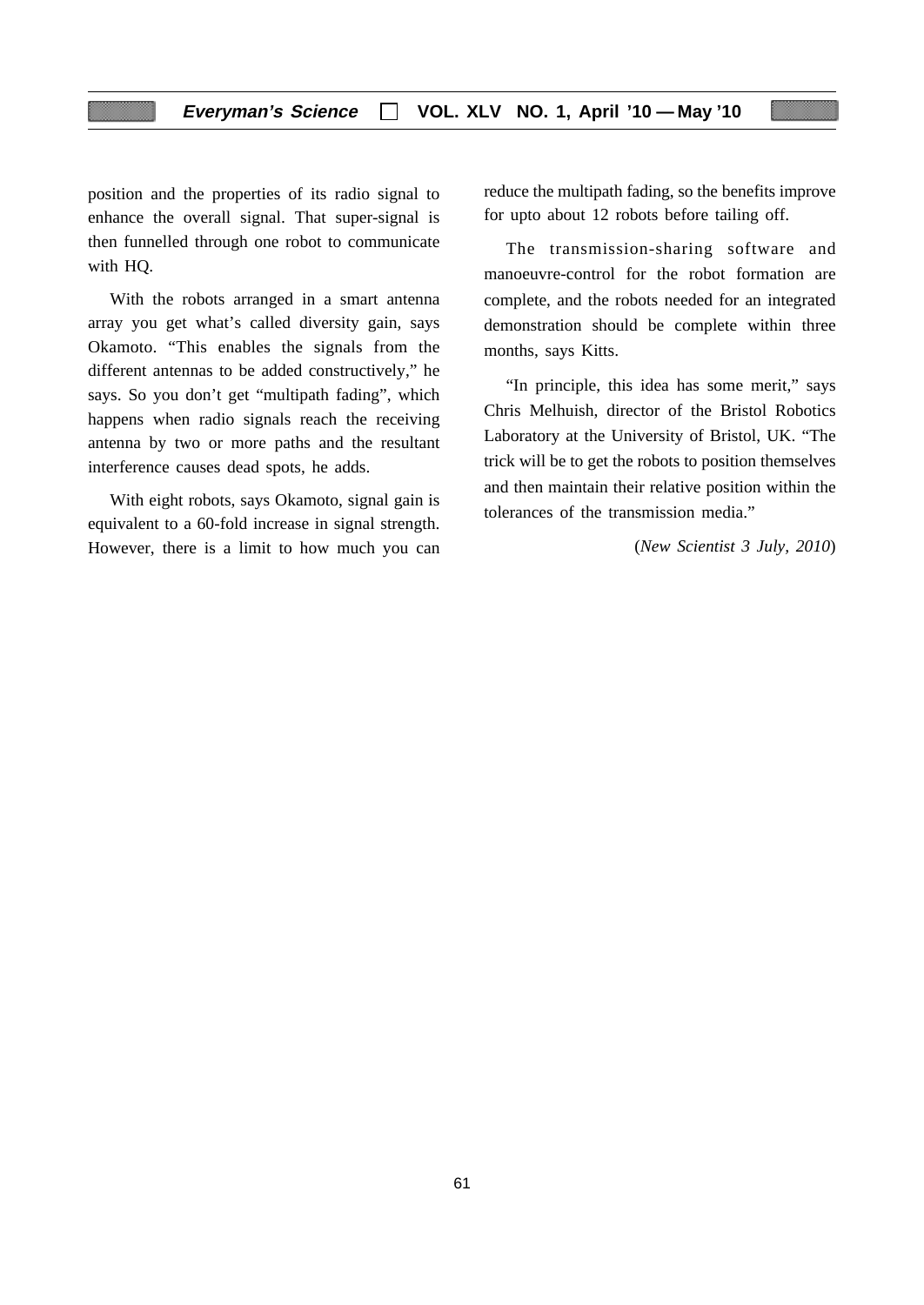

# Cth;eg **AJOttl futkl**{m mbott

14,  $z$ t $\phi$  Âchin dmt ôx[ex, futuj fut; t -  $700017$ , Cth;

**THE INDIAN SCIENCE CONGRESS ASSOCIATION**

14, Dr. Biresh Guha Street, Kolkata-700 017, INDIA

|  | $\therefore$ th/Telegram $\therefore$ SCICONG $\therefore$ CALCUTTA |  | $V/Lm/Fax$ : 91-33-2287-2551                     |
|--|---------------------------------------------------------------------|--|--------------------------------------------------|
|  | $=\n\frac{1}{2}$ CtM/Telephone : (033) 2287-4530, 2281-5323         |  | $\frac{R}{\theta}$ bij /E-mail: iscacal@vsnl.net |
|  | $J$ <b>c</b> mtRx/Website : http://sciencecongress.nic.in           |  | iscacal_2004@yahoo.com                           |

# **m=ôg;t fUe N;uø ytih m=ôgtü fUe ÂJNuMtÂ"fUth/Terms of Membership and Privileges of Members :**

 $m$ b:t fue m=ôg;t WI mCe jtudtü fu Âj Y Fuju nî stu ôlt;fu gt Wmfu mbtl ô;h vh NiGÂKfu gtueg;t ysd fih arfli nî yth Âsànü Cth; Âfli ÂJùttl fii ; h¢fli bü ÁÂa nî>

Membership of the Association is open to person with *Graduate or equivalent academic qualification* and interested in the advancement of science in India.

1. **JtÂMøfU m=ôg &** stu ÔgÂÿU lgu Áv mu JtÂMøfU m=ôg;t d{nK fUhlt atn;t ni Wmu JtÂMøfU m=ôg;t NwÖf Á 200/- fümt: C;eo Nöf Á 50/-\* (ÂJ=åNgtü fü Âj Y\*\*  $U.S.S.$  70) bt<sup>o</sup>t =ulu v $\nabla$ udu+ JtÂMofu m=ôg;t Nif ŒAgifU JMo fiJ 01 yŒij fUtu=¤ ntu stYdt> stu Ce 15 swjtRo fiJ Ce;h yvle m=ôg;t Nif I nek y=t füh vtYdt Jn Wm mtj fü $\hat{A}$ jY yvle Jtux =ulu fül Gb;t mu J $\hat{A}a$ ; ntu stYdt yth/gt Jn Wm JMo fü Âj Y mbi:t fü füqtojq füu Ce ÂlgktK I né füh vtYdt> Yfü m=ôg stu JtÂMofü m=ôg Nöf ydju mtj fülbta $\delta$  fülyk; ; fülné =u vtYdt WmfWe m=ôg;t mbtË; ntu stYde>

m=ôgdK yvlt vwh füldin m°t fülmbg vin füh mfü;unî> Wànü JtÂMofü ÂJÒttl füldin m°t füe fügiÅJhK  $f$ u Yfu  $f$ A $f$ )  $f$  A $f$  tb $\ddot{g}$  bu  $f$ tt $\ddot{f}$ ; ntu mfl $f$ e n $\dot{\triangleright}$  Rmfu mt: Ju mbot ful htusltbat IIYJhebilm mtRkm $f$ Ce  $\hat{A}$ cltb $\hat{q}$ g Wvj $\hat{c}$ " f $\hat{b}$ h mf $\hat{b}$ u nî >

1. **Annual Member :** A person willing to be enrolled as new Annual Member has to pay an annual subscription of Rs. 200/- along with an admission fee of Rs. 50/-\* (for foreign\*\* U.S.\$ 70) only. The annual subscription of a Member shall become due on the 1st April of each year. Anyone who fails to pay the subcription on or before the *15th July* in any year shall lose the right of voting and/ or holding any office of the Association for that year. A member failing to pay the annual subscription by the end of March of the following year shall cease to be a Member.

Members may contribute papers for presentation at the Science Congress. They will receive, free of cost, reprints of the Proceedings of the Session of any one section of their interest and also the bi-monthly journal of the Association "Everyman's Science".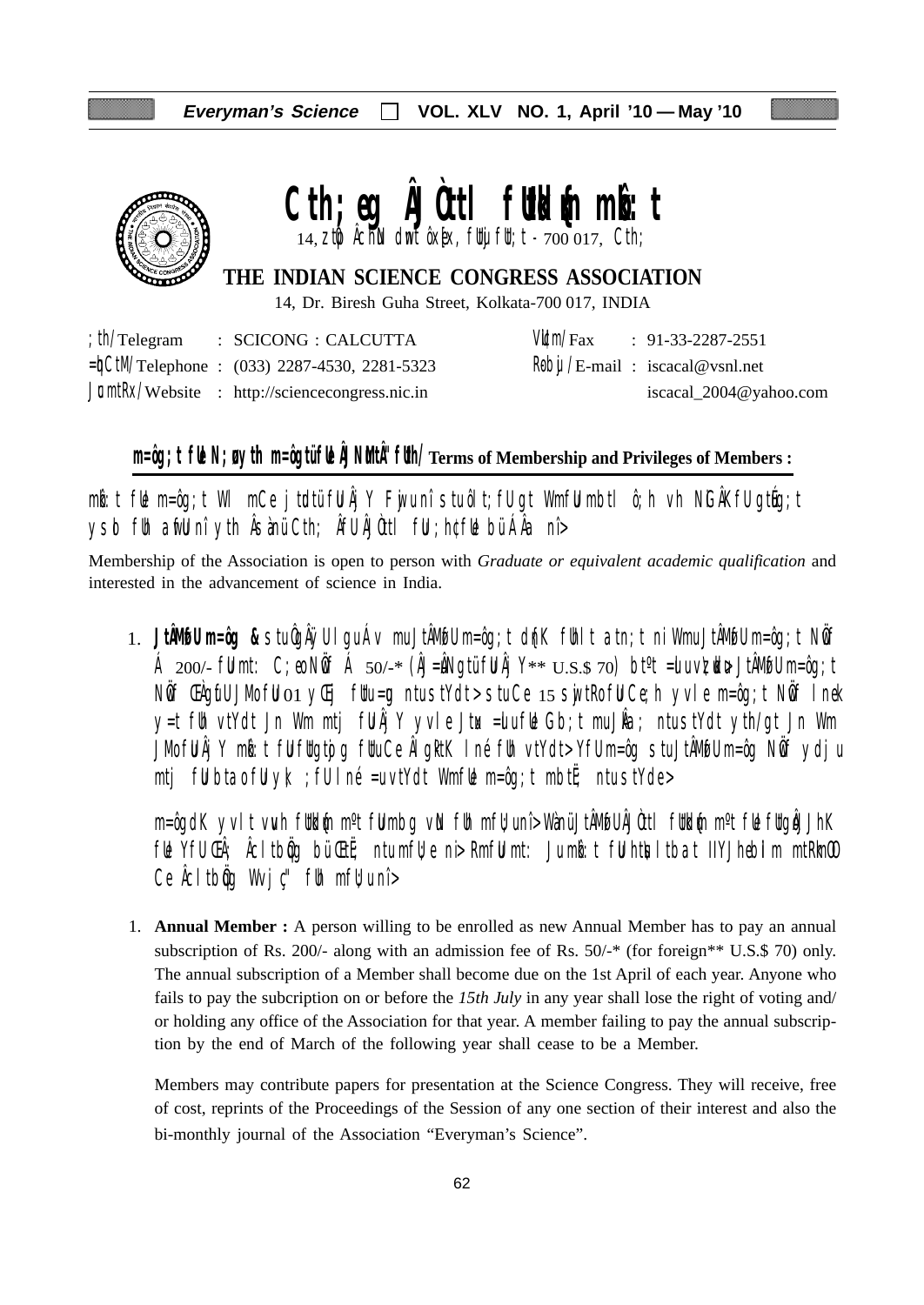- 2. **m<sup>o</sup>t m=ôg &** gÅ= fWA fUthKtümu JtÅMwfU m=ôg yvle m=ôg;t Wm JMo fU 15 swjtRo fU yk=h =tunhtlt Cg stYâ;tu WlfUe m=ôg;t m<sup>o</sup>t m=ôg;t fU Áv buk Âclt Jtux ztjlu fUe Gb;t bü meÂb; fUn Â=gt stYdt>JtÂM@Um=ôg yvle m=ôg;t =tœtht ydjumtj Åclt C;eo NÖf Å=Y yvle m=ôg;t NÖf fUu XefU mbg vh =  $\mathbf{f}$ U vwl &  $\mathbf{E}$ t $\ddot{\mathbf{f}}$ ; fUh mfU; t ni
- 2. **Sessional Member :** If for some reasons, Annual Members fail to renew their Membership by remitting subscription prior to 15th July each year, their Membership for the year would be restricted to Sessional Membership without voting right. Annual members can renew their Membership without paying the admission fee in the next year by remitting subscriptions in time.
- 3. **Atºt m=ôg &** stu ÔgÂÿU ôlt;fU ô;h fuU leau v\ZtRo fUh hnt ni Jn JtÂMøfU m=ôg;t NwÖf Á 100/- btºt  $=$ uvzülu yvlt ltb At<sup>o</sup>t m=ôg ful Áv bü Âj FJt mfu;t ni cN;u Wmfu ytJ#l v<sup>o</sup>t vh Wmfu Ctatgo ÂJCtdtÆgG/mkô:tl fuU Œ"tl fuU nô;tGh ntü> YfU Atºt m=ôg fUtu gn yÂ"fUth Â=gt stYdt ÂfU Jn yvlt vwh futkum m<sup>o</sup>t fulmbg vin fuh mfut cN;u Jn vwh Jn Âfume JtÂMofu m=ôg gt mbit ful futro yJi;ÂlfU m=ôg fümt: vin fühü> Wmu Jtux fühlu füt gt fütgtojg fütu ÂlgktK fühlu füt yÂ"füth ŒtË;  $\ln$ é ntudt > At<sup>o</sup>t m=ôg futu $\hat{A}$ JCtdtü fu $\hat{Q}$ Jmtg c $X$ futü yth mt"thK c $X$ futü bü Ctd julu fue gtúg;t Œtë; lné ni>
- 3. **Student Member :** A person studying at the under-graduate level may be enrolled as a Student Member by paying an annual subscription of Rs. 100/- only provided his/her application duly certified by the Principal/Head of the Institution/Department. A student member shall have the right to submit papers for presentation at the Session of the Congress of which he/she is a member, provided such papers be communicated through a Member, or an Honorary Member of the Association. He/she shall not have the right to vote or to hold any office. A student member shall not be eligible to participate in the Business meetings of the Sections and the General Body.
- 4. **ytseJl m=ôg &** YfU m=ôg yvlu CÂJíg fUe mthe ctÂMøfU m=ôg;t NwÖf YfU cth bü Áv 2000/- (ÂJ=uÂNgtü  $f \llbracket \mathbf{U} \rrbracket$   $\llbracket \mathbf{Y} \rrbracket$   $\cup$   $\llbracket \mathbf{S} \rrbracket$   $\llbracket \mathbf{S} \rrbracket$  bt<sup>o</sup>t  $\lor$   $\llbracket \mathbf{U} \rrbracket$   $\llbracket \mathbf{U} \rrbracket$   $\llbracket \mathbf{U} \rrbracket$   $\llbracket \mathbf{U} \rrbracket$   $\llbracket \mathbf{U} \rrbracket$   $\llbracket \mathbf{U} \rrbracket$   $\llbracket \mathbf{U} \rrbracket$   $\llbracket \mathbf{U} \rrbracket$ Áv mu m=ôg;t ŒtË; fUh aqfut ni, Wmu WmfLe mkgnivU m=ôg;t NÖff fU W $\vee$ h ŒÂ;JMo Á 50/- fLe Aqx =e stYde, cN;  $\mathfrak a$  ÂfU WmfUe mku vull N $\mathfrak b$ f Á 1,200/- mu leau l ntü (ÂJ=ÂNgtü fU Âj Y  $\mathop{\rm U.S.}\nolimits$  12.50 yth  $U.S.S.$  300 f $|bN\&>$  YfU ytseJI m=ôg fUtu WmfU vhu seJI fUtj bü m=ôg;t fUe mthe ÅJNMtÅ''fUth ŒtË; ntüdu>
- 4. **Life Member :** A Member may compound all future annual subscriptions by paying a single sum of Rs. 2000/- (for foreign\*\* U.S.\$ 500) only. Any person who has been continuously a member for 10 years or more, shall be allowed a reduction in the compounding fee of Rs. 50/- for every year of such membership, provided that the compounding fee shall not be less than Rs. 1,200/- (for foreign\*\* U.S.\$ 12.50 and U.S.\$. 300 respectively). A life Member shall have all the privileges of a member during his/her lifetime.

 $*$  C;eo NÖf Á 50/- ÂmVLO YfU I gu JtÂMufU m=ôg fU Âj Y  $\mathfrak{S}$ Áhe ni > gn m $\mathfrak{m}$ =ôg/ytseJl m=ôg/  $m\ddot{\bm{\delta}}$ :tl m=ôg/At<sup>o</sup>t m=ôg/=t;t fül Âj Y \sáhe Iné ni>

<sup>-----------------------------------------------------------------------------------------------------------------------</sup>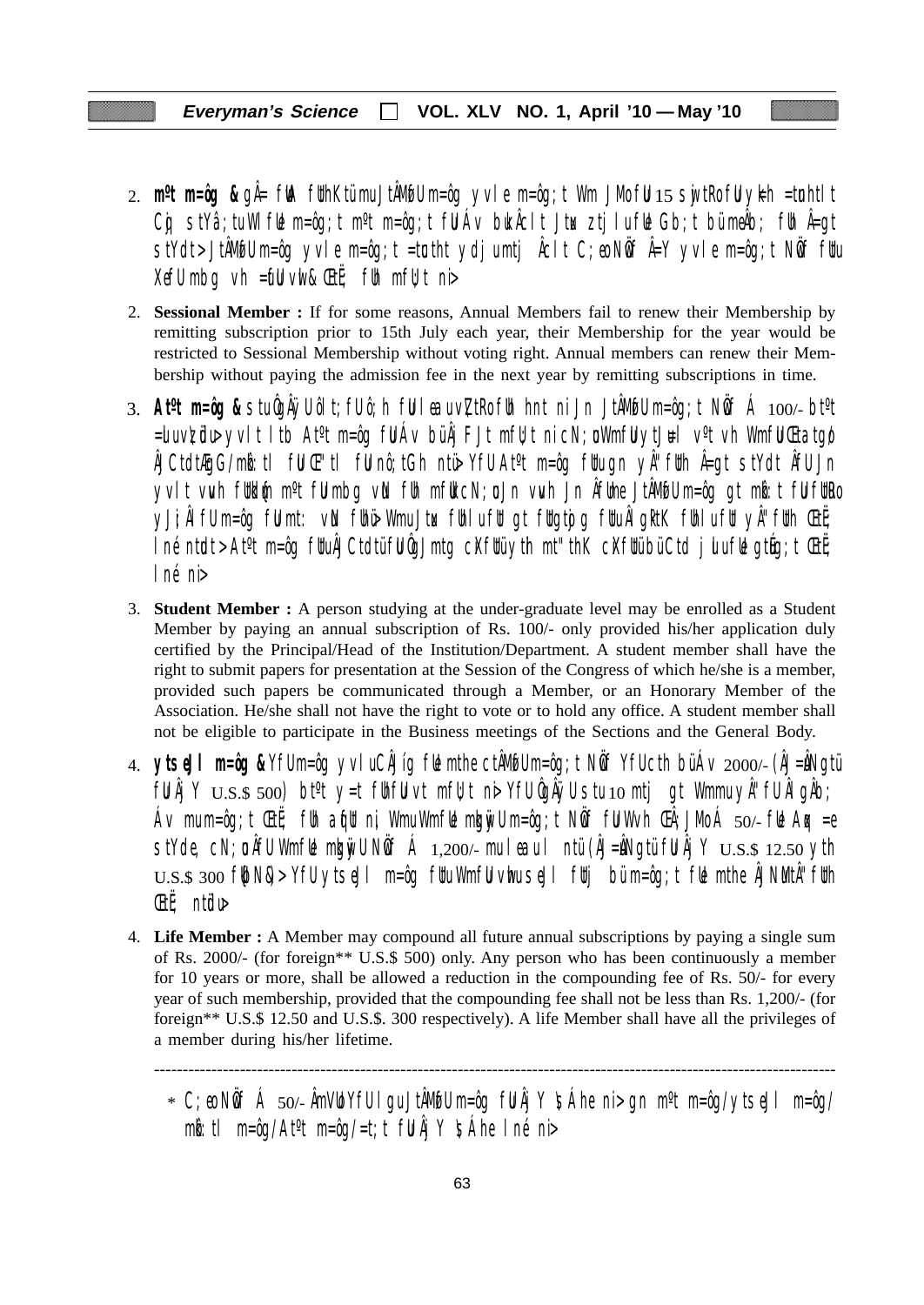- \* Admission fee of Rs. 50/- is needed only for becoming a new Annual Member and not for Sessional Member/Life Member/Institutional Member/Student Member/Donor.
- $**$  (YfU ÅJ=Ne m=ôg fUt y:o ni stu Cth;JMo fU ctnh fUt ItdÄhfU ntu $>$
- \*\* (A Foreign Member means one who is normally resident outside India).
- 5. **mkô:tl m=ôg &** Yf mkô:tl stu Á 5,000/- m=ôg;t NwÖf fuU Áv bü =u Jne mkô:t fuU mkô:tl m=ôg cl  $mf$ u;t ni (ÂJ=ÂNgtü fu Âj Y  $_{\rm U.S.S.}$   $_{\rm 2,500}$ )> Rmbü Jn Âcùttl futkum fu JtÂMofu m°t bü yvlu Yfu ÔgÂÿu fut ltb ltbtkÎfu); fuh mfujt ni stu Wlfut Chi; ÂlÂ'' ntë Yfu mbi:tl m=ôg futu JtÂMøfu ÂJÒttl futklýn m<sup>o</sup>t fl**e** fltgåJJhK fle YfU vKoCh; Åcltbig bü Ctt; ntumfl;e ni> RmfU mt: Jumb:t fU htlsltbat  $I$ IYJhebilm mtRm $\omega$  Ce  $\hat{A}$ cltb $\hat{q}$ q Wvj $\psi$ " fuh mf $\psi$ u nî >
- 5. **Institutional Member :** An Institution paying a subscription of Rs. 5,000/- (for foreign\*\* U.S.\$2,500) only, can become an Institutional Member of the Association. It shall be eligible to nominate one person as its representative to attend Annual Session of the Science Congress. An Institutional Member shall be eligible to receive, free of cost, a copy of the complete set of Proceedings of the Annual Science Congress Session as also a copy each of the Association's journal "Everyman's Science".
- 6.  $=t$ ;**t &** futro Ce ÔgÂÿU stu YfUmt: Á 10,000/- (ÂJ=ÂNgtü fu Âj Y  $U.S.$ \$ 5000) bt<sup>o</sup>t =ü Jn mbi: t fu =t;t cl mfU;u nî> YfU ÔgÂÿUd; =t;t fUtu Jn mthe yÂ"fUthü ytih ÂJNuMtÂ"fUth Âbjüdu stu YfU m=ôg  $f$ UuWmfU vKo seJl futj bü $F$ uti; ntu unî> YfU mb: tl stu YfUmt: Á 50,000/- (ÂJ=ÂNgtü fu $\AA$ j Y  $_{\rm U.S.}$ s  $25,000$ ) bt $\textdegree t$  =ku Jn mbot fulmbot liet;t cl mfl $t$ t ni, Âsmu YfU ÔgÂÿU fltu ltbtkÎfl $t$  flhfu Wmu yvlu mb:tl fu ŒÂ;ÂlÂ" fu Áv bü ÂJÒttl futkl{n fu JtÂMøTU m°t bü Cus mfU;u nê YfU mb:tl/ÔgÂÿUd; =t;t JtÂM@U ÂJÒttl füldén fül füqåJJhK yth mb:t fühtisltbat IIYJhebilm mtRimOO Ce Âcltbög Wvjç'' f $\mathfrak h$  mf $\mathfrak l$  uni $\mathfrak d$
- 6. **Donor :** Any person paying a lump sum of Rs. 10,000/- (for foreign \*\*U.S. \$ 5000) only, can become a Donor of the Association. An *INDIVIDUAL DONOR* shall have all the rights and privileges of a member during his/her lifetime. An Institution paying a lump of Rs. 50,000/- (for foreign U.S. \$ 25,000) only, can become an *INSTITUTIONAL DONOR* of the Association, which shall have the right to nominate one person as its representative to attend Annual Session of the Science Congress. An Institutional/Individual Donor shall be eligible to receive, free of cost, a copy of the complete set of Proceedings of the Annual Science Congress Session as also the Association's journal "Everyman's Science".
	- (y) **vuvh vuN fUhlt &** YfU vqKo vuvh fUe ŒÂ; WmfuU mt: ;el mthtkN fUe ŒÂ; stu 100 Nç=tü mu ßgt=t l ntü yth Âsmbü futro ythuF gt Vubojt l ntü Jn Chaufu JMo 15 Âm; öch ful ykh bntmÂaJ  $(b$ wigtig) ; fU vnm $a$  stlt at  $AnY >$
	- (A) **Presentation of Papers :** A copy of complete paper accompanied by an abstract in triplicate not exceeding one hundred words and not containing any diagram or formula, must reach the General Secretary (Hqrs) latest by September 15, each year.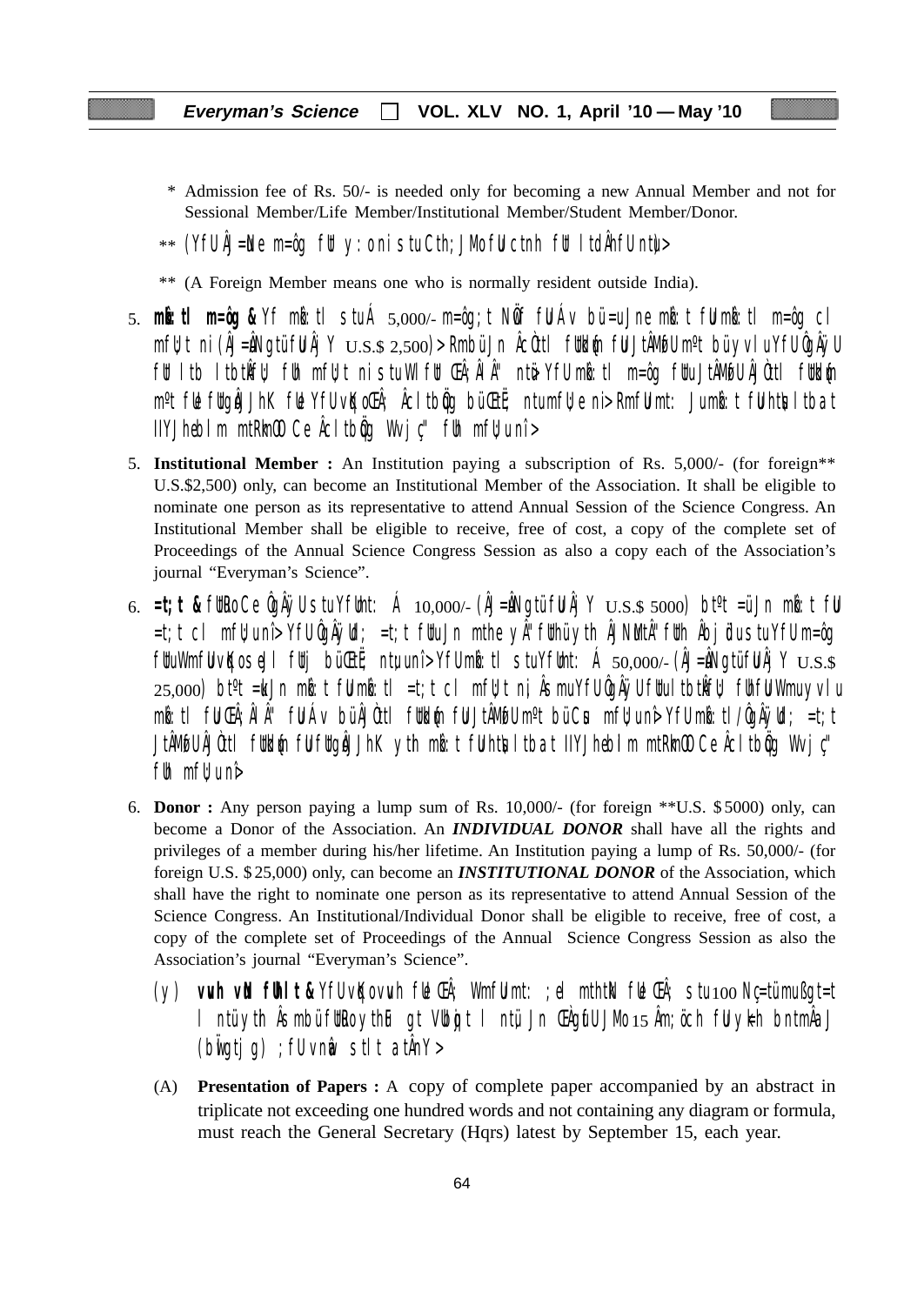- (c) mCe Jdtufuu m=ôg stu ÂJÒttl futkum m<sup>o</sup>t bü Ctd julu fuu vëat; jtix;u mbg fu Âxfuk bü Âhgty; **EtË**; fuh mfU; t ni cN; un AfU WI ful gt<sup>o</sup>tt ful Fao ful : tuzt Ce Ctd mhfuth (fu $\check{E}$ eg gt htßg), fütro fülde mútt gt fütro ÁJëJÄJ'tjg gt fütro ldhvtÅjfül l WXtYå
- (B) Members of all categories are entitled to railway Concession of return ticket by the same route with such conditions as may be laid down by the Railway Board for travel to attend the Science Congress Session provided that their travelling expenses are not borne, even partly, by the Government (Central or State), Statutory Authority or an University or a City Corporation.
- (m) mb: t fu vue; futjg bü mCe Jdtu fu m=ôg fuu v $Z$ lu fue můJ"t mucn  $10,00$  csu mu Ntb fuu  $5.30$  $\overline{c}$ su ; fU mCe futb fu Â=ltü bü (NÂI Jth yth hÂJJth) fuu Atu $\overline{c}$ fuh ŒtË; ntude>
- (C) Members of all categories are entitled to reading facilities between 10.00 a.m. to 5.30 p.m. on all weekdays (except Saturdays & Sundays) in the library of the Association.
- (z) mbg mbg vh m $\mathfrak{b}:$ t Atht ;g f $\mathfrak{b}$  dRo b $\mathfrak{g}$ g vh ÅJ¶tbd $\mathfrak{h}$ , mCtdth ytÅ= m $\mathfrak{h}$ J"tytü f $\mathfrak{b}$  ŒtÃE; Ce mCe Jdtu ful m=ôg vt mfl $\nu$ u nî >
- (D) Members of all categories may use Guest House facilities, Lecture Hall hiring at the rates fixed by the Association from time to time.
- (R) CÂJíg bü Cth;eg ÂJÒttl füld{n mb:t Ätht ytgtuŝ; vÅhmkJt=, möbujl yth JtÂMøfU füld{n blo mCe Jdtu fuu m=ôgtü Ãtht Ctd julu fu Âj Y yvle-yvle m=ôg;t v<sup>o</sup>t fuu jtlt  $\sinh$ e ni>
- (E) Members of all categories should bring the Membership Card always for attending any Seminar, Conference and Annual Congress organized by ISCA in future.

**Egtl = î &** mCe CifU ztUX "Treasurer, The Indian Science Congress Association" full tb mune Âj Ft  $\frac{1}{10}$ stYâ yth fuijfut;t fu Âfume Ce NtFt bü=ug ntü $\frac{1}{10}$  m=ôgtü mu gn ÂlJ $\frac{1}{10}$ l  $\frac{1}{10}$ t st hnt nu ÂfU Ju yvle m=ôg;t mligt fit W¨iF Cth;eg ÂJûttl fitkl{n mb}t fijfligtojg fijmt: v°ttath fijûgÿU yJëg fihë

**Note :** All Bank Drafts should be drawn in favour of "Treasurer, The Indian Science Congress Association" Payable at any branch in Kolkata. Members are requested to mention their Membership No. while making any correspondence to ISCA office.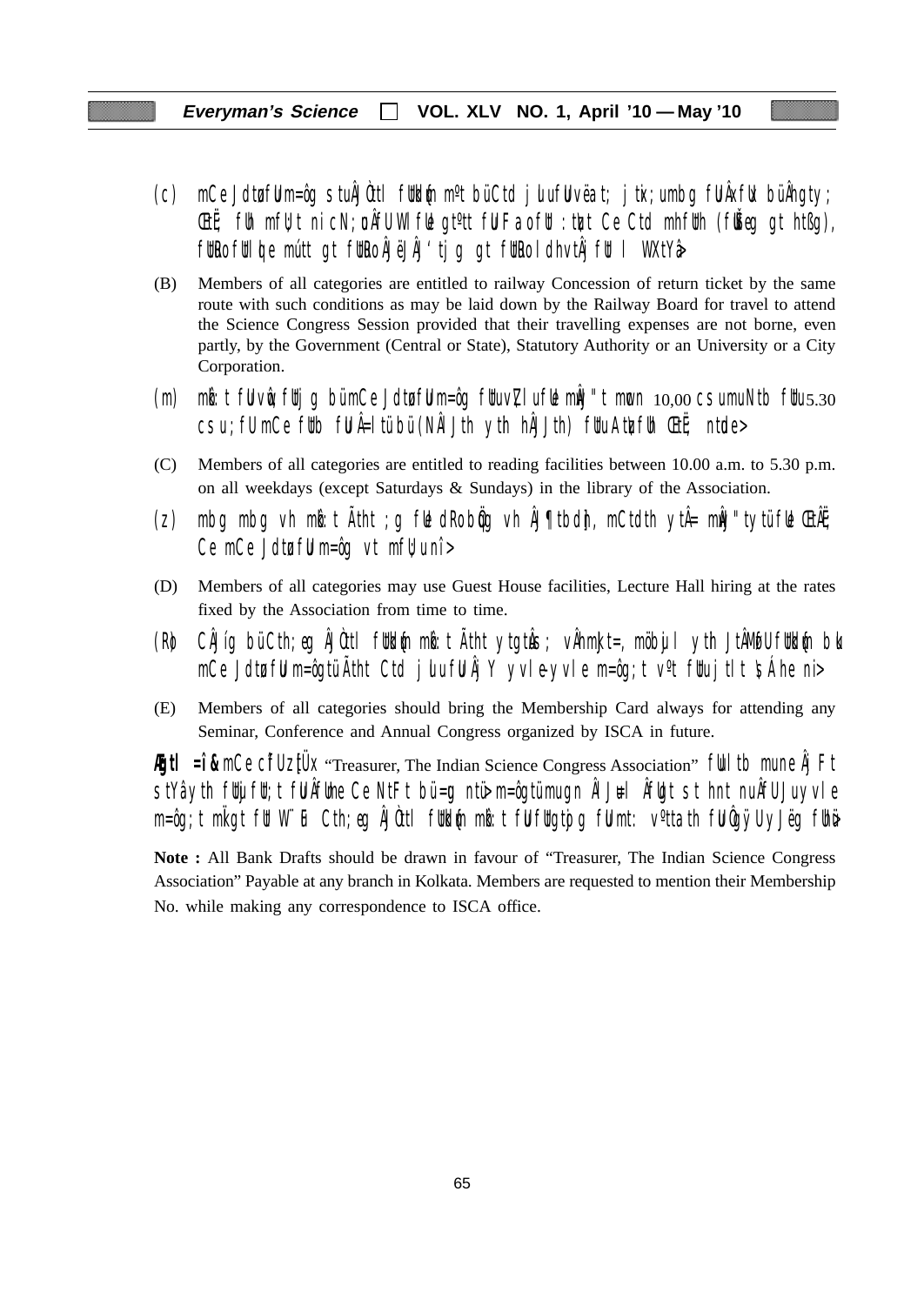

# Cth; eq **AJOttl fulkd**{m m**b**: t

 $14$ ,  $2$ t $\emptyset$  Âchin dmt ôx[x, flty flt; t - 700 017, Cth;

**THE INDIAN SCIENCE CONGRESS ASSOCIATION**

14, Dr. Biresh Guha Street, Kolkata-700 017, INDIA

| th/Telegram | : SCICONG : CALCUTTA                                    |  | $VU/m/Fax$ : 91-33-2287-2551            |
|-------------|---------------------------------------------------------|--|-----------------------------------------|
|             | $=\n\frac{1}{2}$ Telephone : (033) 2287-4530, 2281-5323 |  | $R\theta$ bij /E-mail: iscacal@vsnl.net |
|             | $JcmłRx/Website$ : http://sciencecongress.nic.in        |  | iscacal_2004@yahoo.com                  |

# **m=ôg;t fUÂj Y ytJ#l** -  $V^0t/A$ pplication Form For Membership :

 $m$ ult bu $T<sub>O</sub>$ 

 $\Delta J$  (build ig)/ The General Secretary Cth; eg ÂJÙttl futblin milit/The Indian Science Congress Association 14,  $Zt\mathbf{D}$   $\hat{\theta}$ ch $\hat{\theta}$  dmt  $\hat{\theta}$ x $\hat{\theta}$ x $/14$ , Dr. Biresh Guha Street, fluj flu; t - 700 017/Kolkata - 700 017

 $b$ nt#g/Dear Sir,

bî Cth;eg ÂJÒttl füldin mið:t füt ytseJl m=ôg/JtÂMøfU m=ôg/m<sup>o</sup>t m=ôg/At<sup>o</sup>t m=ôg/mið:tl m=ôg/ =t;t/ yvlt ltb  $\hat{A}$ j FJtlt atn;t / atn;t n $\hat{q}$ 

I like to be enrolled as a Life Member/Annual Member/Sessional Member/Student Member/Institutional Member/Donor/of The Indian Science Congress Association.

bî RmfU mt: Á \_\_\_\_\_\_\_ m=ôg;t NÖf fU Áv bu lYEl/cifU zitÜx miligt \_\_\_\_\_\_\_\_\_\_ Â=ltikfU; \_\_\_\_\_\_\_\_\_ ŒatjfU cîfU \_\_\_\_\_\_\_\_\_\_ 01 yŒij —— mu 31 btao —— ;fU Cus hnt/hne nqâ>

I am sending herewith an amount of Rs. ————— in payment of my subscription by Cash/Bank Draft No. ————— dated ———— issuing bank from the year 1st April —— to 31st March ——.

bî ÂlölÂjÂF; ÂJCtd bü ÂÂa hF;t/hF;e ng (ÂfUme YfU bü fWgt ÂlNtl jdtY)/I am interested in the following section (Please tick any one).

## **ÂJCtd/Section**

- 1.  $f \mathbf{M}$  yth  $J \mathbf{M}'$ t  $\mathbf{M}$ Utl/Agriculture and Forestry Sciences
- 2. VNW VNWAÂfUmt yth bAog ÂJOttl/Animal, Veterinary and Fishery Sciences
- 3. btlJNtô°teg yth ytahK ÂJÒttl (Âsmbü mÂöbÂj ; nî vht;ÀJ-ÂJÒttl yth bltÂJÒttl yth NÂGfU ÂJÒttl ytih mult ÂJÒttl/Anthropological and Behavioural Sciences (including Archaeology and Psychology & Educational Sciences & Military Science)
- 4. hmtgl ÂJÒttl/Chemical Sciences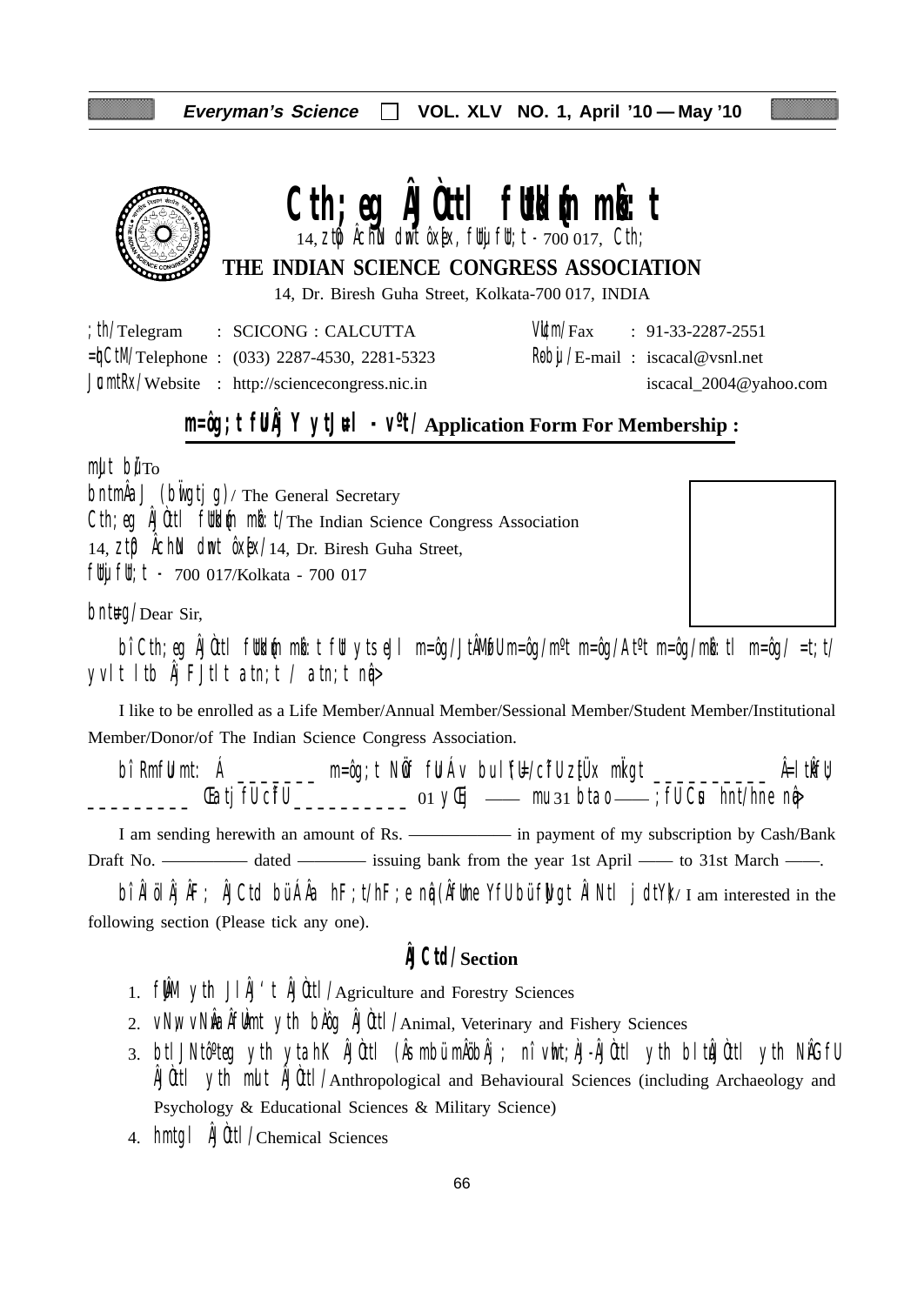- 5. CqVÕÅ; ÅJÙttl/Earth System Sciences
- 6. yÂCgà;t ÂJÒttl/Engineering Sciences
- 7. Jt;tJhK ÂJÒttl/Environmental Sciences
- 8. mualt yth mkathK ÂJÙttl yth Chi'tuÂdful (fubvoch ÂJÙttl mÅöbÂj;)/Information and Communication Science & Technology (including Computer Sciences)
- 9. CtiÂ;fU ÂJÒttl/Materials Science
- 10. dÂK; ÂJÙtl (mtÑİgfkg mÅöbÂj;)/Mathematical Science (including Statistics)
- 11. ÂaÂfUmt Ntô<sup>o</sup>t (Nheh ÂJÙtl mÂöbÂj;)/Medical Sciences (including Physiology)
- 12. lgt seJÂJÒttl (seJ hmtgl, seJ CtiÂ;fUe ytih ytKÂJfU seJÂJÒttl ytih seJ-Œti'tuÂdfUe mÂöbÂj;)/ New Biology (including Bio-Chemistry, Biophysics & Molecular Biology and Biotechnology)
- 13. Cth; fulg AJUttl / Physical Sciences
- 14. JlôvÂ; ÂJÒttl/Plant Sciences

--------------------------------------------------------------------------------------------------------------------------------- ( $f$ ]Uvgt  $x$  $\hat{F}$  $U$ ;  $f$ ] $U$   $\hat{F}$  $U$   $\hat{F}$  $U$   $\hat{F}$  $U$  $V$  $G$  $\hat{F}$  $U$  $U$  $U$  $\hat{F}$  $U$  $U$  $\hat{F}$  $U$  $\hat{F}$  $U$  $\hat{F}$  $U$  $U$  $\hat{F}$  $U$  $U$  $\hat{F}$  $U$  $U$  $\hat{F}$  $U$  $U$  $\hat{F}$  $U$  $U$  $U$  $\hat{F}$  $U$  $U$  $U$  $\hat{F}$  $U$  $U$  $U$ 

| Itb/Name (cj tfll yGhtübilin block letters) :                                                                                                                              |                                        |                                           |
|----------------------------------------------------------------------------------------------------------------------------------------------------------------------------|----------------------------------------|-------------------------------------------|
|                                                                                                                                                                            | $\frac{f}{\sinh(\theta)}$   tb/Surname | $(E: b   t )/$ First Name                 |
| NtGAKfU gtug; t/Academic Qualifications :<br>(Cibil Sbi fill I ni/Evidence to be submitted)                                                                                | <b>b<sub>f</sub>g</b> I tb/Middle Name |                                           |
| $V=$   tb/Designation :                                                                                                                                                    |                                        |                                           |
| $m\ddot{o}v$ full $v$ ; $t/A$ ddress of communication :<br>(ht $\beta$ g, Nnh/I dh yth $\hat{A}$ vI flt $\chi$ m $\hat{A}$ n; /including<br>state, city/town and pin code) |                                        |                                           |
| $=\n{\phi}$ CtM mligt yth Roby / Phone No. & E-mail:<br>$(ydh$ fltk $\mathbf{W}$ if any)                                                                                   |                                        |                                           |
| $\hat{\theta}$ : tge V; t/Permanent Address :                                                                                                                              |                                        |                                           |
| $\frac{\hat{A}}{\hat{A}}$ XEVKe (ydh fltR $\hat{O}/$ Comments (if any)                                                                                                     |                                        | $CJ = \theta Q / \text{Yours}$ Faithfully |
| $\frac{1}{2}$ if $\mathsf{W}_{\mathrm{Date}}$ :                                                                                                                            |                                        | nô; tGh/Signature                         |